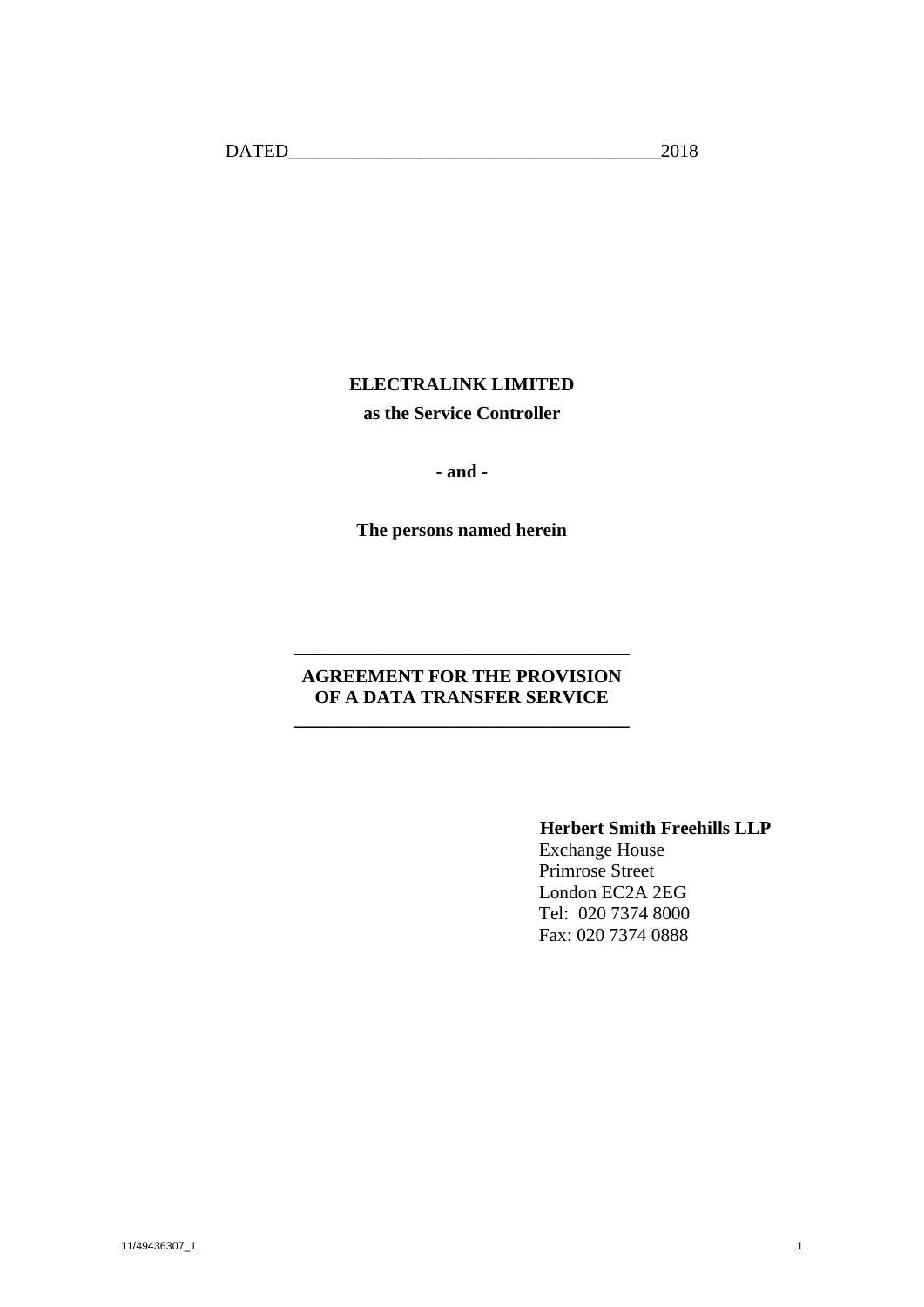# **TABLE OF CONTENTS**

| <b>Clause</b>    | <b>Headings</b>                                           | Page |
|------------------|-----------------------------------------------------------|------|
| 1.               |                                                           |      |
| 2.               |                                                           |      |
| 3.               |                                                           |      |
| $\overline{4}$ . |                                                           |      |
| 5.               | PROVISION AND USE OF THE DATA TRANSFER NETWORK25          |      |
| 6.               | DATA TRANSFER SERVICE NAME AND ADDRESS BOOK  33           |      |
| 7.               |                                                           |      |
| 8.               |                                                           |      |
| 9.               |                                                           |      |
| 10.              |                                                           |      |
| 11.              |                                                           |      |
| 12.              |                                                           |      |
| 13.              |                                                           |      |
| 14.              |                                                           |      |
| 15.              |                                                           |      |
| 16.              |                                                           |      |
| 17.              |                                                           |      |
| 18.              |                                                           |      |
| 19.              |                                                           |      |
| 20.              |                                                           |      |
| 21.              |                                                           |      |
| 22.              |                                                           |      |
| 23.              |                                                           |      |
| 24.              |                                                           |      |
|                  |                                                           |      |
|                  |                                                           |      |
|                  |                                                           |      |
|                  | SCHEDULE 4 CONSTITUTION OF THE DATA TRANSFER SERVICE USER |      |
|                  |                                                           |      |
|                  |                                                           |      |
|                  | SCHEDULE 7 SERVICE LEVELS AND TARGET SERVICE LEVELS  87   |      |
|                  |                                                           |      |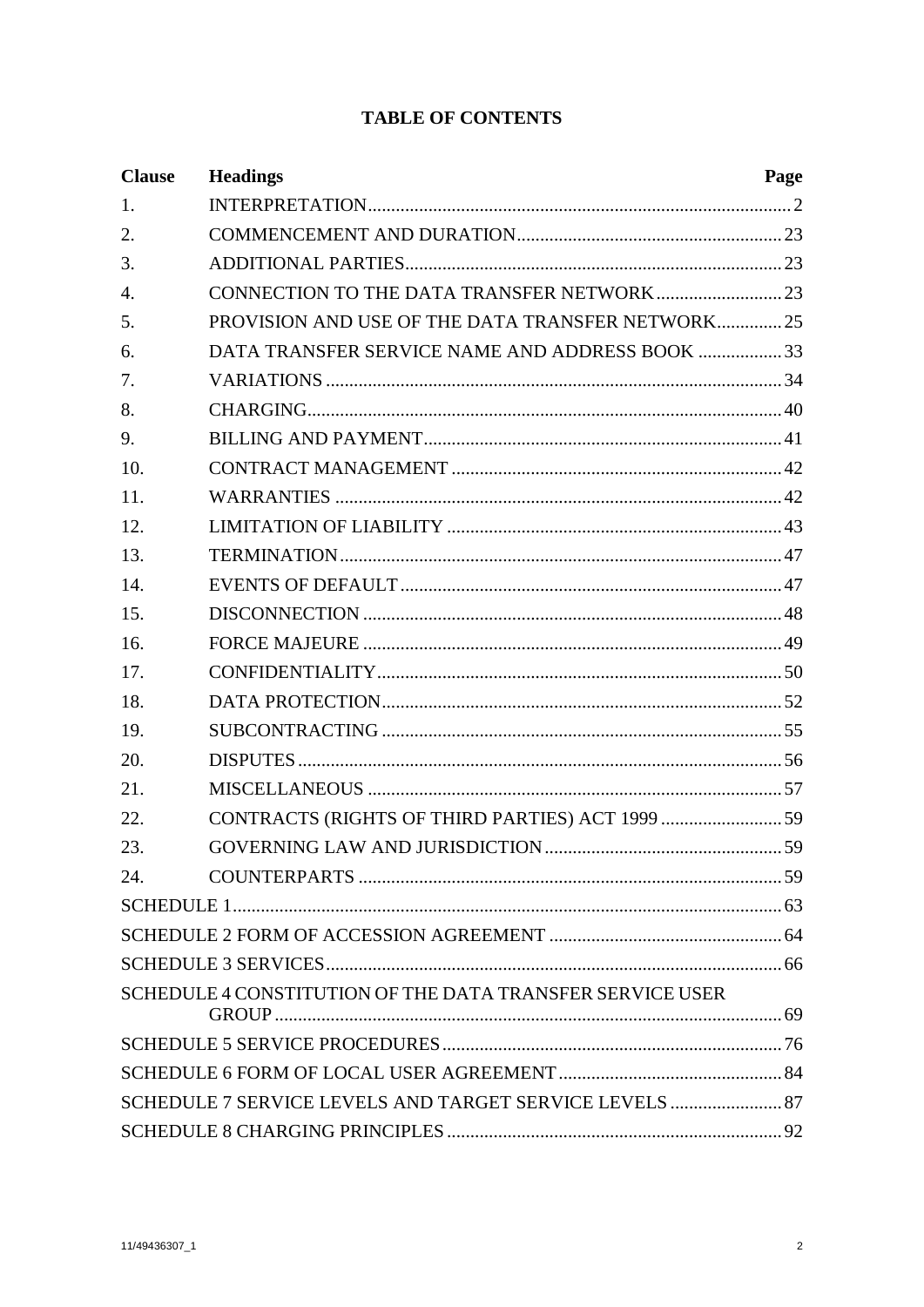|--|--|--|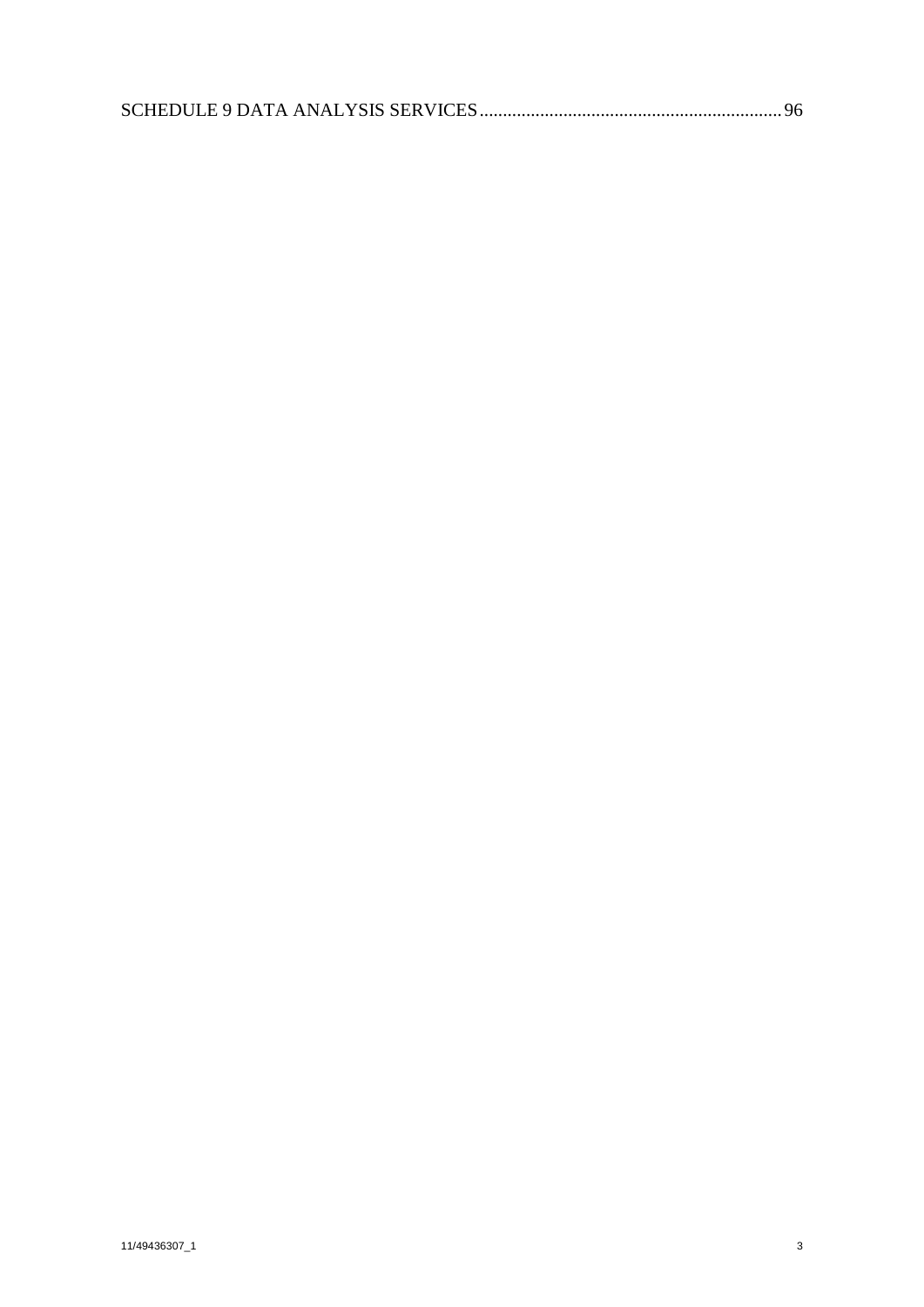## **THIS AGREEMENT** is made on the day of 2018

# **BETWEEN:**

- (1) **ELECTRALINK LIMITED**, a company incorporated in England and Wales (registered no. 3271981), whose registered office is at Third Floor, Northumberland House, 303-306 High Holborn, London, WC1V 7JZ (the **"Service Controller"**); and
- (2) **THE PERSONS** whose name, registered numbers and registered or principal offices are set out in Schedule 1.

# **WHEREAS:**

- A) In order to provide an effective data transfer service for use by relevant electricity industry participants after the introduction of full supply competition, currently planned for 1998, the 14 Public Electricity Suppliers ("PESs") have made preparations to procure, implement, manage, operate and support the proposed data transfer service, notwithstanding the fact that revised licence conditions in respect of data transfer service and further supply competition, more generally, have not yet been settled.
- B) In November 1996, the 14 PESs began a competitive tendering process in order to procure the Data Transfer Service, which resulted in the selection of a service provider at the beginning of February 1997.
- C) In November 1996, the Service Controller was acquired by two of the PESs (with the support of all of the PESs) to enter into the arrangements associated with the satisfaction of each of the obligations expected to be imposed on them under the revisions to the Supply Licences in respect of the data transfer service.
- D) The Service Controller entered into a contract with the Network Service Provider on 14 March 1997.
- E) The Authority has issued to the PESs draft modifications to their Licence conditions, which contemplate the imposition of an obligation on each of the 14 PESs, through the Service Controller, to provide the Data Transfer Service.
- F) Following the passing of the Utilities Act 2000 the functions of the PESs were divided into functions of a distribution and a supply company, each of which requires a licence under S6(1) of the Electricity Act 1989. The obligation to procure, implement, manage, operate and support a data transfer service is now placed upon distribution licence holders rather than upon the PESs.
- G) The Green Deal programme was established in the Energy Act 2011 and has been designed to finance improvements to the energy efficiency of properties in the UK. DECC has chosen to mandate the energy industry to use the Data Transfer Network for data transfers associated with the Green Deal programme. Green Deal parties acceded to the DTSA for testing purposes from June 2012 and Green Deal processes are expected to go live from January 2013.
- H) In order to support delivery of low carbon energy and reliable electricity supplies, the Energy Act 2013 introduced the mechanisms of the Capacity Market and Contracts for Difference. DECC has approved the use of the Data Transfer Network to provide a secure method of transfer for data associated with Contracts for Difference and the Capacity Market.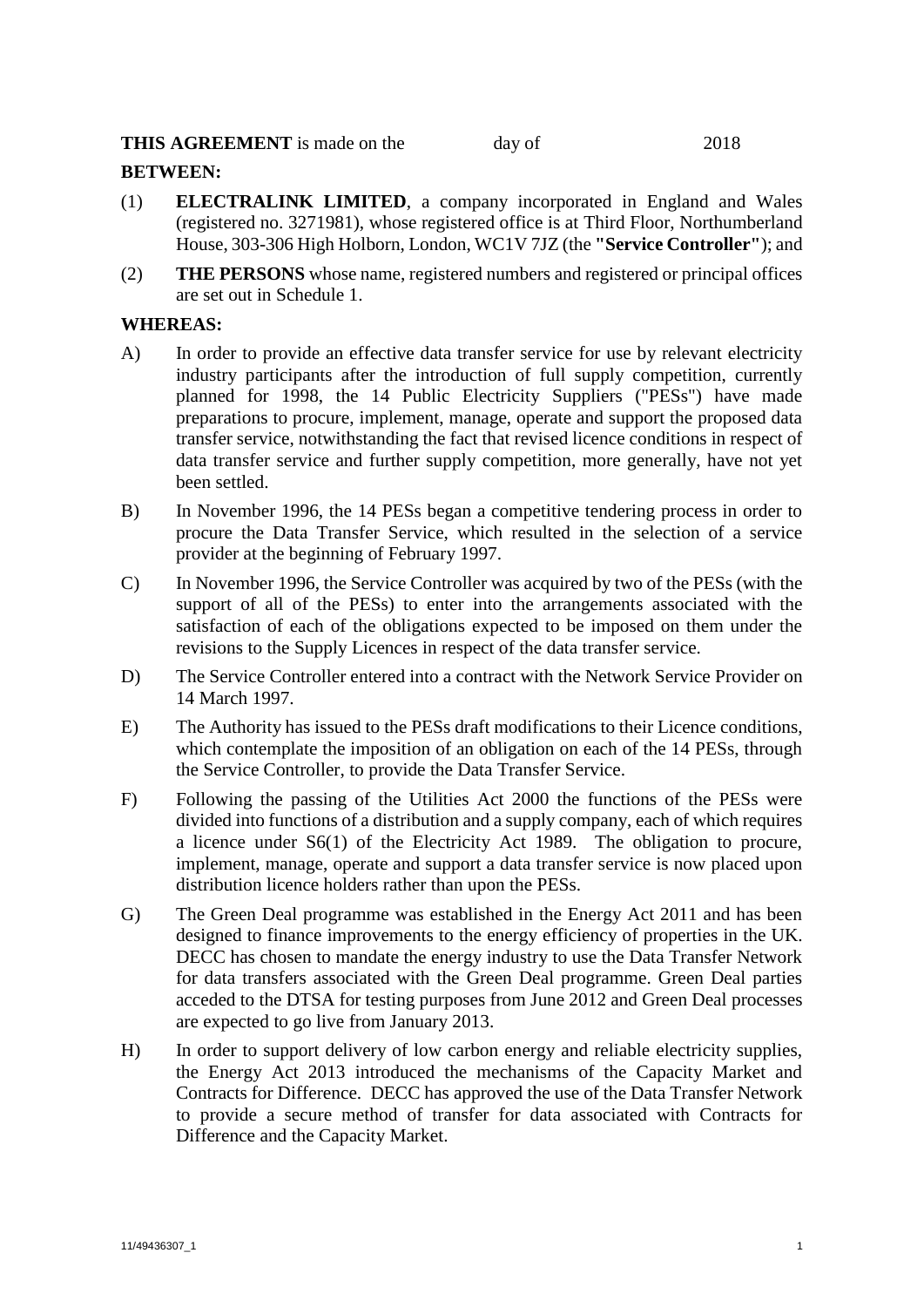I) In order to remove unnecessary costs, inefficiencies and reduce the risk of data protection issues arising from the use of multiple data exchange mechanisms for certain gas supplies, use of the Data Transfer Network as a secure method of transfer of certain data flows is being made compulsory under the Supply Point Administration Agreement.

## **THE PARTIES AGREE** as follows:

# <span id="page-4-0"></span>1. **INTERPRETATION**

#### 1.1 **Definitions**

In this Agreement, including the recitals and the Schedules, except where the context otherwise requires:

| "Access Point"            | means the node on the Network Service<br>Provider's infrastructure excluding the Local<br>Communications Link and Gateway by which<br>the Network Service Provider provides the Data<br>Transfer Network; |
|---------------------------|-----------------------------------------------------------------------------------------------------------------------------------------------------------------------------------------------------------|
| "Accession Agreement"     | means an agreement substantially in the form<br>set out in Schedule 2;                                                                                                                                    |
| "Accession Agreement Fee" | means the sum of £100 payable by an Applicant<br>for the preparation of an Accession Agreement<br>by the Service Controller, or on execution of<br>this Agreement;                                        |
| "Accreditation Authority" | means the committee, panel or other body<br>appointed pursuant to the relevant Settlement<br>Agreement from time to time to accredit certain<br>systems;                                                  |
| "Additional Services"     | means those services set out in Part B of<br>Schedule 3;                                                                                                                                                  |
| "Applicant"               | means a person who has completed an<br>Application Form to apply to become a New<br>Party and has delivered the same to the Service<br>Controller;                                                        |
| "Application Form"        | means a form prepared from time to time by the<br>Service Controller to be completed by a person<br>who wishes to become a Party;                                                                         |
| "Authorised Area"         | means the Distribution Services Area defined<br>by the Authority in accordance with condition 2<br>of the Electricity Distribution Licence;                                                               |
| "Authority"               | means the gas and electricity markets authority<br>established by section $1(1)$ of the Utilities Act                                                                                                     |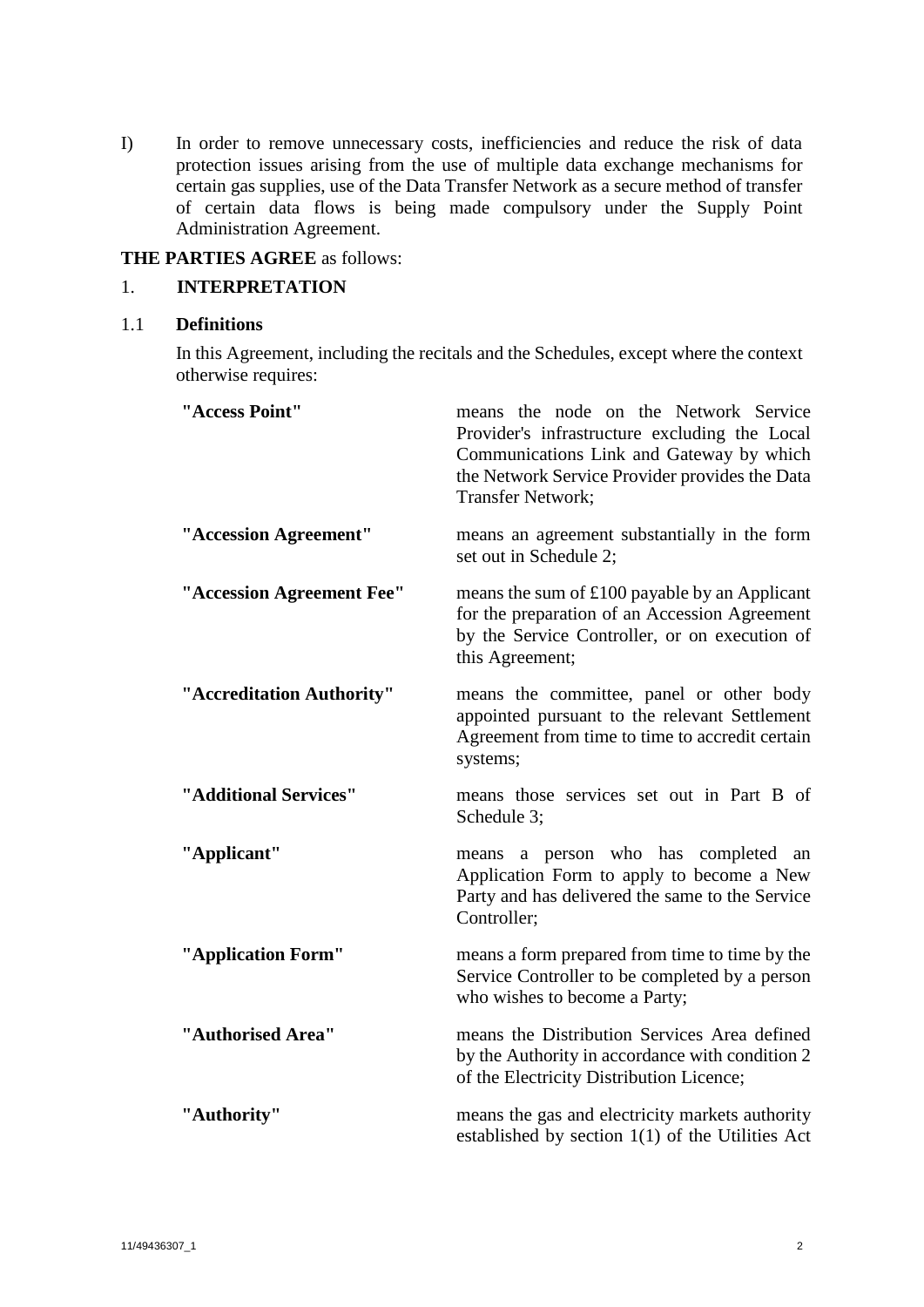2000;

| "Back to Back Agreement"                                  | means an agreement in a form approved by the<br>Service Controller (acting reasonably) from<br>time to time pursuant to which a Party may<br>subcontract obligations imposed on that Party<br>pursuant to this Agreement or may allow<br>another party or parties to use the Data Transfer<br>Network, subject to clause 5.3.2; |  |
|-----------------------------------------------------------|---------------------------------------------------------------------------------------------------------------------------------------------------------------------------------------------------------------------------------------------------------------------------------------------------------------------------------|--|
| <b>Settlement</b><br>"Balancing"<br>and<br>Code" or "BSC" | means the code as modified from time to time<br>setting out the electricity balancing<br>and<br>settlement arrangements in England and Wales;                                                                                                                                                                                   |  |
| "Basic Services"                                          | means those services to be provided by the<br>Service Controller, from time to time, as set out<br>in Part A of Schedule 3;                                                                                                                                                                                                     |  |
| "BEIS"                                                    | for<br>the<br>government<br>Department<br>means<br>Business, Energy & Industrial Strategy;                                                                                                                                                                                                                                      |  |
| "Breach of Security"                                      | means:                                                                                                                                                                                                                                                                                                                          |  |
|                                                           | (a)<br>a failure of a Party to detect or prevent<br>the introduction of viruses, Trojan<br>horses, logic bombs and analogous<br>macros, programs or sub routines, as the<br>same are known in the computing<br>industry; or                                                                                                     |  |
|                                                           | the failure of a Party to comply with any<br>(b)<br>one or more of Clauses 5.1.7, 5.1.18,<br>5.3.13(C), 5.3.15, 5.3.16, 5.3.18, 5.3.19<br>or 5.3.22 of this Agreement, as<br>applicable;                                                                                                                                        |  |
| "Brexit"                                                  | means the actual date of withdrawal of the<br>United Kingdom from the European Union;                                                                                                                                                                                                                                           |  |
| "BSC Auditor"                                             | means the person appointed pursuant to the<br>terms of the BSC to perform certain audit and<br>other functions in respect of the BSC;                                                                                                                                                                                           |  |
| "BSC Co"                                                  | means the company of that name set up pursuant<br>to the terms of the BSC;                                                                                                                                                                                                                                                      |  |
| "BSC Party"                                               | has the meaning given to the term 'Party' in the<br><b>Balancing and Settlement Code</b>                                                                                                                                                                                                                                        |  |
| "Business Agreement"                                      | means in respect of any User any Meter<br>Agreement, Data<br>Operator<br>Aggregator                                                                                                                                                                                                                                             |  |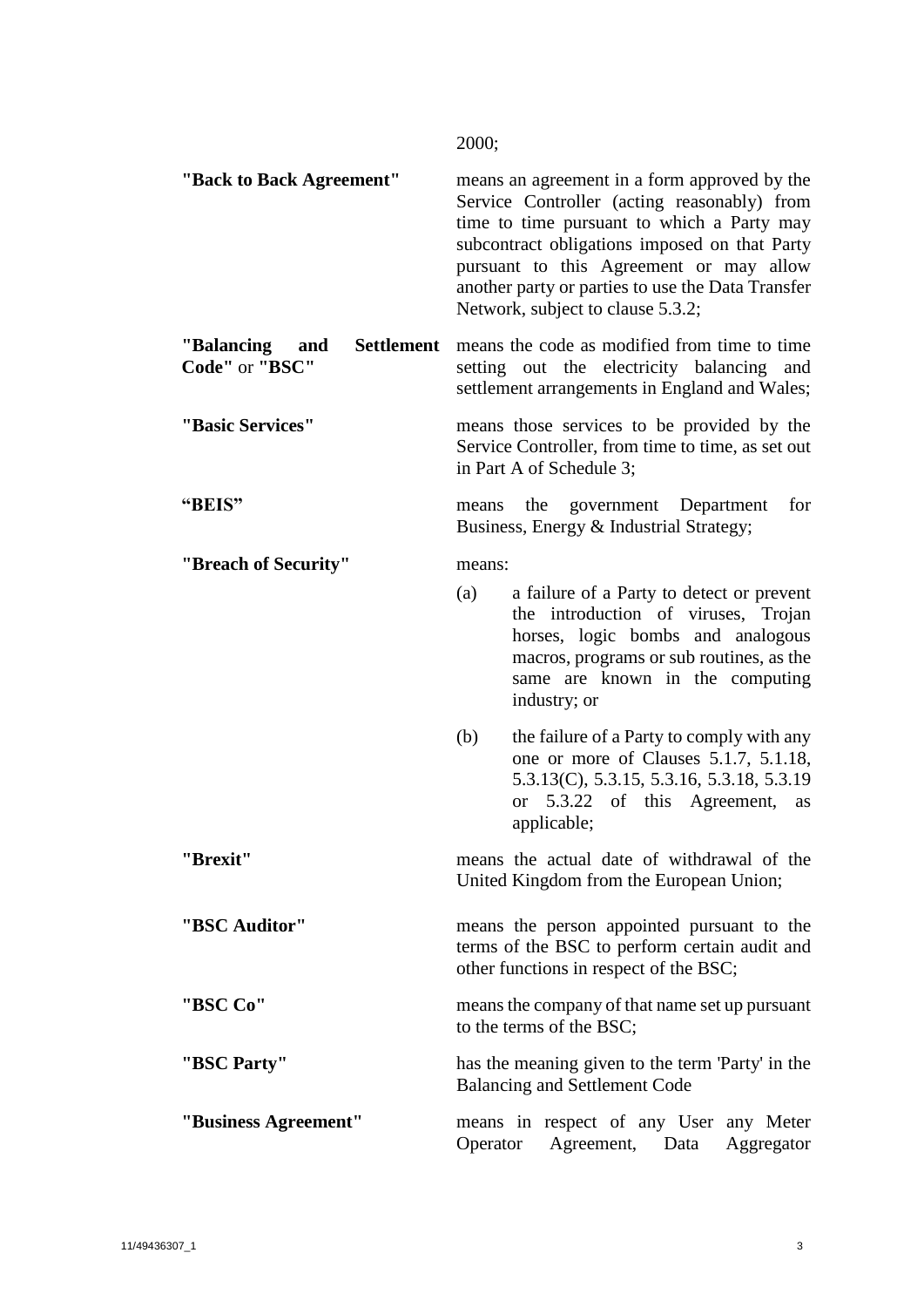|                                                                   | Agreement, Data Collector Agreement, Master<br>Agreement,<br>Registration<br>Prepayment<br>Infrastructure Agreement, Use of System<br>Agreement, Settlement Agreement, the Green<br>Deal Arrangements Agreement (or such other<br>agreement as the Service Controller nominates<br>from time to time) to which that User is a party<br>from time to time; |
|-------------------------------------------------------------------|-----------------------------------------------------------------------------------------------------------------------------------------------------------------------------------------------------------------------------------------------------------------------------------------------------------------------------------------------------------|
| "Capacity Agreement"                                              | has the meaning given to that term in Regulation<br>$30(1)$ of the Electricity Capacity Regulations<br>2014;                                                                                                                                                                                                                                              |
| "Capacity Market Rules"                                           | means rules established from time to time by the<br>Secretary of State pursuant to Regulation 34(1)<br>of the Energy Act 2013;                                                                                                                                                                                                                            |
| "Capacity Market Settlement<br><b>Services Provider"</b>          | means the party appointed by the Secretary of<br>State from time to time pursuant to Regulation<br>80 of the Electricity Capacity Regulations 2014<br>to be the Settlement Body (as such term is<br>defined in the Electricity Capacity Regulations<br>2014);                                                                                             |
| "Capacity Provider"                                               | means a person to whom a Capacity Agreement<br>has accrued or been transferred in accordance<br>with Regulation 30 of the Electricity Capacity<br>Regulations 2014 and the Capacity Market<br>Rules;                                                                                                                                                      |
| "CfD"                                                             | means:                                                                                                                                                                                                                                                                                                                                                    |
|                                                                   | (a)<br>a contract for difference (as such term is<br>defined in section $6(2)$ of the Energy Act 2013);<br>or                                                                                                                                                                                                                                             |
|                                                                   | (b)<br>an investment contract (as such term is<br>defined in Schedule 2 to the Energy Act 2013);                                                                                                                                                                                                                                                          |
| "CfD Counterparty"                                                | means a person designated by the Secretary of<br>State from time to time as an eligible person to<br>be a counterparty for CfDs pursuant to section 7<br>of the Energy Act 2013;                                                                                                                                                                          |
| "CfD Generator"                                                   | means an electricity generator which operates<br>generating facilities the generation output of<br>which is subject to a CfD;                                                                                                                                                                                                                             |
| <b>Settlement</b><br><b>Services</b><br>''CfD<br><b>Provider"</b> | a person appointed by a CfD Counterparty, or<br>designated by the Secretary of State, from time<br>to time to carry out any of the following                                                                                                                                                                                                              |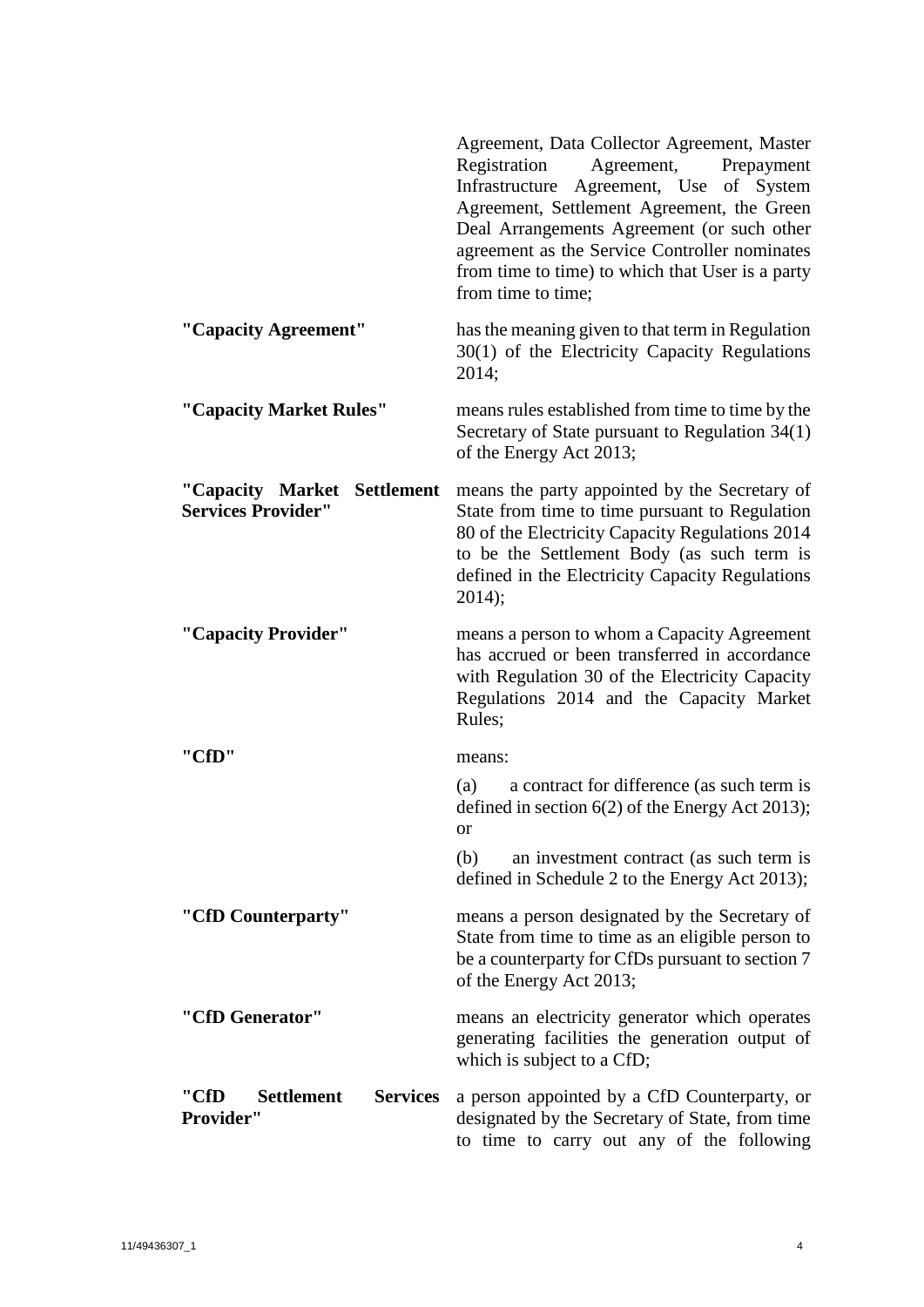|                                                  | the<br>calculation,<br>activities:<br>invoicing,<br>recalculation and settlement of payments to be<br>made pursuant to a CfD and the calculation of<br>collateral requirements and the provision of<br>collateral in accordance with a CfD;                                                                                                                                                                     |
|--------------------------------------------------|-----------------------------------------------------------------------------------------------------------------------------------------------------------------------------------------------------------------------------------------------------------------------------------------------------------------------------------------------------------------------------------------------------------------|
| "Change"                                         | a change, modification,<br>variation,<br>means<br>addition or amendment;                                                                                                                                                                                                                                                                                                                                        |
| "Change Dispute"                                 | means a dispute that relates to a Change or<br>proposed Change made pursuant to Clause 7, to<br>this Agreement, the Data Transfer Handbook,<br>Services, the Data Transfer Network or the<br>Technical Standards, or to the application of the<br>Change Procedures including any refusal<br>pursuant to Clause 7.3.6 or Clause 7.4.8 by the<br>Service Controller to abide by a decision of the<br>User Group; |
| "Change Procedures"                              | means the procedures for approving, rejecting<br>or implementing a Change as set out in Clause<br>7:                                                                                                                                                                                                                                                                                                            |
| "Change Request"                                 | means a request for a Change and "Change"<br>Requests" shall be construed accordingly;                                                                                                                                                                                                                                                                                                                          |
| "Charges"                                        | means the charges for use of the Data Transfer<br>Service published by the Service Controller<br>from time to time and includes any charges for<br>Additional Services (and excludes any charges<br>or costs in relation to Data Analysis Services,<br>save for Industry Data Analysis Services where<br>approved in accordance with paragraph 5.2 of<br>Schedule 9);                                           |
| "Charging Principles"                            | means the principles set out in Schedule 8;                                                                                                                                                                                                                                                                                                                                                                     |
| "Client PC"                                      | means a computer or computer system provided<br>by a Remote User for connection to a Remote<br>Gateway over a virtual private network across a<br>connection to the public internet procured by the<br>Remote User;                                                                                                                                                                                             |
| "Connection and Use of System<br>Code" or "CUSC" | means the Connection and Use of System Code<br>that is provided for in the standard condition<br>C10 (Connection and Use of System Code) of<br>the Transmission Licence;                                                                                                                                                                                                                                        |
| "Competent Authority"                            | means the Secretary of State, the Authority and<br>any local or national agency,<br>authority,                                                                                                                                                                                                                                                                                                                  |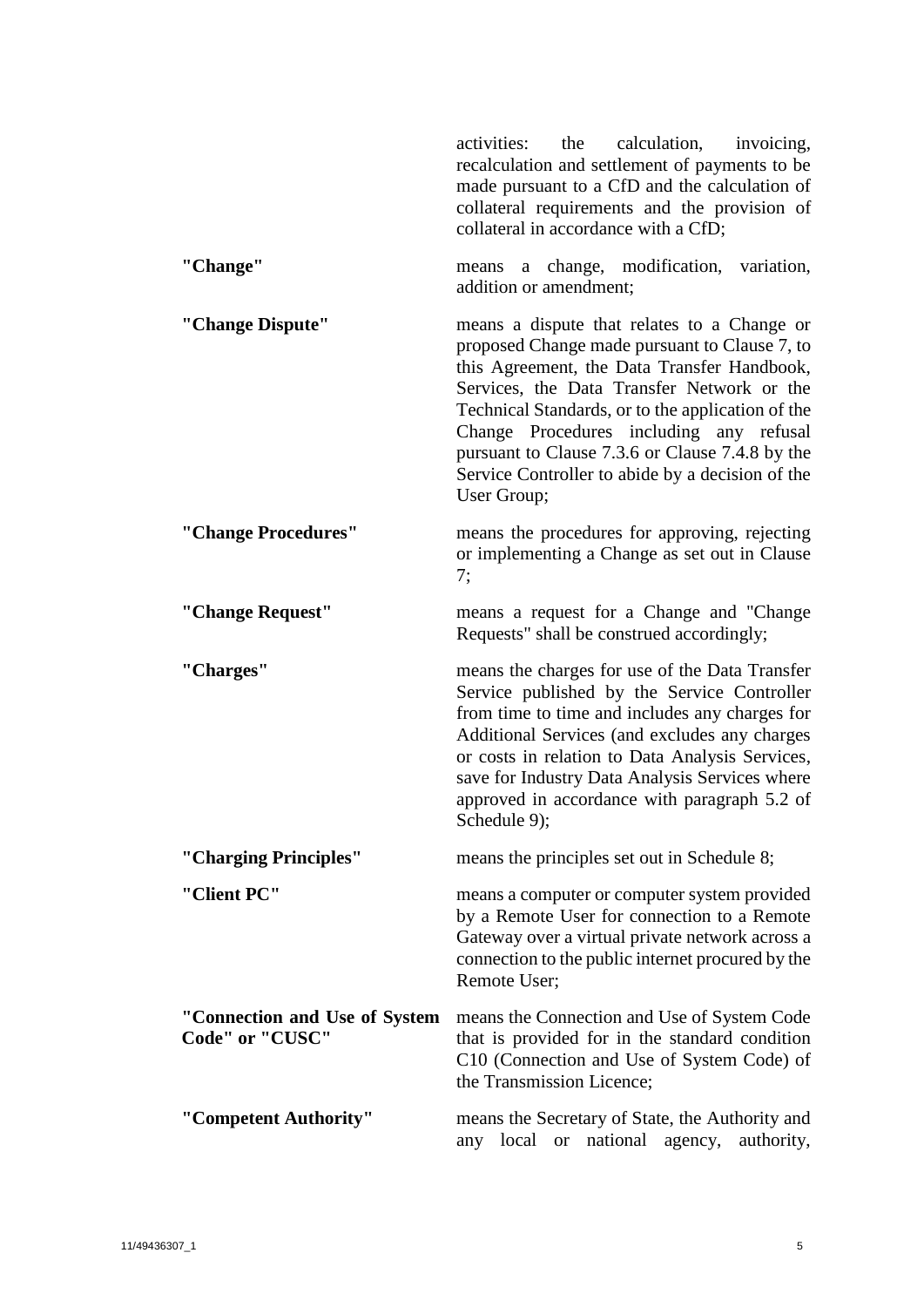department, inspectorate, minister, ministry, official or public or statutory person (whether autonomous or not) of the government of the United Kingdom or the European Union; **"Connection Date"** means: (a) for Users that are Users as at 14 September 2003, the relevant date shall be 14 September 2003; (b) for all Parties that become or became Users after 14 September 2003, the relevant date shall be the date on which that Party completes their User Preconnection Acceptance Test to the satisfaction of the Service Controller. **"Connection Form"** means a questionnaire to be completed by a New Party prior to preparation of the relevant Local User Agreement by the Service Controller in the form set out from time to time in the Data Transfer Handbook; **"Connection Procedures"** means the procedures set out in paragraph [1](#page-78-1) of Schedule 5: **"Contract Manager"** in relation to each New Party means that person appointed by it from time to time pursuant to Clause [10.1](#page-44-2) of this Agreement to manage all matters arising under or in connection with this Agreement and to monitor the general operation of this Agreement; **"DAS Customers"** has the meaning given to it in [Schedule 9;](#page-98-1) **"Data Analysis Services"** has the meaning given to it in [Schedule 9;](#page-98-1) **"Data Controller"** means the natural or legal person, public authority, agency or other body which, alone or jointly with others, determines the purposes and means of the Processing of Personal Data; **"Data Processor"** means any natural or legal person, public authority, agency or other body which Processes Personal Data on the instructions of the Data Controller; **"Data Protection Legislation"** means: (a) any legislation in force from time to time

11/49436307\_1 6

in the United Kingdom which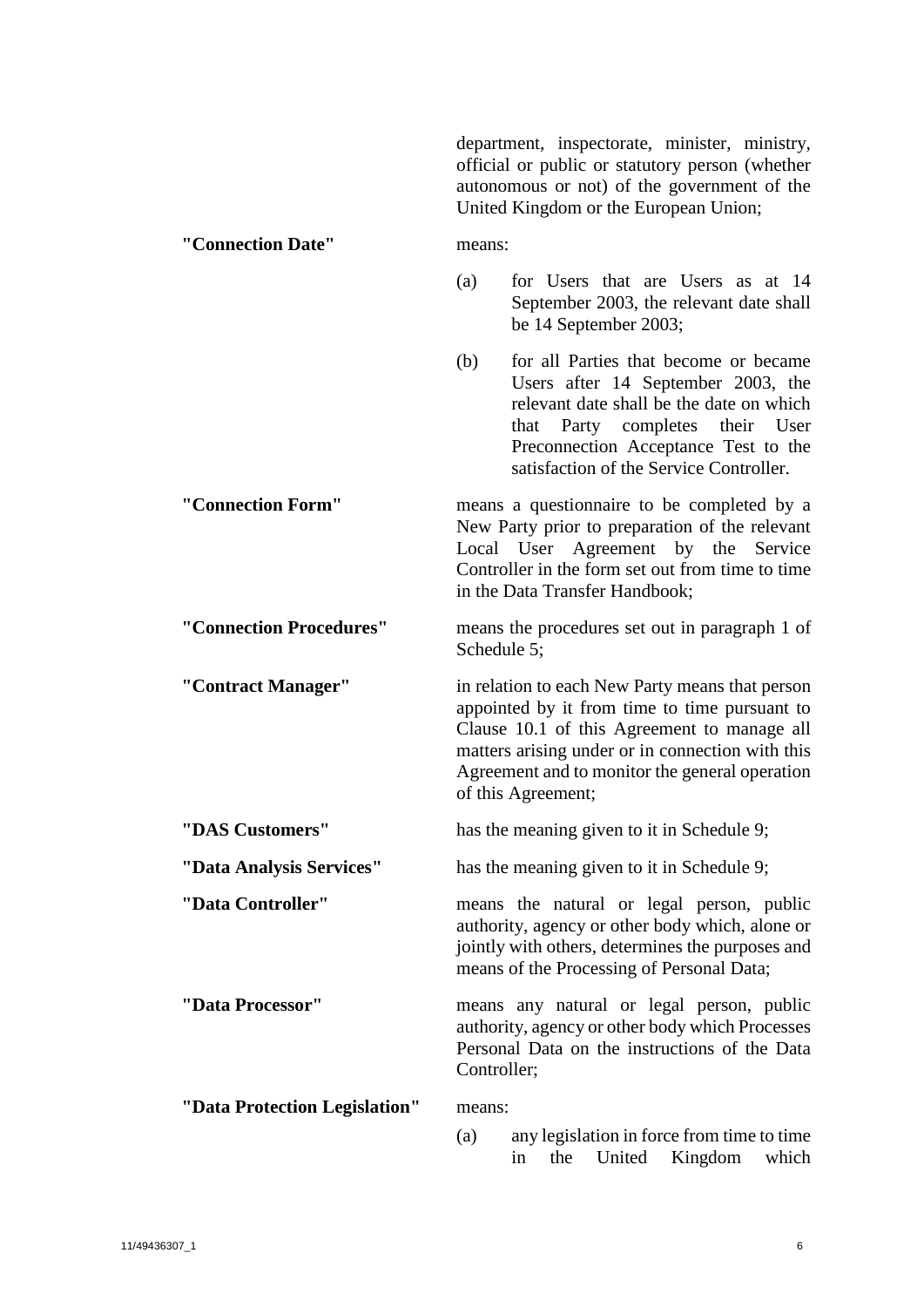implements the European Community's Directive 95/46/EC and Directive 2002/58/EC, including the Data Protection Act 1998 and the Privacy and Electronic Communications (EC Directive) Regulations 2003; (b) from 25 May 2018 only, Regulation (EU) 2016/679 on the protection of natural persons with regard to the Processing of Personal Data and on the free movement of such data (the "General Data Protection Regulation"); and (c) any other legislation in force from time to time in the United Kingdom relating to either or both privacy or the Processing of Personal Data; **"Data Sub-processor"** means any natural or legal person, public authority, agency or other body which who processes Personal Data on the instructions of the Data Processor; **"Data Sub-sub-processor"** means any natural or legal person, public authority, agency or other body which processes Personal Data on the instructions of a Data Subprocessor; **"Data Transfer Catalogue"** means the catalogue of data flows, data definitions and data formats in the form annexed to the Master Registration Agreement, and as amended from time to time pursuant to that agreement; **"Data Transfer Handbook"** means the handbook published and amended by the Service Controller as amended, from time to time including those facts, details and procedures required to facilitate a New Party working under this Agreement; **"Data Transfer Network" or "DTN"** means the electronic Network provided as part of the Data Transfer Service which has been procured by the Distributors through the Service Controller; **"Data Transfer Service" or "DTS"** means the Service: a) to be provided by each Distributor as described in the proposed revision of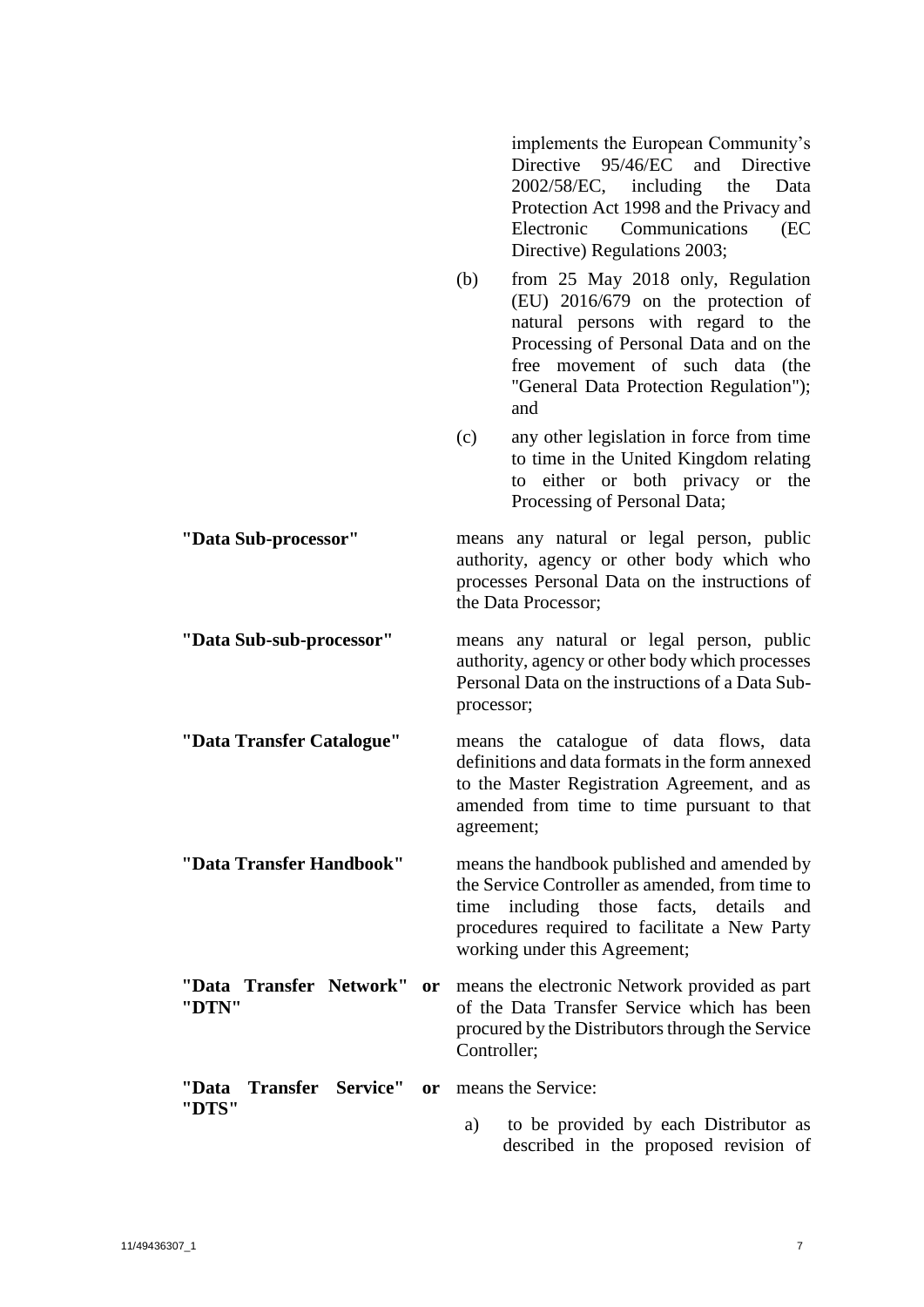|                                                  | Condition 37 of the<br>Electricity<br>Distribution Licence; or                                                                                                                                          |
|--------------------------------------------------|---------------------------------------------------------------------------------------------------------------------------------------------------------------------------------------------------------|
|                                                  | in respect of transfers of data using the<br>b)<br>Data Transfer Flows,                                                                                                                                 |
|                                                  | as applicable, which in each case is provided by<br>the Service Controller to relevant Users<br>pursuant to this Agreement;                                                                             |
| "Data Transfer Service Name<br>and Address Book" | means the document of that title issued and<br>amended by the Service Controller from time to<br>time containing the name and contact details of<br>Contract Managers and Technical<br>the<br>Managers; |
| "Data Transfer Times"                            | means those times to which Service Levels<br>apply, which are described in paragraph 1 of<br>Schedule 7;                                                                                                |
| "DECC"                                           | means the government Department of Energy<br>and Climate Change;                                                                                                                                        |
| "Dedicated Connection"                           | means the dedicated Local Communications<br>Link and ancillary equipment, but does not<br>include the User's equipment or the Gateway;                                                                  |
| "Disconnect"                                     | in relation to any Gateway means permanently<br>to block and/or remove a User's Gateway and<br>"Disconnected" and "Disconnection" shall be<br>construed accordingly;                                    |
| "Disconnection Procedures"                       | means the procedures for Suspension or<br>Disconnection of a Gateway set out<br>in<br>paragraph 3 of Schedule 5;                                                                                        |
| "Dispute Resolution<br><b>Procedures"</b>        | means the procedure for resolving any dispute<br>or difference as set out in Clause 20 of this<br>Agreement;                                                                                            |
| "Distribution Business"                          | shall have the meaning given to that term in the<br><b>Electricity Distribution Licence;</b>                                                                                                            |
| "Distributor"                                    | means a person who is authorised by an<br>Electricity Distribution Licence or exemption to<br>distribute electricity;                                                                                   |
| "Documentation"                                  | means the documentation set out in paragraph 3<br>of Part A of Schedule 3;                                                                                                                              |
| "DSL"                                            | means a digital subscriber line connection to the                                                                                                                                                       |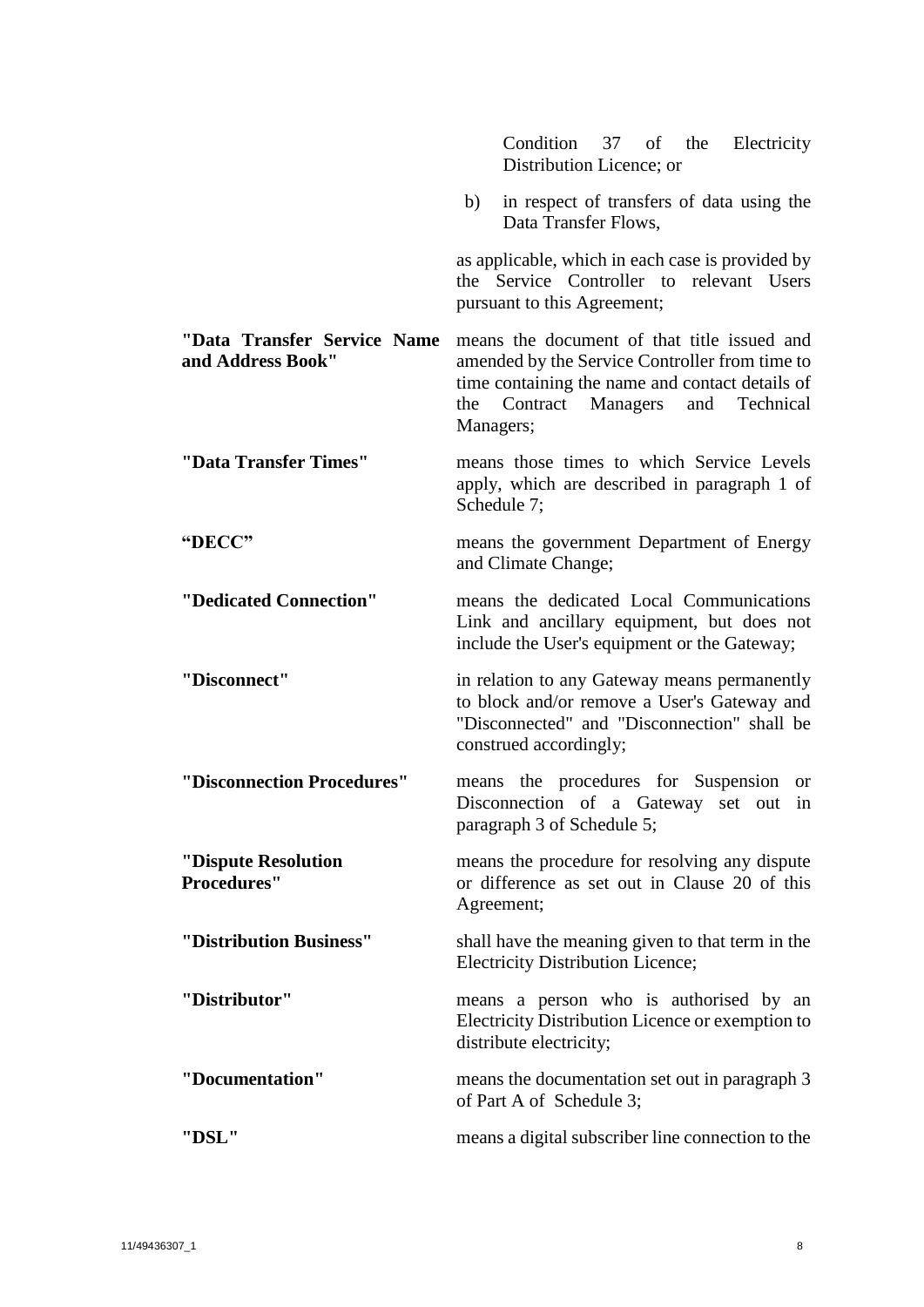|                                                                    | public internet;                                                                                                                                                                                                                                             |
|--------------------------------------------------------------------|--------------------------------------------------------------------------------------------------------------------------------------------------------------------------------------------------------------------------------------------------------------|
| "EDIFACT"                                                          | means Electronic Data Interchange Format for<br>Administration, Commerce and Transport;                                                                                                                                                                      |
| "EEA"                                                              | means the European Economic Area made up of<br>Member States of the European Union, Iceland,<br>Liechenstein and Norway;                                                                                                                                     |
| "Electricity Act"                                                  | means the Electricity Act 1989, as amended<br>from time to time;                                                                                                                                                                                             |
| "Electricity Distribution<br>Licence"                              | means a licence to distribute electricity granted<br>by the Authority in accordance with Section<br>$6(1)(c)$ of the Act;                                                                                                                                    |
| "Electricity Supplier"                                             | means a User who holds an Electricity Supply<br>Licence or is entitled to supply electricity<br>pursuant to an exemption under the Electricity<br>Act and who trades through the Balancing and<br>Settlement Code;                                           |
| "Electricity Supply Licence"                                       | means an electricity supply licence granted by<br>the Authority in accordance with Section<br>$6(1)(d)$ of the Electricity Act;                                                                                                                              |
| <b>Transfer</b><br>"Electronic<br><b>File</b><br><b>Protocols"</b> | means those protocols specified from time to<br>time by the Service Controller and described in<br>the Data Transfer Handbook;                                                                                                                               |
| "Enable" or "Enabled"                                              | means the Service Controller has approved the<br>relevant Gateway for connection to the Data<br>Transfer Network pursuant to the Connection<br>Procedures so that the Gateway may be used for<br>the receipt or transmission of Traffic or Local<br>Traffic; |
| "End Consumer"                                                     | has the meaning given to it in Schedule 9;                                                                                                                                                                                                                   |
| "Event of Default"                                                 | means any of the events set out in Clause 14.1;                                                                                                                                                                                                              |
| "First Invoice"                                                    | means an invoice issued by the Service<br>Controller in accordance with Clause 9.1;                                                                                                                                                                          |
| "First Level User Training"                                        | means the training set out in Part A, paragraph<br>6, of Schedule 3;                                                                                                                                                                                         |
| "Force Majeure"                                                    | means any event or circumstance which is<br>beyond the reasonable control of a Party and<br>which results in or causes the failure of that<br>Party to perform any of its obligations under this                                                             |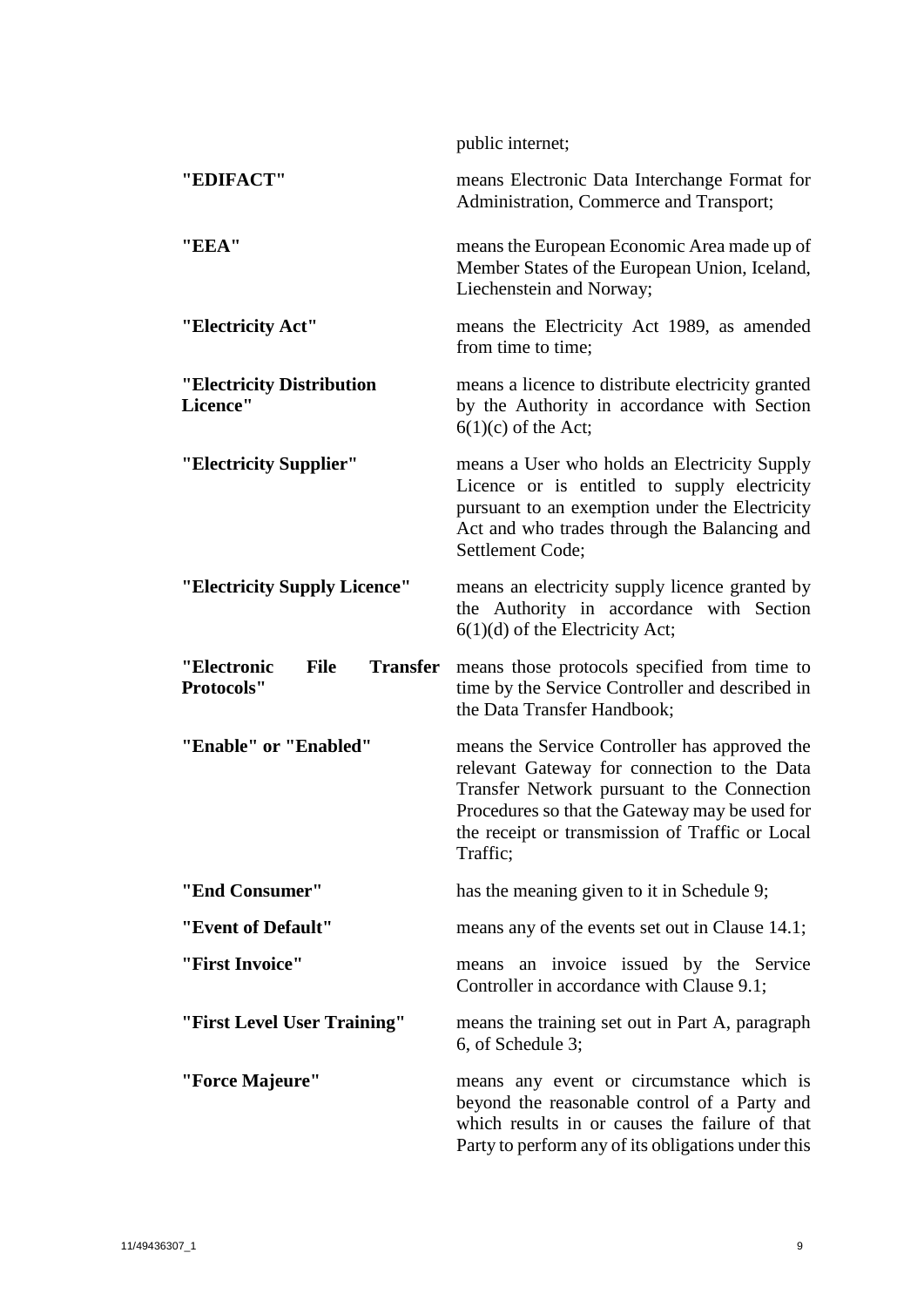|                           | Agreement including act of God, strike, lockout<br>or other industrial disturbance, act of the public<br>enemy, war declared or undeclared, threat of<br>war, terrorist act, blockade, revolution, riot,<br>civil commotion,<br>insurrection,<br>public<br>demonstration, sabotage, act of vandalism,<br>lightning, fire, storm, flood, earthquake,<br>accumulation of snow or ice, lack of water<br>weather or<br>arising<br>from<br>environmental<br>problems, explosion, fault or failure of plant or<br>apparatus which could not have been prevented<br>by Good Industry Practice, governmental<br>restraint, Act of Parliament, other legislation,<br>bye law and Directive (not being any order,<br>regulation or direction under Section 32, 33, 34<br>or 35 of the Act) provided that lack of funds<br>shall not be interpreted as a cause beyond a<br>Party's reasonable control; |
|---------------------------|---------------------------------------------------------------------------------------------------------------------------------------------------------------------------------------------------------------------------------------------------------------------------------------------------------------------------------------------------------------------------------------------------------------------------------------------------------------------------------------------------------------------------------------------------------------------------------------------------------------------------------------------------------------------------------------------------------------------------------------------------------------------------------------------------------------------------------------------------------------------------------------------|
| "Gas Act"                 | means the Gas Act 1986, as amended from time<br>to time;                                                                                                                                                                                                                                                                                                                                                                                                                                                                                                                                                                                                                                                                                                                                                                                                                                    |
| "Gas Supplier"            | means a User who holds a Gas Supply Licence<br>or is entitled to supply gas pursuant to an<br>exemption under the Gas Act and, in each case,<br>supplies gas to premises wholly or mainly for<br>domestic purposes;                                                                                                                                                                                                                                                                                                                                                                                                                                                                                                                                                                                                                                                                         |
| "Gas Supply Licence"      | means a gas supply licence granted by the<br>Authority in accordance with section 7A(1) of<br>the Gas Act;                                                                                                                                                                                                                                                                                                                                                                                                                                                                                                                                                                                                                                                                                                                                                                                  |
| "Gas Transporter Licence" | means a licence granted by the Authority in<br>accordance with section $7(2)$ of the Gas Act;                                                                                                                                                                                                                                                                                                                                                                                                                                                                                                                                                                                                                                                                                                                                                                                               |
| "Gateway"                 | means the combination of Gateway Hardware<br>and Gateway Software;                                                                                                                                                                                                                                                                                                                                                                                                                                                                                                                                                                                                                                                                                                                                                                                                                          |
| "Gateway Accommodation"   | means in relation to a Gateway other than a<br>Remote Gateway, the physical environment<br>provided by the User within which Gateway<br>Hardware is installed;                                                                                                                                                                                                                                                                                                                                                                                                                                                                                                                                                                                                                                                                                                                              |
| "Gateway Hardware"        | means, in relation to a Gateway Option, the<br>hardware which is installed by the Network<br>Service Provider:                                                                                                                                                                                                                                                                                                                                                                                                                                                                                                                                                                                                                                                                                                                                                                              |
|                           | (in the case of Gateway Options which<br>c)<br>are not Remote Gateways), at User sites;                                                                                                                                                                                                                                                                                                                                                                                                                                                                                                                                                                                                                                                                                                                                                                                                     |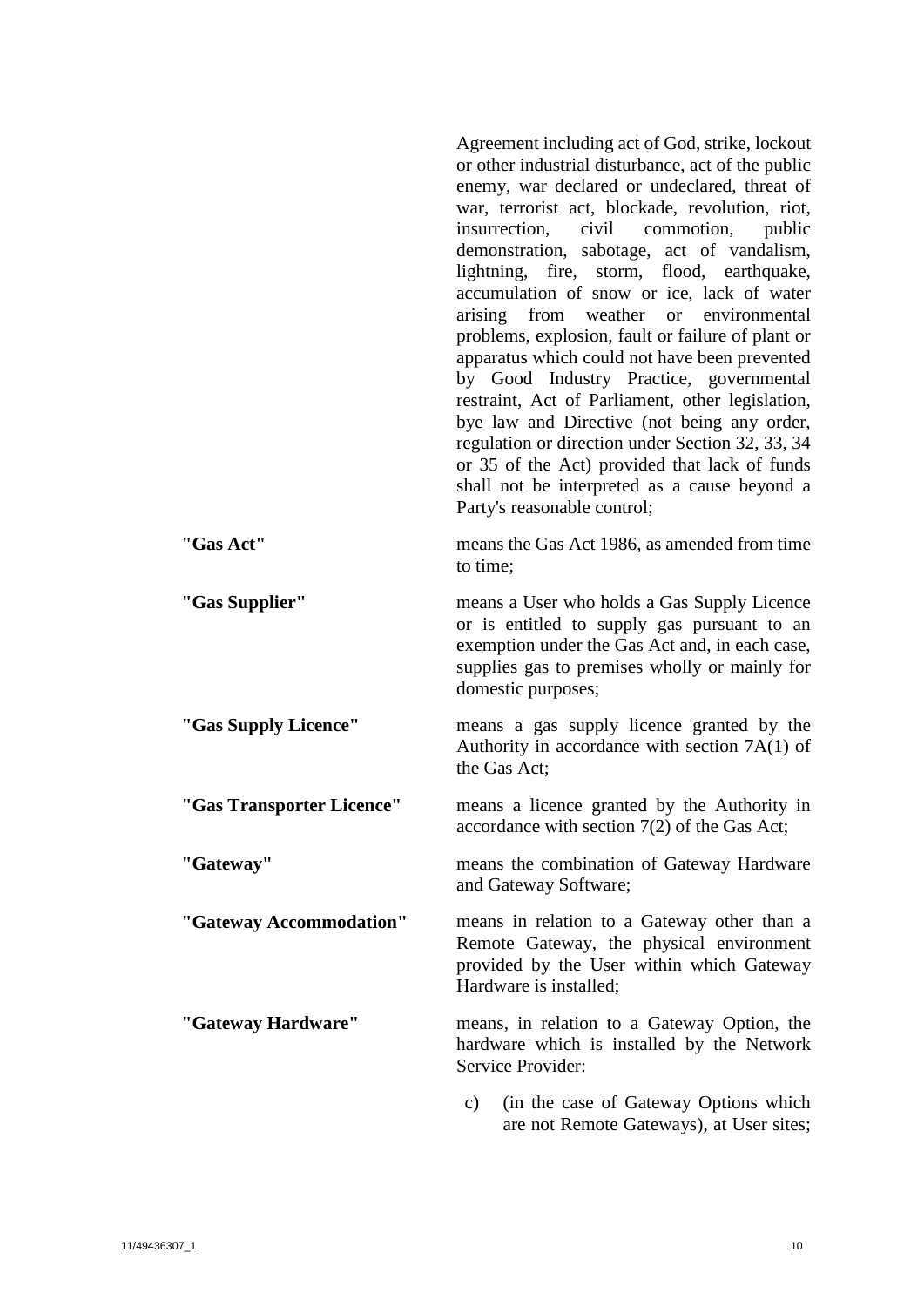|                                              | and                                                                                                                                                                                                                                                                                                                                 |
|----------------------------------------------|-------------------------------------------------------------------------------------------------------------------------------------------------------------------------------------------------------------------------------------------------------------------------------------------------------------------------------------|
|                                              | (in the case of Remote Gateways), at the<br>$\rm d)$<br>Network Hub,                                                                                                                                                                                                                                                                |
|                                              | in each case for the operation of the Data<br><b>Transfer Network;</b>                                                                                                                                                                                                                                                              |
| "Gateway Interface<br><b>Specification"</b>  | means the interface specifications relating to the<br>Gateway Options as notified by the Service<br>Controller to other Parties from time to time,<br>and which are described in the Data Transfer<br>Handbook;                                                                                                                     |
| "Gateway Options"                            | means any or each of the High Volume<br>Gateway, Low Volume Gateway, Virtual High<br>Volume Gateway, Virtual Low Volume<br>Gateway, Remote Virtual High Volume<br>Gateway, Remote Virtual Low Volume<br>Gateway and Remote User Gateway, or such<br>other options as are provided by the Service<br>Controller from time to time;   |
| "Gateway Software"                           | means the software to be provided and/or<br>developed by the Network Service Provider and<br>installed on the Gateway Hardware to provide<br>the logical linkage between each User's<br>respective systems and the Data Transfer<br>Network;                                                                                        |
| "General Manager"                            | means the general manager from time to time of<br>the Service Controller;                                                                                                                                                                                                                                                           |
| "Good Industry Practice"                     | means in relation to:                                                                                                                                                                                                                                                                                                               |
|                                              | (a) the Service Controller, the exercise of<br>that degree of skill, diligence, prudence<br>and foresight which would reasonably<br>and ordinarily be expected from a<br>skilled and experienced provider and<br>operator of a secure community wide-<br>area data transfer network under the<br>same or similar circumstances; and |
|                                              | (b)<br>a User the exercise of that degree of<br>skill, diligence, prudence and foresight which<br>would reasonably and ordinarily be expected<br>from a skilled and experienced user of a secure<br>community wide-area data transfer network<br>under the same or similar circumstances;                                           |
| "Green<br><b>Deal</b><br><b>Arrangements</b> | means the agreement referred to and providing                                                                                                                                                                                                                                                                                       |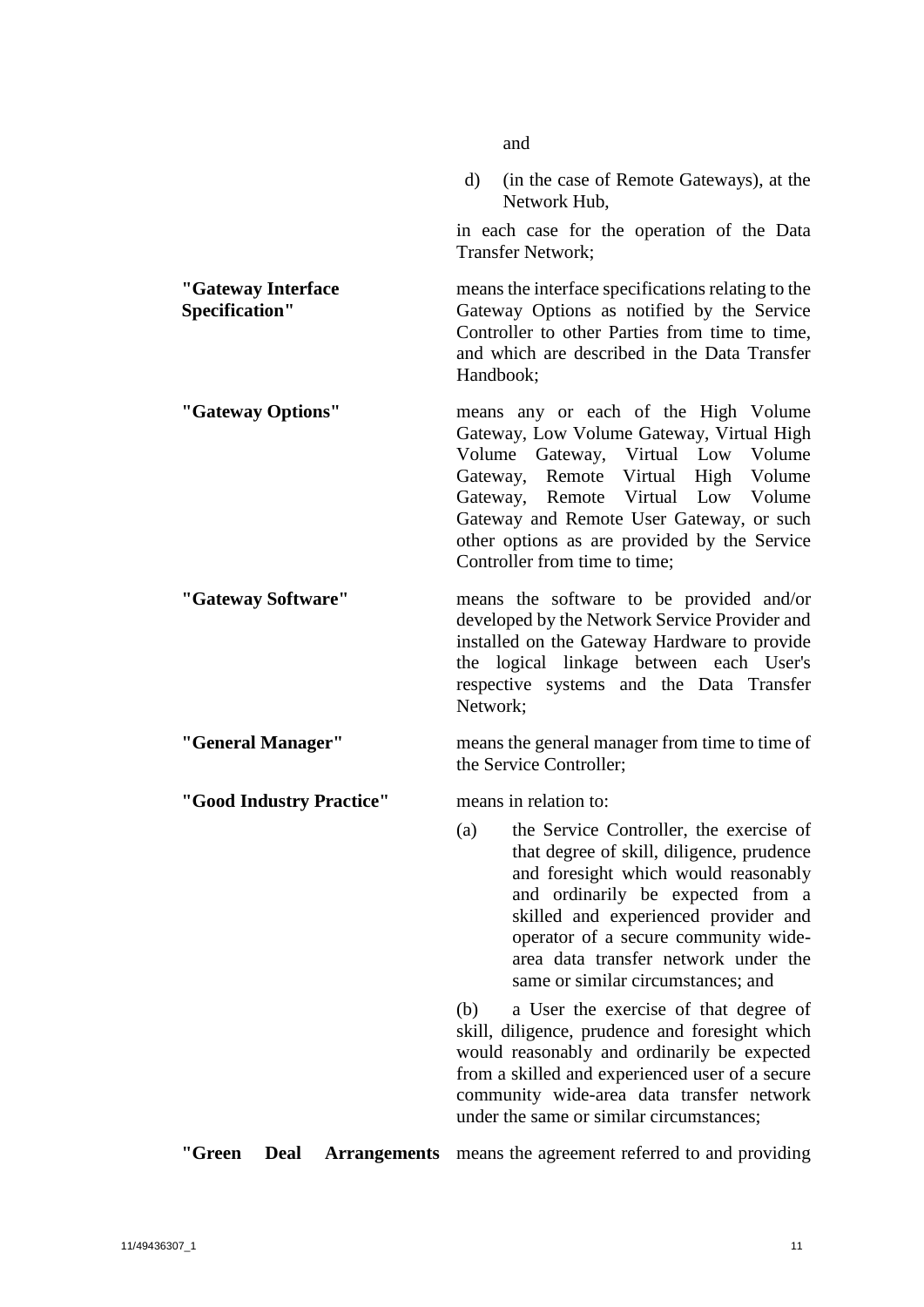| <b>Agreement"</b> or "GDAA" |                                 | for such matters as are set out in standard<br>condition 38 (Green Deal Arrangements<br>Agreement) of the Electricity Supply Licence,<br>in the form approved by the Secretary of State<br>from time to time;                |
|-----------------------------|---------------------------------|------------------------------------------------------------------------------------------------------------------------------------------------------------------------------------------------------------------------------|
| "Helpdesk"                  |                                 | means the helpdesk to be provided pursuant to<br>the terms of paragraph 2, Part A of Schedule 3;                                                                                                                             |
| "Helpdesk Services"         |                                 | means the helpdesk services set out in paragraph<br>2, Part A of Schedule 3;                                                                                                                                                 |
| "High Volume Gateway"       |                                 | means the Gateway Option which:                                                                                                                                                                                              |
|                             | a)                              | has a client-side server;                                                                                                                                                                                                    |
|                             | b)                              | is designed to be connected to the<br>Network Hub by<br>Dedicated<br>a<br>Connection (with a back-up DSL<br>connection); and                                                                                                 |
|                             | $\mathbf{c})$                   | is intended for use by Users transferring<br>more than 3.5 Mbytes of Traffic plus<br>Local Traffic per day;                                                                                                                  |
| "Issue Date"                | month;                          | means the last Working Day of each calendar                                                                                                                                                                                  |
| "Licences"                  |                                 | means the Electricity Distribution Licences,<br>Electricity Supply Licences, Gas<br>Supply<br>Licences or Gas Transporter Licences, as<br>applicable, and 'Licence' shall be construed<br>accordingly;                       |
| "Local Communications Link" |                                 | means the telecommunications link from the<br>User's Gateway to an Access Point or the<br>Network Hub as appropriate, when provided by<br>the Network Service Provider, over which the<br>Data Transfer Service is provided; |
| "Local Traffic"             | Network;                        | means Messages which enter and leave the same<br>Gateway without being transmitted over the                                                                                                                                  |
| "Local User Agreement"      |                                 | means an agreement substantially in the form<br>set out in Schedule 6;                                                                                                                                                       |
| "Low Volume Gateway"        | means the Gateway Option which: |                                                                                                                                                                                                                              |
|                             | a)                              | has a client-side server;                                                                                                                                                                                                    |
|                             | b)                              | is designed to be connected to the<br>Network<br>Hub<br>by<br>Dedicated<br>a<br>(with a<br>Connection<br>back-up DSL                                                                                                         |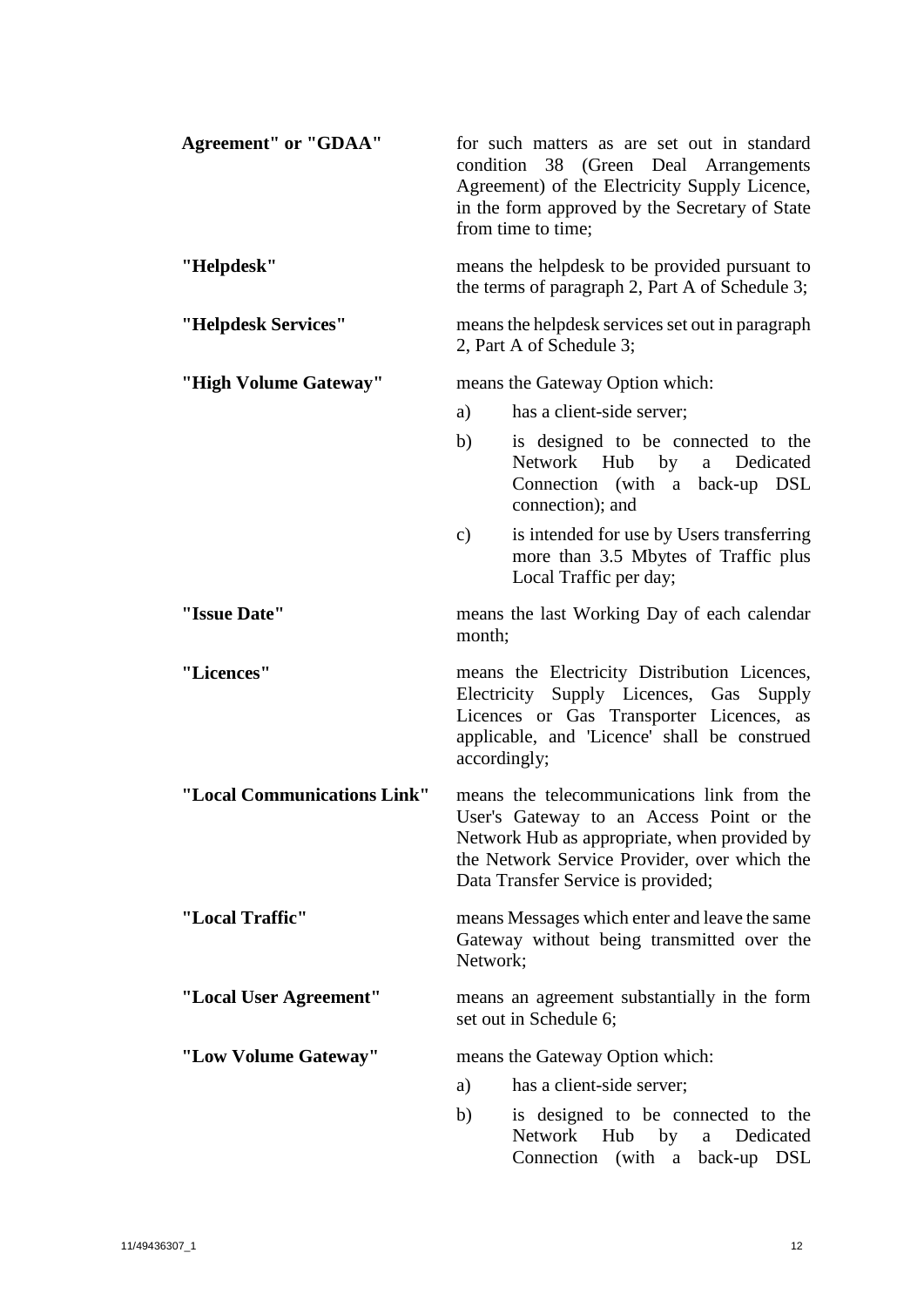connection); and

Part A of [Schedule 3;](#page-68-0)

one Gateway at any one time;

c) is intended for use by Users transferring less than 3.5 Mbytes of Traffic and Local Traffic per day;

**"Management Information"** means that information set out in paragraph [4,](#page-68-3)

#### **"Market Domain I.D"** means a unique role identifier published by

#### **"Market Participant"** means:

(a) those parties who are involved in the supply of electricity in the post-1998

ISRA and/or SVAA which identifies a person by role and name and which can only exist on

- electricity market, and who enter into any one or more Business Agreements and/or become a BSC Party;
- (b) the service providers of parties who are involved in the supply of electricity in the post-1998 electricity market who are entitled to use a Market Domain I.D;
- (c) any party to the Green Deal Arrangements Agreement;
- (d) any person whom a Green Deal Provider wishes to designate as a Remittance Processor, as confirmed in writing by the Panel Secretary to the Service Controller in accordance with clause 12.6.2(b) of the GDAA (such terms as defined in the GDAA);
- (e) the Capacity Market Settlement Services Provider;
- (f) a Capacity Provider;
- (g) a CfD Settlement Services Provider;
- (h) a CfD Generator; or
- (i) those parties who are involved in the supply of gas in the UK gas market pursuant to a licence or an exemption under the Gas Act and are parties to the Supply Point Administration Agreement;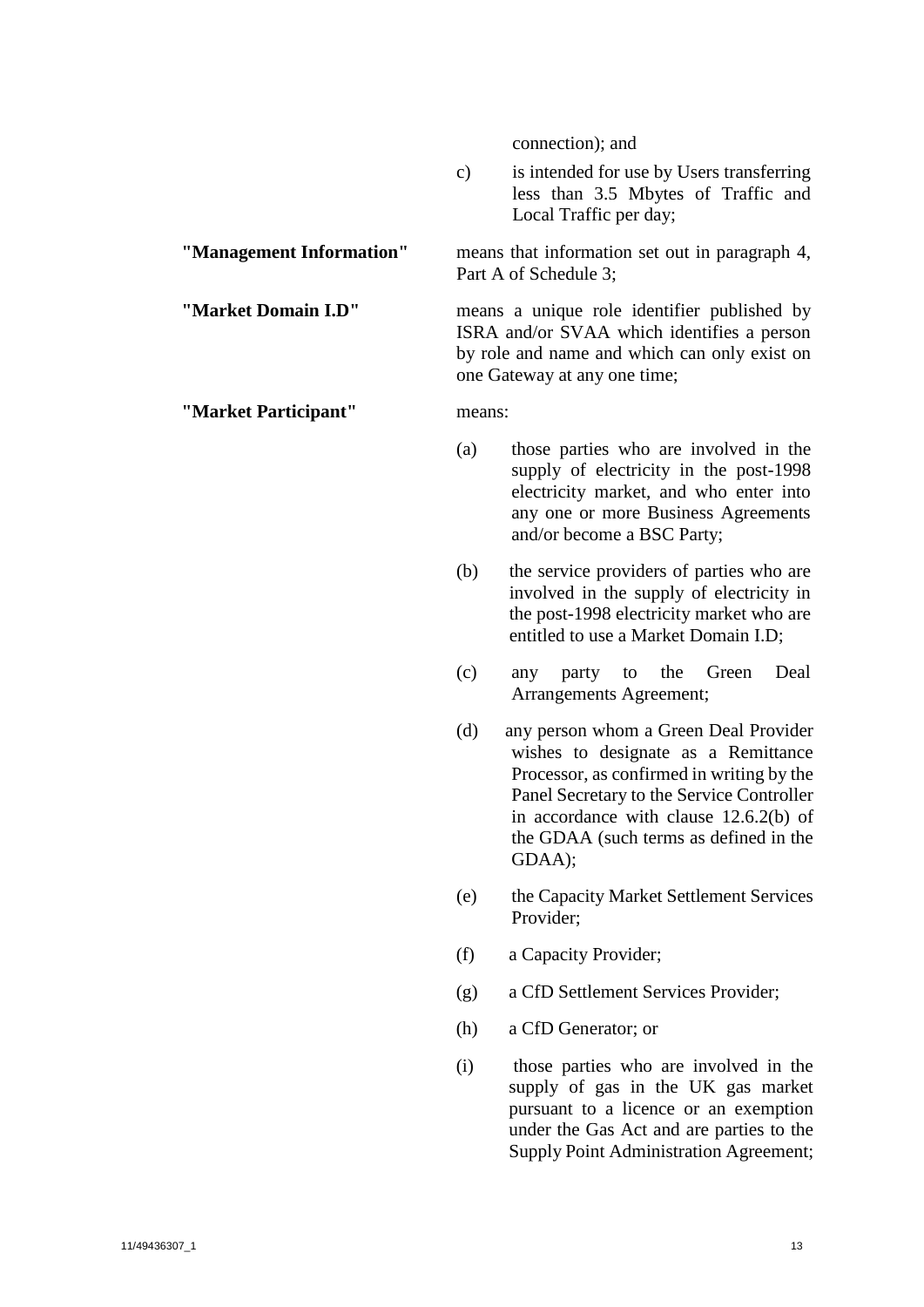| "Master Registration<br>Agreement"               | means the agreement of that title dated 1st June<br>1998 as amended from time to time;                                                                                                                                                                                                                |
|--------------------------------------------------|-------------------------------------------------------------------------------------------------------------------------------------------------------------------------------------------------------------------------------------------------------------------------------------------------------|
| "Message"                                        | means a file which contains one or more<br>instances of a data flow described in the Data<br>Transfer Catalogue and is in one of the formats<br>specified in the Data Transfer Handbook;                                                                                                              |
| "Minimum Service Levels"                         | means certain Service Levels identified as such<br>in Schedule 7;                                                                                                                                                                                                                                     |
| "Net Book Value"                                 | means the original, historical purchase price<br>less depreciation calculated on the normal<br>historic accounting basis of the Network<br>Service Provider:                                                                                                                                          |
| "Network"                                        | means the Local Communications Links,<br>where provided by the Network Service<br>Provider, the Access Points and any other<br>equipment and software, excluding<br>the<br>Gateways, to be installed or used by the<br>Network Service Provider to enable it to<br>operate the Data Transfer Network; |
| "Network Hub"                                    | means the facility provided by the Network<br>Service Provider for the central operations of<br>the Data Transfer Network;                                                                                                                                                                            |
| "Network Service Provider"                       | means any sub-contractor of the Service<br>Controller who has been appointed from time<br>to time to implement, operate and support all<br>or part of the DTN on behalf of the Service<br>Controller:                                                                                                 |
| "New Party"                                      | means a Party, other than the Service<br>Controller and "New Parties" shall be<br>construed accordingly;                                                                                                                                                                                              |
| <b>Disconnection</b><br>"Non-Payment<br>Request" | has the meaning given to it in paragraph $3.8(A)$<br>of Schedule 5;                                                                                                                                                                                                                                   |
| <b>Disconnection</b><br>"Non-Payment<br>Notice"  | has the meaning given to it in paragraph $3.2(E)$<br>of Schedule 5;                                                                                                                                                                                                                                   |
| "Ofcom Regulated Services"                       | means any telecommunications services which<br>Ofcom requires the provider(s) of such<br>services to make available on standard terms<br>and conditions of supply approved by Ofcom;                                                                                                                  |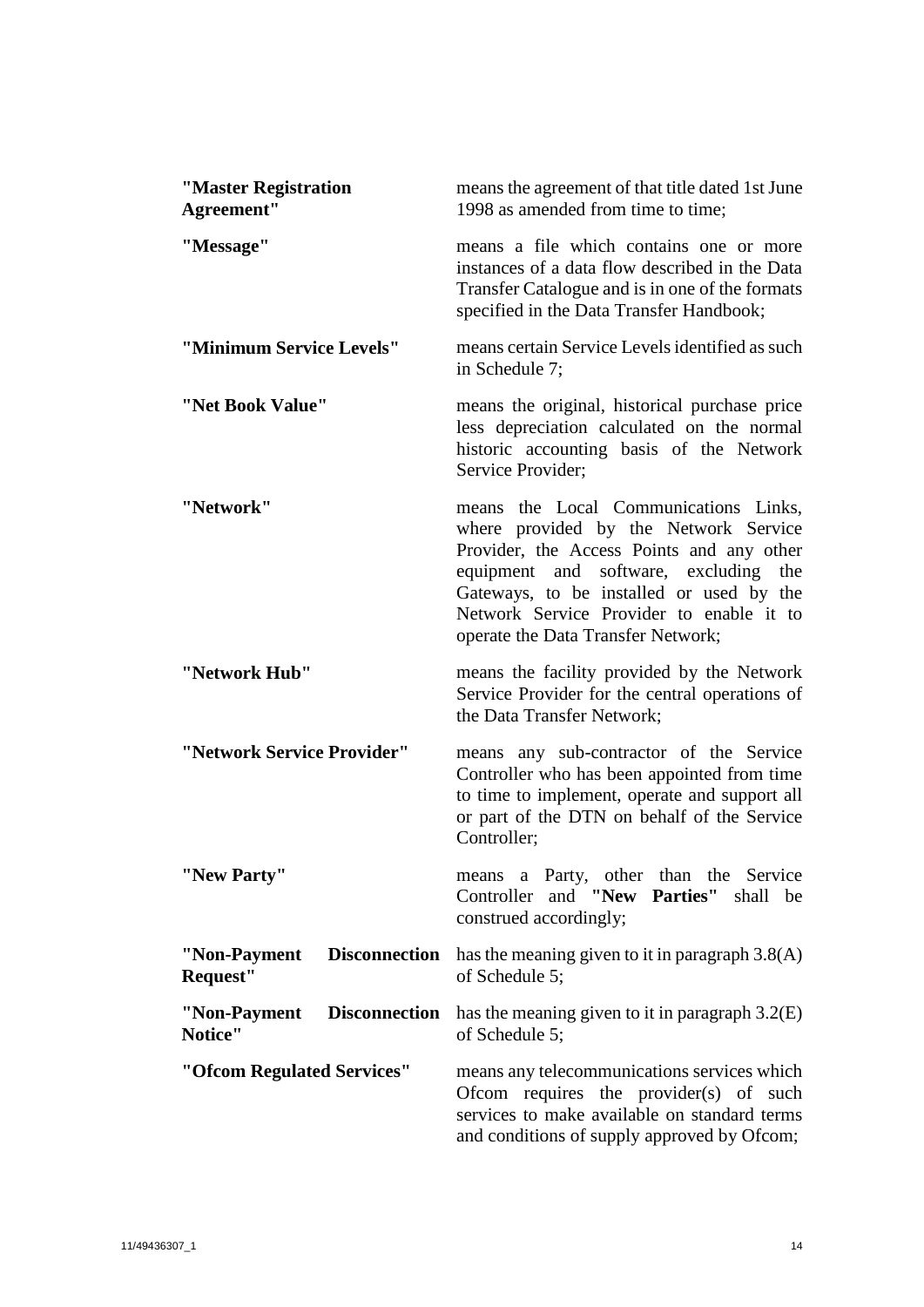| "Panel Secretary"                         | has the meaning given to it in the GDAA;                                                                                                                                                                                                                                                                       |
|-------------------------------------------|----------------------------------------------------------------------------------------------------------------------------------------------------------------------------------------------------------------------------------------------------------------------------------------------------------------|
| "Party"                                   | means a party to this Agreement or a party<br>having acceded to this Agreement<br>and<br>"Parties" shall be construed accordingly;                                                                                                                                                                             |
| "Performance Assurance<br><b>Board</b> "  | has the meaning given to that term in the<br>Balancing and Settlement Code;                                                                                                                                                                                                                                    |
| "Personal Data"                           | means personal data as defined in the Data<br>Protection Legislation;                                                                                                                                                                                                                                          |
| "Phase Two"                               | means the second tranche of deliverables to be<br>provided by the Network Service Provider to<br>the Service Controller, which is scheduled to<br>be completed on or before 1 October 1997;                                                                                                                    |
| " $PIA"$                                  | means Privacy Impact Assessment which is<br>an assessment that sets out a process for<br>evaluating the potential effects on privacy;                                                                                                                                                                          |
| "Potential DAS Customers"                 | has the meaning given to it in Schedule 9;                                                                                                                                                                                                                                                                     |
| "Priority"                                | means levels of priority that can be assigned to<br>a Change indicating the importance or<br>relevance of a Change and relating to the<br>consequential level of response appropriate as<br>a result of such considerations. The various<br>levels of priority are described in the Data<br>Transfer Handbook; |
| "Problem Management<br><b>Procedures"</b> | means the procedures set out in paragraph 2 of<br>Schedule 5;                                                                                                                                                                                                                                                  |
| "Processing"                              | has the meaning given to it under the Data<br>Protection Legislation and "Processed" and<br>"Process" shall be construed accordingly;                                                                                                                                                                          |
| "PSA"                                     | means the Pooling and Settlement Agreement<br>dated 30th March 1990, as amended from time<br>to time;                                                                                                                                                                                                          |
| "Public Electricity Supplier" or<br>"PES" | means the holder of a Supply Licence;                                                                                                                                                                                                                                                                          |
| "Quarter"                                 | means a period of three months being a<br>calendar quarter and "Quarterly" shall be<br>construed accordingly;                                                                                                                                                                                                  |
| "Reconnect" or<br>"Reconnection"          | means, in relation to a Suspended Gateway,<br>reinstating Services to that Gateway;                                                                                                                                                                                                                            |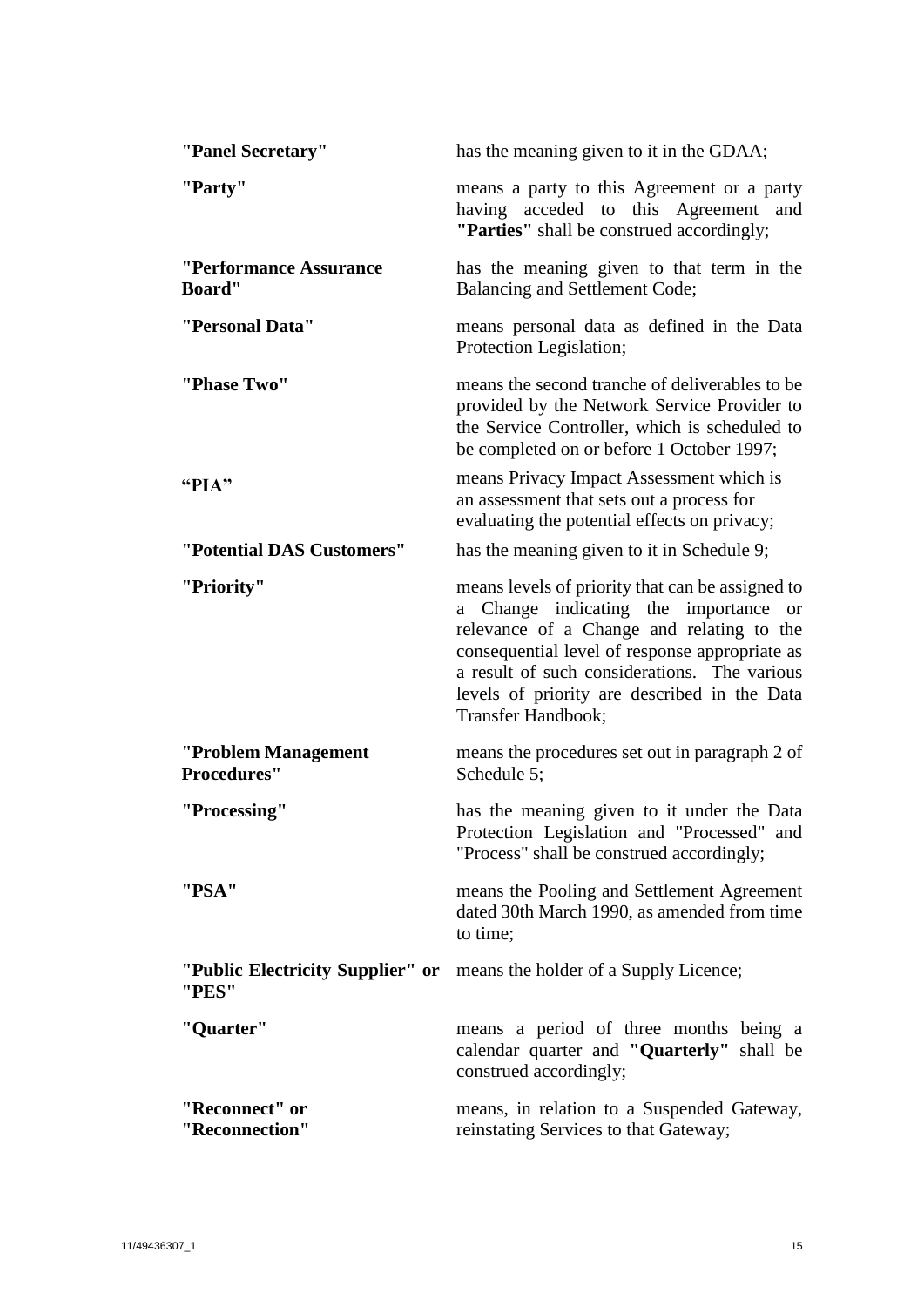| "Relevant Agreement and/or | means:     |                                                                                                                                                                                                                                                                                                                                                                                                                                        |
|----------------------------|------------|----------------------------------------------------------------------------------------------------------------------------------------------------------------------------------------------------------------------------------------------------------------------------------------------------------------------------------------------------------------------------------------------------------------------------------------|
| <b>Instrument"</b>         | (a)        | the Electricity Act, the Gas Act and all<br>legislation<br>subordinate<br>made<br>thereunder from time to time;                                                                                                                                                                                                                                                                                                                        |
|                            | (b)        | the Data Protection Legislation and all<br>subordinate legislation made under it<br>from time to time;                                                                                                                                                                                                                                                                                                                                 |
|                            | (c)        | each Licence, any modification thereto<br>and any determination or notice made<br>or issued by the Authority pursuant to<br>the terms thereof from time to time;                                                                                                                                                                                                                                                                       |
|                            | (d)        | Settlement<br>Agreement<br>and/or<br>the<br>Balancing and Settlement Code;                                                                                                                                                                                                                                                                                                                                                             |
|                            | (e)        | the Master Registration Agreement;                                                                                                                                                                                                                                                                                                                                                                                                     |
|                            | (f)        | the Connection and Use of System<br>Code;                                                                                                                                                                                                                                                                                                                                                                                              |
|                            | (g)        | Point<br>Administration<br>Supply<br>the<br>Agreement;                                                                                                                                                                                                                                                                                                                                                                                 |
|                            | (h)        | the Smart Energy Code; and                                                                                                                                                                                                                                                                                                                                                                                                             |
|                            | (i)        | the Uniform Network Code,                                                                                                                                                                                                                                                                                                                                                                                                              |
|                            | otherwise, | and whether under any of the foregoing or<br>all<br>authorisations,<br>approvals,<br>licences, exemptions, filings, registrations,<br>notarisations, consents and other matters,<br>which are required, or which the relevant User<br>acting in accordance with Good Industry<br>Practice would obtain, in connection with the<br>provision of the Services, of or from any<br>Competent Authority as at the date of the<br>Agreement; |
| "Reporting Services"       |            | means the Services set out in paragraph 4 of<br>Schedule 3;                                                                                                                                                                                                                                                                                                                                                                            |
| "Remote Gateway"           |            | means a Gateway Option which is located at<br>the premises of the Network Service Provider;                                                                                                                                                                                                                                                                                                                                            |
| "Remote User"              |            | means a User who uses a Remote Gateway;                                                                                                                                                                                                                                                                                                                                                                                                |
| "Remote User Gateway"      |            | means the Gateway Option which:                                                                                                                                                                                                                                                                                                                                                                                                        |
|                            | a)         | is located at the premises of the<br><b>Network Service Provider;</b>                                                                                                                                                                                                                                                                                                                                                                  |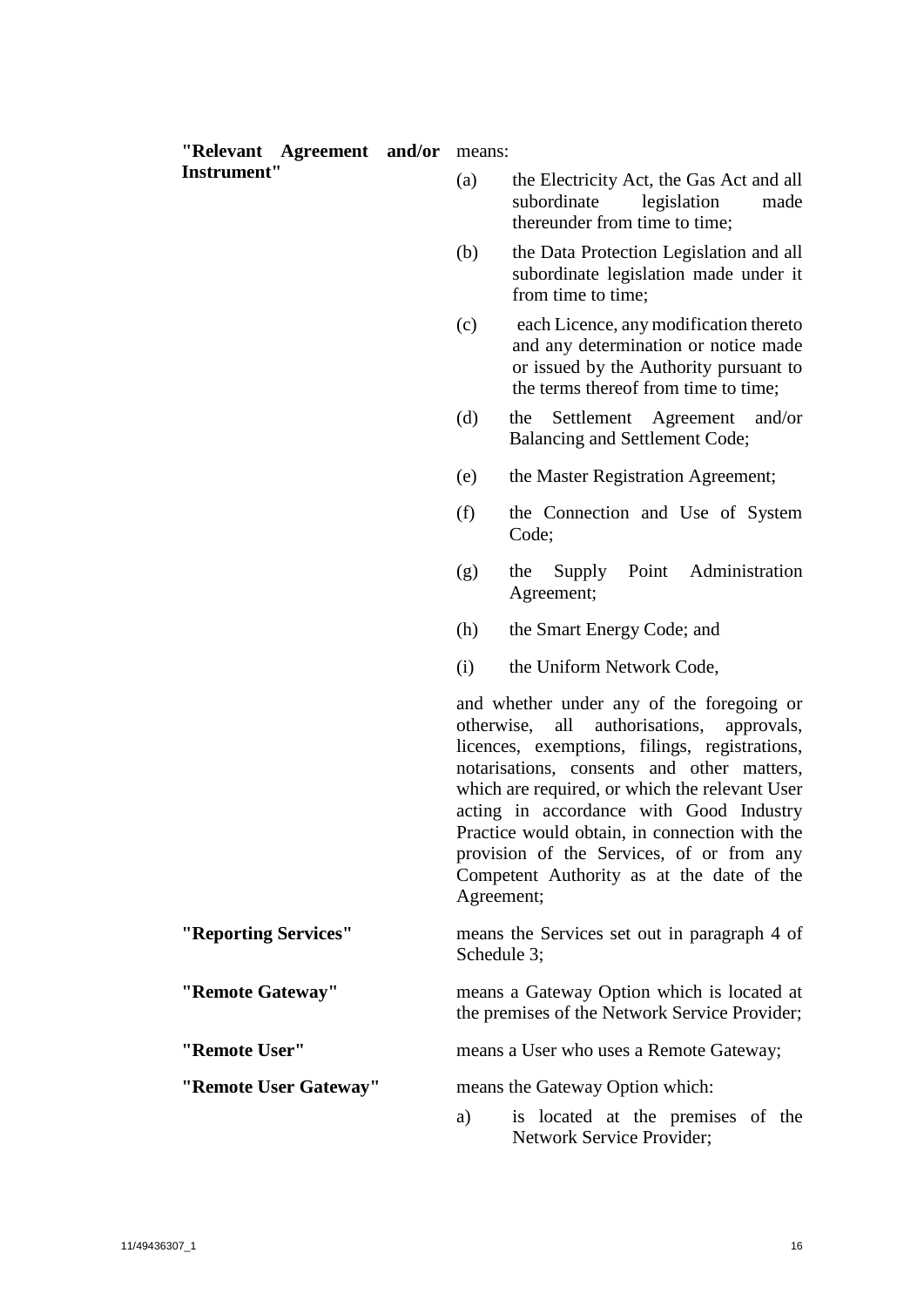- b) is designed to be accessed by Remote Users via the public internet;
- c) provides access to the Network Hub via an element of the leveraged internet service provided by the Network Services Provider which is shared with all Users who use a Remote User Gateway;

#### **"Remote Virtual High Volume**  means the Gateway Option which: **Gateway"**

- a) is located at the premises of the Network Service Provider;
- b) is designed to be accessed by Remote Users via the public internet;
- c) provides access to the Network Hub via a reserved element of the leveraged internet service provided by the Network Services Provider; and
- d) is intended for use by Users transferring more than 3.5 Mbytes of Traffic plus Local Traffic per day;

**"Remote Virtual Low Volume**  means the Gateway Option which:

**Gateway"**

- a) is located at the premises of the Network Service Provider;
- b) is designed to be accessed by Remote Users via the public internet;
- c) provides access to the Network Hub via a reserved element of the leveraged internet service provided by the Network Services Provider; and
- d) is intended for use by Users transferring less than 3.5 Mbytes of Traffic and Local Traffic per day;

**"Restricted Country"** means any country outside the EEA save that the UK shall never be a Restricted Country;

**"Scheduled Maintenance"** means maintenance scheduled to be carried out in relation to the Data Transfer Network and notified to Users in advance from time to time by the Service Controller;

**"Secretary of State"** means Her Majesty's Principal Secretary of State referred to in the Electricity Act or the Gas Act, as applicable;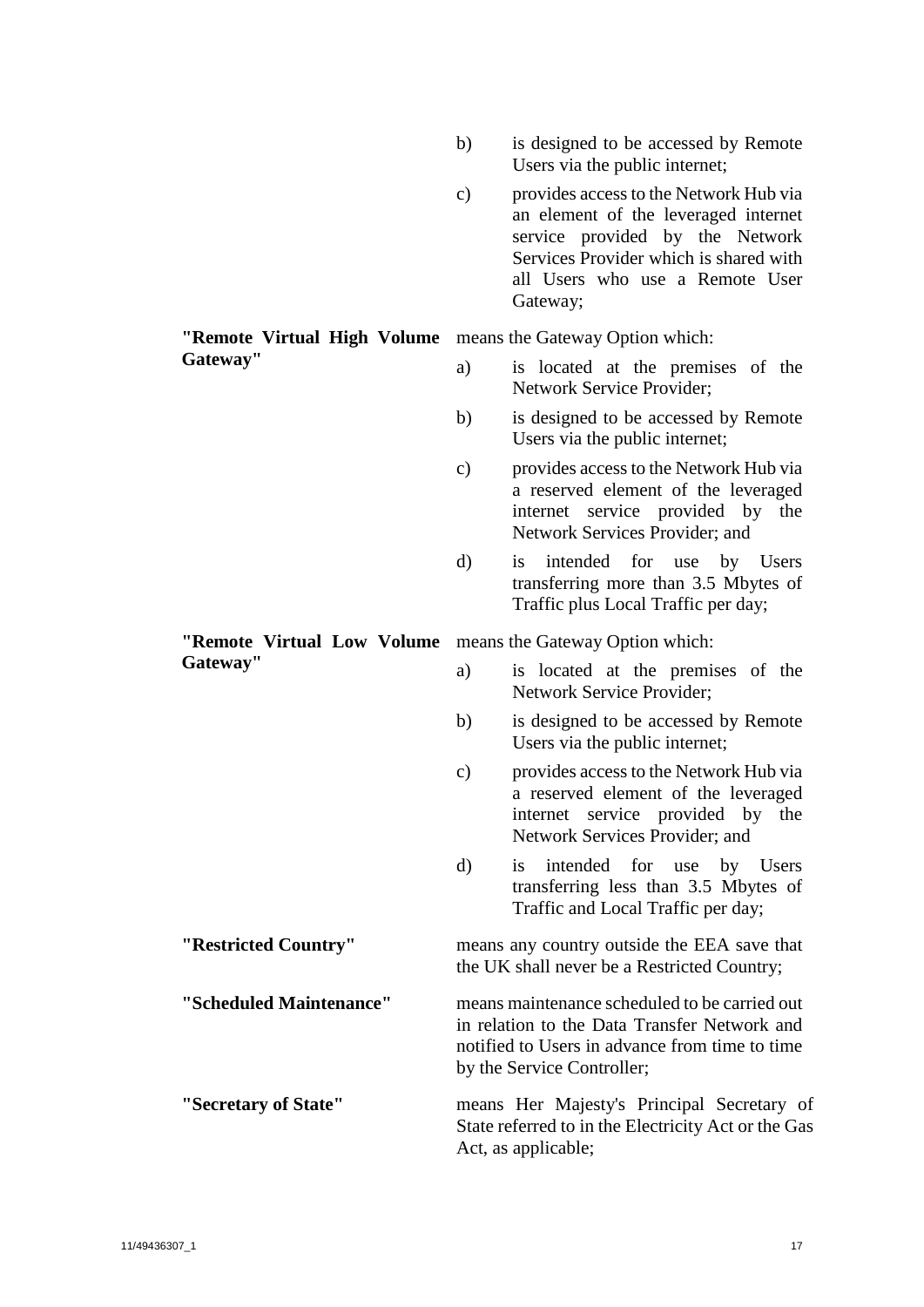| "Security Procedures"      | means that part of the Data Transfer Handbook<br>relating to the secure use of the Data Transfer<br>Service;                                                                                                                                                                                                                                                        |
|----------------------------|---------------------------------------------------------------------------------------------------------------------------------------------------------------------------------------------------------------------------------------------------------------------------------------------------------------------------------------------------------------------|
| "Service Levels"           | means service levels applicable to the Services<br>as set out in Schedule 7, including Minimum<br>Service Levels and Target Service Levels;                                                                                                                                                                                                                         |
| "Service Procedures"       | means those procedures for the provision of the<br>Services set out in Schedule 5;                                                                                                                                                                                                                                                                                  |
| "Service Standing Charges" | means those charges with respect to the specific<br>Gateway Options that are provided to that User.                                                                                                                                                                                                                                                                 |
| "Services"                 | means the Basic Services, and if appropriate,<br>Additional Services to be provided by the<br>Service Controller (but not the Data Analysis<br>Services);                                                                                                                                                                                                           |
| "Settlement Agreement"     | means, as appropriate:                                                                                                                                                                                                                                                                                                                                              |
|                            | (i)<br>in England and Wales, the PSA<br>including all Service Lines and Agreed<br>Procedures (as therein defined) made<br>under it; or                                                                                                                                                                                                                              |
|                            | (ii)<br>in Scotland, the agreement to be entered<br>Scottish<br>among<br>Electricity<br>into<br>Settlements Limited, Scottish Power plc,<br>Scottish Hydro-Electric PLC and others<br>to establish the rules for the trading of<br>electricity in Scotland including all<br>Service Requirements<br>and Market<br>Procedures (as therein defined) made<br>under it; |
| "Settlement Auditor"       | means the person appointed under the relevant<br>Settlement Agreement to perform certain audit<br>and other functions in respect of that Settlement<br>Agreement;                                                                                                                                                                                                   |
| "Settlement Requirements"  | the Agreed Procedure or Market<br>means<br>Procedure, as appropriate, under the relevant<br>Settlement Agreement or the BSC Procedure<br>under the BSC which sets out the timetable for<br>the settlement processes under that Agreement;                                                                                                                           |
| "Sharing User"             | means a User who, pursuant to an authorisation<br>granted to it by the Service Controller under<br>paragraph 1.10 of Schedule 5 or clause 4.2 of its                                                                                                                                                                                                                |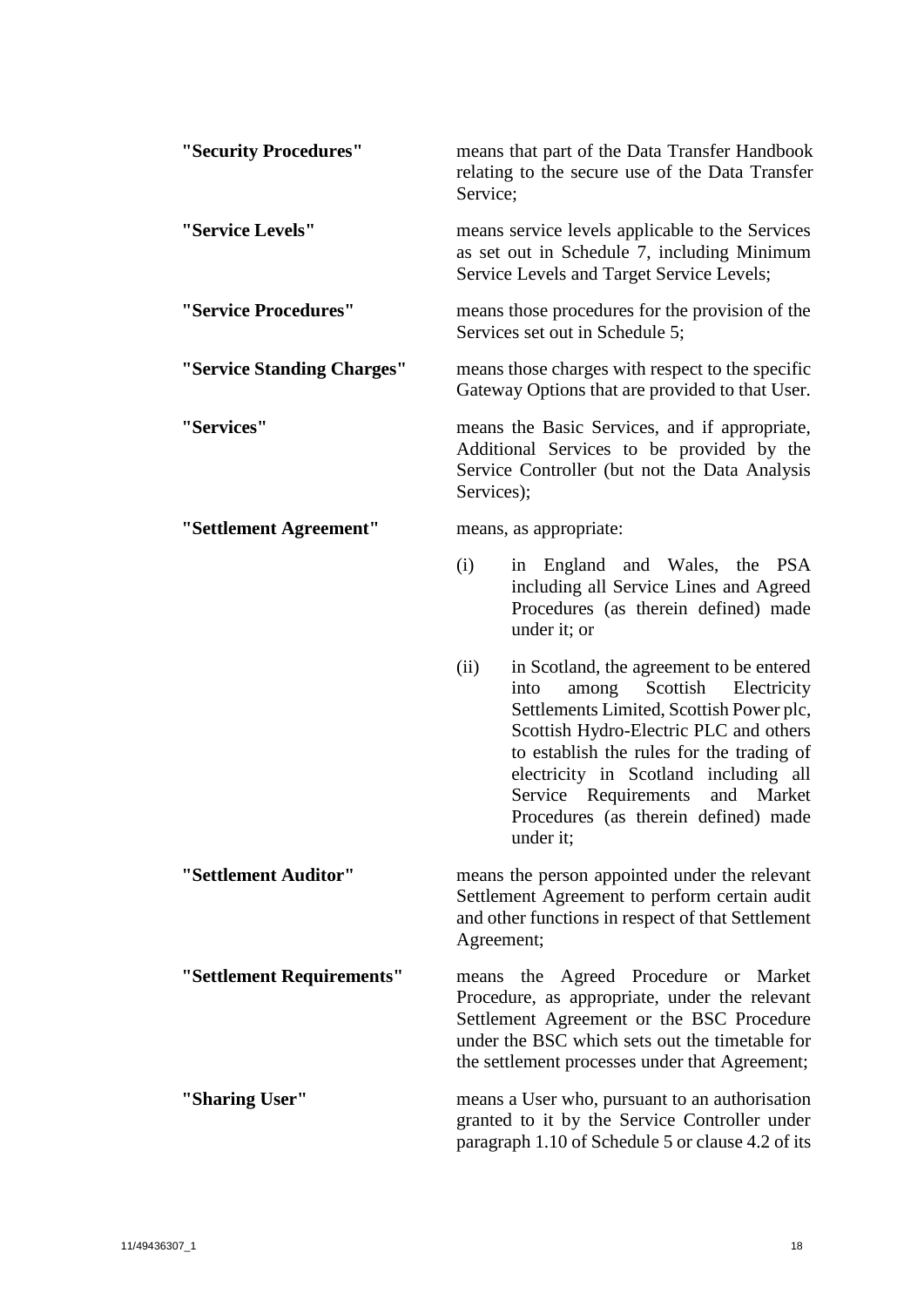|                                            | Local User Agreement, uses another User's<br>Gateway for the purpose of sending or receiving<br>Messages in accordance with this Agreement;                                                                                                                                                                                |
|--------------------------------------------|----------------------------------------------------------------------------------------------------------------------------------------------------------------------------------------------------------------------------------------------------------------------------------------------------------------------------|
| "Site"                                     | means in relation to a User, that User's premises<br>where the Gateway Accommodation is, or is to<br>be, located;                                                                                                                                                                                                          |
| "Smart Energy Code"                        | means the code of that name as set out in the<br>smart meter communication licence granted by<br>the Secretary of State in accordance with section<br>$6(1A)$ of the Electricity Act and section $7AB(2)$<br>of the Gas Act;                                                                                               |
| "SPAA Data Transfer Flows"                 | means data flows, in relation to gas supplies set<br>out in the schedules to the Supply Point<br>Administration Agreement, in respect of which<br>the use of the Data Transfer Network has been<br>mandated as a secure method of transfer of such<br>data and as amended from time to time pursuant<br>to that agreement; |
| "Standalone Trading Station"               | means the Gateway Option identical to the Low<br>Volume Gateway, except that it has additional<br>User Applications to support trading functions;                                                                                                                                                                          |
| "Supply Point Administration<br>Agreement" | means the agreement of that name dated 11 June<br>2004 governing the operational arrangements<br>between suppliers and transporters of gas in the<br>UK retail market as amended from time to time;                                                                                                                        |
| "Suspend"                                  | in relation to any Gateway means temporarily to<br>disable or block Service to or from a User's<br>Gateway and "Suspended" and "Suspension"<br>shall be construed accordingly;                                                                                                                                             |
| "Supply Business"                          | shall have the meaning given to that term in the<br>Electricity Supply Licence;                                                                                                                                                                                                                                            |
| "Supply Licence"                           | means an electricity supply licence granted to a<br>relevant User pursuant to section 6 of the<br>Electricity Act which includes authorisation<br>pursuant to section $6(1)(d)$ of the Electricity<br>Act;                                                                                                                 |
| "SVAA"                                     | means the Supplier Volume Allocation Agent<br>appointed pursuant to the BSC from time to<br>time;                                                                                                                                                                                                                          |
| "Target Service Levels"                    | means certain Service Levels identified as such                                                                                                                                                                                                                                                                            |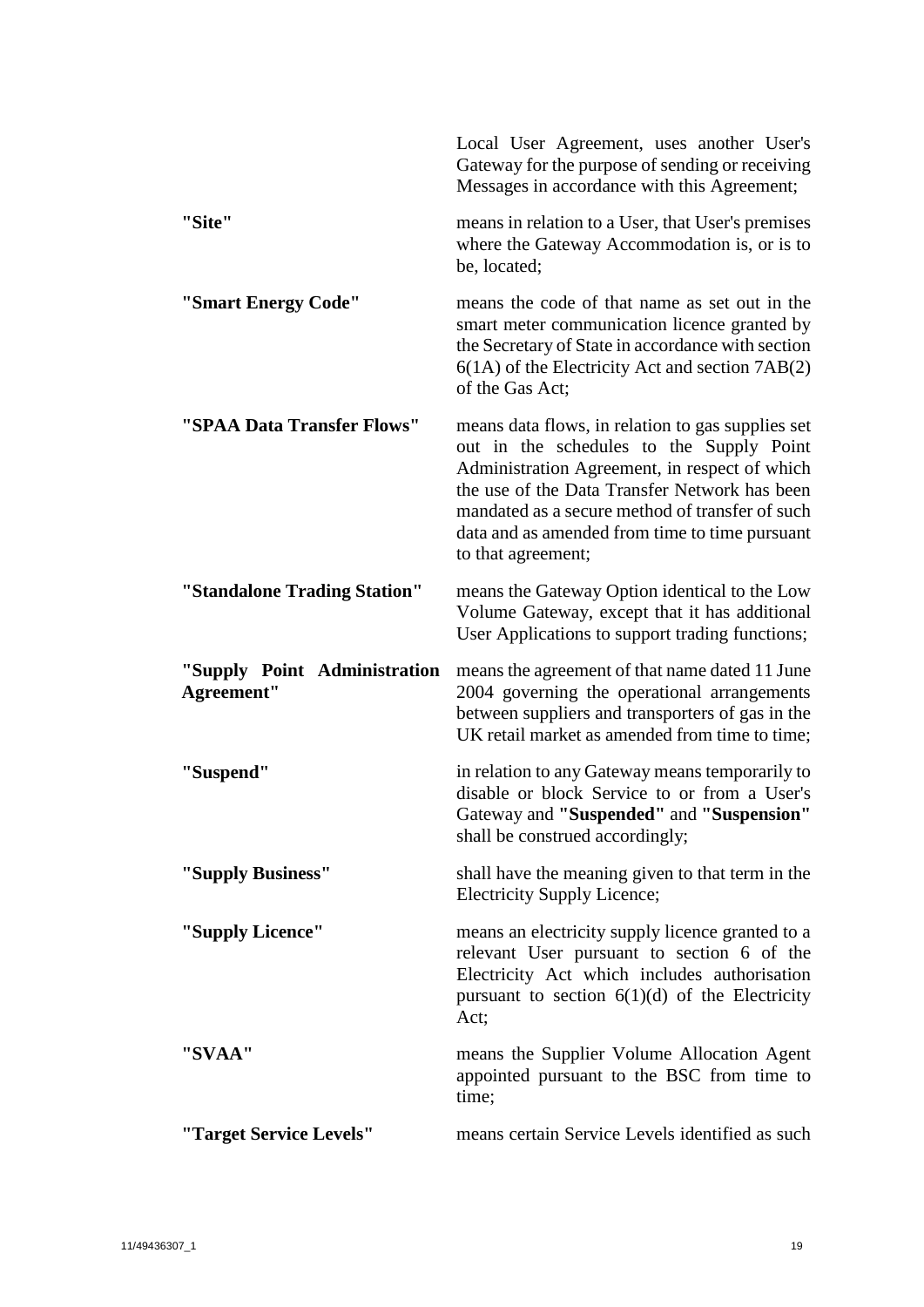|                        | in Schedule 7; |                                                                                                                                                                                                                                                                           |
|------------------------|----------------|---------------------------------------------------------------------------------------------------------------------------------------------------------------------------------------------------------------------------------------------------------------------------|
| "Technical Manager"    |                | means, in relation to a User, the person<br>nominated by it as being responsible for the day<br>to day operation of the Gateway;                                                                                                                                          |
| "Technical Standards"  |                | means those technical standards applicable to<br>the Data Transfer Network as notified from time<br>to time by the Service Controller and which are<br>described in the Data Transfer Handbook;                                                                           |
| "Termination Charge"   | Handbook;      | means those charges payable by a User whose<br>Gateway is disconnected in accordance with<br>this Agreement as specified in the Data Transfer                                                                                                                             |
| "Total Units"          |                | means the total of all Units across all Electricity<br>Suppliers or all Gas Suppliers, as applicable, in<br>any year of account;                                                                                                                                          |
| "Traffic"              | Users;         | means Messages traversing the Data Transfer<br>Network which relate to Messages sent by                                                                                                                                                                                   |
| "Transfer Time"        | systems;       | means the elapsed time between the time at<br>which the Message arrives at the sending<br>Gateway for transmission over the Data<br>Transfer Network and the time the relevant<br>Message is available for dispatch from the<br>receiving Gateway to the receiving User's |
| "Uniform Network Code" |                | means the code of that name required to be<br>Standard<br>Special<br>prepared pursuant to<br>Condition A11 of Gas Transporter Licences;                                                                                                                                   |
| "Unit"                 | means:         |                                                                                                                                                                                                                                                                           |
|                        | (a)            | the number of MPAN days that are<br>attributed to an Electricity Supplier; or                                                                                                                                                                                             |
|                        | (b)            | the number of MPRN days that are<br>attributed to a Gas Supplier,                                                                                                                                                                                                         |
|                        |                | as the context requires;                                                                                                                                                                                                                                                  |
| "Unit Charge"          |                | means the rate applicable to:                                                                                                                                                                                                                                             |
|                        | (a)            | Electricity Suppliers, calculated in<br>accordance with Schedule 8, paragraph<br>B6; or                                                                                                                                                                                   |
|                        | (b)            | Gas Suppliers, calculated in<br>accordance with Schedule 8,                                                                                                                                                                                                               |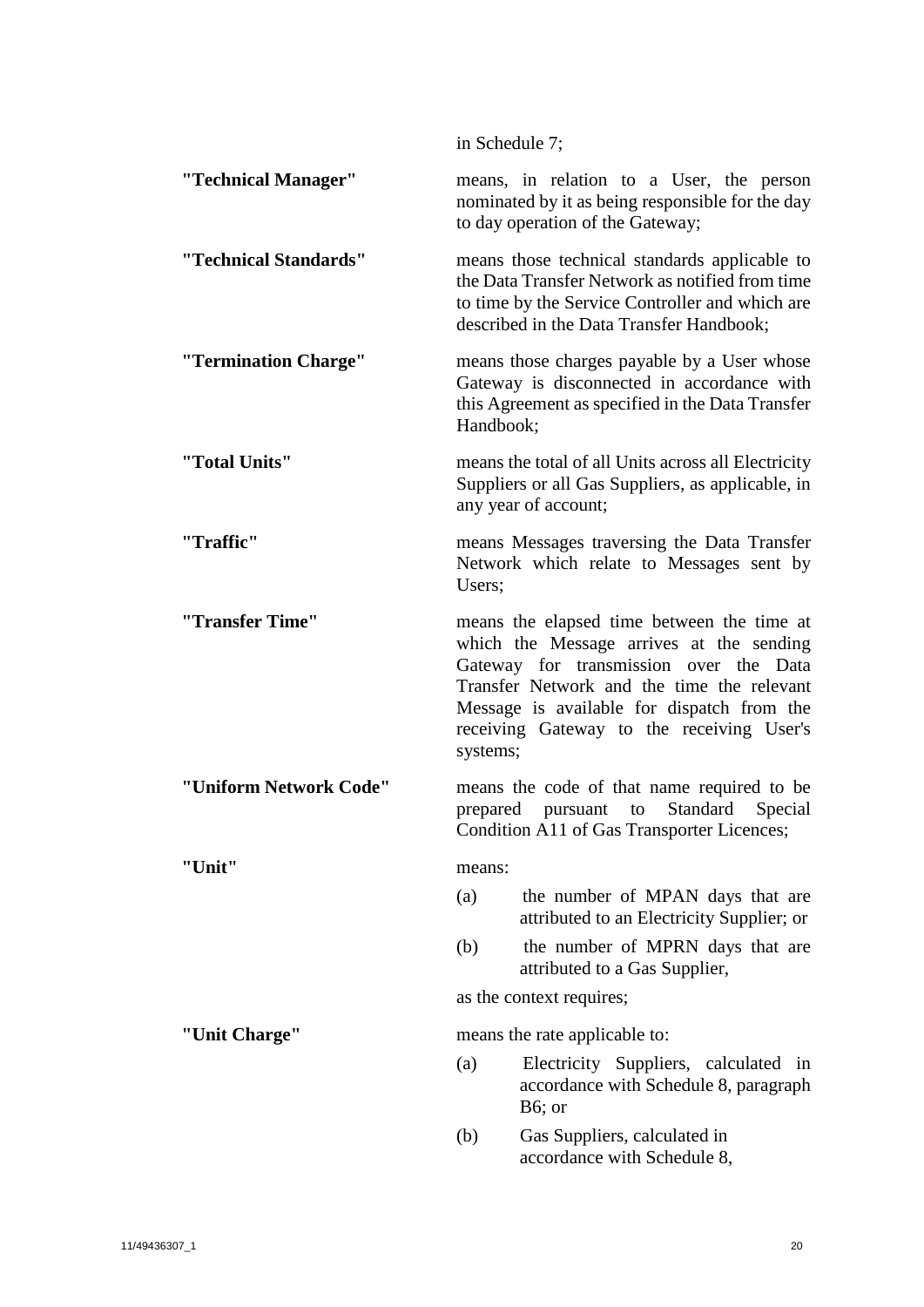|                                                | paragraph C6,                                                                                                                                                                 |
|------------------------------------------------|-------------------------------------------------------------------------------------------------------------------------------------------------------------------------------|
|                                                | as the context requires;                                                                                                                                                      |
| "User"                                         | means a New Party who has complied with the<br>requirements set out in Clause 4.4;                                                                                            |
| "User Applications"                            | means those computer systems operated by a<br>User which are capable of generating Traffic or<br>Local Traffic;                                                               |
| "User File Design Specification"               | means that specification of the User file design<br>that is notified from time to time by the Service<br>Controller and which are described in the Data<br>Transfer Handbook; |
| "User Group"                                   | means the representative group of Users<br>constituted pursuant to the terms of Schedule 4;                                                                                   |
| "User Manager"                                 | means a person appointed from time to time by<br>the Service Controller to act in this position;                                                                              |
| "User Planning Guide"                          | means the document so named which has been<br>prepared by the Service Controller and which is<br>contained as amended from time to time in the<br>Data Transfer Handbook;     |
| "User Preconnection<br><b>Acceptance Test"</b> | means the test carried out by the Network<br>Service Provider as part of the Connection                                                                                       |
|                                                | Procedures verifying successful installation of<br>the Gateway;                                                                                                               |
| <b>Volume</b><br><b>High</b><br>"Virtual       | means the Gateway Option which:                                                                                                                                               |
| Gateway"                                       | does not have a client-side server;<br>a)                                                                                                                                     |
|                                                | b) is designed to be connected to the<br>Network Hub by<br>Dedicated<br>a<br>Connection (with a back-up DSL<br>connection); and                                               |
|                                                | is intended for use by Users transferring<br>c)<br>more than 3.5 Mbytes of Traffic plus<br>Local Traffic per day;                                                             |
| "Virtual Low Volume Gateway"                   | means the Gateway Option which:                                                                                                                                               |
|                                                | does not have a client-side server;<br>a)                                                                                                                                     |
|                                                | b)<br>is designed to be connected to the<br>Network Hub<br>Dedicated<br>$-$ by<br>a<br>Connection (with a back-up DSL<br>connection); and                                     |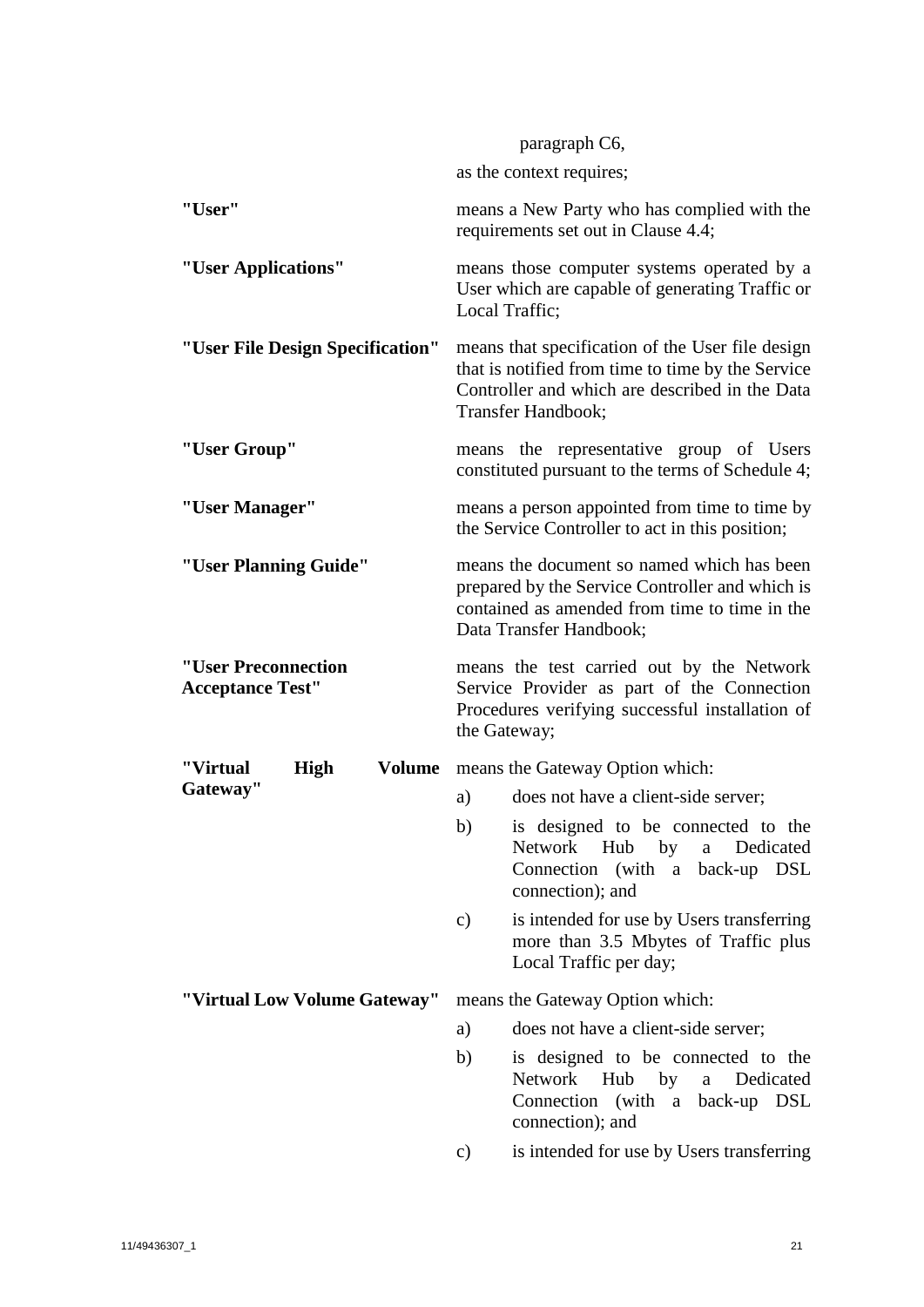less than 3.5 Mbytes of Traffic and Local Traffic per day.

**"Working Day"** means any day other than a Saturday, a Sunday, Christmas Day, Good Friday or a day which is a bank holiday under the Banking and Financial Dealings Act 1971;

- 1.2 In this Agreement, unless the context requires otherwise, any reference to:
	- (a) a "person" includes a reference to a body corporate, association or partnership;
	- (b) the singular shall include the plural and vice versa;
	- (c) "Agreement" shall mean this agreement and the Schedules;
	- (d) subject to Clauses [1.5](#page-24-0) and [1.6,](#page-25-3) any reference to an Electricity Distribution Licence, Electricity Supply Licence, Gas Supply Licence or Gas Transporter Licence shall mean a reference to the relevant document in force, and as amended, from time to time;
	- (e) a Clause or Schedule is a reference to a Clause of or Schedule to this Agreement;
	- (f) writing includes all methods of reproducing words in a legible and nontransitory form; and
	- (g) any enactment or statutory provision shall be deemed to include references to such an enactment or statute as extended, re-enacted, consolidated or amended and to any subordinate legislation made under it.
- 1.3 The headings in this Agreement are for the ease of reference only and shall not affect its construction or interpretation.
- 1.4 In this Agreement, references to "include" or "including" are to be construed without limitation.
- <span id="page-24-0"></span>1.5 The Parties acknowledge that as at the date of this Agreement there will be a number of documents or amendments to documents which are referred to in this Agreement which will not have been finalised or may not exist or may be modified (whether with the consent of Parties or otherwise), including Electricity Distribution Licences, Electricity Supply Licences, Gas Supply Licences, Gas Transporter Licences, Relevant Agreements and/or Instruments and the agreements relating to the PSA. Any reference in this Agreement to such documents or amendments to documents shall include a reference to those documents as finally agreed or established or modified and to any successor arrangements established for the purposes of the introduction of further supply competition in the supply of electricity, during the term of this Agreement. To the extent that this Agreement governs matters occurring or requiring to be done prior to the finalisation or modification of such agreements or arrangements, the Parties agree that reference shall be had to the draft or version (if any) of that document current at the time in question. For this purpose, in deciding what version of a Licence is for the time being current, such Licence shall be deemed to embody the most recent draft modifications for the time being issued by the Authority.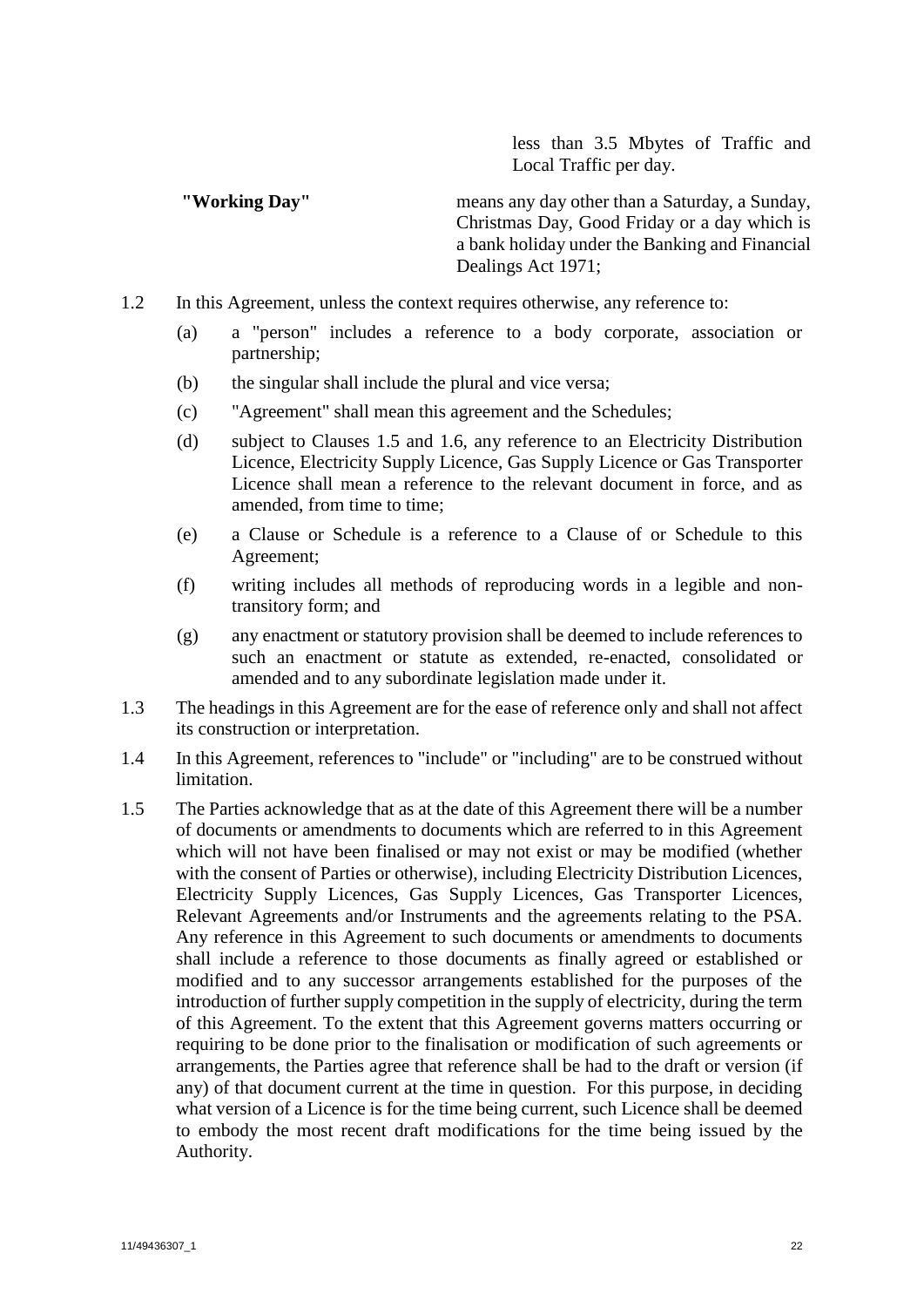- <span id="page-25-3"></span>1.6 Where the version of any Licence required by Clause [1.5](#page-24-0) to be referred to in respect of any matter imposes an obligation, after the date of this Agreement, to provide additional services that are not provided pursuant to this Agreement, nothing in this Agreement shall be taken to imply that they shall be provided under this Agreement, without the Change Procedures being undertaken by the Parties.
- 1.7 Subject to Clauses [1.5](#page-24-0) an[d 7,](#page-36-0) in the event of any inconsistency between the Licences, as finalised, and this Agreement, the Parties shall be relieved from the obligation to comply with such inconsistent provision of this Agreement and the Parties agree that they will use all reasonable endeavours to amend this Agreement, in accordance with the Change Procedures contained in Clause [7.3,](#page-36-1) in order to ensure consistency between this Agreement and the Licences as they are finally agreed.

# <span id="page-25-0"></span>2. **COMMENCEMENT AND DURATION**

- 2.1 This Agreement shall commence on the date hereof.
- 2.2 In respect of each Party, this Agreement shall commence on execution of this Agreement by that Party, or on Accession to this Agreement.
- 2.3 This Agreement shall continue in respect of a Party until terminated in respect of that Party or all Parties in accordance with this Agreement.
- 2.4 This Agreement shall continue until terminated in respect of all Parties in accordance with Clause [13.](#page-49-0)

# <span id="page-25-1"></span>3. **ADDITIONAL PARTIES**

- 3.1 The Parties shall admit, pursuant to the Connection Procedures, as a New Party to this Agreement any Applicant who signs this Agreement or an Accession Agreement, and has paid the Accession Agreement Fee. For the avoidance of doubt, the Accession Agreement Fee shall also be payable by Applicants who execute this Agreement.
- 3.2 The Accession Agreement will be prepared by the Service Controller, and shall be executed by the Service Controller for itself and on behalf of all Parties. Any costs incurred by an Applicant in completing the Accession Agreement shall be borne by that Applicant.
- 3.3 Upon execution of this Agreement or if appropriate, the Accession Agreement, by the Service Controller and the relevant Applicant, that Applicant will become a New Party.
- 3.4 Each Party hereby authorises and instructs the Service Controller to sign any Accession Agreement or Local User Agreement on its behalf and undertakes not to withdraw, qualify or revoke any such authority or instruction at any time.
- 3.5 Except in the case of any Applicant that executes this Agreement, the Service Controller shall notify all New Parties that an Applicant has been admitted as a New Party in the next update of the Data Transfer Service Name and Address Book.

# <span id="page-25-2"></span>4. **CONNECTION TO THE DATA TRANSFER NETWORK**

4.1 The Service Controller and New Parties shall comply with the Connection Procedures.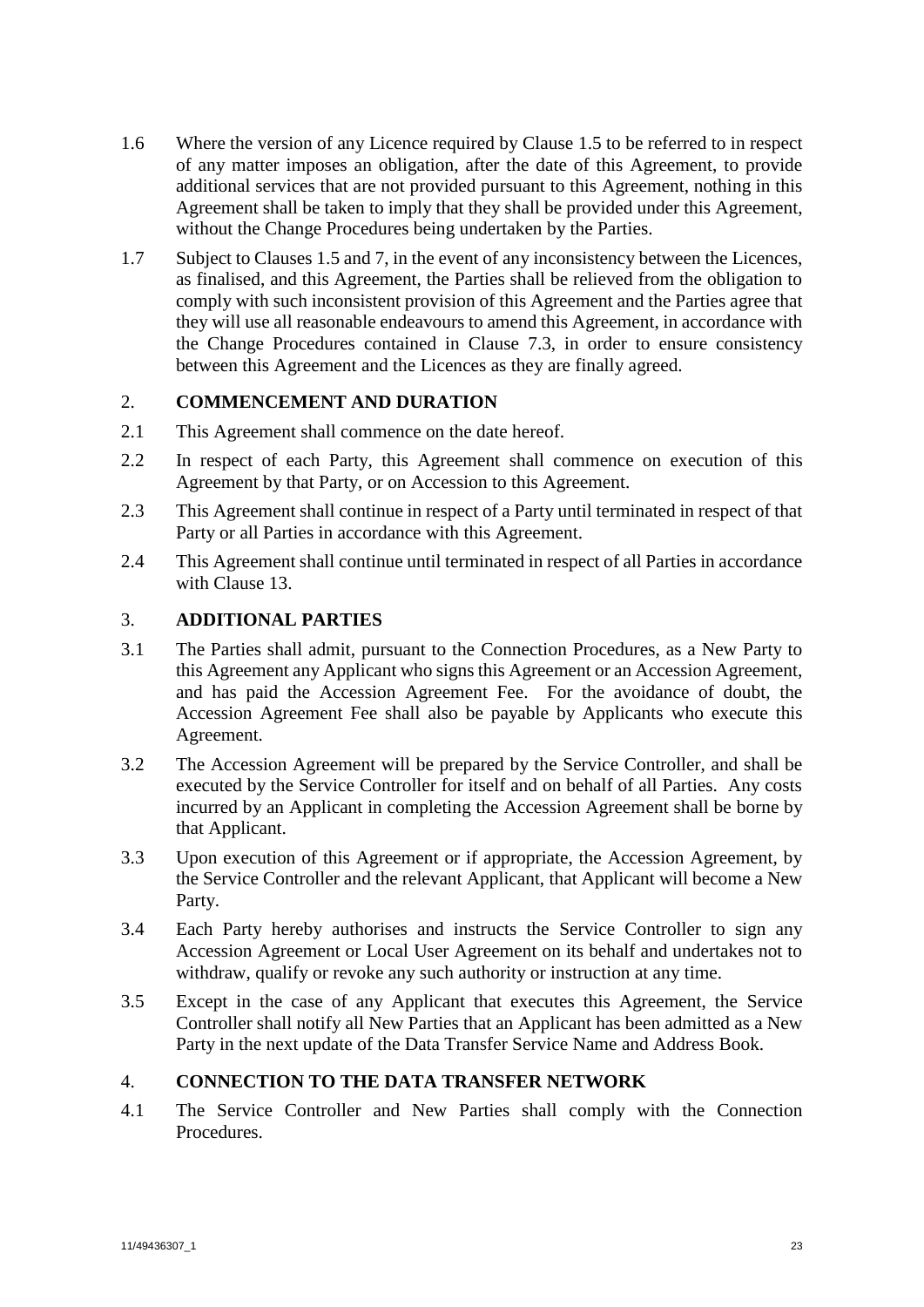- <span id="page-26-1"></span>4.2 A New Party shall only be entitled to enter into a Local User Agreement with the Service Controller where it has satisfied the Service Controller of its continuing status as a Market Participant.
- <span id="page-26-2"></span>4.3 In the event that a New Party fails to satisfy the Service Controller under Clause [4.2](#page-26-1) and fails to complete all of the steps under paragraphs 1.6 to 1.9 (inclusive) of the Connection Procedures within 120 Working Days of either executing this Agreement or an Accession Agreement, the Service Controller may terminate this Agreement in respect of that New Party forthwith by notice to such New Party. From the date of such notice the New Party shall cease to be a Party to this Agreement. Where a person ceases to be a Party pursuant to this Clause [4.3](#page-26-2) the provisions of Clauses [17,](#page-52-0) [20](#page-58-0) and [22](#page-61-0) shall continue to apply in respect of such person.
- <span id="page-26-0"></span>4.4 A New Party shall become a User upon:
	- 4.4.1 executing a Local User Agreement; and
	- 4.4.2 for a New Party who has selected a Gateway Option, paying the amounts contained in the First Invoice by a New Party; or
	- 4.4.3 for a New Party who is to become a Sharing User, having received (i) the written consent of another User to use its Gateway, and (ii) written authorisation from the Service Controller to become a Sharing User using that Gateway.
- 4.5 If a User and one or more Sharing User use the same Gateway pursuant to an authorisation granted by the Service Controller under paragraph [1.10](#page-78-3) of [Schedule 5](#page-78-2) or clause 4.2 of a Sharing User's Local User Agreement:
	- 4.5.1 for each such User, such Gateway shall be "its Gateway" for the purpose of this Agreement; and
	- 4.5.2 save as expressly provided in this Agreement, such Users shall be jointly and severally liable for all obligations and liabilities under this Agreement in respect of such Gateway.
- 4.6 A User who is not a Sharing User will have a representative present at the time that the User Preconnection Acceptance Test is conducted.
- 4.7 The Service Controller shall Enable a Gateway for the relevant User who is not a Sharing User in respect of such Gateway following satisfactory completion of the User Preconnection Acceptance Test and the Service Controller being satisfied that the Connection Procedure has been fully completed.
- 4.8 If a Gateway is to be shared by a Sharing User, the Service Controller shall Enable such Gateway for the Sharing User following satisfactory completion of the necessary configuration activities and the Service Controller being satisfied that the Connection Procedure has been fully completed.
- 4.9 Where a New Party has previously been a User of the Data Transfer Service, but ceased to be a User by virtue of being Disconnected under paragraphs 3.2 to 3.6 of the Disconnection Procedures, the Service Controller may require payment of any outstanding sums prior to preparation of a Local User Agreement and may require the New Party to provide reasonable assurance (including the payment of a bond or deposit) that default shall not recur, in accordance with the Reconnection Procedure.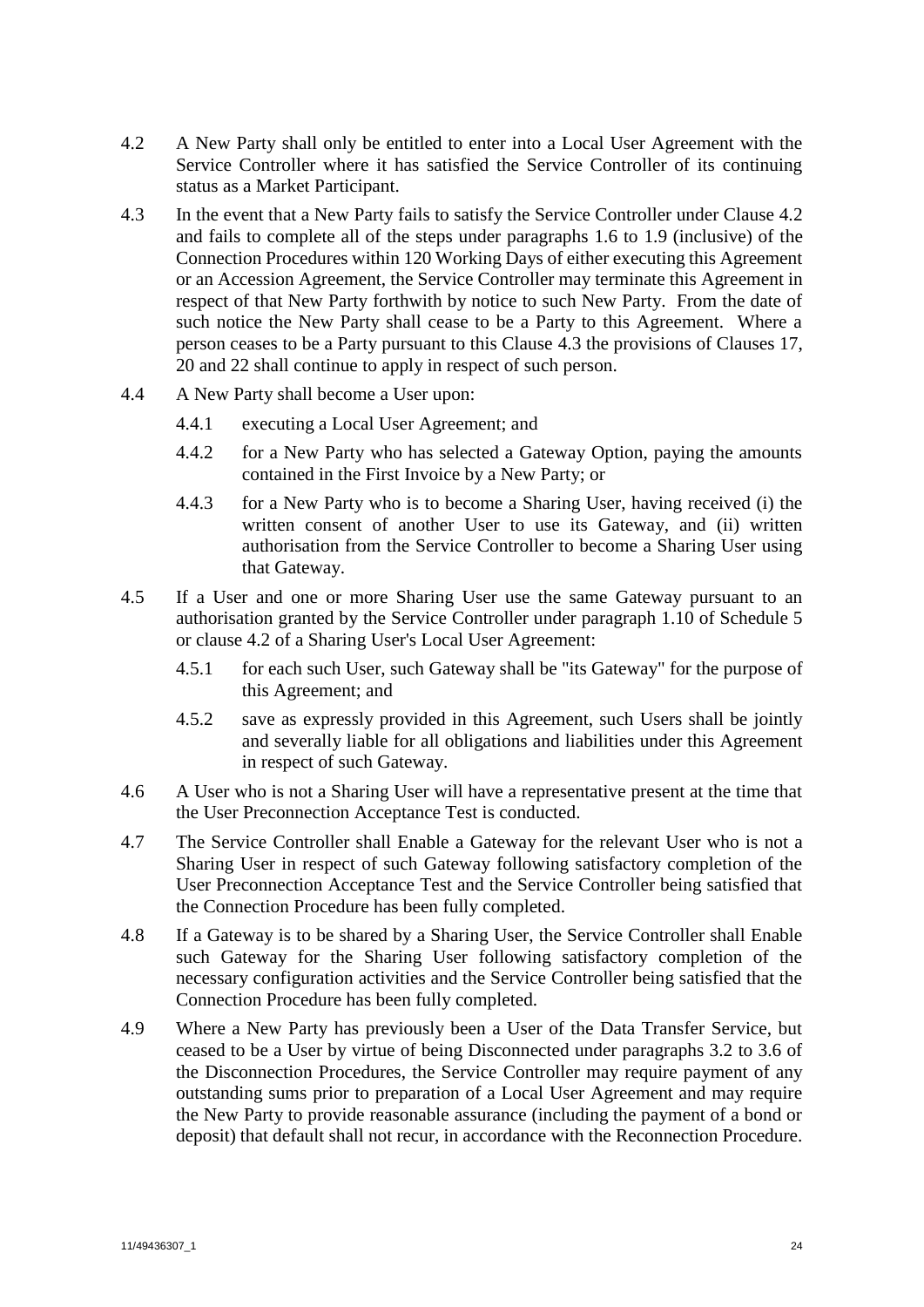- <span id="page-27-2"></span>4.10 The Service Controller may require the payment of a bond or deposit as assurance by any New Party, at the time of entering into the Local User Agreement, where it is reasonably believed by the Service Controller to be necessary in order to protect against potential default by that New Party on its becoming a User.
- 4.11 For the purposes of Clause [4.10,](#page-27-2) any bond or deposit payable shall not exceed an amount estimated by the Service Controller as being equal to one Quarter's Charges in respect of such Gateways to be provided to a User.

# <span id="page-27-0"></span>5. **PROVISION AND USE OF THE DATA TRANSFER NETWORK**

## 5.1 **Service Controller Responsibilities**

The Service Controller will in relation to each User subject to and, where applicable, in accordance with the relevant Service Levels:

- 5.1.1 operate and support the Data Transfer Network in accordance with Good Industry Practice;
- 5.1.2 ensure the compliance of the Data Transfer Network with the Technical Standards;
- 5.1.3 provide the Basic Services;
- 5.1.4 provide such Additional Services as are offered by it to all Users and requested by an individual User;
- 5.1.5 ensure the provision of the Services in accordance with [Schedule 7;](#page-89-2)
- 5.1.6 provide a Gateway or Gateways and arrange for provision of Local Communications Links to those Gateways chosen by a User in its Local User Agreement;
- <span id="page-27-1"></span>5.1.7 ensure that any Messages properly delivered by a User to that User's Gateway for transmission are properly delivered, ensuring security and integrity of Messages, to the addressed recipient's Gateway on the Data Transfer Network;
- 5.1.8 provide Helpdesk Services and respond to queries made by Users to the Helpdesk in accordance with the Problem Management Procedures;
- 5.1.9 provide any relevant Documentation;
- 5.1.10 provide Reporting Services;
- 5.1.11 carry out Scheduled Maintenance of the Data Transfer Network, giving, where practical, at least 5 Working Days' notice to Users of any proposed Scheduled Maintenance which affects the availability of the Service to any User or Users;
- 5.1.12 facilitate the User Group and carry out such functions as are assigned to it in the User Group constitution;
- 5.1.13 supply, inspect, operate and maintain each User's Gateway in accordance with the procedures set out in the Data Transfer Handbook;
- 5.1.14 on entering a User's Site, comply with that User's Site safety rules and regulations notified in accordance with the Data Transfer Handbook;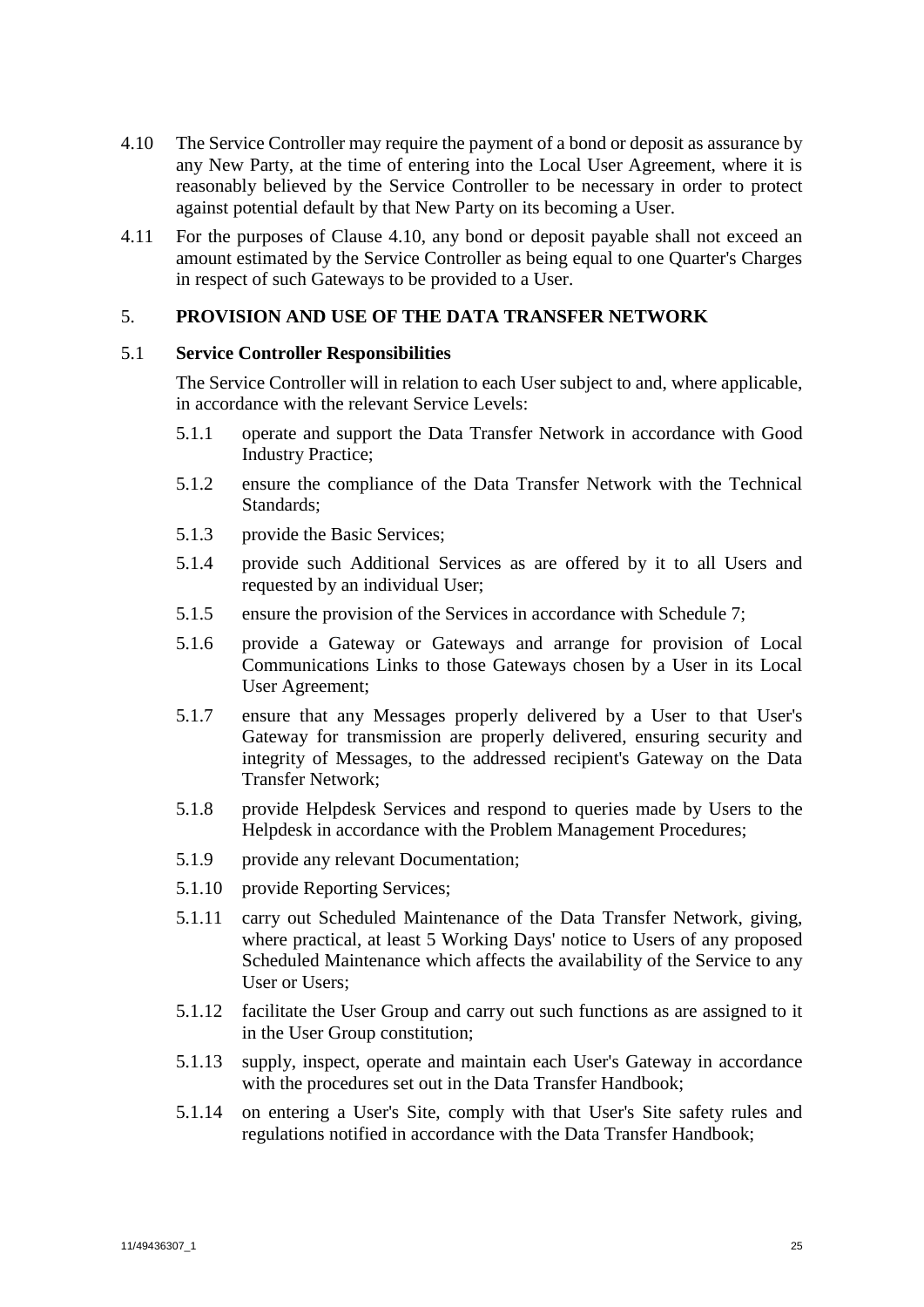- <span id="page-28-2"></span>5.1.15 provide information about Gateway Options;
- 5.1.16 take all action it reasonably considers necessary in the performance of its obligations under this Agreement for the efficient operation of the Data Transfer Service, whether such action is planned or taken as an emergency measure;
- 5.1.17 promptly issue invoices which are accurate and reasonable and in accordance with Clause [9](#page-43-0) and ensures all amounts correctly invoiced to a User are collected from that User;
- <span id="page-28-0"></span>5.1.18 procure that reasonably appropriate security measures are taken for secure delivery of messages to and from Users' Gateways to ensure the ability to authenticate a message, prevent unauthorised use of the Data Transfer Service and prevent unauthorised interception and reading of Messages;
- 5.1.19 report to the Users, or relevant User, as appropriate, as soon as reasonably possible after becoming aware of any instance of:
	- (A) a suspected or expected degradation of the Data Transfer Network performance; or
	- (B) a suspected Breach of Security;
- 5.1.20 use all reasonable endeavours not to allow any Trojan horses, viruses, logic bombs or other analogous macros, programs or sub-routines, as the same are known in the computing industry, onto the Data Transfer Network;
- 5.1.21 ensure that, insofar as it is reasonably practicable the provision of the Data Transfer Service is undertaken in a cost-effective manner and that it shall use all reasonable endeavours to minimise costs to Users;
- 5.1.22 ensure all Changes are approved and implemented pursuant to Clause [7;](#page-36-0)
- 5.1.23 implement changes to the:
	- (A) Data Transfer Catalogue which have been agreed pursuant to the terms of the Master Registration Agreement, in accordance with the Change Procedures; or
	- (B) SPAA Data Transfer Flows which have been agreed pursuant to the terms of the Supply Point Administration Agreement, in accordance with the change control procedures set out therein;
- 5.1.24 comply with the Data Transfer Handbook; and
- 5.1.25 monitor and enforce the provisions of Clause [5.3.](#page-29-1)

#### <span id="page-28-1"></span>5.2 **Right to Inspect and Access**

5.2.1 The Service Controller has the right to inspect, or to have inspected on its behalf, a User's Gateway Accommodation (if any, and excluding for the avoidance of doubt the Gateway Accommodation for a Gateway in respect which the User is a Sharing User) at reasonable times, on giving to a User not less than 5 Working Days' notice, or some lesser period as agreed between the Service Controller and the relevant User, of its intention to inspect the Gateway Accommodation.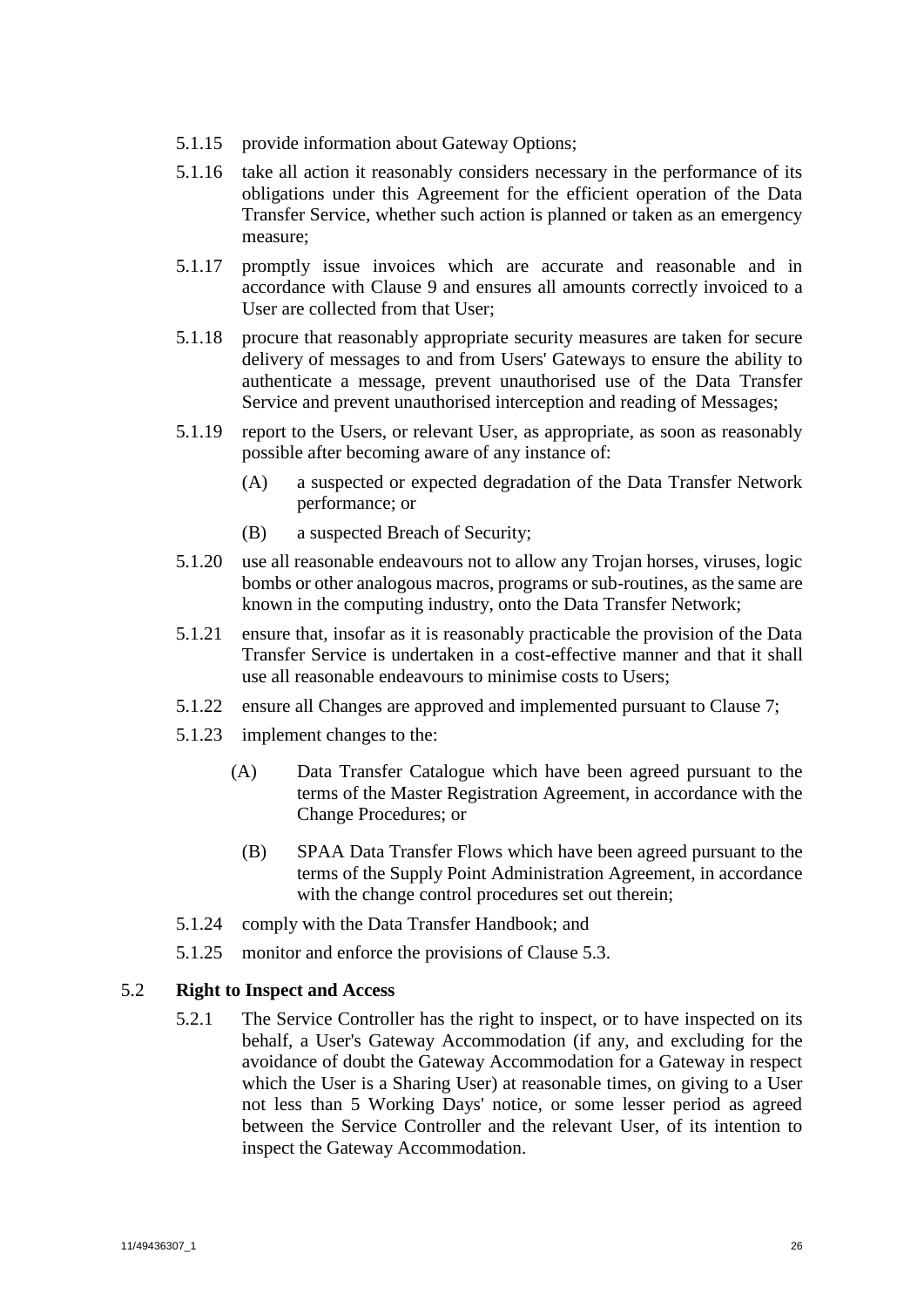- <span id="page-29-2"></span>5.2.2 Where the inspection by the Service Controller or on its behalf pursuant to Clause [5.2.1](#page-28-1) identifies that the Gateway Accommodation does not comply with the relevant requirements in the Data Transfer Handbook, and such non-compliance is notified by the Service Controller to the relevant User, the relevant User shall have 20 Working Days, or such other period agreed in writing with the Service Controller, to rectify the Gateway Accommodation. The notice of non-compliance issued by the Service Controller shall specify the remedial action that is required of a User.
- 5.2.3 Until the deficiencies in the Gateway Accommodation identified pursuant to Clause [5.2.2](#page-29-2) are rectified by a User, Service Levels relating to that Gateway shall not apply. Upon rectifying the Gateway Accommodation, the Service Levels will reapply to that User's Gateways.
- 5.2.4 The notice periods specified in Clause [5.2.1](#page-28-1) shall not apply where the Service Controller requires access to a User's Site in the case of an emergency or as otherwise provided pursuant to the Disconnection Procedures. In such circumstances the Service Controller shall be given all reasonable access to a User's Site.

# <span id="page-29-1"></span>5.3 **User Responsibilities**

Each User shall ensure that:

- 5.3.1 it uses the Data Transfer Service in accordance with Good Industry Practice and the Technical Standards;
- <span id="page-29-0"></span>5.3.2 any Messages that it places on its Gateway for delivery by the Data Transfer Network are Messages derived from the Data Transfer Catalogue or the SPAA Data Transfer Flows, as applicable, and are specified in a Business Agreement to which it is a party, the BSC or the Supply Point Administration Agreement, as applicable, or are otherwise agreed to in writing by the Service Controller;
- 5.3.3 it uses all reasonable endeavours not to do anything which may prevent, impair or otherwise adversely affect access to or the operation of the Data Transfer Network or the reliability of data transferred via the Data Transfer Network or otherwise allow onto the Data Transfer Network anything or device (including any software, code, file or programme) which may prevent, impair or otherwise adversely affect the operation of any software, hardware, network, telecommunications service forming part of or connected to the Data Transfer Network including but not limited to Trojan horses, logic bombs, viruses or analogous macros, programs or sub-routines, as the same are known in the computing industry;
- 5.3.4 it complies with the procedures in the Data Transfer Handbook including the Security Procedures;
- 5.3.5 it reports to the Helpdesk, using the Problem Management Procedures, any instance of:
	- (A) a suspected degradation of the Data Transfer Network performance; or
	- (B) a suspected Breach of Security;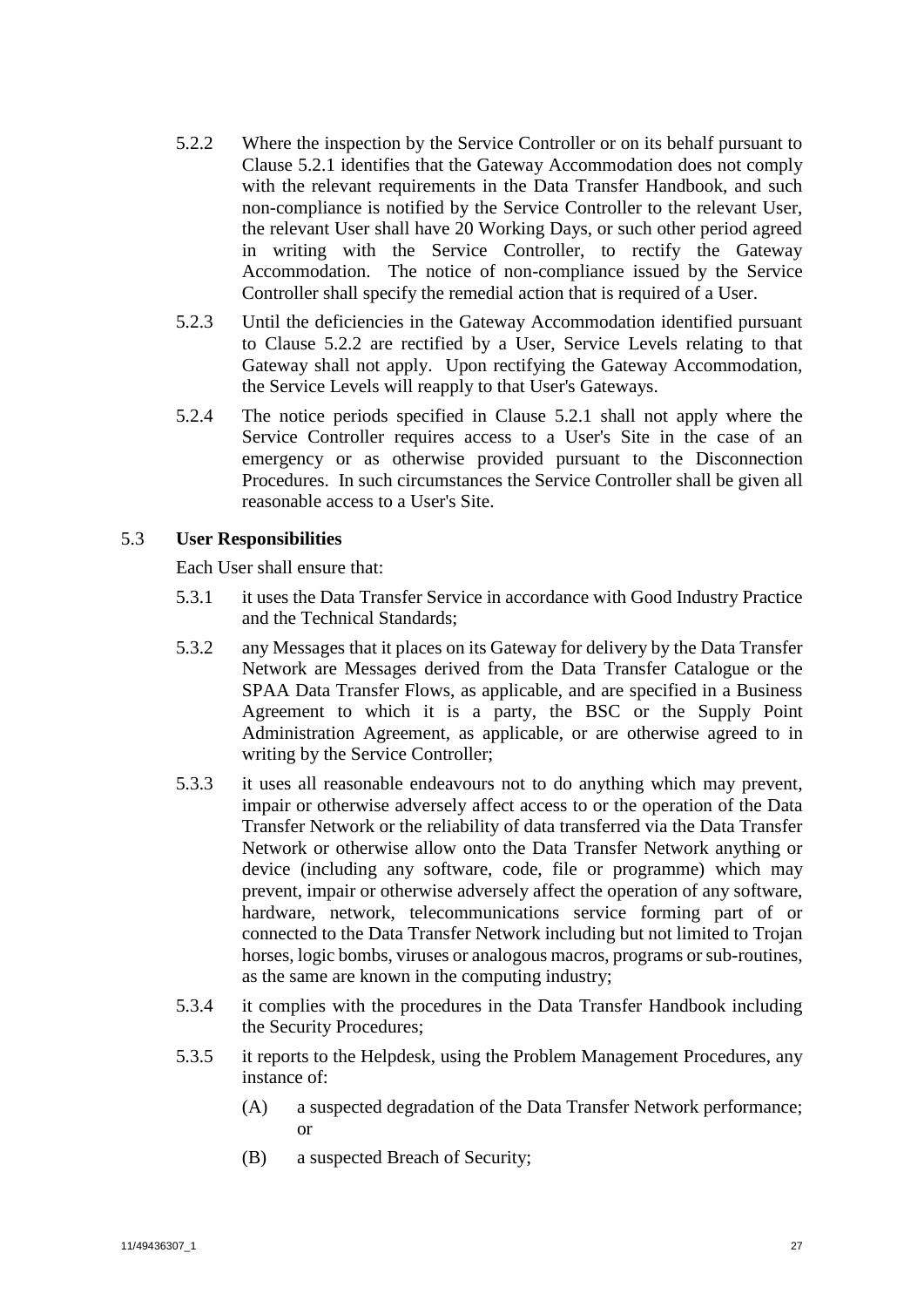- 5.3.6 it pays the Charges promptly in accordance with the provisions of Clause [9;](#page-43-0)
- 5.3.7 it uses all reasonable endeavours to participate in or contribute to the operation of the User Group, and where necessary support or assist its representative Members of the User Group, and in particular, where required by the User Group it will participate in any industry wide testing of Changes which impact on the Data Transfer Service as an industry service, or in relation to testing of Changes which impact it as an individual User, or a member of a group of Users, as required by the Service Controller or any Competent Authority, for the maintenance and continued operation of the Data Transfer Service;
- 5.3.8 except in the case of (i) a Remote Gateway or (ii) (for a Sharing User) a Gateway at another User's Site which it shares, it maintains insurance cover for its Gateway as set out in its Local User Agreement for the duration of its Local User Agreement and for such reasonable period thereafter to cover insurable risks until the Gateway is Disconnected and removed from its Site. In respect of such insurance and on request by the Service Controller, the User shall procure the Service Controller's interest is noted on such policy of insurance. The User will provide evidence that such insurance is in force to the Service Controller as soon as possible, but no more than 10 Working Days after receipt of a request for such evidence from the Service Controller;
- 5.3.9 it promptly advises the Service Controller forthwith on its ceasing to be a Market Participant;
- 5.3.10 it uses its Gateway solely for access to the Data Transfer Network, unless otherwise agreed with the Service Controller;
- 5.3.11 it operates and supports its Gateway in accordance with any procedures notified to it by the Service Controller from time to time;
- 5.3.12 it provides the Service Controller with any required reasonable access, pursuant to the terms of this Agreement, both physical access and through the Data Transfer Network, to its Gateway for the purposes of inspection, removal, operation and maintenance of its Gateway in accordance with the procedures notified to it by the Service Controller from time to time;
- 5.3.13 throughout the term of its Local User Agreement:
	- (A) its equipment directly connected to the Gateway complies with relevant Technical Standards;
	- (B) the Gateway Accommodation complies with Good Industry Practice;
	- (C) in particular the Gateway Accommodation is physically secured so that only the User's authorised personnel have access. The level of physical security should be at least to the highest standard that applies to the User's own network and main computer equipment;
- <span id="page-30-0"></span>5.3.14 it does not access, amend, copy or in any way tamper with its Gateway except as part of routine operations in accordance with procedures in the Data Transfer Handbook;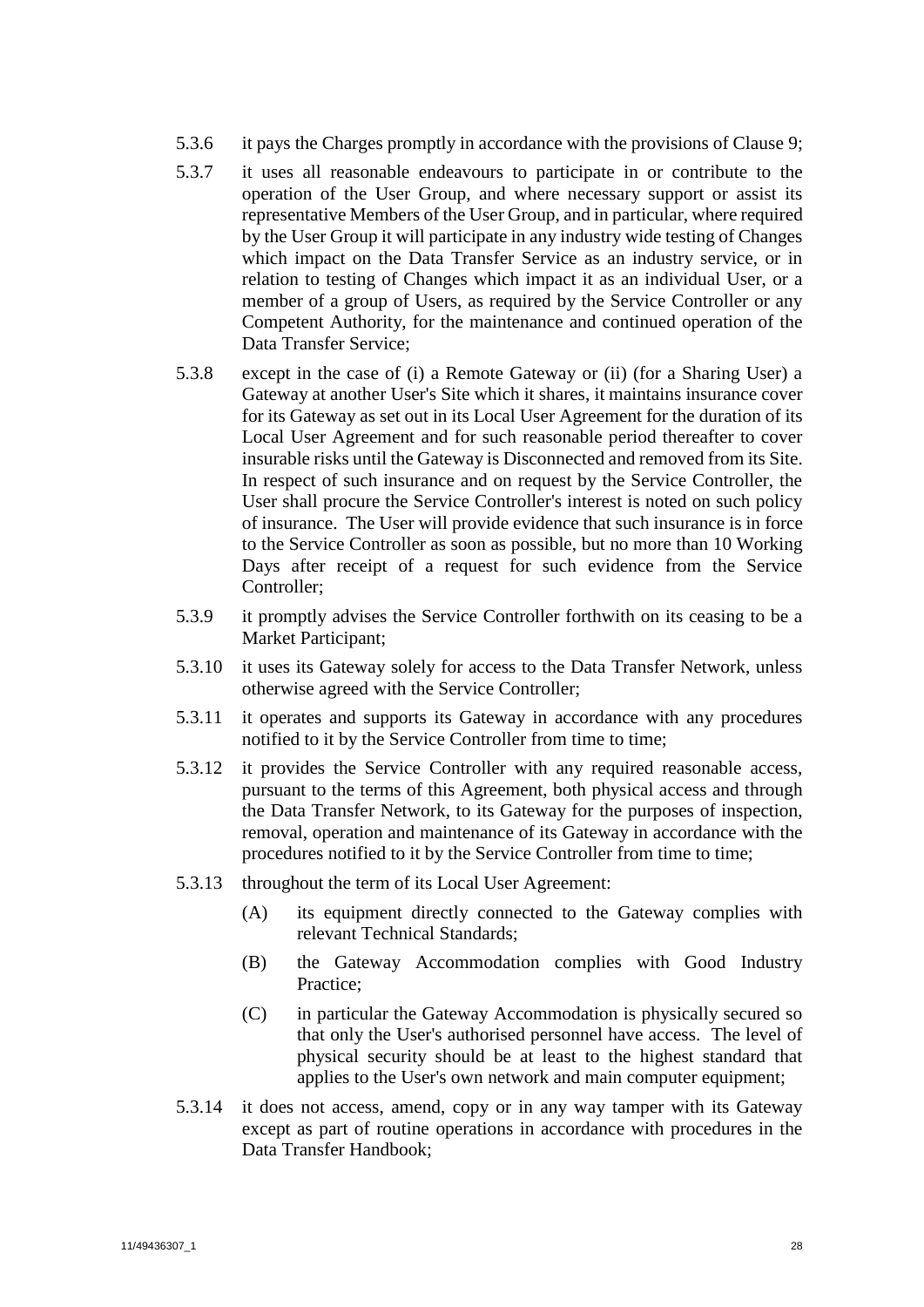- <span id="page-31-0"></span>5.3.15 it implements appropriate restrictions or security measures on the User's side of the Gateway to prevent unauthorised access into the Data Transfer Network from the User's network;
- <span id="page-31-1"></span>5.3.16 it implements appropriate restrictions or security measures on the User's side of the Gateway to maintain the security and integrity of its systems in relation to use of the Data Transfer Network and the security, integrity and confidentiality of Messages sent to the Gateway;
- 5.3.17 where a Dedicated Connection is provided to the User for the purposes of the Data Transfer Network, it will not use that Dedicated Connection for any other purpose unless agreed in writing by the Service Controller;
- <span id="page-31-2"></span>5.3.18 it maintains the physical safety of the Dedicated Connection (including any cabinets or ducts enclosing it) except in relation to acts of the Service Controller, and ensures its proper use within the boundary of the Site.
- <span id="page-31-3"></span>5.3.19 it shall not interfere with the Dedicated Connection and will procure that neither it nor any other person will be permitted to do so. If the Dedicated Connection is lost, destroyed or damaged (except by fair wear and tear) ("loss"), other than as a result of any act or failure to act by the Service Controller, and such loss occurred on the User's site, the User shall pay any relevant charges for its replacement and/or repair, such charges not exceeding an amount equalling the cost of full replacement of a new Gateway and its installation;
- 5.3.20 it allows only the Gateway Hardware to be connected to the Dedicated Connection and only by means of sockets installed and maintained by the Service Controller unless otherwise agreed in writing;
- 5.3.21 it will not attach any equipment to the Gateway or Dedicated Connection unless it is approved in writing for the purpose by the Service Controller, such approval not to be unreasonably withheld;
- <span id="page-31-4"></span>5.3.22 it will not use the Data Transfer Network nor allow any other person to use the Data Transfer Network:
	- (A) to send a message or communication which is offensive, abusive, indecent, obscene or menacing; or
	- (B) to cause annoyance, inconvenience or needless anxiety or for any other improper purpose; or
	- (C) in breach of reasonable instructions the Service Controller has given in the interests of safety, security or confidentiality.

If the Service Controller Suspends use of the Data Transfer Network to a User for contravention of this Clause [5.3.22](#page-31-4) the Service Controller can refuse to restore it until the Service Controller receives a reasonable assurance that there shall be no further contravention;

- 5.3.23 it uses all reasonable endeavours to remove or process all Messages delivered to its Gateway in such a manner that the Gateway is able to continue to process Traffic and Local Traffic;
- 5.3.24 it chooses a Gateway or Gateways that will allow the User to meet its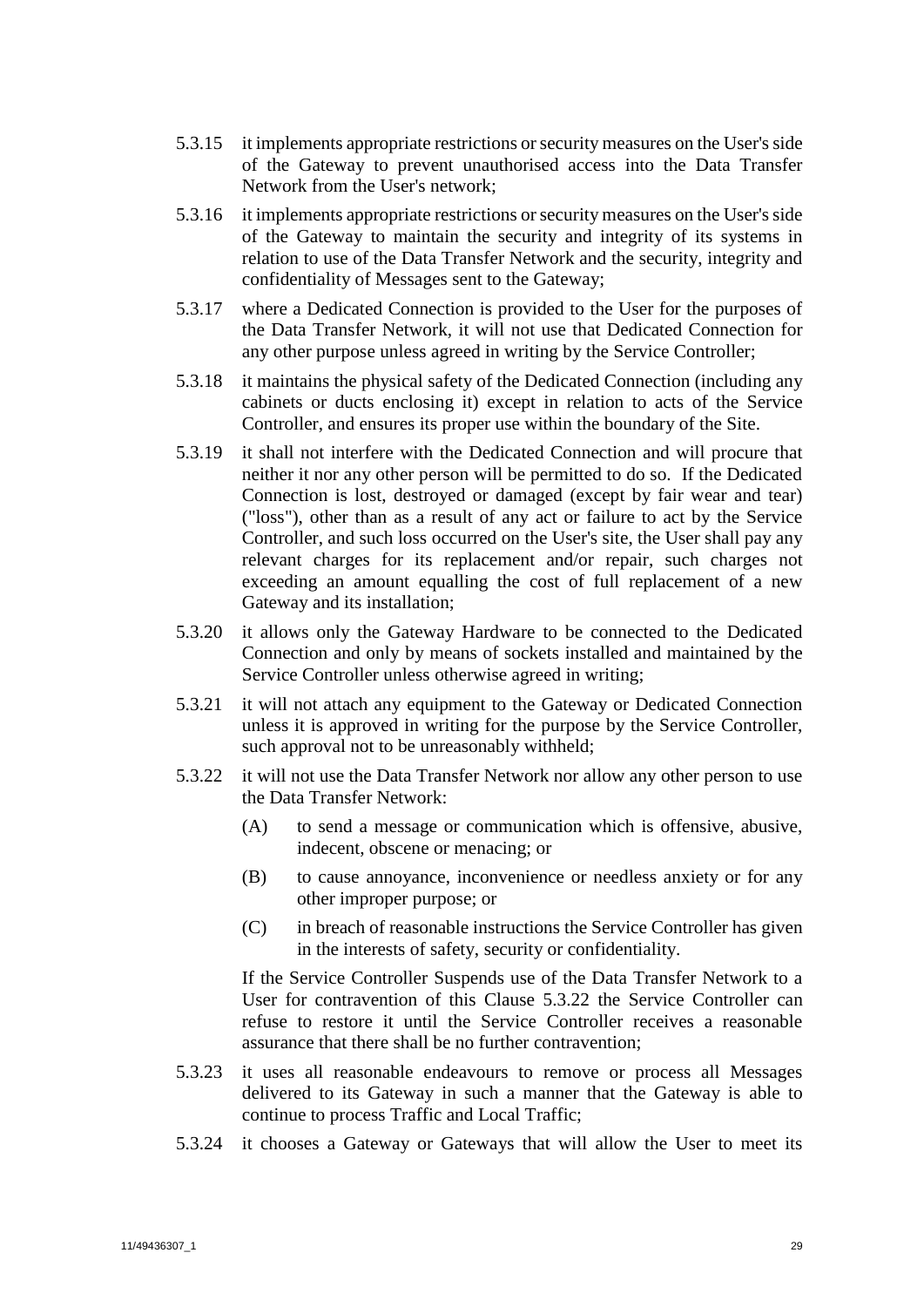commercial obligations under all applicable Business Agreements and/or the BSC. To the extent that a User chooses a Gateway Option that does not take reasonable account of the information provided by the Service Controller pursuant to Clause [5.1.15,](#page-28-2) the measurement of Service Levels will not include such Gateway or Gateways; and

5.3.25 it shall not procure any other services or facilities directly or indirectly from the Network Service Provider relating to or which will be provided through use of the Gateways without the prior written consent of the Service Controller, such consent not to be unreasonably withheld. The Service Controller will consider any such request for consent and notify the User accordingly within 40 Working Days of receipt by the Service Controller of a request for consent.

# 5.4 **Ofcom Regulated Services**

Any Ofcom Regulated Services provided by the Service Controller (or the Network Services Provider) to a User as a component of the Data Transfer Service shall (to the extent applicable) be governed by and subject to the relevant standard terms and conditions which Ofcom mandates for the provision such Ofcom Regulated Services (and, to the extent that such terms and conditions are inconsistent with the terms of this Agreement, the former shall prevail). Users may have to pay separately for Ofcom Regulated Services in accordance with the Charging Principles.

## <span id="page-32-2"></span>5.5 **Service Levels**

- 5.5.1 The Service Levels (including the Data Transfer Times) shall apply to the Data Transfer Network as a whole, and to each User in respect of its use of the Data Transfer Service. The Parties acknowledge that the measurement by the Service Controller of performance against the Minimum Service Levels relating to the Data Transfer Times is not specific to a particular Gateway, but relates to the Data Transfer Service as a whole. All other Service Levels are Gateway specific.
- 5.5.2 Subject to Clauses [5.5.3](#page-32-0) and [5.5.4](#page-32-1) a feature of the Data Transfer Network will fail to meet a Minimum Service Level where the performance of that feature over a month, or a Target Service Level over a Quarter, is less than the measurement relating to that Minimum Service Level or Target Service Level in [Schedule 7.](#page-89-2)
- <span id="page-32-0"></span>5.5.3 Measurement of performance against Service Levels for the purposes of this Agreement shall exclude:
	- (A) failures caused directly or indirectly by any breach by any User of this Agreement; or
	- (B) failures caused directly or indirectly by the failure of any components, software, hardware or systems used in connection with the Data Transfer Service but not provided or approved by the Service Controller under this Agreement.
- <span id="page-32-1"></span>5.5.4 Any Scheduled Maintenance is also excluded from the measurement of Service Levels.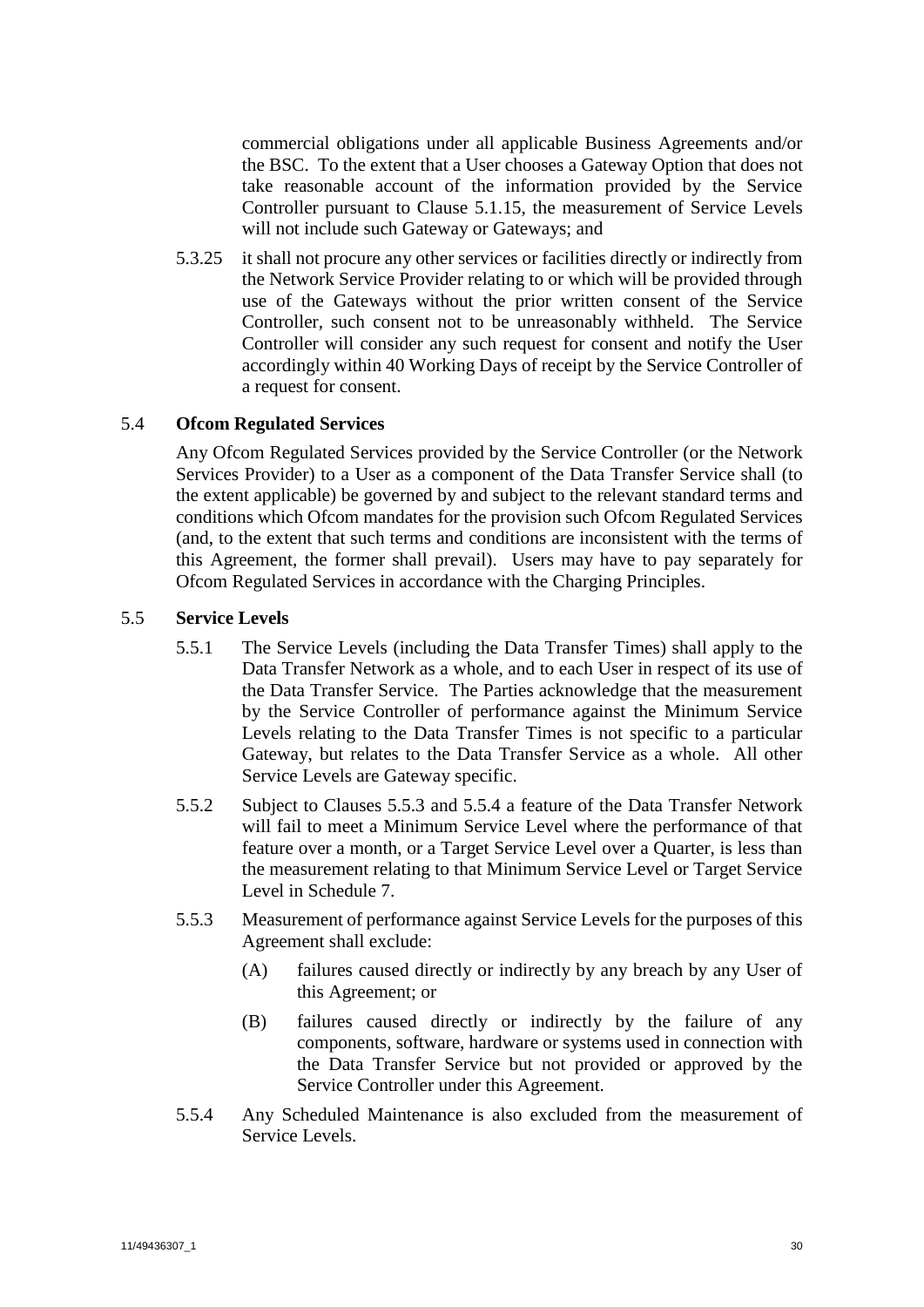- 5.5.5 Service Levels shall be measured under the terms of this Agreement from the completion of Phase Two.
- 5.5.6 The Service Controller shall publish a monthly report, not later than 10 Working Days after the end of each month detailing the performance of the Data Transfer Service against Target Service Levels over the immediately preceding three months.
- 5.5.7 The Service Controller shall publish monthly reports, not later than 10 Working Days after the end of the month detailing the performance of the Data Transfer Service against Minimum Service Levels over the immediately preceding month.
- <span id="page-33-0"></span>5.5.8 Where:
	- (A) in any month, a Minimum Service Level is not met the Service Controller shall report such failure to the Network Service Provider;
	- (B) in any one Quarter, a Target Service Level is not achieved any User may require the Service Controller to escalate the report of such failure to the User Manager and to convene a meeting with the User Manager to discuss such failure;
	- (C) in any two consecutive Quarters, Target Service Levels are not achieved any User may require the Service Controller to escalate the report of such failure to the General Manager and to convene a meeting with the User Manager to discuss such failure; or
	- (D) in any period Service Levels are not met, the Service Controller shall escalate such failure with the Network Service Provider in accordance with the terms of any agreement existing between the Service Controller and Network Service Provider.
- 5.5.9 The Contract Manager of the relevant User referred to in Clause [5.5.8](#page-33-0) shall be entitled to attend the escalation meeting held pursuant to Clause [5.5.8.](#page-33-0)
- 5.5.10 At any such escalation meetings the parties present shall use all reasonable endeavours to resolve the particular concerns highlighted by a User's Contract Manager.
- 5.5.11 The Service Controller will invite the Network Service Provider to attend any escalation meeting held pursuant to Clause [5.5.8](#page-33-0) where in the opinion of the Service Controller this may assist with the resolution of any particular concerns highlighted by a User's Contract Manager.
- <span id="page-33-1"></span>5.5.12 Where a User has notified the Service Controller that it believes that the Minimum Service Levels are not being met in relation to its use of the Data Transfer Service, and that User reasonably requests that the actual Traffic and Local Traffic through its Gateway be monitored, the Service Controller will arrange such Traffic and Local Traffic to be monitored for an appropriate period, being a period not exceeding a month, to determine the nature or existence of a problem.
- 5.5.13 After monitoring a User's Gateway for a month, or for such shorter period as will allow the Service Controller to determine the existence or nature of the problem with the performance of the Service, the Service Controller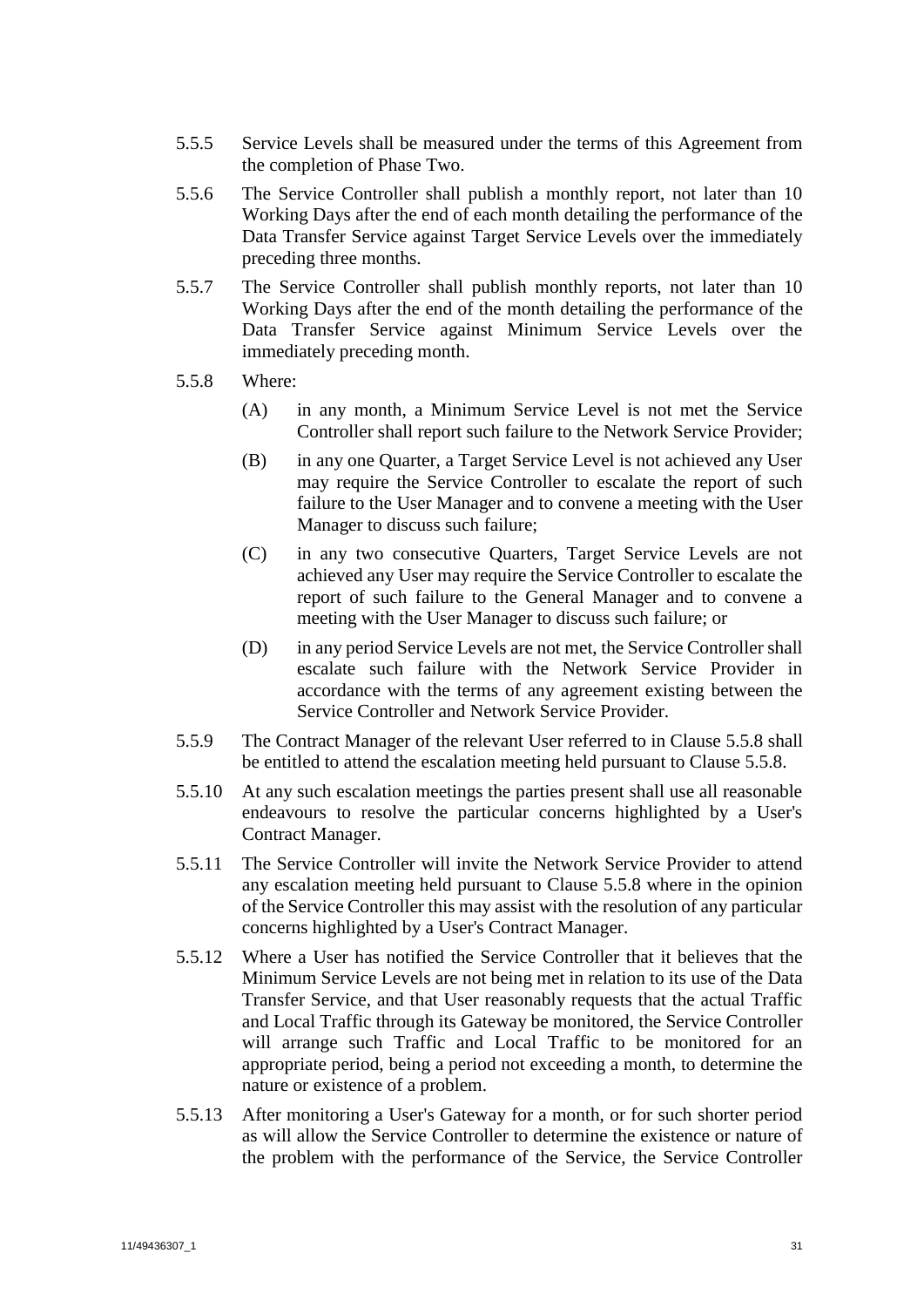shall, within 5 Working Days of the end of that period, report the results to the relevant User.

- <span id="page-34-0"></span>5.5.14 If the report indicates that such Gateway has failed to meet the Minimum Service Levels where the performance is measured pursuant to claus[e 5.5.12](#page-33-1) over the relevant period, the Service Controller shall use all reasonable endeavours to procure that any identified problem, not being a problem with the User's own systems, is rectified. Where such rectification requires a Change, the Service Controller shall initiate the Change Request.
- 5.5.15 Following such rectification the Service Controller shall arrange monitoring of the relevant Gateway for a further appropriate period, not exceeding a month to ensure the problem has been rectified and that the Service Levels are being met. If after such monitoring a problem still exists, the Service Controller shall prepare and if requested by that User, implement a plan for resolution of the relevant problem.
- 5.5.16 Where it is not possible to identify a problem pursuant to Claus[e 5.5.12](#page-33-1) with the User's Gateway or the Data Transfer Service, the Service Controller shall use all reasonable endeavours to assist the User, where possible, by suggesting an alternative solution.
- <span id="page-34-1"></span>5.5.17 A User may, after implementing the escalation procedure outlined in Clauses [5.5.8](#page-33-0) to [5.5.14,](#page-34-0) as applicable, refer any matter concerning Service Levels to the Authority for review. The Service Controller agrees that it will implement any determination made by the Authority pursuant to this Clause [5.5.17.](#page-34-1)
- 5.5.18 The procedures set out in this Claus[e 5.5](#page-32-2) shall be the only remedies available to Users from the Service Controller for failure to meet the Service Levels but shall be without prejudice to any rights or remedies available to a User in seeking a determination of the Authority.
- 5.5.19 Prior to completion of Phase Two, the Service Controller shall use all reasonable endeavours to resolve difficulties relating to a User's Gateway or use of the Data Transfer Network. The Parties shall at all times comply with the Problem Management Procedures.
- 5.5.20 If the Service Controller receives service credits from the Network Service Provider in relation to the operation of the Data Transfer Network, the Service Controller will take such service credits into account when calculating the total charges invoiced or to be invoiced by the Network Service Provider to the Service Controller in the relevant year for the purposes of calculating the Charges pursuant to [Schedule 8.](#page-94-1)

## <span id="page-34-2"></span>5.6 **Risk and Title**

- 5.6.1 Title in the Gateway Hardware shall not pass to a User unless and until the User purchases the Gateway Hardware installed at the User's Site pursuant to Clause [13.5,](#page-49-3) and all sums payable in respect of the purchase of the Gateway Hardware are paid by a User.
- 5.6.2 The Service Controller shall, notwithstanding anything in this Agreement remain responsible for maintaining the Gateway Hardware in good repair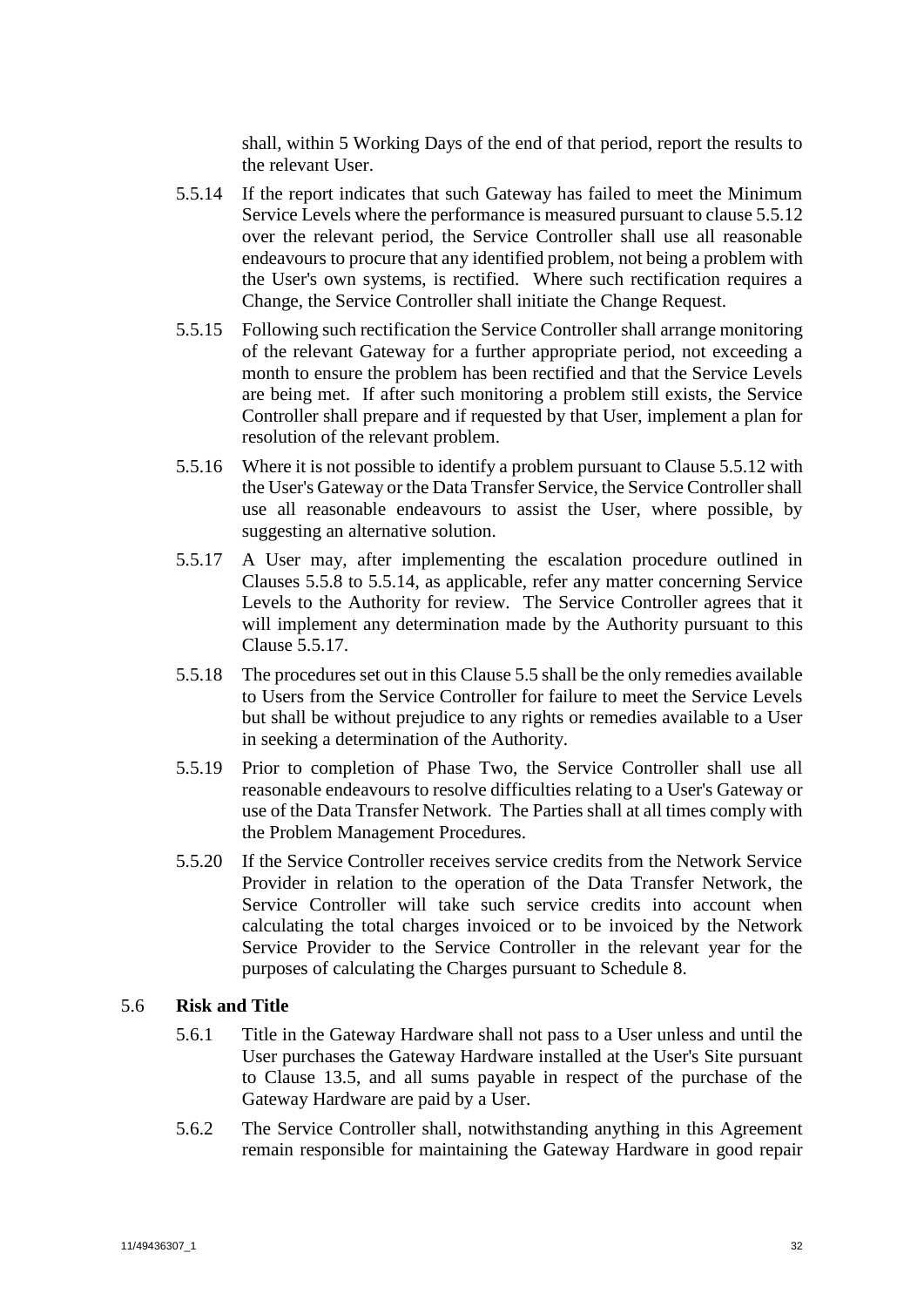for the operation of the Data Transfer Network in accordance with the Service Levels.

- <span id="page-35-1"></span>5.6.3 In relation to loss or damage howsoever caused or arising to the Gateway Hardware at a User's Site, other than damage or deterioration of the Gateway by reason of fair wear and tear or caused by the Service Controller or its sub-contractors, risk in the Gateway Hardware passes to a User on delivery of Gateway Hardware to that User's Site.
- <span id="page-35-2"></span>5.6.4 Nothing in this Agreement shall or shall be taken to pass title in all or any part of the Gateway Software to a User.
- 5.6.5 Nothing in clauses [5.6.1,](#page-34-2) [5.6.3](#page-35-1) or [5.6.4](#page-35-2) shall apply to a Remote User or (in respect of Gateway at another User's Site which it shares) a Sharing User.

# 5.7 **Security**

- 5.7.1 The Parties acknowledge that they understand the nature and level of threats to security in relation to the Data Transfer Network.
- 5.7.2 The Parties agree that notwithstanding the provisions of the Data Transfer Handbook that they shall act in such a way as to mitigate the risks to security.

## 5.8 **Data Analysis Services**

- 5.8.1 The Service Controller shall develop, and offer to Users (and other Potential DAS Customers), Data Analysis Services in accordance with [Schedule 9.](#page-98-1)
- 5.8.2 The Parties agree that the Service Controller may:
	- (A) use the Data Transfer Network; and
	- (B) process Messages,

to provide Data Analysis Services in accordance with [Schedule 9.](#page-98-1)

# <span id="page-35-0"></span>6. **DATA TRANSFER SERVICE NAME AND ADDRESS BOOK**

- 6.1 The Service Controller shall change the entries in the Data Transfer Service Name and Address Book once those changes are received from the Users in accordance with Clause [6.3.](#page-35-3)
- 6.2 On each Issue Date the Service Controller shall make available any amendments to the Data Transfer Service Name and Address Book to all Contract Managers.
- <span id="page-35-3"></span>6.3 Each User shall ensure that the entries relating to that User contained in the Data Transfer Service Name and Address Book are kept up-to-date. Where any changes are required to be made, the relevant User shall ensure that such changes are submitted to the Service Controller on the standard form contained in the Data Transfer Service Name and Address Book so that they are received by the Service Controller at least 5 Working Days in advance of the relevant Issue Date for inclusion in the set of amendments on that Issue Date. Any amendments so received shall take effect on that Issue Date. Any amendments not so received shall be deemed to take effect on the immediately subsequent Issue Date following the Issue Date first specified in this Clause [6.3.](#page-35-3)
- 6.4 The Service Controller shall require each User to confirm the accuracy of its entries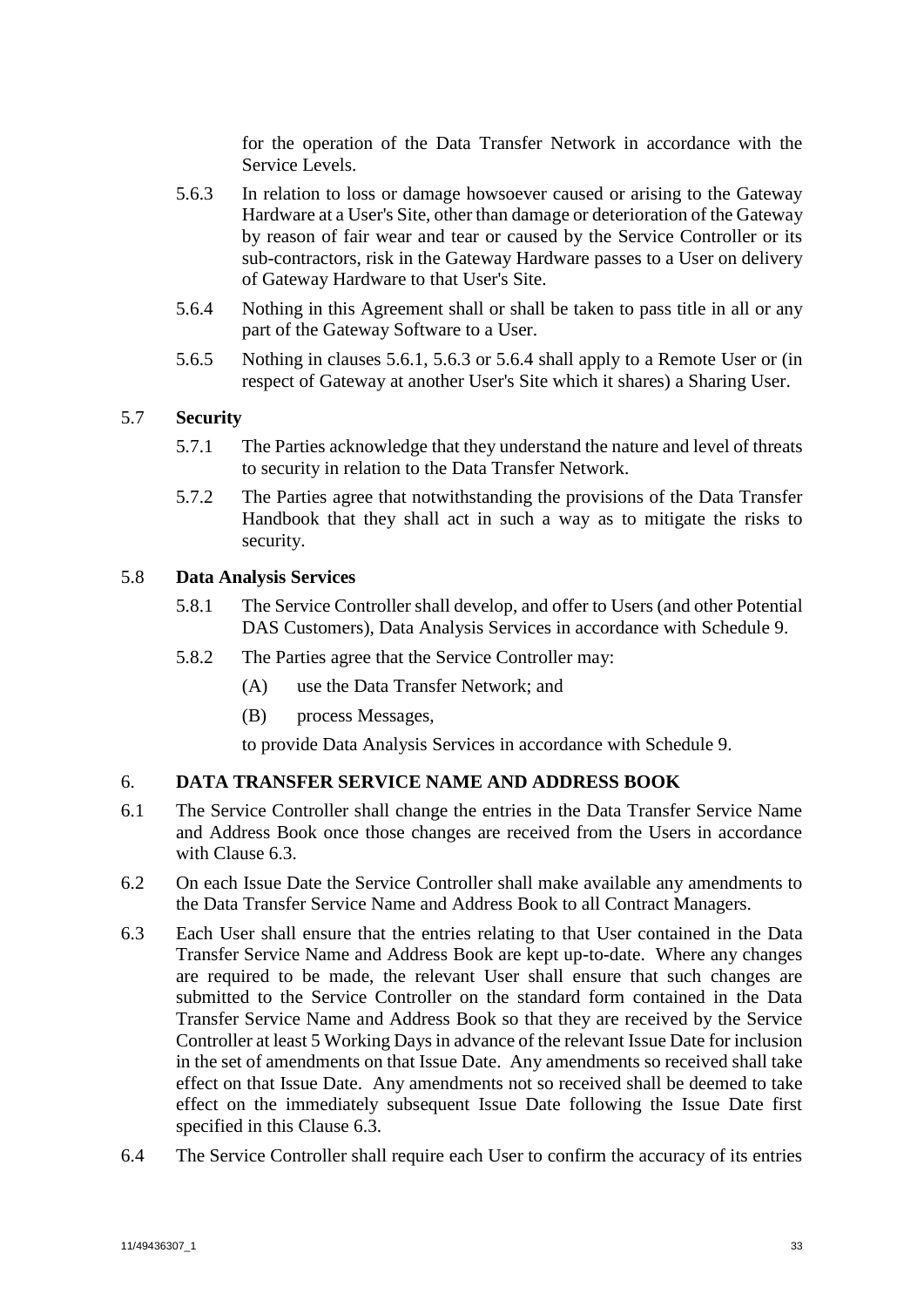in the Data Transfer Service Name and Address Book by 1st of April in each year. Following such confirmation, the Service Controller shall make available the complete updated Data Transfer Service Name and Address Book to all Contract Managers, at the next Issue Date.

6.5 The Service Controller shall maintain a log of all changes made to the Data Transfer Service Name and Address Book.

# <span id="page-36-2"></span>7. **VARIATIONS**

## 7.1 **General**

The Parties acknowledge and agree the desirability of achieving and maintaining consistency and the absence of conflict between the provisions of this Agreement and each of the Relevant Agreements and/or Instruments. However, the Parties recognise that, due principally to the different functions and objectives of this Agreement and those of the Relevant Agreements and/or Instruments and that not every Relevant Agreement and/or Instrument binds the Parties to the same variation procedures as those contained herein, it will not in all circumstances be possible to avoid inconsistency or conflict between the provisions of this Agreement and Relevant Agreements and/or Instruments.

# <span id="page-36-3"></span>7.2 **Change Requests**

- 7.2.1 Change Requests in respect of Changes to this Agreement, the Data Transfer Handbook, Services or the Data Transfer Network or the Technical Standards may be raised by a User or by the Service Controller pursuant to the Change Procedures.
- 7.2.2 All Change Requests raised by Users must be sent to the Service Controller.
- 7.2.3 Change Requests will be considered by the User Group pursuant to Clauses [7.3](#page-36-0) and [7.4.](#page-38-0)
- 7.2.4 A Change to the provisions of this Agreement or to the procedures contained in the Data Transfer Handbook that are also contained in [Schedule 5](#page-78-0) of this Agreement shall be made pursuant to the terms of Clause [7.3.](#page-36-0)
- 7.2.5 A Change to the nature of the Services, the Data Transfer Network or the Technical Standards shall be made pursuant to the terms of Clause [7.4.](#page-38-0)
- 7.2.6 Change Requests raised or received by the Service Controller not less than 5 Working Days before any particular User Group meeting will be circulated by the Service Controller to all Contract Managers prior to the relevant User Group meeting.

# <span id="page-36-1"></span><span id="page-36-0"></span>7.3 **Changes to this Agreement or the Data Transfer Handbook**

7.3.1 The Parties acknowledge and agree that no Change to this Clause [7.3.1,](#page-36-1) [Schedule 4,](#page-71-0) [Schedule 8](#page-94-0) or any Clause of this Agreement that permits any Party to refer a matter to the Authority for determination, or which provides for the consent of the Authority to be obtained or otherwise gives any right to the Authority, shall take effect without the prior written consent of the Authority.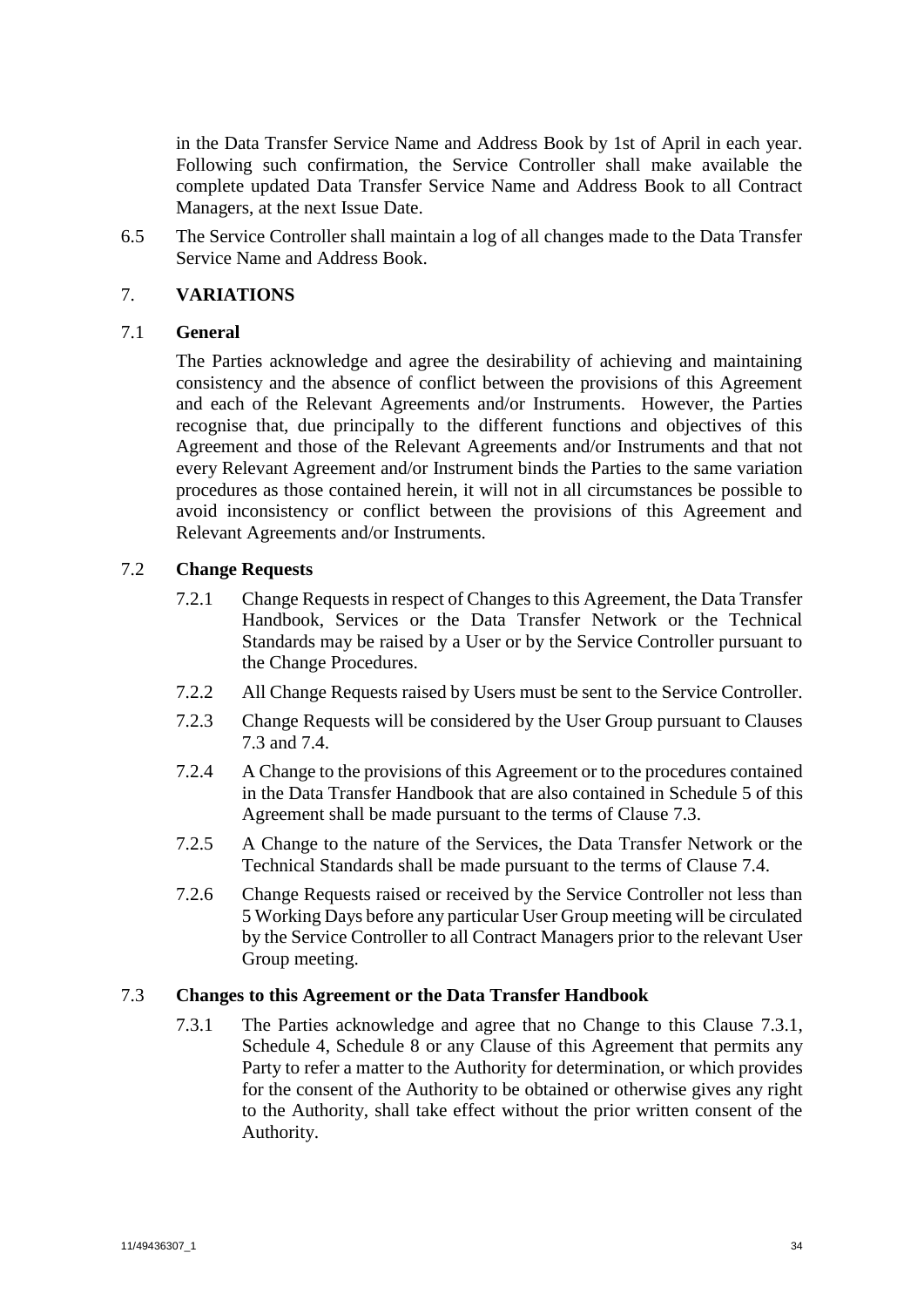- <span id="page-37-0"></span>7.3.2 Change Requests under this Clause [7.3](#page-36-0) shall be registered by the Service Controller who shall undertake an impact analysis of the effect of such a Change. The analysis to be conducted pursuant to this Clause [7.3.2](#page-37-0) shall be completed within 10 Working Days of the receipt of the Change Request.
- <span id="page-37-1"></span>7.3.3 The Service Controller shall report to the User Group meeting next following the completion of any impact analysis conducted pursuant to Clause [7.3.2,](#page-37-0) the results of that analysis and shall make a recommendation to the User Group to either approve or reject the Change Request. The Service Controller shall at all times act reasonably in making any recommendation pursuant to this Clause [7.3.3.](#page-37-1)
- 7.3.4 The Service Controller shall document the grounds for its recommendation of approval or rejection of a Change Request made pursuant to Clause [7.3.3](#page-37-1) and shall notify the relevant User making the Change Request and all Contract Managers of its recommendation accordingly, 5 Working Days prior to the relevant User Group meeting.
- 7.3.5 The User Group shall resolve at the User Group meeting after the Service Controller makes its recommendation either to approve or reject the Change Request or to seek further details or information from the Service Controller.
- 7.3.6 The Service Controller shall abide by the decision of the User Group in accepting or rejecting the Change Request unless the Change will result in:
	- (A) a breach of the obligations of any Party to the Agreement;
	- (B) an inability to comply with directions from the Authority;
	- (C) an obligation on the Service Controller which is not technologically feasible to implement;
	- (D) the introduction of provisions dealing with matters not then dealt with in or expressly contemplated by this Agreement;
	- (E) a breach of any Relevant Agreement and/ or Instrument;
	- (F) any other legal or regulatory requirements being breached by a Party; or
	- (G) an increase in Service Controller costs that is not recoverable by it under this Agreement.
- <span id="page-37-2"></span>7.3.7 The Service Controller may make Changes to the Agreement to take account of any changes to or the coming into force of any Relevant Agreement and/or Instrument insofar as such Changes are in the opinion of the Service Controller (acting reasonably) necessary to comply with any obligation or requirement imposed on any of the Parties by virtue of the Relevant Agreement and/or Instrument. Such Change Requests shall not be required to be considered by the User Group pursuant to this Clause [7.3](#page-36-0) and the Parties each authorise and instruct the Service Controller to make such Change on its behalf and each undertake not to withdraw, qualify or revoke such authority or instruction at any time. Except to the extent the Service Controller (acting reasonably) considers it impractical, it shall, consult User Group Members about and notify all Contract Managers of the proposed change to be made pursuant to this Clause [7.3.7](#page-37-2) before making any such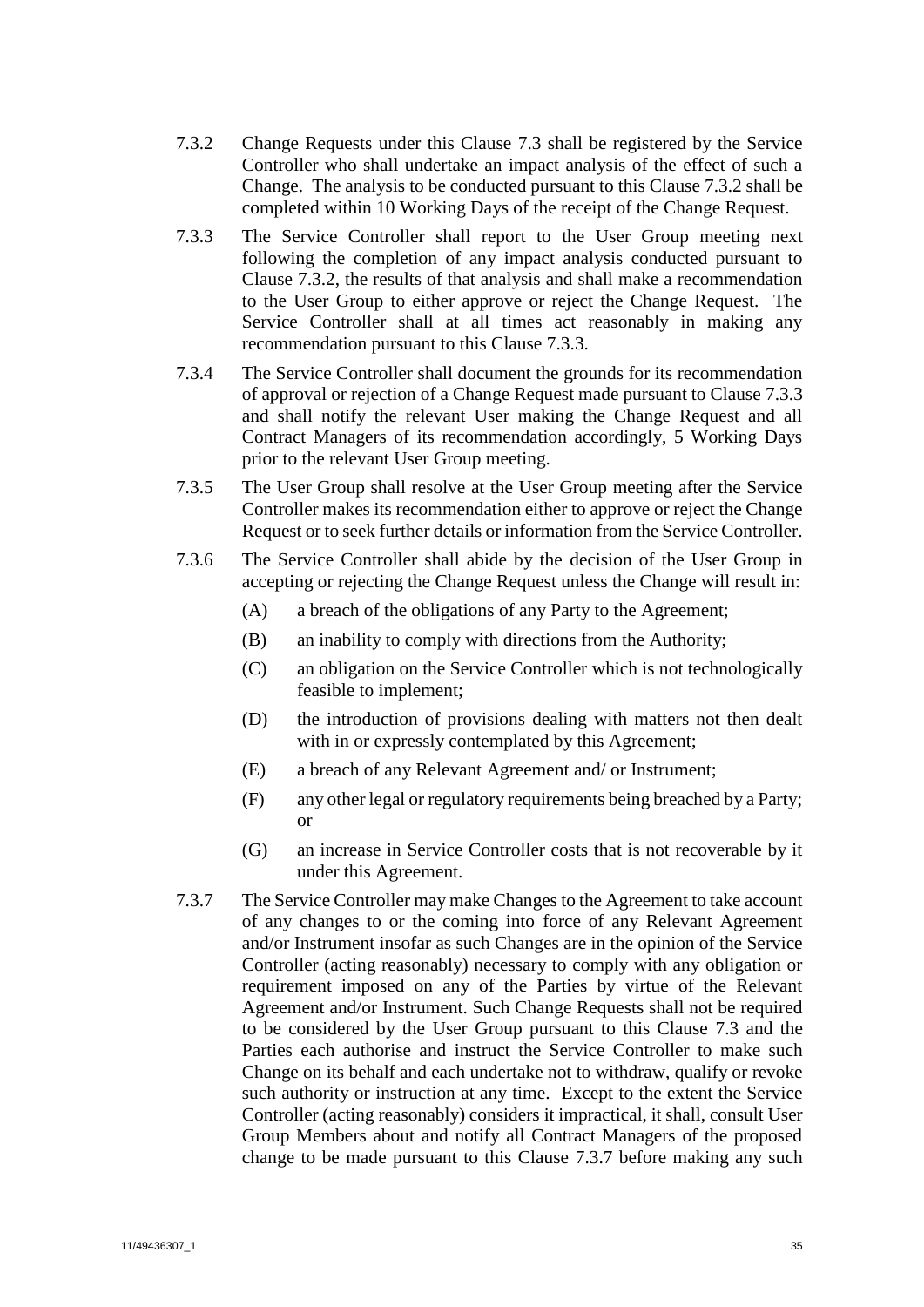Change, and shall allow a reasonable period of time for comment and review.

- 7.3.8 In consultation with the User Group, the Service Controller shall make any Change required to give effect to any determination made by the Authority pursuant to condition 35C of the Electricity Distribution Licence in relation to this Agreement.
- 7.3.9 Changes required to a User's Local User Agreement shall not be subject to approval or implementation pursuant to this Clause [7.3,](#page-36-0) but shall be agreed between the relevant User and the Service Controller.
- <span id="page-38-1"></span>7.3.10 Where a Change has been approved by the User Group pursuant to this Clause [7.3,](#page-36-0) and is not the subject of a Change Dispute, the Parties each authorise and instruct the Service Controller to make such Change on its behalf and each undertake not to withdraw, qualify or revoke such authority or instruction at any time. Where a Change Dispute has been resolved, this Clause [7.3.10](#page-38-1) shall apply.

## <span id="page-38-2"></span><span id="page-38-0"></span>7.4 **Changes to the Services or the Data Transfer Network**

- 7.4.1 Change Requests relating to the Services, the Data Transfer Network or the Technical Standards received by the Service Controller from a User shall be registered by the Service Controller. Users will indicate in a Change Request the Priority that they assign the Change, in line with the guidelines defined in the Data Transfer Handbook. The Service Controller will undertake a preliminary impact evaluation of the Change Request within 10 Working Days of its receipt and will also assign a Priority to that Change Request as a result of such evaluation and having regard to the Priority proposed by the User. A copy of each preliminary impact assessment shall be sent to each User Group Member as soon as it is completed.
- 7.4.2 The User Group will, at each meeting, consider all Change Requests received not later than 10 Working Days before the date of the relevant meeting, and evaluated by the Service Controller pursuant to Clause [7.4.1.](#page-38-2) The User Group shall finally determine the Priority to be given to a Change Request, taking into account the Priorities assigned to the Change by the relevant User and the Service Controller pursuant to Clause [7.4.1.](#page-38-2) If the User Group does not resolve that a Change Request shall be taken to the detailed evaluation stage, the Change Request shall be rejected. The Secretary of the User Group shall document the grounds for rejection.
- 7.4.3 The Service Controller shall notify the User making the relevant Change Request and all Contract Managers whether or not the Change Request has been rejected.
- <span id="page-38-3"></span>7.4.4 For each Change Request not rejected by the User Group at this stage, the Service Controller will undertake a detailed evaluation, and shall consult with the User Group Members, a representative sample of Users who would be impacted by the Change and such other interested parties as the Service Controller (acting reasonably) considers appropriate. This evaluation shall be carried out according to the assigned Priority, within 15 Working Days of the relevant User Group meeting. A copy of each detailed evaluation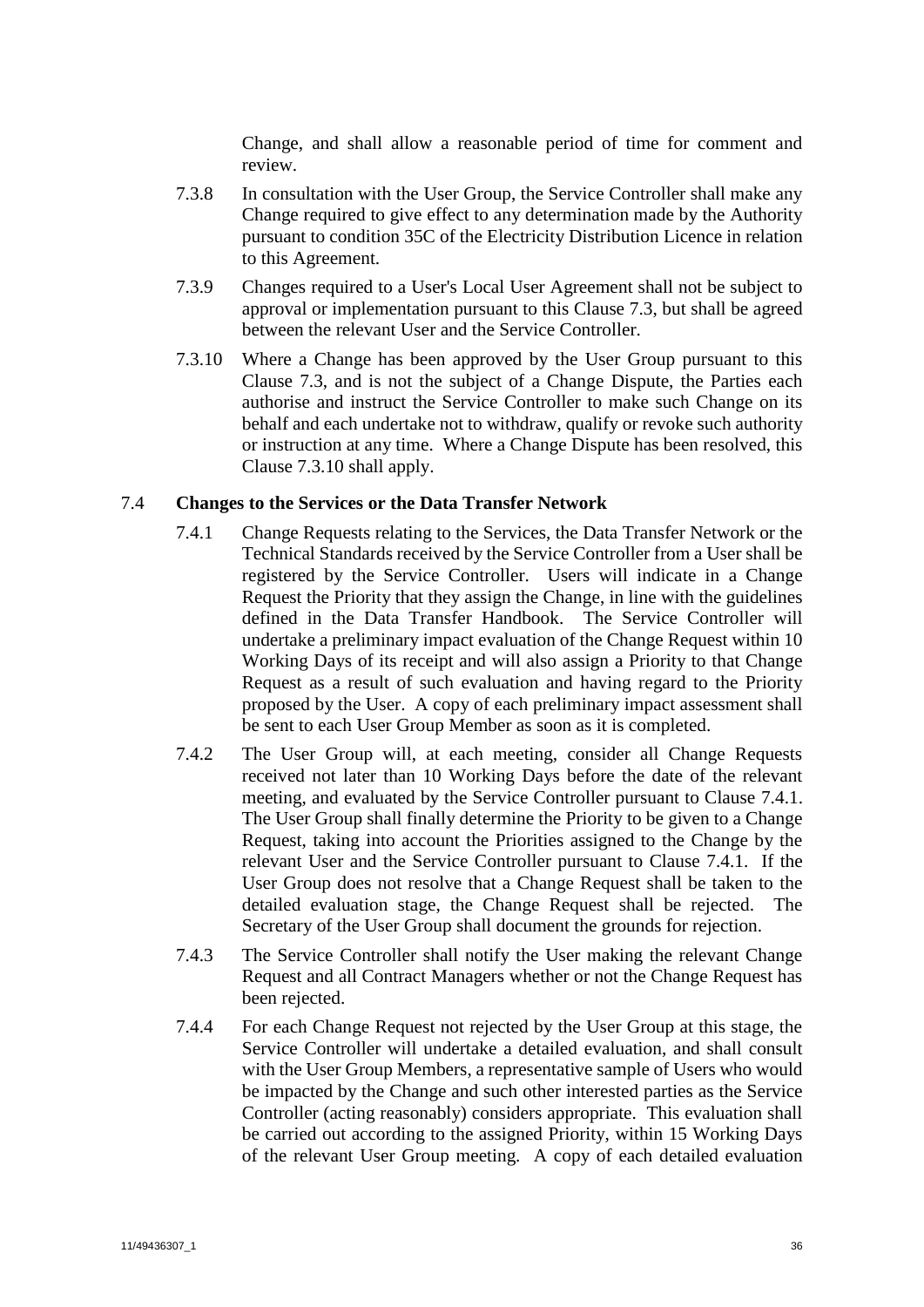shall be sent to each User Group Member as soon as it is completed.

- 7.4.5 The purpose of the detailed evaluation to be carried out by the Service Controller pursuant to Clause [7.4.4](#page-38-3) is to confirm the impact, cost and feasibility of the Change Request and the timescale over which it could or should be implemented if approved.
- 7.4.6 As part of the detailed evaluation of each Change Request, the Service Controller shall recommend approval or rejection of each Change Request.
- 7.4.7 The Service Controller shall document the grounds for its recommendation of approval or rejection of a Change Request and notify the relevant User making the Change Request and all Contract Managers accordingly of its recommendation in relation to the Change at least 5 Working Days before the next User Group meeting.
- 7.4.8 The User Group shall resolve at the User Group meeting after the Service Controller has made its recommendation either to approve or reject the Change Request. The Service Controller shall abide by the decision of the User Group in approving or rejecting its recommendation, or seeking further details or information from the Service Controller in relation to the Change Request unless the Change will result in:
	- (A) a breach of the obligations of any Party to the Agreement;
	- (B) an inability to comply with directions from the Authority;
	- (C) an obligation on the Service Controller which is not technologically feasible to implement;
	- (D) the introduction of provisions dealing with matters not then dealt with or expressly contemplated by this Agreement;
	- (E) a breach of any Relevant Agreement and/or Instrument;
	- (F) any other legal or regulatory requirements being breached by a Party;
	- (G) an increase in Service Controller costs that is not recoverable by it under this Agreement;
	- (H) the continuing ability of the Service Controller to provide the Data Transfer Service being adversely affected; or
	- (I) an impairment of the integrity or availability of the Services.
- <span id="page-39-0"></span>7.4.9 The Service Controller shall have the right to make a Change, notwithstanding anything contained in this Clause [7.4,](#page-38-0) in an emergency, or where necessary to resolve Gateway Software or Gateway Hardware faults, errors or bugs, or reflect a change made to the Data Transfer Catalogue or the SPAAData Transfer Flows, and in each case if considered by the Service Controller to be appropriate, to embark on a detailed evaluation of a Change Request and if considered by the Service Controller to be appropriate to approve a Change Request without prior discussion at a User Group meeting where it arises from:
	- (A) an impairment of the integrity of the Data Transfer Network;
	- (B) a substantial impairment of the Services in relation to the Service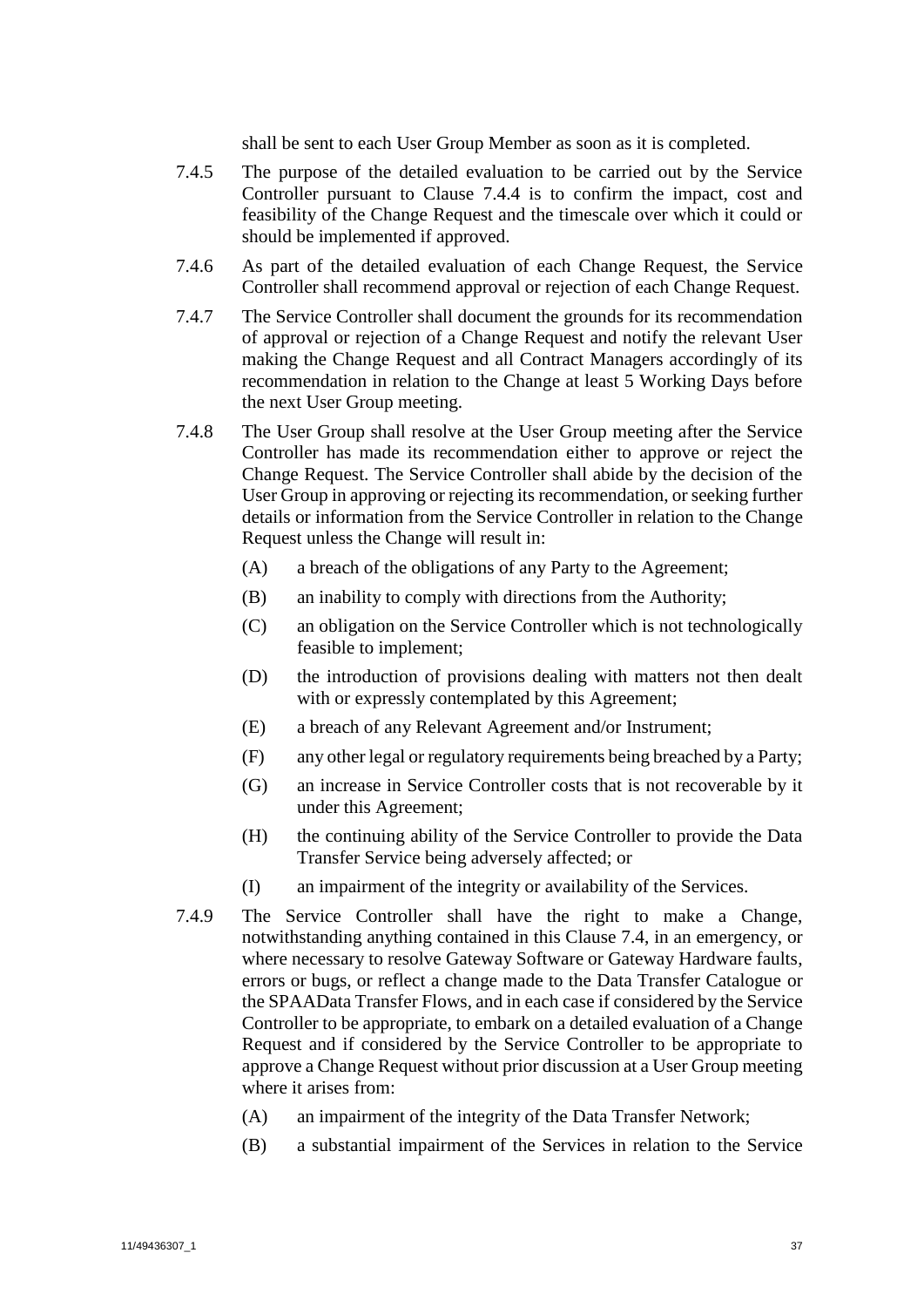Levels and availability of the Data Transfer Network;

- (C) breaches of the obligations of any Party to the Agreement;
- (D) directions from the Authority;
- (E) any other matter which the Service Controller in his reasonable opinion considers requires urgent attention;
- (F) a Change to the Data Transfer Catalogue already agreed or determined under the terms of the Master Registration Agreement; or
- (G) a Change to the SPAA Data Transfer Flows already agreed or determined under the terms of the Supply Point Administration Agreement.
- 7.4.10 The Service Controller shall not make a Change pursuant to Clause [7.4.9](#page-39-0) in circumstances where it is reasonably possible to make such a Change pursuant to the other procedures set out in Clause [7.4.](#page-38-0) Except to the extent the Service Controller (acting reasonably) considers it impractical, it shall notify all Contract Managers of the proposed Change to be made pursuant to Clause [7.4.9](#page-39-0) before making such Change. In considering whether to make any Change pursuant to Clause [7.4.9,](#page-39-0) the Service Controller shall use all reasonable endeavours to take account of the Settlement Requirements. The Service Controller shall report to the User Group any Change made pursuant to Clause [7.4.9](#page-39-0) in respect of which the Service Controller did not both consult the User Group and notify the Contract Managers pursuant to Clause [7.](#page-36-2)
- <span id="page-40-0"></span>7.4.11 In consultation with the User Group, the Service Controller will plan and co-ordinate the implementation of each Change Request approved pursuant to this Clause [7.4,](#page-38-0) unless this is not reasonably practicable in relation to any proposed Change to be made pursuant to Clause [7.4.9.](#page-39-0)
- <span id="page-40-1"></span>7.4.12 For the purposes of Clause [7.4.11,](#page-40-0) the Service Controller shall provide all impacted Users with a detailed specification of the Change and consult with their Contract Manager regarding the timing of the implementation of the Change.
- <span id="page-40-3"></span>7.4.13 Following the consultation process in Clauses [7.4.11](#page-40-0) an[d 7.4.12,](#page-40-1) the Service Controller shall publish the implementation timetable agreed with the User Group (or, in relation to any proposed Change to be made pursuant to Clause [7.4.9,](#page-39-0) determined by the Service Controller (acting reasonably)) which all Users and the Service Controller shall follow to implement the Change. A Change to the implementation timetable (other than a timetable determined by the Service Controller) as so published, shall be considered as a Change for the purposes of this Clause [7.4,](#page-38-0) and shall be construed accordingly.
- <span id="page-40-2"></span>7.4.14 Changes to the Data Transfer Network and Services will be tested by the Service Controller and/or a representative sample of Users in accordance with the testing procedures developed in consultation with the User Group.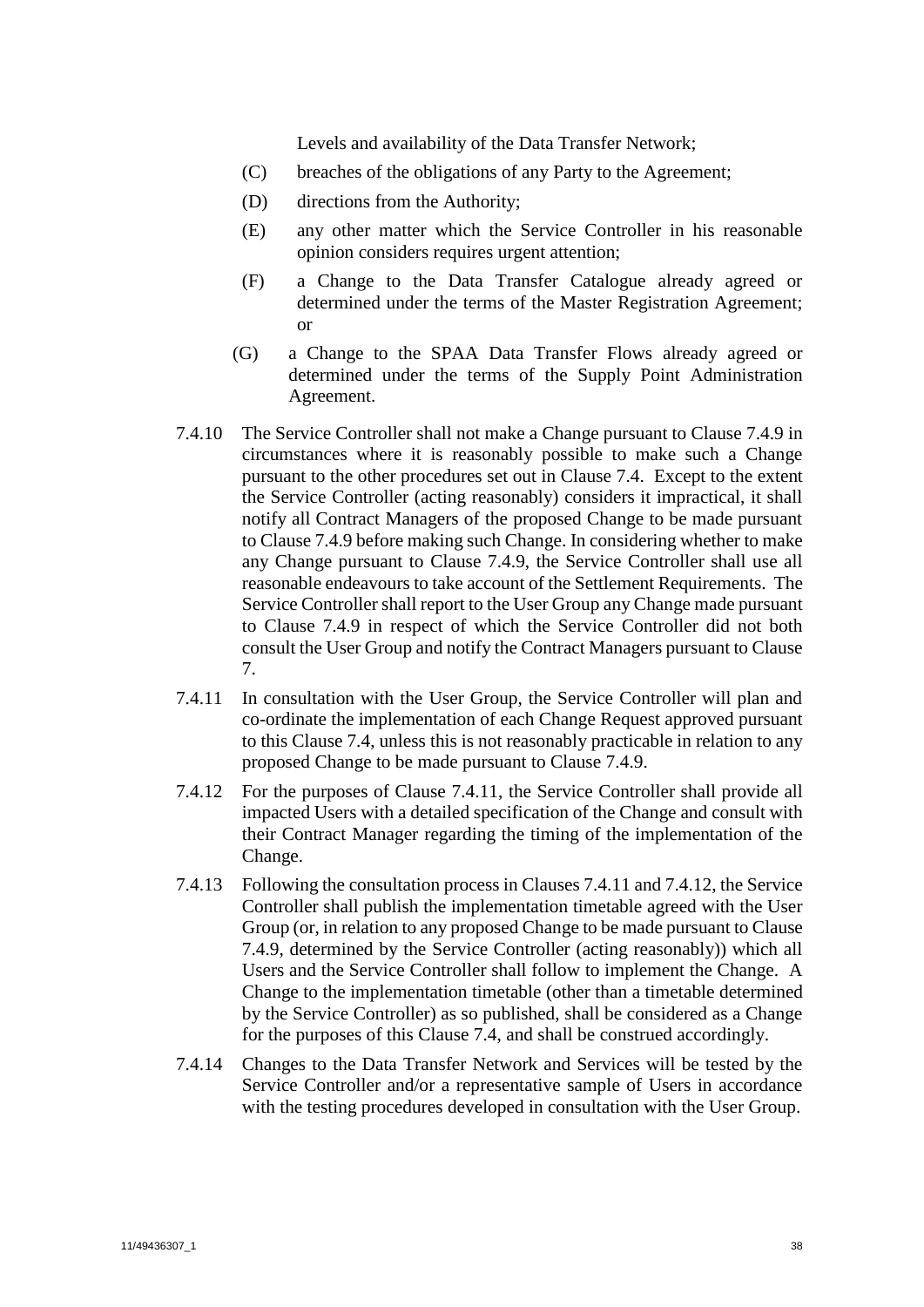- 7.4.15 The testing procedures shall include the following principles:
	- (A) the Service Controller shall test any Change and any costs incurred by the Service Controller shall form part of the Service Controller's costs;
	- (B) Where a Change is approved by the User Group, or determined by the Authority, the User Group shall determine the principles of testing set out in Clause [7.4.14,](#page-40-2) including the nature and scope of testing as well as the way in which costs of such testing should be met. The User Group shall, where a representative sample of Users are required, invite such Users as it considers fair and appropriate to participate in such testing;
	- (C) in relation to a Change that impacts on an individual User the Service Controller and the relevant User shall agree the minimum level of testing required, which shall be conducted at that User's cost, unless otherwise agreed by the User Group; and
	- (D) the Service Controller shall not be obliged to implement and test procedures unless the way in which costs of such testing are to be made have been agreed or determined.
- 7.4.16 Testing of Changes shall be undertaken in accordance with the implementation timetable referred to in Clause [7.4.13.](#page-40-3)
- 7.4.17 Where a Change to be made has been approved pursuant to this Clause [7.4](#page-38-0) and requires an amendment to this Agreement, other than an amendment to [Schedule 8](#page-94-0) or any Clause of this Agreement that permits any Party to refer a matter to the Authority for determination, the Parties each authorise and instruct the Service Controller to make such Change on its behalf and each undertake not to withdraw, qualify or revoke such authority or instruction at any time.

# <span id="page-41-3"></span>7.5 **Change Disputes and Determination by the Authority**

- 7.5.1 Any User or the Service Controller may refer a Change Dispute at any time to the Authority for determination.
- <span id="page-41-0"></span>7.5.2 A User shall forthwith notify the Service Controller of any Change Dispute referred by it to the Authority and the Service Controller shall notify all Users of any Change Dispute so notified to it and any Change Dispute referred by it to the Authority.
- <span id="page-41-2"></span><span id="page-41-1"></span>7.5.3 The Service Controller shall as soon as reasonably practicable following notification by the Service Controller to all Users under Clause [7.5.2:](#page-41-0)
	- (A) provide the Authority with copies of any information generated pursuant to Clauses [7.2](#page-36-3) to [7.4;](#page-38-0)
	- (B) other than in relation to a Change pursuant to Clauses [7.3.7](#page-37-2) or [7.4.9,](#page-39-0) or unless otherwise impossible, suspend implementation of a Change or the Change Procedure pending determination by the Authority; and
	- (C) provide such other information, material or assistance as may be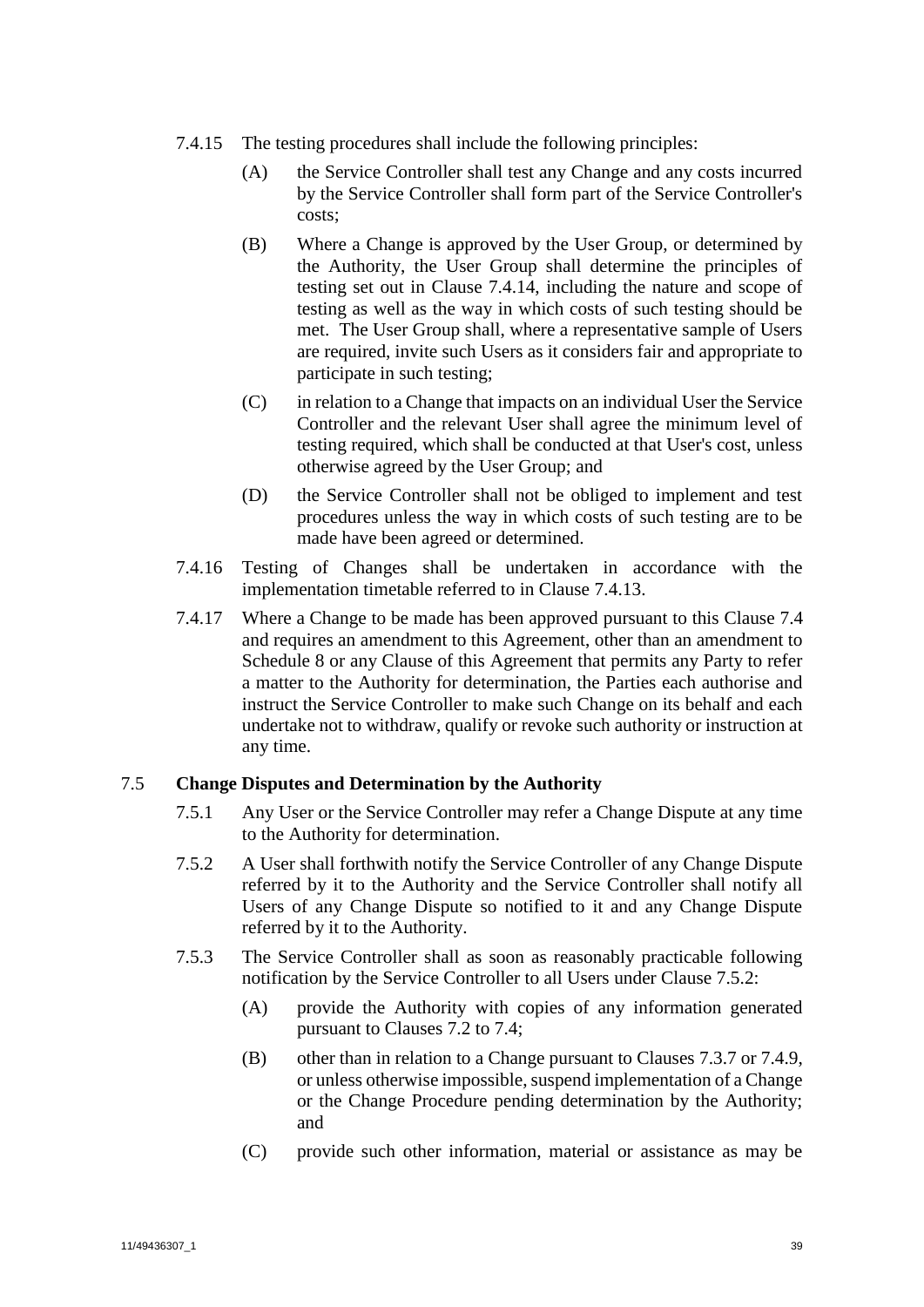requested by the Authority in order to make a determination.

- 7.5.4 On receipt of the information outlined provided pursuant to Clauses [7.5.3\(A\)](#page-41-1) and [7.5.3\(C\),](#page-41-2) the Authority shall consider the Change Dispute and advise the Service Controller of his determination.
- 7.5.5 The Parties shall give effect to any determination made by the Authority in relation to any Change Dispute referred to him pursuant to this Clause [7.5.](#page-41-3) Each Party hereby authorises and instructs the Service Controller to make such amendments as are in the opinion of the Service Controller (acting reasonably) necessary to give effect to any such determination on its behalf and undertakes not to withdraw, qualify or revoke such authority or instruction at any time.

# <span id="page-42-2"></span>8. **CHARGING**

- 8.1 Each User agrees to pay all Charges incurred by it in relation to its connection to and termination of its use of the Data Transfer Network, in accordance with the Charging Principles.
- 8.2 Subject to Clauses [8.4](#page-42-0) to [8.8](#page-42-1) (inclusive), the Service Controller shall publish from time to time a schedule of Charges payable in relation to the Data Transfer Service. Such schedule shall include details of all Charges payable by Users, Electricity Suppliers and Gas Suppliers. Any such Charges will be set by the Service Controller acting reasonably, and in accordance with the Charging Principles.
- 8.3 The Charges payable by a User shall relate to the Gateway Option provided to the User, from time to time.
- <span id="page-42-0"></span>8.4 Not later than 30th September each year, the Service Controller shall use reasonable endeavours to circulate to the User Group and all Users indicative price information for the forthcoming calendar year which shall set out the price increase or otherwise to be applied to the Charges for the forthcoming calendar year.
- 8.5 Not less than 30 Working Days and no earlier than 60 Working Days prior to the commencement of each calendar year or prior to any mid-year review period (as applicable), the Service Controller shall use reasonable endeavours to circulate to the User Group and all Users a draft budget for the forthcoming calendar year or midyear review period (as applicable), which shall set out the Service Controller's good faith estimate of the costs that are anticipated to be incurred pursuant to the Charging Principles during that period.
- 8.6 All draft budgets circulated by the Service Controller must be accompanied by a detailed work plan showing the activities and projects to which the relevant costs and expenses set out in the draft budget relate.
- 8.7 The Service Controller shall invite comments on its proposed draft budget from all Users which must be submitted by the Users to the Service Controller within 10 Working Days of the proposed draft budget's circulation.
- <span id="page-42-1"></span>8.8 The Service Controller shall arrange for publication of all comments received from Users regarding the draft budget and/or the accompanying work plan for review (subject at all times to the right of any User to make a referral to the Authority under Clause [8.9\)](#page-43-0) by the User Group no less than 15 Working Days following their circulation.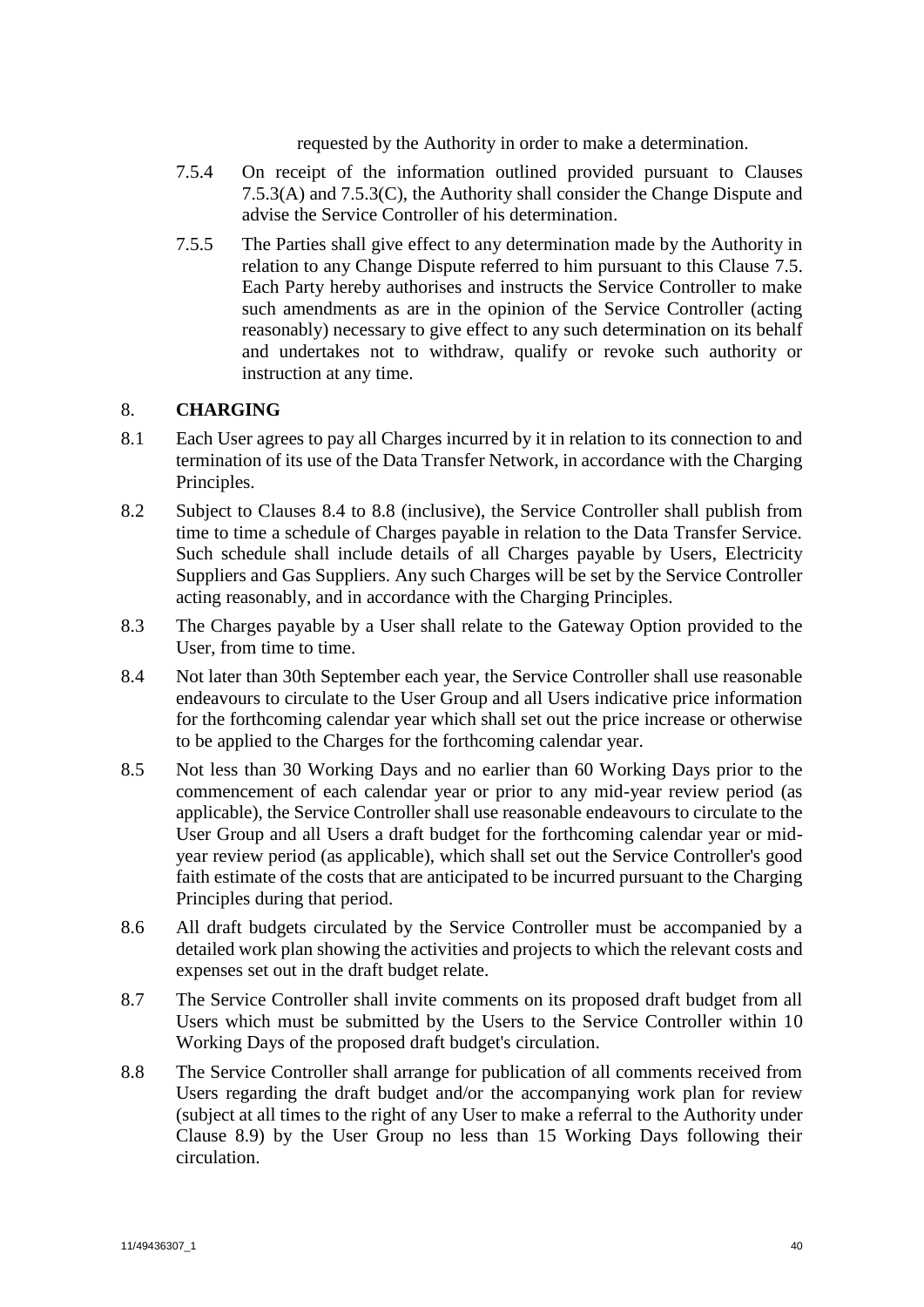- <span id="page-43-0"></span>8.9 A User may refer any Change to the Charges for determination by the Authority, as a Change Dispute, where the User believes the Charge is not consistent with the Charging Principles.
- 8.10 The Service Controller will arrange for the Charges to be audited for compliance with the Charging Principles pursuant to Clause [21.6](#page-60-0) and shall publish to the User Group and all Users such auditor's report and any recommendations.
- 8.11 The Service Controller shall give effect to any determination made by the Authority in respect of any Change to the Charges pursuant to Clause [8.9.](#page-43-0)
- 8.12 Where any User believes that the Service Controller's forecast or actual administration costs have increased unreasonably, they may refer the matter for determination to the Authority as a Change Dispute.
- 8.13 This clause [8](#page-42-2) shall not require the Service Provider to disclose any information in respect of which it owes a duty of confidence.

# <span id="page-43-5"></span>9. **BILLING AND PAYMENT**

- <span id="page-43-1"></span>9.1 The Service Controller shall forward the First Invoice to a New Party on preparation of its Local User Agreement for the Charges for the first Quarter in respect of the relevant Gateways.
- 9.2 Payment of the First Invoice shall be offset against the next issued invoice from the Service Controller in relation to the relevant User.
- <span id="page-43-2"></span>9.3 The next invoice to be issued to a User following the First Invoice shall be issued at the end of the calendar month following successful completion of the User Preconnection Acceptance Test of that User's Gateway or Gateways.
- <span id="page-43-3"></span>9.4 Within 15 Working Days after the end of each calendar month the Service Controller shall submit to the User an invoice specifying the payment due from the User under this Agreement in respect of Charges payable in that month and any VAT payable thereon. The invoice shall be sufficiently detailed or accompanied with any reasonable and available supporting information, so as to allow a User to verify the accuracy of the invoice.
- 9.5 Within 28 days ("Payment Period") of receipt of an invoice in accordance with Clauses [9.1,](#page-43-1) [9.3](#page-43-2) and [9.4,](#page-43-3) the User shall pay to the Service Controller all sums due in respect of such invoice in pounds sterling either by electronic transfer of funds to such bank account (located in the United Kingdom) as is specified in the invoice or by cheque made payable to the Service Controller provided that cleared funds in pounds sterling are available in respect of the cheque within the Payment Period, in either case quoting the invoice number against which payment is made.
- <span id="page-43-4"></span>9.6 Where any sum included in an invoice submitted in accordance with Clauses [9.1,](#page-43-1) [9.3](#page-43-2) and [9.4](#page-43-3) is disputed by the User in good faith, the User shall within 5 Working Days of such invoice provide the Service Controller with a statement of the amount in dispute. The User shall only be entitled to withhold payment of such sums as are in dispute.
- 9.7 If a statement is served by the User pursuant to Clause [9.6,](#page-43-4) the Service Controller and the relevant User shall use reasonable endeavours to resolve the dispute in question within 20 Working Days of it arising, failing which the provisions of Clause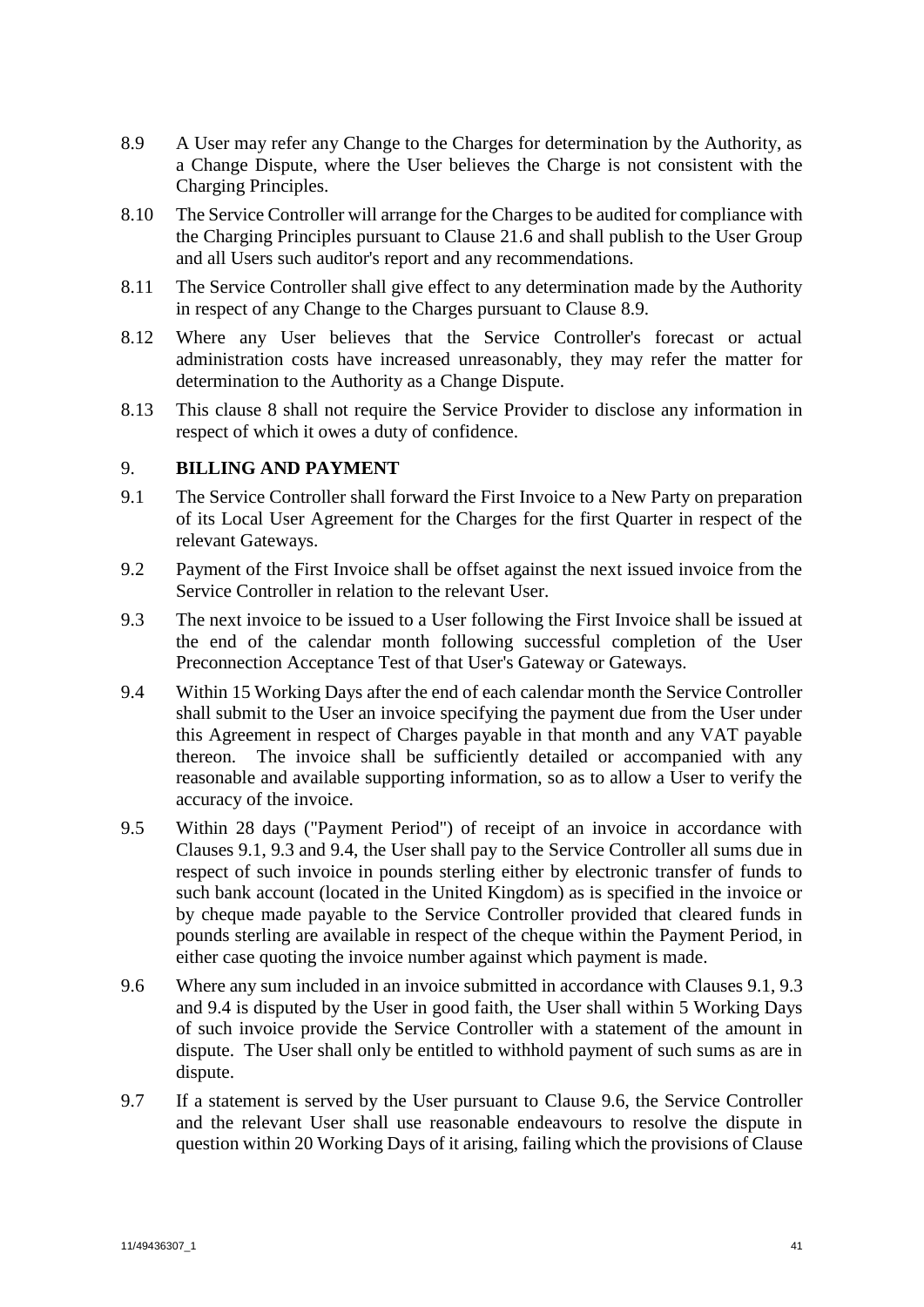[20](#page-58-0) shall apply. Following resolution of the dispute, any amount agreed or determined to be payable by the User shall be paid within 10 Working Days after such agreement or determination or the due date of the invoice, whichever is later, and interest shall accrue on such amount from the date such amount was originally due until the date of payment at the rate of 3% per annum above the base rate during such period of Barclays Bank plc compounded annually.

- 9.8 If upon the request of the User, pursuant to Clause [20,](#page-58-0) it is determined that the Charges (including any variations thereof) paid by the User under this Agreement have not been calculated strictly in accordance with the Charging Principles, the Service Controller shall pay to the User an amount in respect of each charging period equal to the amount, if any, by which the User has been overcharged during such month or any relevant period. Any such correction shall not include any allowance for interest.
- 9.9 Should the User fail to make payment on or before the due date of any sum due in accordance with an invoice in respect of this Agreement, other than an amount in dispute pursuant to Clause [9.6,](#page-43-4) interest on the amount unpaid shall accrue from the date such amount was due until the date of payment at the rate of 3% per annum above the base rate during such period of Barclays Bank plc compounded annually.
- 9.10 Subject to Clause [9.6,](#page-43-4) all payments to be made by the User under this Agreement shall be made without any set-off or deduction in respect of any claims or disputes or otherwise but shall be without prejudice to any claims or rights which the User may have against the Service Controller.
- 9.11 Where the Service Controller or a User discovers an over or under charging or a calculation error in an invoice issued in the previous six months, the Service Controller shall adjust the Charges payable by a User in order to correct such error in any subsequent invoice or invoices. Any such correction shall not include any allowance for interest.

## 10. **CONTRACT MANAGEMENT**

- 10.1 Each New Party shall appoint a Contract Manager.
- 10.2 The Service Controller and each Contract Manager shall hold meetings at such venues and at such intervals as may be agreed between them from time to time.
- 10.3 Each New Party shall notify the Service Controller in accordance with the provisions of Clause [6](#page-35-0) of the name and contact details of the Contract Manager appointed by it for the purposes of this Agreement from time to time.

#### 11. **WARRANTIES**

- 11.1 Each User warrants to the Service Controller and other Users that:
	- (A) it is a Market Participant;
	- (B) it shall at all times refer to and use the Data Transfer Handbook as an indication of requirements, responsibilities and Good Industry Practice;
	- (C) it shall perform its obligations under this Agreement with reasonable care and skill and in accordance with Good Industry Practice; and
	- (D) it shall obtain, maintain and comply with all necessary licences, registrations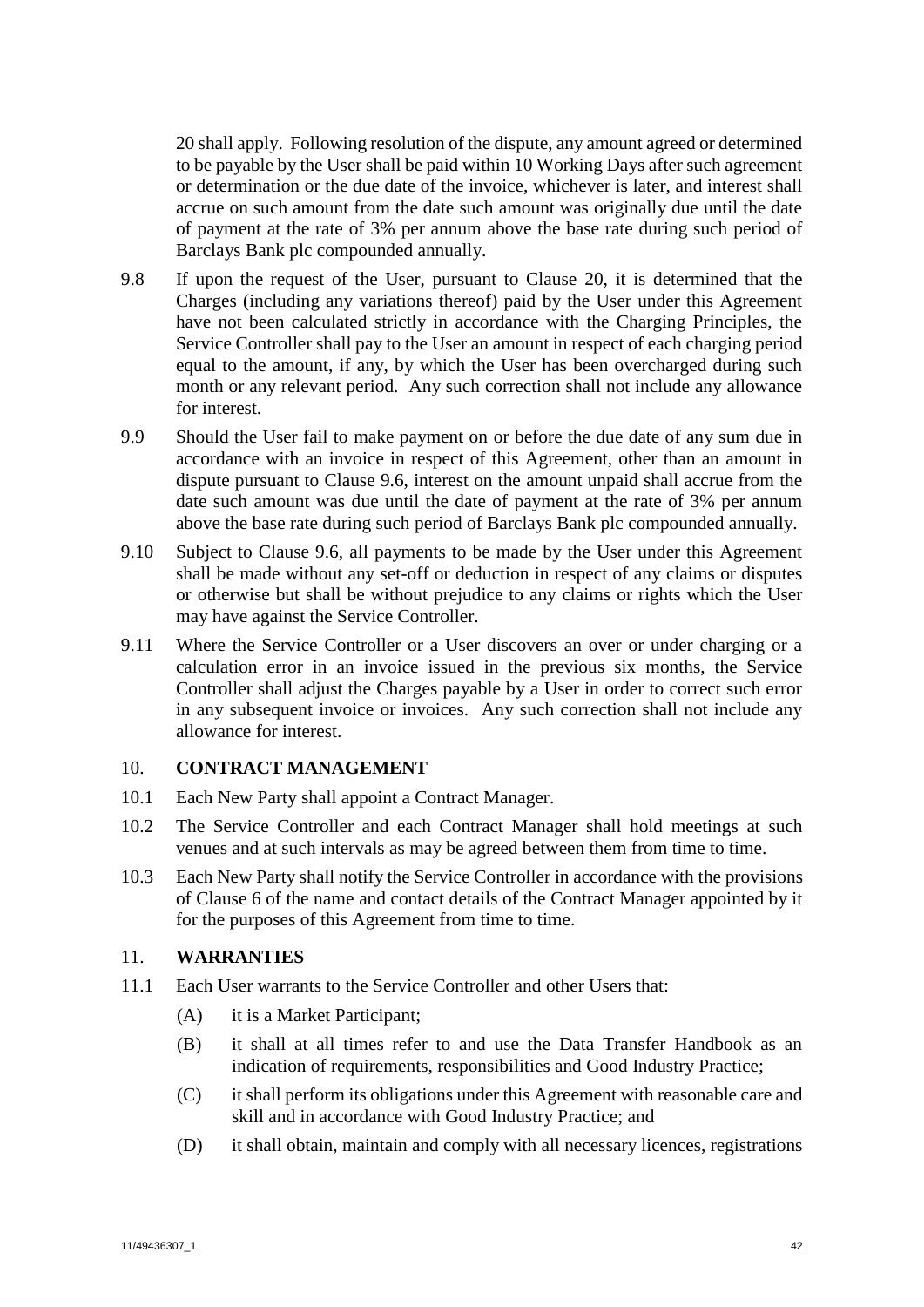or consents necessary to use the Data Transfer Service and will comply with all applicable legal requirements. To the extent that the Service Controller is notified by the Network Service Provider or any other external body of a new applicable regulatory requirement in respect of the Data Transfer Service, it shall notify all Users as soon as reasonably practicable.

- 11.2 The Service Controller warrants that:
	- (A) it will perform its obligations under this Agreement with reasonable care and skill and in accordance with Good Industry Practice;
	- (B) the Services will continue to function correctly as the date changes from 31 December 1999 to 1 January 2000 and at all dates after 1 January 2000;
	- (C) it will obtain and comply with all necessary licences to perform the Data Transfer Services and the Services and will comply with all applicable legal requirements;
	- (D) it has the right to use the Gateway Software and Documentation for the provision of the Data Transfer Service; and
	- (E) its provision of the Services will not infringe any third party's intellectual property rights.

# <span id="page-45-0"></span>12. **LIMITATION OF LIABILITY**

- <span id="page-45-2"></span>12.1 Save as provided in this Clause [12](#page-45-0) and save where any provision of this Agreement provides for an indemnity, no Party (the **"Party Liable"**) nor any of its officers, employees or agents shall be liable to any other Party for loss arising from any breach of this Agreement other than for loss directly resulting from such breach and which at the date hereof was reasonably foreseeable as likely to occur in the ordinary course of events from such breach in respect of:
	- 12.1.1 physical damage to the property of any other Party, its officers, employees or agents; and/or
	- 12.1.2 the liability of such other Party to any other person for loss in respect of physical damage to the property of any person,

provided that the total liability of the Service Controller in respect of all losses suffered under this Agreement by all of the other Parties in any one calendar year shall not exceed £1,000,000 (one million pounds) in aggregate, and provided further that the total liability of each User in respect of all losses suffered under this Agreement, other than in respect of Charges incurred by that User in relation to the Data Transfer Service, in any one calendar year shall not exceed £100,000.

- <span id="page-45-3"></span><span id="page-45-1"></span>12.2 For the purposes of this Clause [12,](#page-45-0) a Party Liable shall be required to make payment in relation to a loss suffered, in the following circumstances and manner:
	- 12.2.1 a Party who has suffered a loss in a calendar year shall notify the Party Liable by the 31st of March of the year following the relevant calendar year. All claims in respect of any losses incurred in a calendar year must be notified by 31st March of the year following the relevant calendar year and any loss not so notified shall not be recoverable;
	- 12.2.2 where all of the losses notified by all Parties under Clause [12.2.1](#page-45-1) are undisputed, and the aggregate of all such notified losses does not exceed the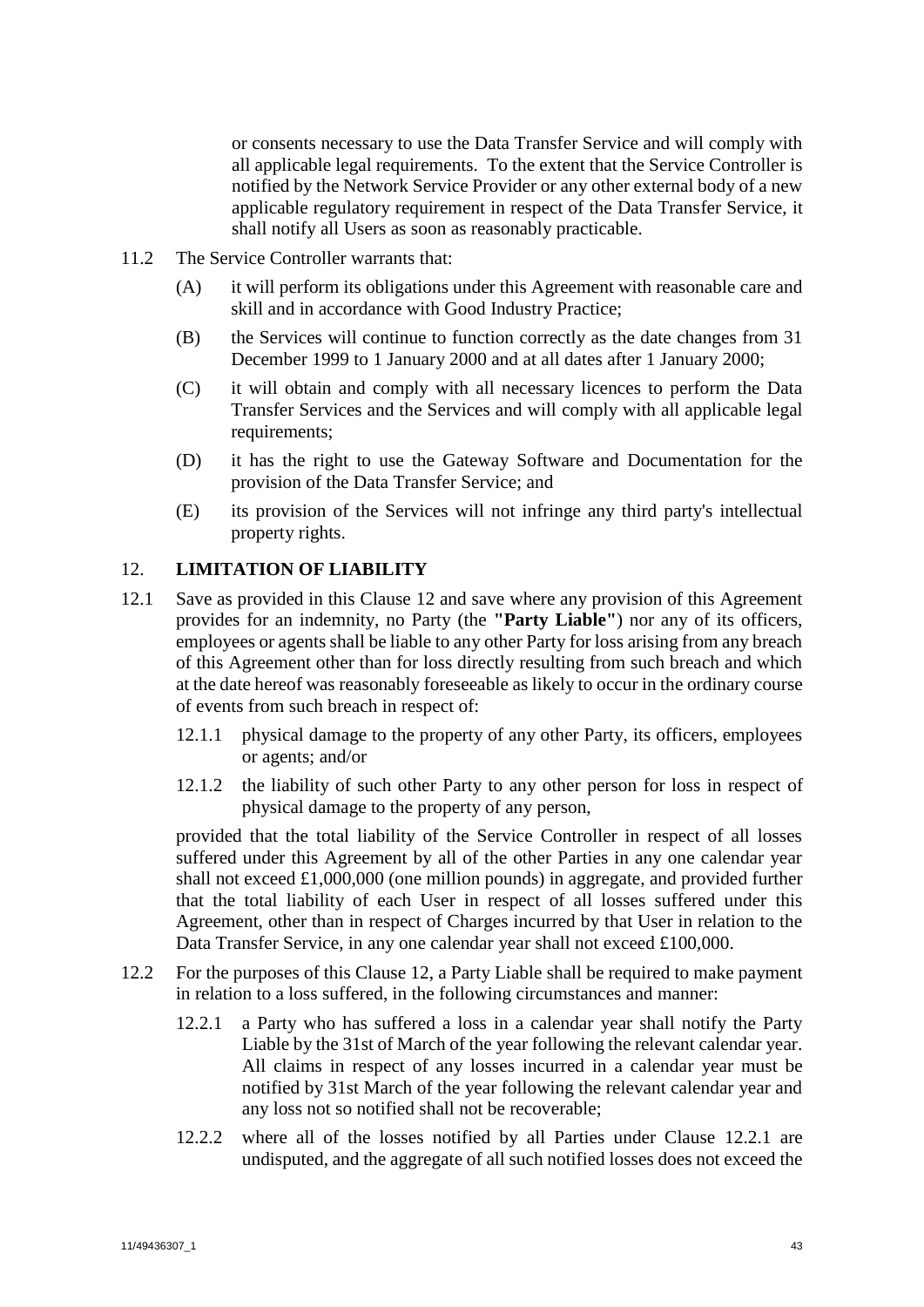relevant limit of liability contained in Clause [12.1,](#page-45-2) then payments to the full extent of the losses suffered shall be made by 30 April of the relevant calendar year;

- 12.2.3 where the aggregate of all of the losses notified by all Parties under Clause [12.2.1](#page-45-1) does not exceed the relevant limit of liability contained in Clause [12.1,](#page-45-2) but any one or more losses so notified are disputed, then payments to the full extent of all the undisputed losses shall be payable by 30 April of the year following the relevant calendar year. All disputed losses shall be paid within one week of settlement of the relevant dispute or in accordance with the terms of any order of the court or binding arbitration award made in relation to such loss;
- 12.2.4 where all of the losses notified by all Parties under Clause [12.2.1](#page-45-1) are undisputed and the aggregate of all of the losses exceeds the relevant limit of liability contained in Clause [12.1,](#page-45-2) then the amounts payable in respect of all losses shall be reduced pro-rata so that the aggregate of the amount payable in respect of all losses equals the relevant limit of liability contained in Clause [12.1;](#page-45-2)
- <span id="page-46-2"></span><span id="page-46-1"></span>12.2.5 subject to [12.2.6](#page-46-0) where any of the losses notified under clause [12.1](#page-45-2) are disputed and the aggregate of all such notified losses exceeds the relevant limit of liability contained in clause [12.1](#page-45-2) then:
	- (a) the amounts payable in respect of all losses shall be reduced pro-rata so that the aggregate of the amount payable in respect of all losses (undisputed and disputed) equals the relevant limit of liability contained in clause [12.1.](#page-45-2)
	- (b) payment of the reduced amount calculated in accordance with Claus[e 12.2.5\(a\)](#page-46-1) applicable to all undisputed losses shall be made by 30 April of the year following the relevant calendar year.
	- (c) payment of the reduced amount calculated in accordance with [12.2.5\(a\)](#page-46-1) applicable to disputed losses shall be made within one week of settlement of the relevant dispute or in accordance with the terms of any order of the Court or binding arbitration award made in relation to such loss.
- <span id="page-46-3"></span><span id="page-46-0"></span>12.2.6 insofar as any loss notified under clause [12.1](#page-45-2) is disputed and the settlement of the dispute results in, or the finding of the court or arbitrator determines that the quantum of the loss incurred differs from the quantum that was taken into account in calculating the pro-rating pursuant t[o 12.2.5\(a\)](#page-46-1) the pro-rating shall be recalculated and all amounts paid or received or payable or receivable under clauses [12.2.5\(b\)](#page-46-2) and [12.2.5\(c\)](#page-46-3) shall be adjusted accordingly and to the extent that any under or over payment has occurred the relevant Parties shall effect the necessary adjustment payments so as to ensure that all amounts paid correspond to the re-calculated pro-rated amounts.
- <span id="page-46-4"></span>12.3 Nothing in this Agreement shall exclude or limit the liability of the Party Liable for:
	- 12.3.1 death or personal injury resulting from the negligence of the Party Liable or any of its officers, employees or agents and the Party Liable shall indemnify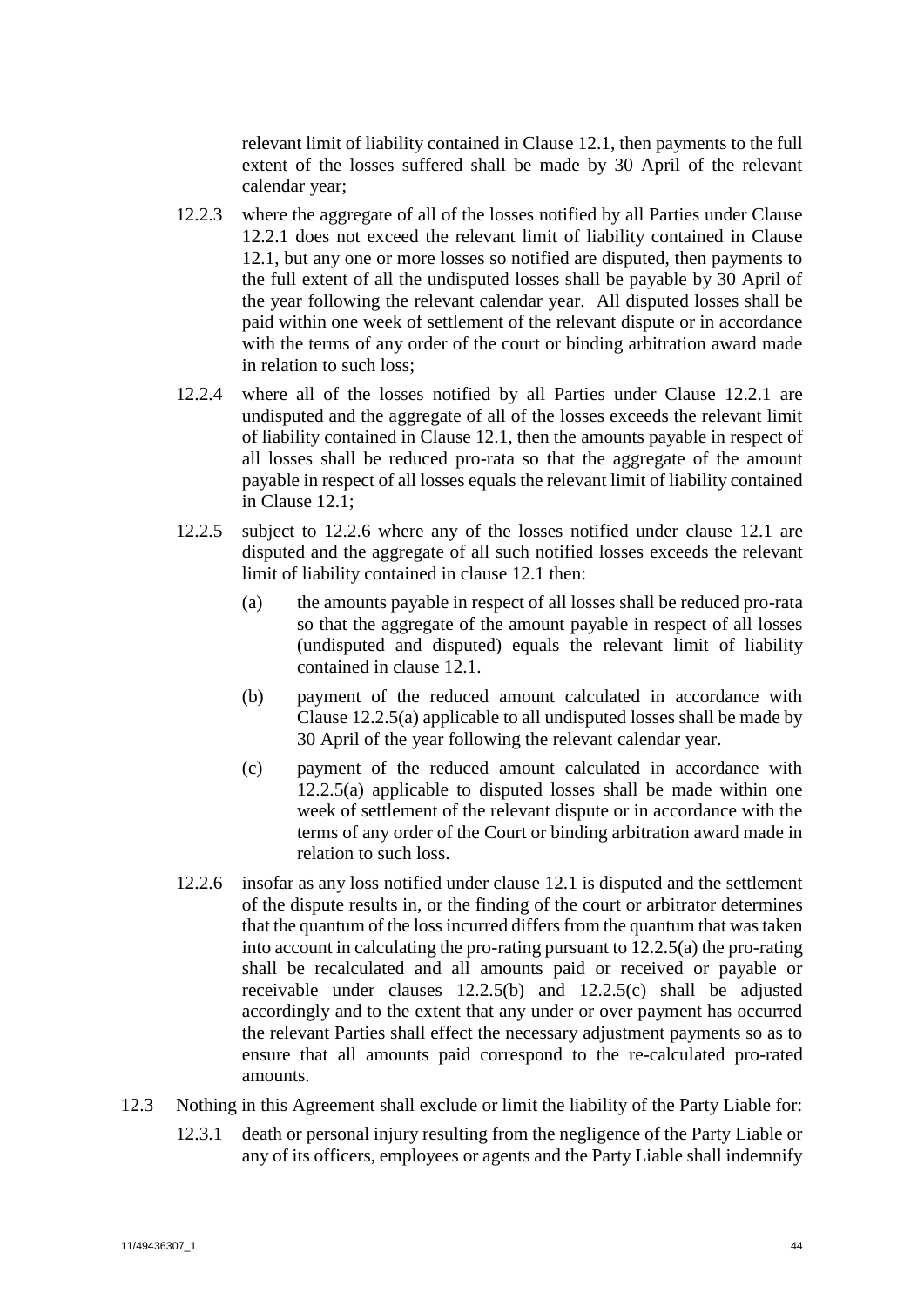and keep indemnified all other Parties, their officers, employees or agents, from and against all such and any loss or liability which such other Parties may suffer or incur by reason of any claim on account of death or personal injury resulting from the negligence of the Party Liable or any of its officers, employees or agents;

- 12.3.2 any liability for fraud or fraudulent misrepresentation by a Party; or
- 12.3.3 any other liability to the extent which it cannot be lawfully excluded.
- 12.4 Without prejudice to Clause [12.1](#page-45-2) and save where any provision of this Agreement provides for an indemnity no Party, nor any of its officers, employees or agents shall in any circumstances whatsoever be liable to any other Party for:
	- 12.4.1 any loss of profit, loss of revenue, loss of data, loss of use, loss of contract or loss of goodwill; or
	- 12.4.2 any indirect or consequential loss; or
	- 12.4.3 loss resulting from the liability of such other Party to any other person howsoever and whensoever arising save as provided in Clauses [12.1](#page-45-2) and [12.2.](#page-45-3)
- 12.5 The rights and remedies provided by this Agreement to the Parties are exclusive and are not additional to, and exclude and are in place of all, substantive (but not procedural) rights or remedies express or implied and provided by common law or statute in respect of the subject matter of this Agreement, including any rights any Party may possess in tort which shall include actions brought in negligence and/or nuisance. Accordingly, each of the Parties hereby waives to the fullest extent possible all such rights and remedies provided by common law or statute, and releases the Party Liable, its officers, employees and agents to the same extent from all duties, liabilities, responsibilities or obligations provided by common law or statute in respect of the matters dealt with in this Agreement and undertakes not to enforce any of the same except as expressly provided herein.
- 12.6 Save as otherwise expressly provided in this Agreement, this Clause [12](#page-45-0) insofar as it excludes or limits liability shall override any other provision in this Agreement provided that nothing in this Claus[e 12](#page-45-0) shall exclude or restrict or otherwise prejudice or affect any of:
	- 12.6.1 the rights, powers, duties and obligations of any Party which are conferred or created by the Electricity Act, any licence granted pursuant to the Electricity Act, the Gas Act, any licence granted pursuant to the Gas Act, or by any other Act of Parliament or subordinate legislation within the meaning of section 21(1) of the Interpretation Act 1978, any exercise of royal prerogative, any enforceable community right within the meaning of section 2 of the European Communities Act 1972 or any other applicable law; or
	- 12.6.2 the rights, powers, duties and obligations of the Authority or the Secretary of State, howsoever arising.
- 12.7 Each of the sub-clauses of this Clause [12](#page-45-0) shall:
	- 12.7.1 be construed as a separate and severable contract term, and if one or more of such sub-clauses is held to be invalid, unlawful or otherwise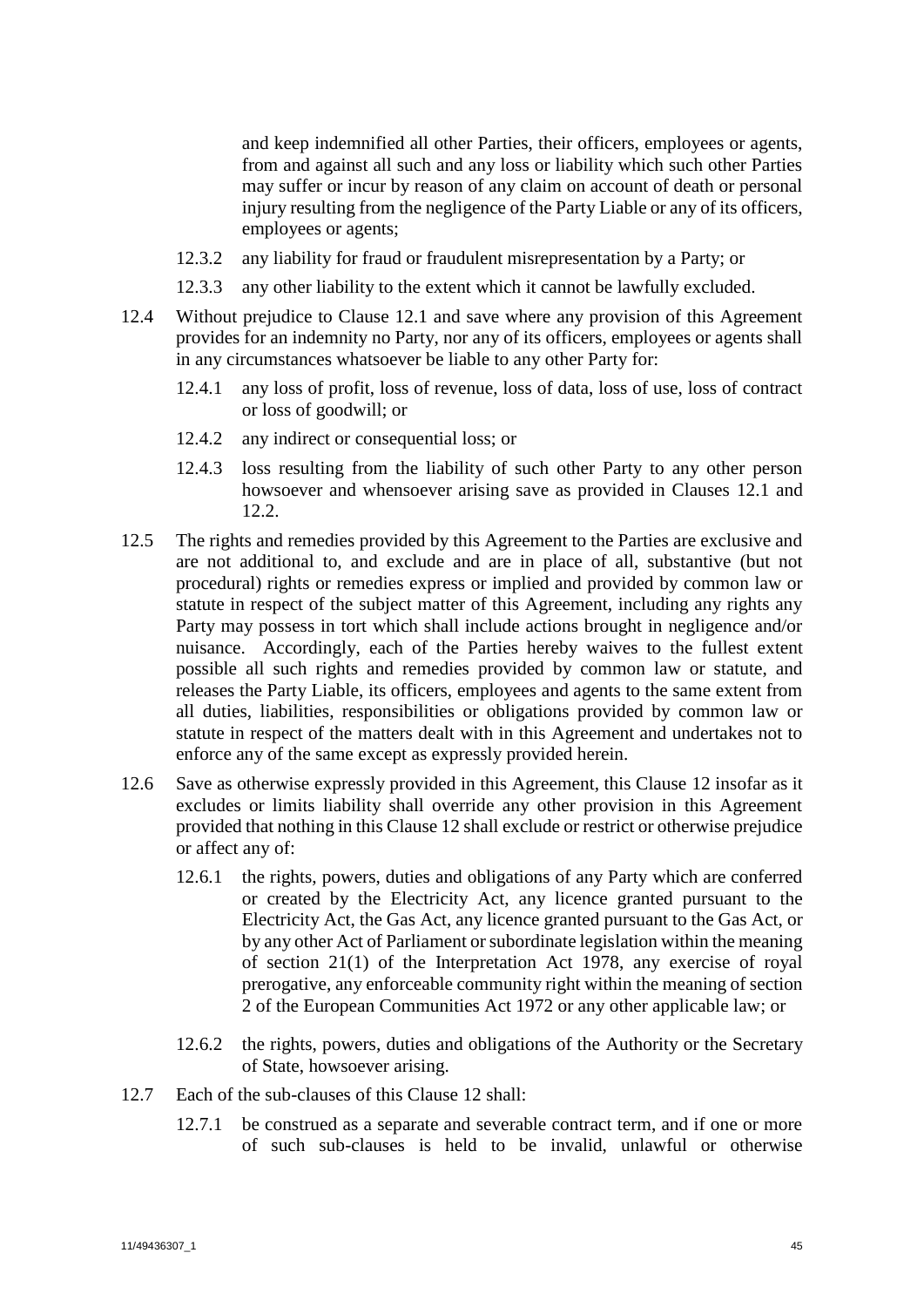unenforceable the other or others of such sub-clauses shall remain in full force and effect and shall continue to bind the Parties; and

- 12.7.2 survive termination of this Agreement.
- 12.8 Each Party hereby acknowledges and agrees that each other Party holds the benefit of Clauses [12.1](#page-45-2) and [12.2](#page-45-3) and [12.3](#page-46-4) for itself and as trustee and agent for its officers, employees and agents.
- 12.9 Each Party hereby acknowledges and agrees that the provisions of this Clause [12](#page-45-0) have been the subject of discussion and negotiation and are fair and reasonable having regard to the circumstances as at the date hereof.
- 12.10 For the avoidance of doubt, nothing in this Clause [12](#page-45-0) shall prevent or restrict any Party enforcing any obligation (including suing for a debt) owed to it under or pursuant to this Agreement.
- 12.11 The Service Controller shall indemnify the Users and keep the Users fully and effectively indemnified against all costs, claims, expenses and liabilities of whatever nature arising directly out of or in connection with any claim that the normal use of the Gateway Software infringes the Intellectual Property Rights of a third party provided that:
	- (a) the User indemnified shall promptly notify the Service Controller in writing of all claims of infringement of which it has notice and not make any admissions without the Service Controller's prior written consent;
	- (b) the User indemnified, at the Service Controller's request and expense shall allow the Service Controller to conduct and settle all negotiations and litigation resulting from any such claim;
	- (c) the conduct by the Service Controller of any such negotiations or litigation referred to in paragraph (b) above shall be conditional upon the Service Controller taking over such conduct within a reasonable time after being notified of the claim in question; and
	- (d) the User indemnified shall, at the request of the Service Controller, afford all reasonable assistance with such negotiations or litigation, and shall be reimbursed by the Service Controller for any reasonable expenses incurred.
- 12.12 Without prejudice to the Service Controller's obligations under this Agreement, if the Service Controller's or User's normal use of the Gateway Software is held by a court of competent jurisdiction to constitute an infringement of a third party's Intellectual Property Rights or if the Service Controller is advised by appropriately experienced and qualified leading counsel that such use is likely to constitute such an infringement, then the Service Controller shall promptly use reasonable endeavours to:
	- (a) procure for the Users the right to continue using the Gateway Software; or
	- (b) modify or replace that part of the Gateway Software which is, or is likely to constitute, an infringement (without detracting from its overall performance) so as to avoid the infringement, in accordance with the provisions of Clause [7.4.](#page-38-0)
- 12.13 For the avoidance of doubt, the Service Controller shall not be liable for any loss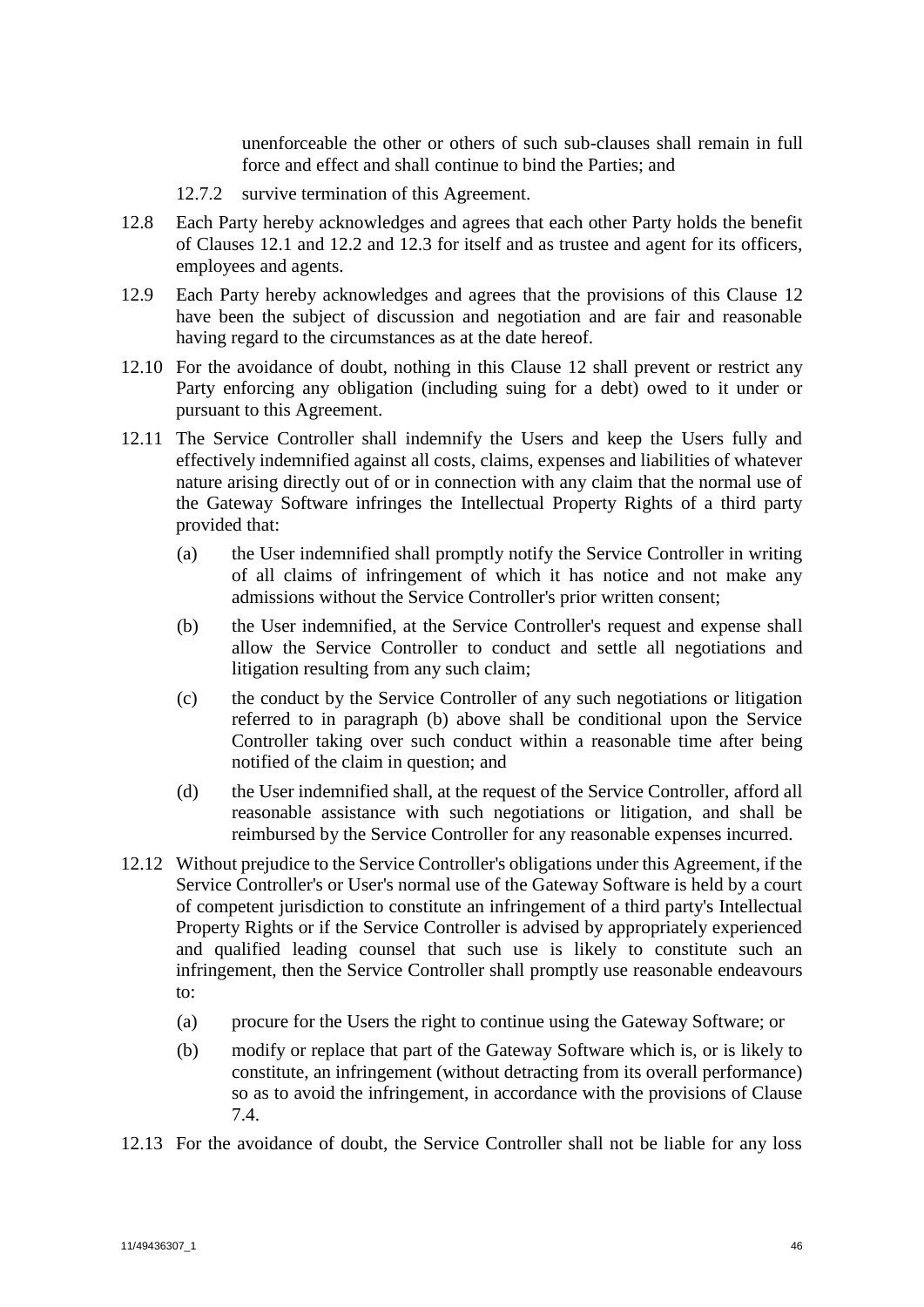caused to any Party as a result of any inaccuracy in the information contained in the Documentation, Data Transfer Catalogue, SPAA Data Transfer Flows, Data Transfer Service Name and Address Book or Data Transfer Handbook.

## <span id="page-49-1"></span>13. **TERMINATION**

- 13.1 A New Party shall cease to be a Party to this Agreement in accordance with Clause [4.3,](#page-26-0) and this Agreement shall terminate in respect of that Party.
- <span id="page-49-2"></span>13.2 A User shall cease to be a Party to this Agreement upon:
	- 13.2.1 Disconnection pursuant to Clause [15](#page-50-0) and the Disconnection Procedures; or
	- 13.2.2 voluntarily terminating pursuant to the Disconnection Procedures by giving the Service Controller 20 Working Days' notice in writing (or such lesser period as may be agreed by the User and the Service Controller in writing) of its intention to cease being a Party to this Agreement.
- 13.3 The Service Controller shall be entitled to terminate this Agreement in relation to all Parties by giving 20 Working Days' notice in writing to all Parties where the Service Controller has demonstrated to the Authority and the Authority has confirmed in writing to the Service Controller that there is no continuing reasonable need for the Data Transfer Service or any replacement service.
- 13.4 Following termination of this Agreement in relation to any User or all Users, Clauses [12,](#page-45-0) [13.7,](#page-49-0) [17,](#page-52-0) [20,](#page-58-0) [22](#page-61-0) and [23](#page-61-1) shall remain in full force and effect as regards that User or Users.
- 13.5 On termination of this Agreement in relation to any User the Service Controller may, at its discretion, offer to sell to that User its Gateway Hardware. Such offer shall be on no less favourable terms than those available to the Service Controller in its agreement with the Network Service Provider.
- 13.6 On termination of this Agreement in respect of a User pursuant to Clause [13](#page-49-1) the Service Controller shall issue an invoice in respect of any outstanding Charges, and such invoice shall be payable in accordance with Clause [9.](#page-43-5) Such Charges shall include any Termination Charges relating to any Gateway.
- <span id="page-49-0"></span>13.7 Termination of this Agreement shall be without prejudice to the accrued rights and liabilities of the Parties prior to the date of termination and shall not affect any continuing obligations of any Party under this Agreement.

## 14. **EVENTS OF DEFAULT**

- 14.1 It shall be an Event of Default if:
	- 14.1.1 a User is in material or persistent breach of any of the material terms or conditions of this Agreement and if the breach is or was capable of remedy, it fails to remedy the breach within 20 Working Days of receipt of a notice from the Service Controller, giving full details of the breach, requiring the relevant User to remedy the breach and stating that failure to remedy the breach may give rise to termination and Disconnection;
	- 14.1.2 a User is in breach of Clause [5.3.22;](#page-31-0)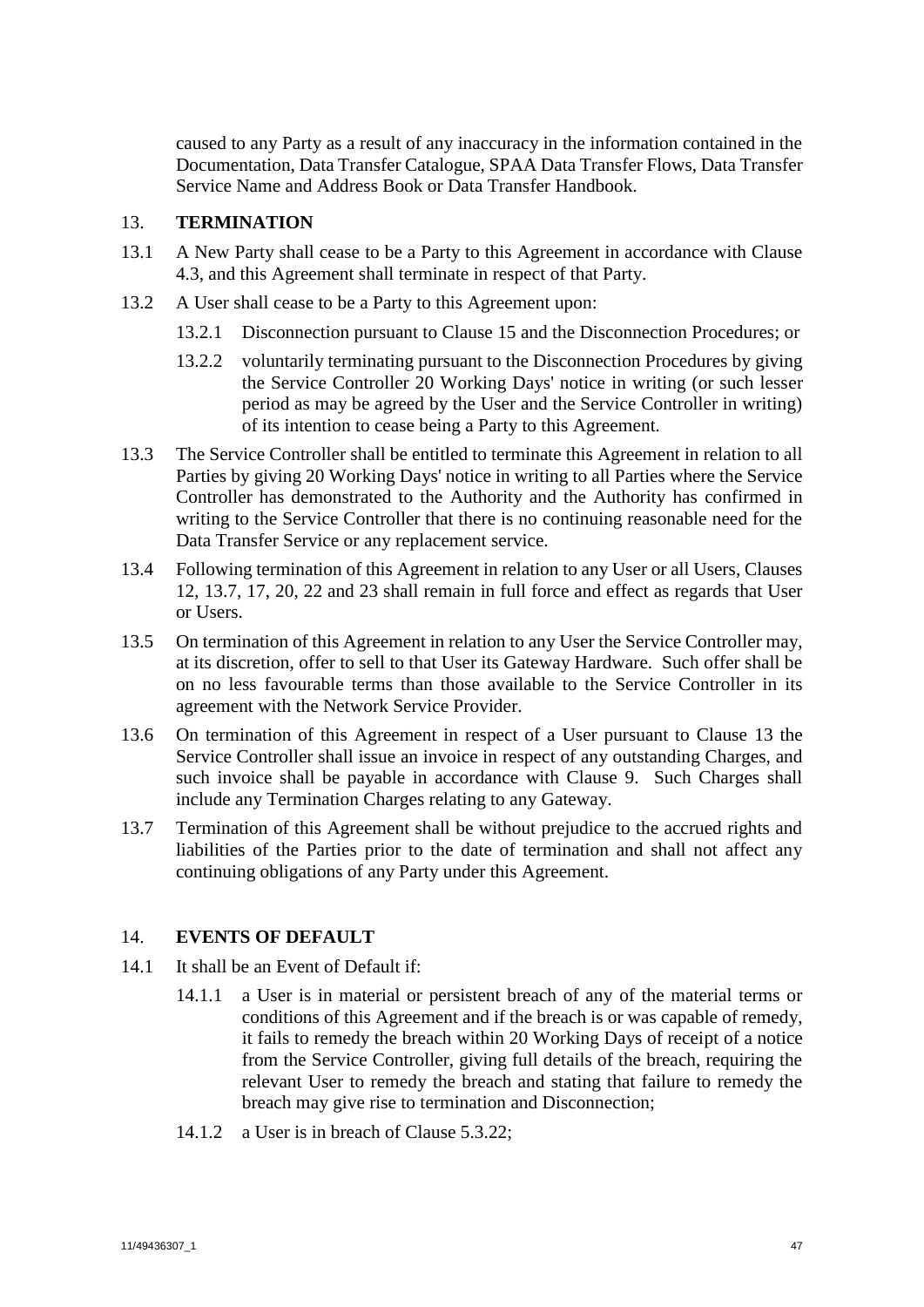- 14.1.3 a User passes a resolution for its winding-up, or a court of competent jurisdiction makes an order for the winding-up or dissolution of the User;
- 14.1.4 an administration order is made in relation to a User or a receiver is appointed over, or an encumbrancer takes possession of or sells any substantial part or parts of the User's assets, rights or revenues;
- 14.1.5 a User makes an arrangement or composition with its creditors generally or makes an application to a court for the protection from its creditors generally;
- 14.1.6 a User is unable to pay its debts within the meaning of Section 123 of the Insolvency Act 1986, but as if in that Section the sum of £10,000 is substituted for the sum of £750; or
- 14.1.7 without prejudice to Clause [16,](#page-51-0) a circumstance of Force Majeure affecting the performance of a User of substantially all of its obligations under this Agreement continues for more than 180 days;
- 14.1.8 a User ceases to be a Market Participant; or
- <span id="page-50-1"></span>14.1.9 in circumstances where a User has entered into a Back to Back Agreement, such agreement has terminated without a replacement or substituted Back to Back Agreement in respect of those Gateways. For the avoidance of doubt, it shall not be an Event of Default for the purposes of this Clause [14.1.9](#page-50-1) where a Back to Back Agreement has terminated and the User will undertake the functions that had been subcontracted under the Back to Back Agreement.
- 14.2 Where an Event of Default occurs in relation to a User the provisions of Clause [15](#page-50-0) shall apply.

## <span id="page-50-0"></span>15. **DISCONNECTION**

- 15.1 The Service Controller may elect to commence the Disconnection Procedures in order to Suspend a Gateway without notice where it reasonably believes it to be necessary to so do in order to preserve the integrity of the Data Transfer Network.
- <span id="page-50-2"></span>15.2 The Service Controller may elect to commence the Disconnection Procedures in order to Disconnect any Gateway or Gateways of a User where:
	- 15.2.1 that User has not paid all outstanding Charges within 45 Working Days of its receipt of an invoice from the Service Controller, raised in accordance with Clause [9,](#page-43-5) in any given invoiced period;
	- 15.2.2 there has been an Event of Default in respect of that User;
	- 15.2.3 there is or has been, in the reasonable opinion of the Service Controller, a Breach of Security or potential Breach of Security, or other threat to the integrity of the Data Transfer Service; or
	- 15.2.4 in the reasonable opinion of the Service Controller such action is necessary in order to preserve or maintain the Service Controller's continuing ability to provide the Data Transfer Service.
- 15.3 If a User and one or more Sharing User use the same Gateway pursuant to an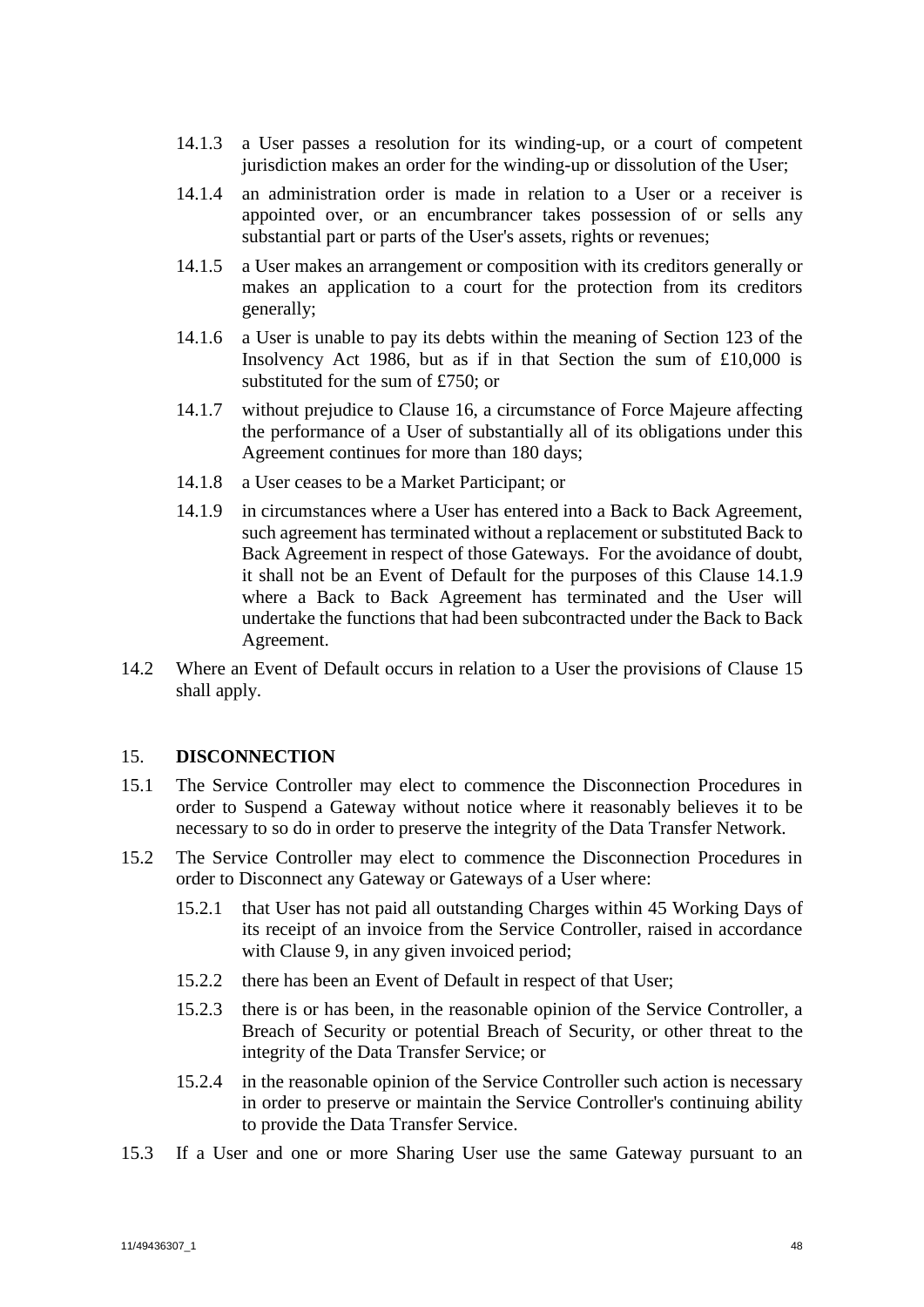authorisation granted by the Service Controller under paragraph [1.10](#page-78-1) of [Schedule 5](#page-78-0) or clause 4.2 of the Sharing User's Local User Agreement, each such User acknowledges and agrees that, if the Service Controller Suspends or Disconnects such Gateway in accordance with this Agreement in respect of one such User, the Gateway may (at the Service Controller's discretion) be Suspended or Disconnected for all such Users.

- 15.4 Not used.
- 15.5 In certain circumstances the Service Controller may, pursuant to the Disconnection Procedures, require the payment of a deposit or bond or giving of some other assurance by the User. Payment of a bond or deposit shall only be required for default pursuant to Clause [15.2.1](#page-50-2) where there have been three separate occasions of such default within any 36 consecutive calendar months. Where the Service Controller is not reasonably satisfied with the assurances provided or such assurance, or payment, is not provided within the period specified in the Disconnection Procedure the Service Controller may proceed to Disconnect the User without further notice.
- 15.6 Where the Service Controller has Suspended a User's Gateway in accordance with this Clause [15](#page-50-0) and the Disconnection Procedure and the Dispute Resolution Procedure concludes in favour of the User or the User remedies the relevant Event of Default prior to the date of Disconnection included in any notice from the Service Controller's notice issued pursuant to [Schedule 5,](#page-78-0) the Service Controller shall within 1 Working Day of final determination of the matter or within 1 Working Day of the User remedying the Event of Default enable Messages to reach the User via the Data Transfer Network or Reconnect the User as appropriate. The Service Controller and Users agree that they shall follow the Disconnection Procedures in this respect.
- 15.7 Where a User notifies the Service Controller of its intention to cease to be a Party to this Agreement pursuant to Clause [13.2.2,](#page-49-2) the Service Controller and that User shall comply with the Disconnection Procedures.
- 15.8 For the avoidance of doubt, where Suspension or Disconnection occurs as a result of Force Majeure, no bond or assurance shall be required by the Service Controller in relation to a User's Reconnection.

# <span id="page-51-0"></span>16. **FORCE MAJEURE**

If any Party (the **"Non-Performing Party"**) shall be unable to carry out any of its obligations under this Agreement due to a circumstance of Force Majeure this Agreement and any relevant Local User Agreement shall remain in effect but:

- (A) the Non-Performing Party's obligations under this Agreement;
- (B) the obligations of each of the other Parties owed to the Non-Performing Party under this Agreement and/or any relevant Local User Agreement as the case may be; and
- (C) any other obligations of such other Parties under this Agreement owed between themselves which the relevant Party is unable to carry out directly as a result of the suspension of the Non-Performing Party's obligations;

shall be suspended for a period equal to the circumstance of Force Majeure provided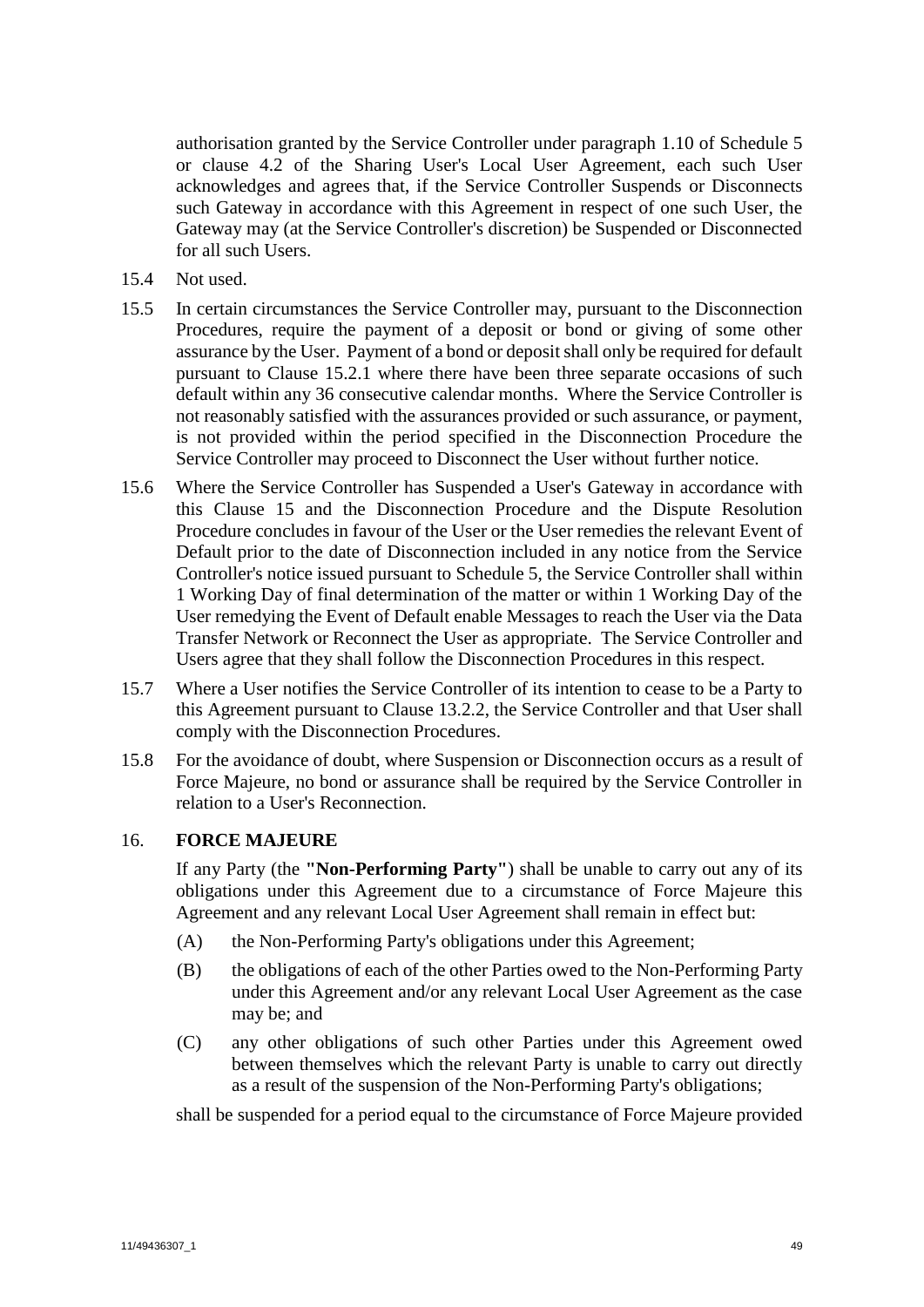that:

- (i) the Non-Performing Party gives the other Parties prompt notice describing the circumstances of Force Majeure including the nature of the occurrence and its expected duration and where reasonably practicable continues to furnish regular reports with respect thereto during the period of Force Majeure;
- (ii) the suspension of performance is of no greaterscope and of no longer duration than is required by the circumstance of Force Majeure;
- (iii) no obligations of any Party that arose before the Force Majeure causing the suspension of performance are excused as a result of the Force Majeure;
- (iv) the Non-Performing Party uses all reasonable efforts to remedy its inability to perform as quickly as possible; and
- (v) immediately after the end of the circumstance of Force Majeure the Non-Performing Party notifies the other Parties in writing of the same and resumes performance of its obligations under this Agreement.

# <span id="page-52-0"></span>17. **CONFIDENTIALITY**

- 17.1 Save where a New Party has given its consent in writing, the Service Controller undertakes to each New Party not to use, otherwise than as required for the purpose of performing its obligations under this Agreement or as required by any law or regulation, any confidential information obtained as a result of this Agreement and not to disclose any such confidential information to any third party save as permitted by Clause [17.3.](#page-52-1)
- 17.2 Save where the Service Controller has given its consent in writing, each New Party undertakes to the Service Controller not to use, otherwise than as required for the purpose of performing its obligations under this Agreement or as required by any law or regulation, any confidential information obtained as a result of this Agreement and not to disclose any such confidential information to any third party save as permitted by Clause [17.3.](#page-52-1)
- <span id="page-52-1"></span>17.3 Confidential information may be disclosed by any Party (the **"Disclosing Party"**):
	- 17.3.1 to such of the employees, agents and contractors of the Disclosing Party as may be required to be informed thereof for the effective performance by the Disclosing Party of its obligations under this Agreement provided that the Disclosing Party takes all reasonable steps to ensure that the recipient of the confidential information does not use the same for any purpose other than that for which it was provided and does not disclose the same otherwise than in accordance with the provisions of this Clause [17.3;](#page-52-1)
	- 17.3.2 to DAS Customers in relation to Data Analysis Services provided in accordance with [Schedule 9;](#page-98-0)
	- 17.3.3 to the Disclosing Party's legal, financial and other professional advisers provided that the Disclosing Party takes all reasonable steps to ensure that the recipient of the confidential information does not use the same for any purpose other than that for which it was provided and does not disclose the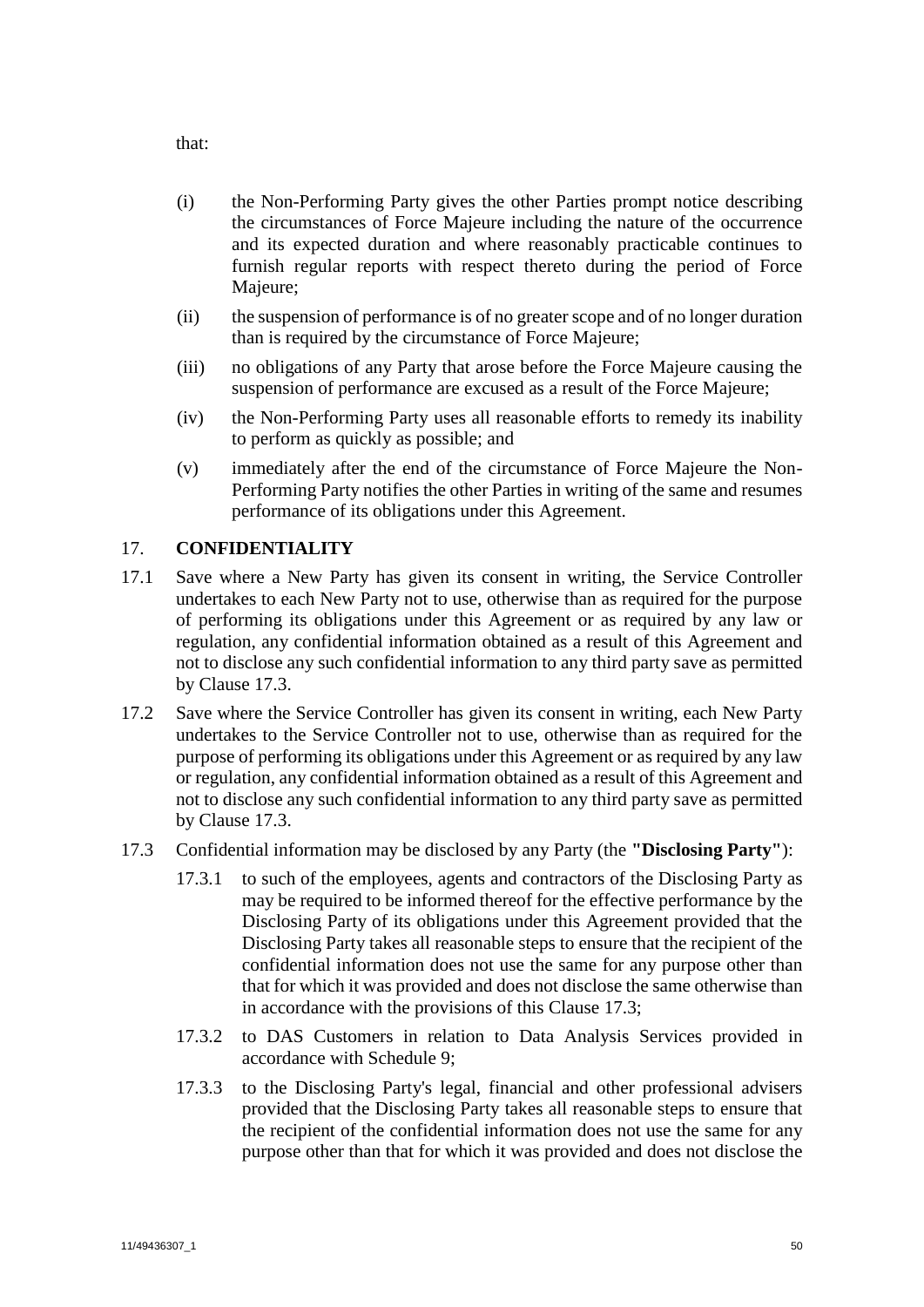same otherwise than in accordance with the provisions of this Clause [17.3;](#page-52-1)

- 17.3.4 to the Authority;
- 17.3.5 to the extent that the confidential information is in the public domain otherwise than by breach of this Agreement by the Disclosing Party;
- 17.3.6 in circumstances where the Disclosing Party is required or permitted to make disclosure:
	- (A) in compliance with any requirement of a Competent Authority;
	- (B) in compliance with the provisions of any Relevant Agreement and/or Instrument;
	- (C) in compliance with any other law or regulation;
	- (D) to the Settlement Auditor and/or BSC Auditor;
	- (E) in response to a requirement of any Stock Exchange or regulatory authority or the Panel on Takeovers and Mergers; or
	- (F) pursuant to the rules of the London Court of International Arbitration or any judicial or other arbitral process or tribunal of competent jurisdiction.
- 17.4 For the purposes of this Agreement, **"confidential information"** includes:
	- 17.4.1 any information comprising, or relating to, the name or address of any consumer of electricity or gas, details of the premises at which that electricity or gas is consumed, information as to that consumer's usage of electricity or gas, information as to the prices that are, have been or will be paid for electricity or gas supplied, information as to amounts that are, have been or will be owed by that consumer for electricity or gas or as to the payment of any such amounts;
	- 17.4.2 any information relating to the business or activities of any Party; and
	- 17.4.3 any information relating to the business or activities of any party to a Back to Back Agreement.
- 17.5 The Parties acknowledge that confidentiality provisions of other Business Agreements entered into between them, the BSC and the Supply Point Administration Agreement apply to the contents of Messages transmitted under this Agreement, and that nothing in this Clause [17](#page-52-0) shall alter, reduce or remove the confidentiality obligations imposed under those Business Agreements, the BSC or the Supply Point Administration Agreement.
- 17.6 The Service Controller shall use its reasonable endeavours to maintain the confidentiality of information placed on the Data Transfer Network by each User by using its reasonable endeavours to ensure that:
	- 17.6.1 any messages placed on the Data Transfer Network are only delivered to the destination included in the message;
	- 17.6.2 no unauthorised messages are allowed onto the Data Transfer Network; and
	- 17.6.3 the integrity of messages held on the Gateways and in transit over the Data Transfer Network is maintained.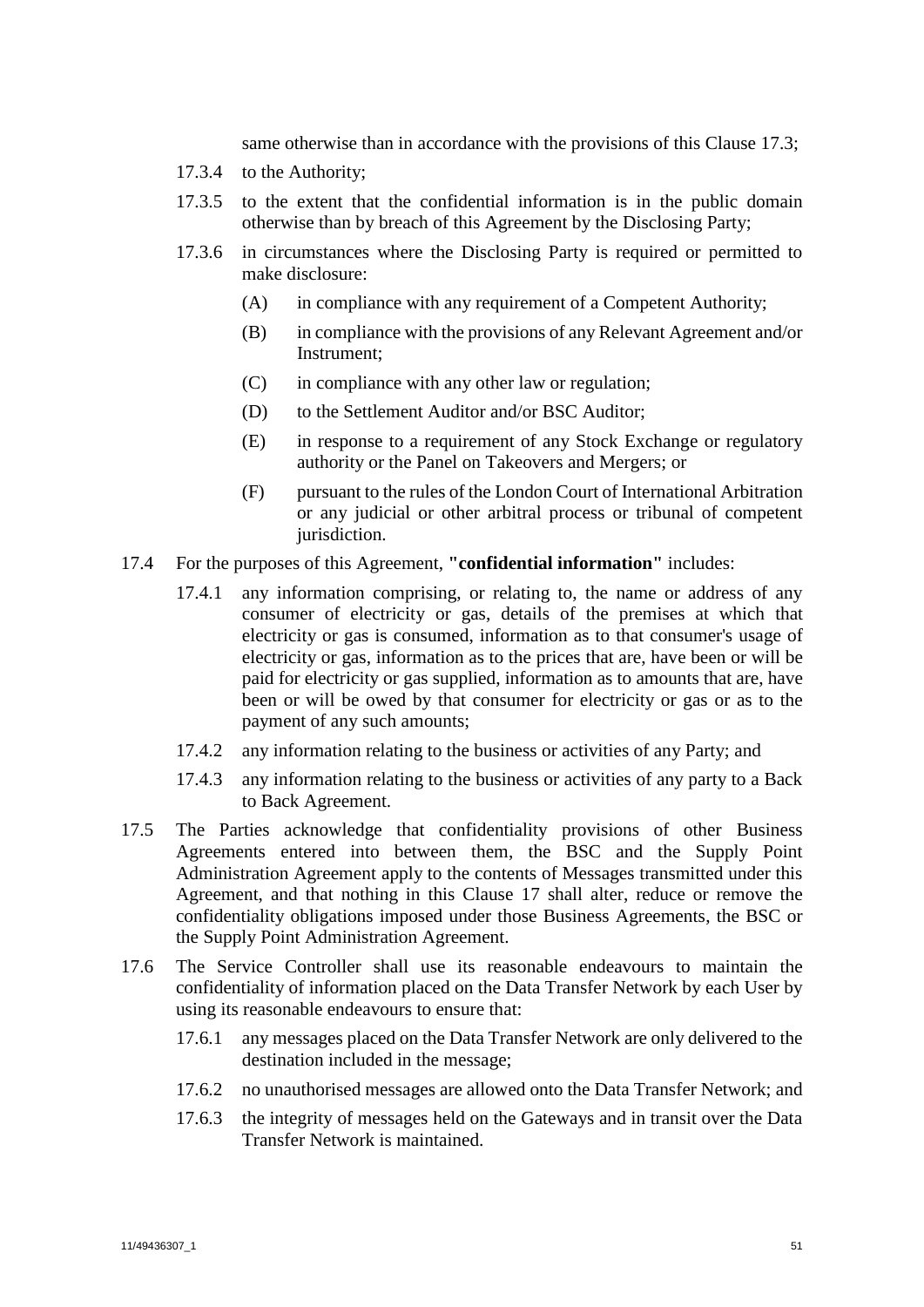- 17.7 Subject always to Clause [18](#page-54-0) and Data Protection Legislation, each New Party hereby consents to the Service Controller using any confidential information that it places on the Data Transfer Network for the purposes of problem diagnosis and for management and audit. The Service Controller hereby agrees that where such information is no longer required it shall destroy all copies of such information.
- 17.8 For the avoidance of doubt, the Service Controller reserves its right to publish any information other than confidential information relating to each New Party provided that it has given the affected New Party reasonable prior notice thereof.
- 17.9 Each Party shall indemnify any other Party against any loss or damage which that Party may sustain or incur as a result of any breach by that Party of the provisions of this Clause 17.

## <span id="page-54-0"></span>18. **DATA PROTECTION**

- 18.1 The Parties acknowledge and agree that Messages transmitted under this Agreement may contain the Personal Data identifying End Consumers and the Service Controller may Process any such Personal Data for the purpose of: (i) providing the Services and the Data Analysis Services to Users; and (ii) the Data Analysis Services to DAS Customers until the termination of the Agreement (the "**Permitted Purpose**").
- 18.2 With respect to the Parties' rights and obligations under this Agreement, the Parties acknowledge and agree that:
	- 18.2.1 a New Party is a Data Controller and the Services Controller is a Data Processor; or
	- 18.2.2 a New Party is a Data Processor (processing Personal Data on behalf of a Data Controller) and the Service Controller is a Data Sub-processor,

<span id="page-54-1"></span>in relation to any Personal Data contained in Messages Processed as part of the Data Transfer Service under this Agreement. To the extent that a New Party Processes Personal Data contained in Messages on behalf of a Data Controller, the relevant parties shall enter into a direct 'controller-processor' agreement with each another and any such Processing shall be subject to that direct agreement and not this Agreement.

- 18.3 Each Party shall at all times comply with the provisions and obligations imposed by the Data Protection Legislation as amended from time to time, and the data protection principles set out in the Data Protection Legislation in storing and Processing Personal Data.
- 18.4 Each New Party warrants that it will effect and undertakes that it will during the term of this Agreement effect and maintain all such registrations as it is required to effect and maintain under the Data Protection Legislation to enable it lawfully to perform the obligations imposed on it by this Agreement. Each New Party undertakes to comply with the Data Protection Legislation in the performance of this Agreement.
- 18.5 Each New Party undertakes that it will provide, or if the New Party is a Data Processor pursuant to Clause [18.2.2](#page-54-1) it shall ensure that the relevant Data Controller provides, all necessary notices to the End Consumer to whom Personal Data under this Agreement relates and, in any case where Personal Data to be disclosed under this Agreement may lawfully be disclosed only with the prior consent of the End Consumer to whom the Personal Data relates, it will obtain, or ensure that the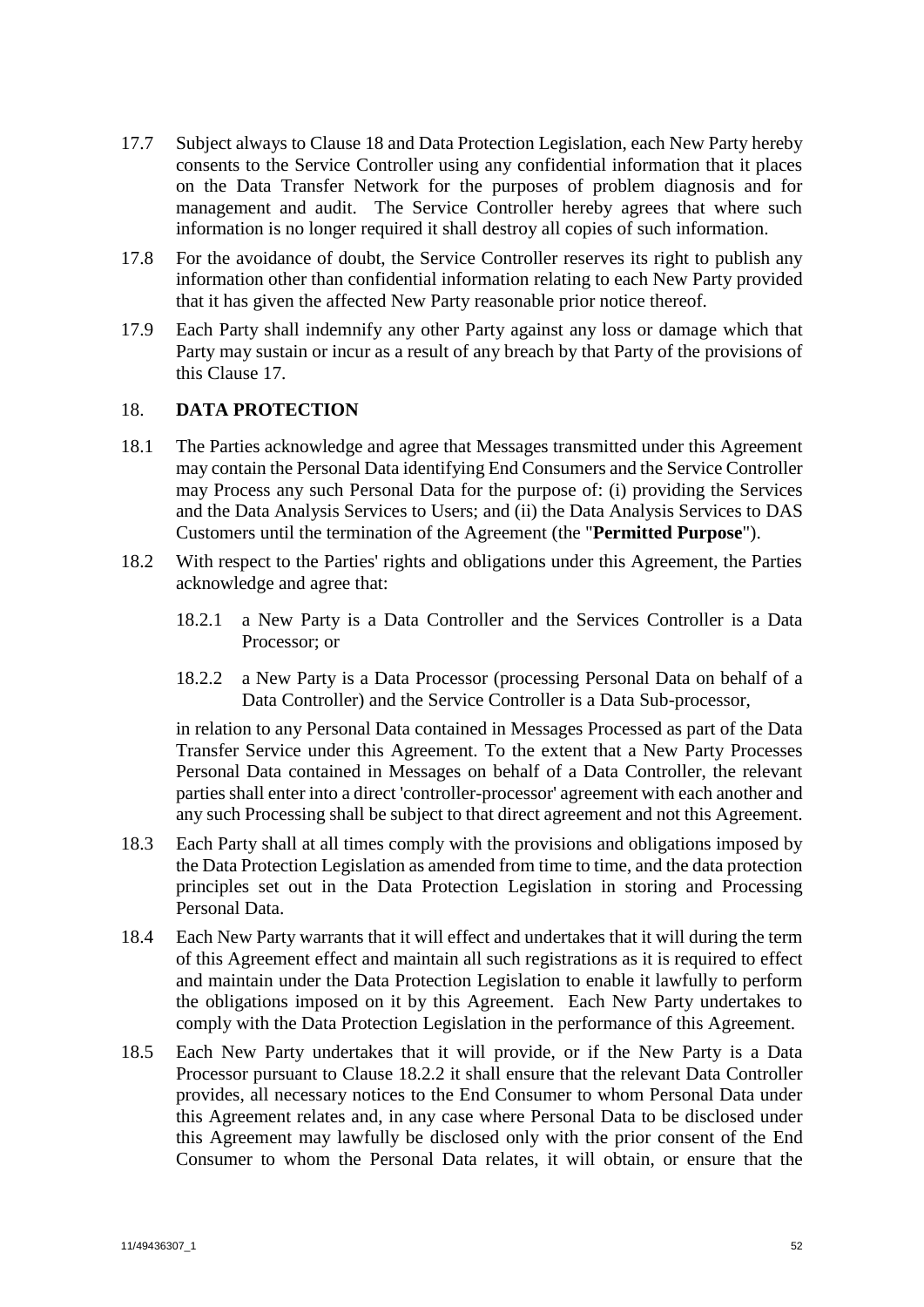relevant Data Controller obtains, such prior consent or otherwise take steps to legitimise the Processing of Personal Data so as to enable it or the Service Controller as the case may be promptly to perform its obligations under this Agreement in compliance with the Data Protection Legislation without needing any further consent, approval or authorisation.

- 18.6 The Service Controller undertakes that it will during the term of this Agreement
	- 18.6.1 use Personal Data only for the Permitted Purpose and/or as otherwise instructed in writing from time to time, and shall not Process such Personal Data for any other purpose;
	- 18.6.2 implement and ensure compliance with appropriate technical and organisational measures to protect the security of Personal Data Processed by the Service Controller in performance of its obligations under this Agreement, and to protect Personal Data against unauthorised or unlawful Processing, accidental or unlawful destruction and damage or accidental loss, alteration, unauthorised disclosure, or access;
	- 18.6.3 take reasonable steps to ensure the reliability and trustworthiness of employees or agents which have access to any Personal Data, and ensure that such employees or agents are aware of and comply with the Service Controller's obligations under Clauses [17](#page-52-0) (Confidentiality) and [18](#page-54-0) (Data Protection);
	- 18.6.4 not disclose Personal Data outside of its organisation except to:
		- (A) a Data Sub-processor or a Data Sub-sub-processor as is necessary to deliver the Services and/or the Data Analysis Services, subject to Clause [18.6.9;](#page-56-0)
		- (B) a third party where such disclosure of Personal Data is required by law; or
		- (C) a DAS Customer, subject to Paragraph [4.3.3](#page-104-0) of Schedule 9 (*Data Analysis Services*);
	- 18.6.5 promptly notify a New Party if it receives in respect of that New Party:
		- (A) a request from a data subject relating to the New Party or relevant Data Controller's obligations under the Data Protection Legislation;
		- (B) any communication from any competent data protection or privacy authority; or
		- (C) a request from any third party for disclosure of Personal Data where compliance with such request is required by law.
	- 18.6.6 notify a New Party without undue delay and in any event within 24 hours by written notice with all relevant details reasonably available of any actual or suspected Personal Data breach, breach of security or breach of this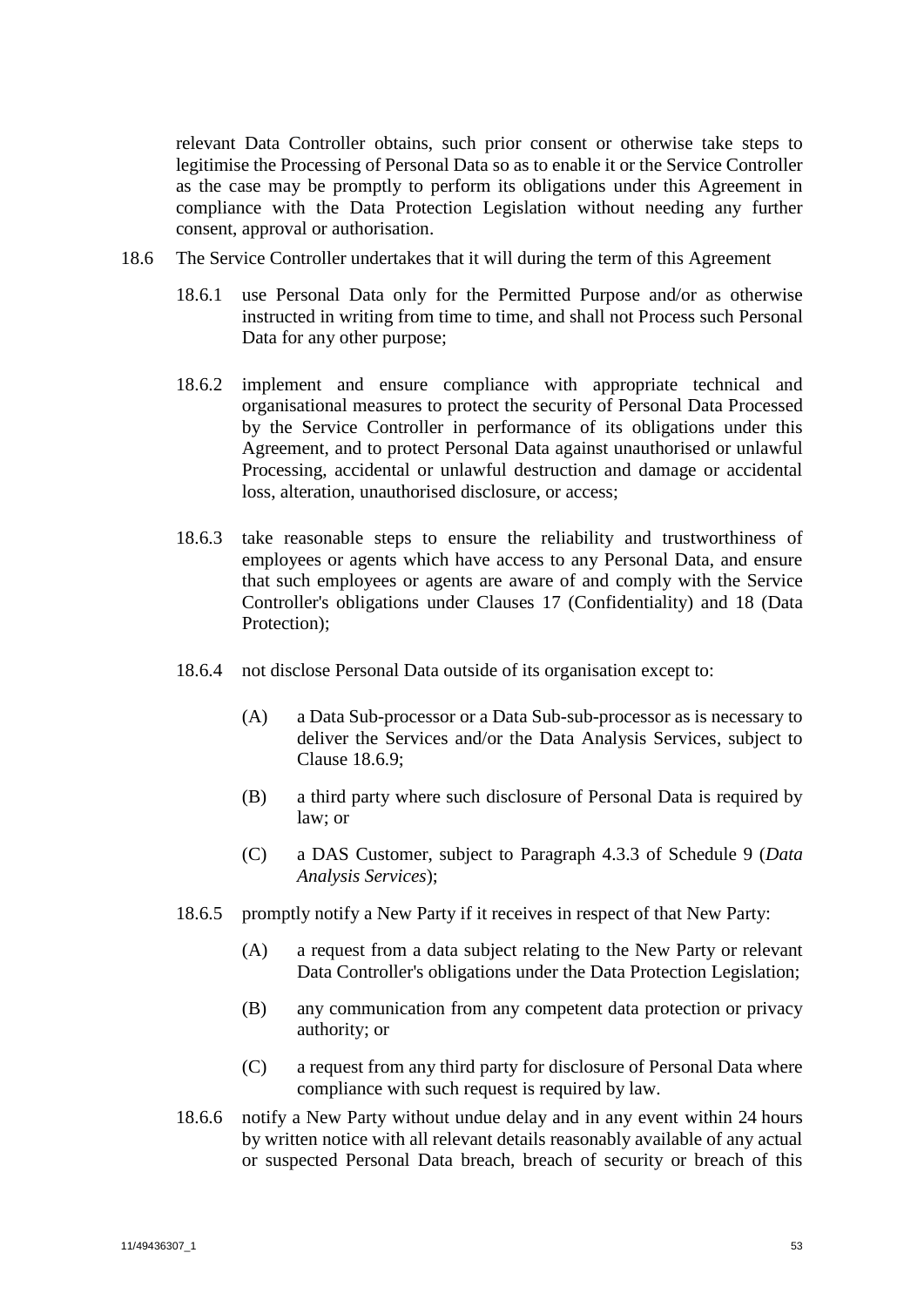Agreement in relation to Personal Data including unauthorised or unlawful access or Processing of, or accidental loss, destruction or damage of any Personal Data to the extent that a New Party is affected by such breach, and keep the New Party properly and regularly informed consequently and provide the New Party with all co-operation and information reasonably required by the New Party in relation to the Personal Data breach, including in relation to advising End Consumers of a Personal Data breach;

- 18.6.7 on termination of this Agreement, destroy all copies of Messages or other files containing Personal Data;
- 18.6.8 make available to each New Party and any competent data protection or privacy authority upon request all necessary information regarding the Service Controller's data processing activities and information reasonably required to demonstrate the Service Controller's compliance with this Clause [18](#page-54-0) and allow a New Party to audit the Service Controller's compliance by requesting information about and inspecting the premises, facilities and equipment used by the Service Controller to Process Personal Data, subject to reasonable prior notice;
- <span id="page-56-0"></span>18.6.9 assist a New Party with undertaking an assessment of the impact of processing of the Personal Data, and with any consultations with any regulatory authority in connection with the Personal Data, if and to the extent any such assessment or consultation is required to be carried out under Data Protection Legislation;
- <span id="page-56-1"></span>18.6.10 to the extent that the Service Controller engages any Data Sub-processors or Data Sub-sub-processors (and each New Party consents to the Service Controller engaging such Sub-processors), the Service Controller shall:
	- (A) maintain a list of sub-processors which it shall make available to each New Party from time to time;
	- (B) notify each New Party fourteen (14) days in advance before engaging any sub-processor not included in such list and if a New Party wishes to object to the engagement of a new sub-processor on reasonable grounds that the new sub-processor is unlikely to be able to comply with the terms of this Agreement, then the Service Controller shall take all reasonable steps to address such New Party's reasonable objections, providing a reasonable written explanation of the steps taken and will not engage the proposed sub-processor if the Service Controller considers that it will be potentially detrimental to any or all of the New Parties to do so; and
	- (C) ensure that there is a written agreement in place with such subprocessor which contains terms and conditions which require the sub-processor only to Process Personal Data in accordance with the Permitted Purpose and comply with obligations equivalent to those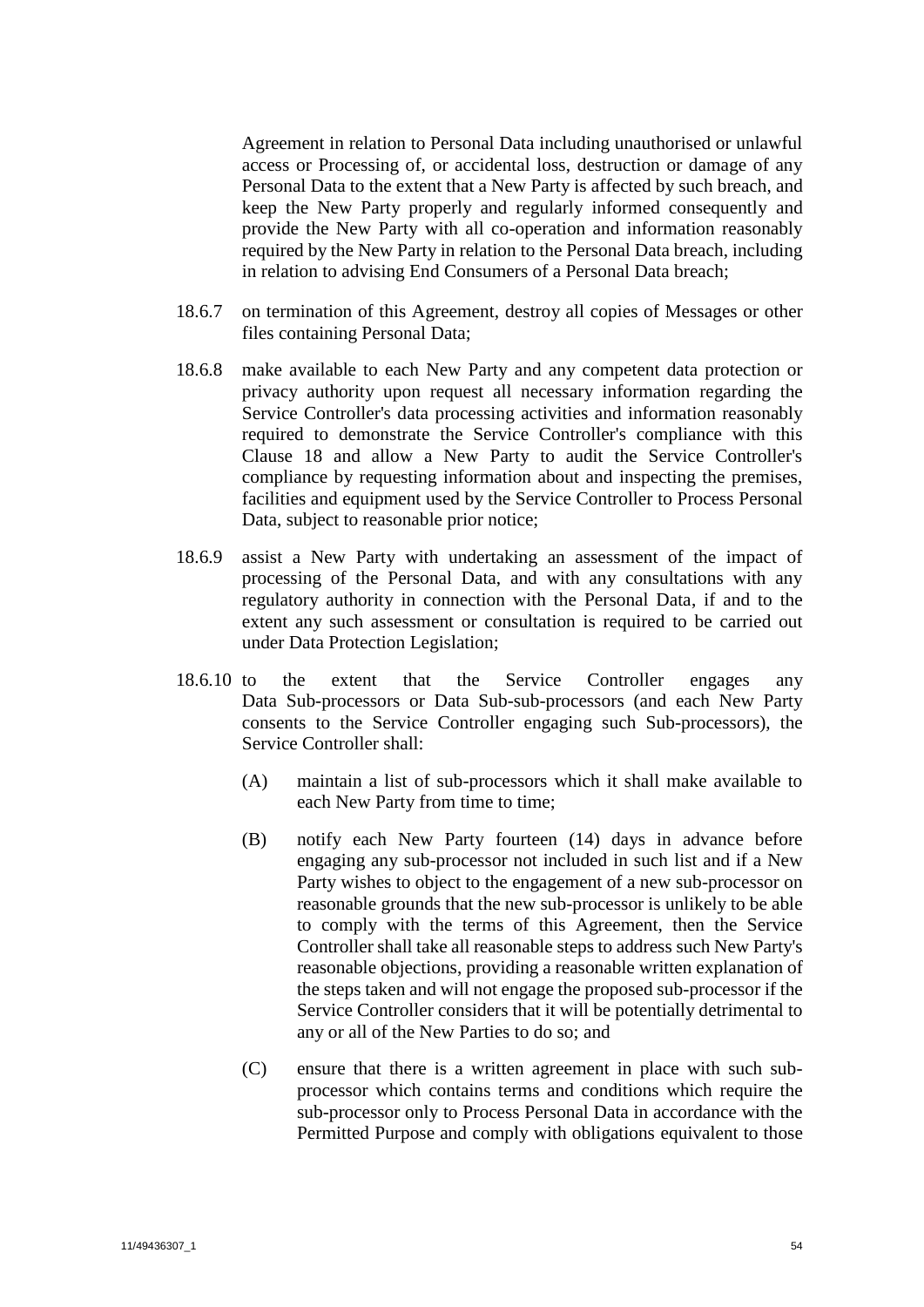set out in this Clause 18,

and the Service Controller shall be liable for the Processing of Personal Data by each of its Sub-processors as if such Processing were undertaken by the Service Controller; and

- 18.6.11 not transfer Personal Data to a Restricted Country without ensuring that there is a lawful basis for the transfer, such as ensuring that the recipient of the Personal Data is subject to a data transfer agreement containing the then current standard contractual clauses for the transfer of Personal Data to Restricted Countries, as approved by the European Commission (or following Brexit, an equivalent body or replacement in the UK, if any).
- 18.7 Each Party agrees to indemnify each other Party in respect of any unauthorised disclosure of Personal Data.
- 18.8 Each Party shall indemnify any other Party against any loss or damage which that Party may sustain or incur as a result of any breach by that Party of the provisions of this Clause 18.

## 19. **SUBCONTRACTING**

- 19.1 Subject to Clause [19.2,](#page-57-0) any Party may subcontract or delegate the performance of all or any of its rights and/or obligations under this Agreement to any third party, but shall at all times remain liable to the other Parties in relation to all subcontracted or delegated rights and/or obligations, provided that the Gateway shall at all times remain at that third party's premises.
- <span id="page-57-0"></span>19.2 Where a Party has sub-contracted some or all of its rights and/or obligations under this Agreement, and the Gateways which are to be supplied to the Party are to be located at the subcontractor's premises, the Gateway shall not be installed unless the Party has entered into a Back-to-Back Agreement with that sub-contractor.
- 19.3 The Service Controller shall at all times be entitled to receive an executed copy of such Back to Back Agreement. Where any Back to Back Agreement is contained within or forms part of any other agreement, the Service Controller shall be entitled to receive a certified true copy of the relevant parts of that agreement only.
- 19.4 Each Party, other than the Service Controller, agrees that it shall not enter into any contract or arrangement directly with any sub-contractor of the Service Controller relating to the provision of services using any facilities or services which form part of the Data Transfer Network, without the prior written approval of the Service Controller, such approval shall not be unreasonably withheld or delayed.
- 19.5 The Service Controller shall comply with its obligations set out in Clause [18.6.10](#page-56-1) if it subcontracts any of its obligations under this Agreement to a Data Sub-processor to Process Personal Data on the Service Controller's behalf.
- 19.6 A Party shall not give consent under a Back to Back Agreement, in relation to any matter where the consent of the Service Controller is required under this Agreement, without first obtaining the Service Controller's consent, which consent shall not be unreasonably withheld or delayed.
- 19.7 A User shall not be entitled to allow another Market Participant to use its Gateway unless that party has acceded to this Agreement and enters into a Local User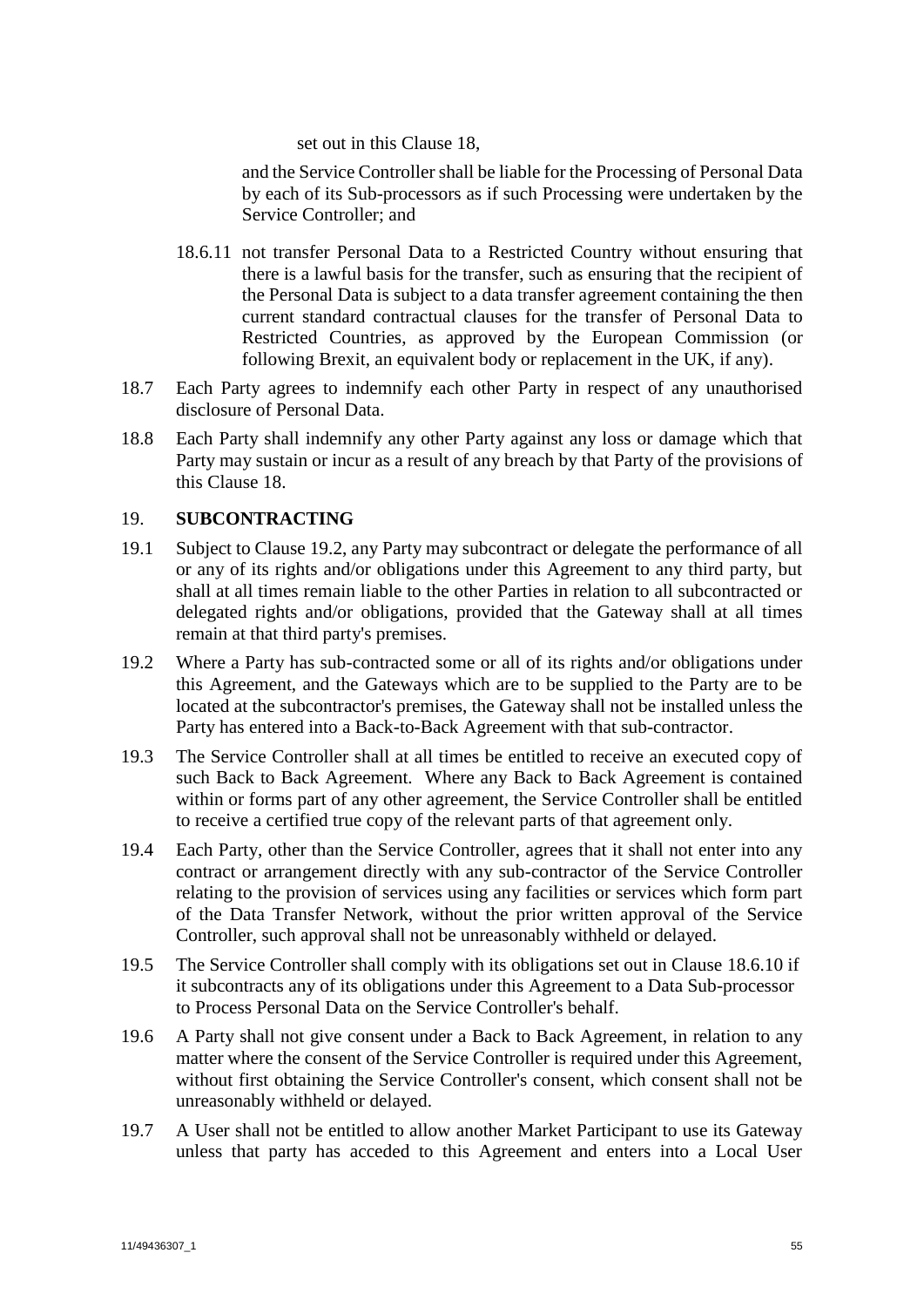Agreement in relation to that Gateway.

## <span id="page-58-0"></span>20. **DISPUTES**

- <span id="page-58-4"></span>20.1 Subject to Clause [7.5,](#page-41-3) any dispute or claim arising out of or in connection with this Agreement or its subject matter, existence, negotiation, validity, termination or enforceability (including non-contractual disputes) shall initially be referred to the Service Controller and the relevant New Party's Contract Manager who shall attempt to resolve the matter. If not resolved within 10 Working Days of being so referred, then subject to any contrary provision of the Electricity Act, the Gas Act, any licence issued pursuant to the Electricity Act or the Gas Act or any other applicable legislation, rules or regulations, or the rights, powers, duties and obligations of the Authority or Secretary of State thereunder, the matter shall be and is hereby referred to arbitration pursuant to the arbitration rules of the London Court of International Arbitration, which rules are deemed to be incorporated by reference into this Clause. The seat, or legal place of arbitration, shall be London and the language to be used in the arbitration shall be English.
- 20.2 Whatever the nationality residence or domicile of either Party and wherever the dispute or difference or any part thereof arose the law of England shall be the proper law of any reference to arbitration hereunder and in particular (but not so as to derogate from the generality of the foregoing) the seat of any such arbitration shall be England and Wales and the provision of the Arbitration Act 1996 shall apply to any such arbitration wherever the same or any part of it shall be conducted.
- <span id="page-58-3"></span>20.3 Subject always to Clause [20.5,](#page-58-1) if any person (the **"Claimant"**) brings any legal proceedings in any court against any Party (the **"Defendant Party"**) and the Defendant Party wishes to make a third party claim (as defined in Clause [20.4\)](#page-58-2) against another which would but for this Clause [20.3](#page-58-3) have been a dispute or difference referred to arbitration by virtue of Clause [20.1](#page-58-4) then, the provisions of Clause [20.1](#page-58-4) shall not apply and the court in which the legal proceedings have been commenced shall hear and completely determine and adjudicate upon the legal proceedings and the third party claim not only between the Claimant and the Defendant Party but also between either or both of them and any other party whether by way of third party proceedings or otherwise as may be ordered by the court.
- <span id="page-58-2"></span>20.4 For the purposes of this Clause [20](#page-58-0) **"third party claim"** shall mean:
	- 20.4.1 any claim by a Defendant Party against a party (whether or not already a party to the legal proceedings) for any contribution or indemnity; or
	- 20.4.2 any claim by a Defendant Party against such other party for any relief or remedy relating to or connected with the subject matter of the legal proceedings and substantially the same as some relief or remedy claimed by the Claimant; or
	- 20.4.3 any requirement by a Defendant Party that any question or issue relating to or connected with the subject matter of the legal proceedings should be determined not only as between the Claimant and the Defendant Party but also as between either or both of them and the other party (whether or not already a part to the legal proceedings).
- <span id="page-58-1"></span>20.5 Clause [20.3](#page-58-3) shall apply only if at the time the legal proceedings are commenced no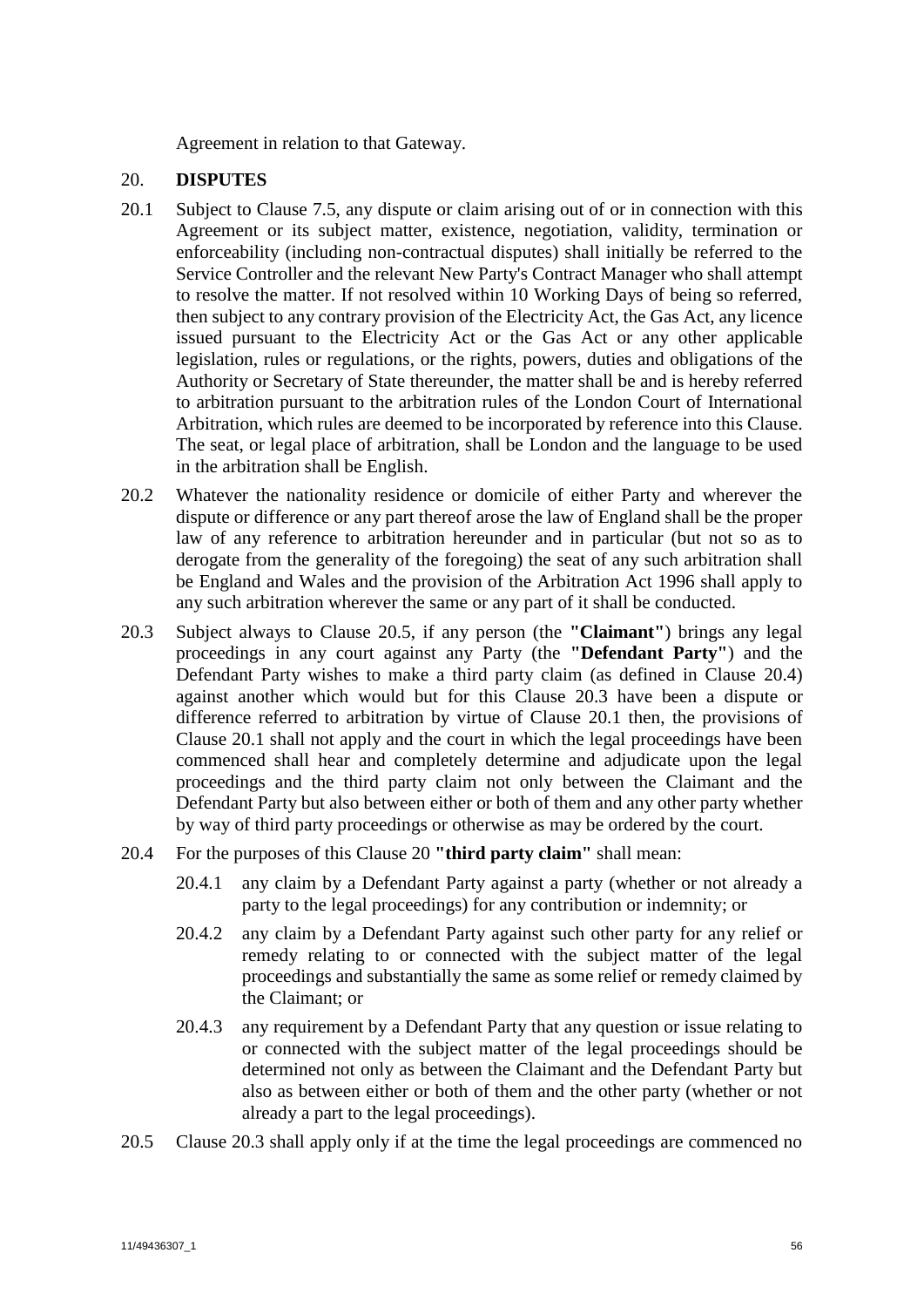arbitration has been commenced between the Defendant Party and the Claimant raising or involving the same or substantially the same issues as would be raised by or involved in the third party claim. The tribunal in any arbitration which has been commenced prior to the commencement of legal proceedings shall determine the question, in the event of dispute, whether the issues raised or involved are the same or substantially the same.

# 21. **MISCELLANEOUS**

## 21.1 **Entire Agreement**

- 21.1.1 This Agreement and any document referred to herein represents the entire understanding, and constitutes the whole agreement, in relation to its subject matter and supersedes any previous agreement between the Parties with respect thereof and without prejudice to the generality of the foregoing excludes any warranty, condition or other undertaking implied at law or by custom.
- 21.1.2 Each Party confirms that, except as provided in this Agreement and without prejudice to any liability for fraudulent misrepresentation, no Party has relied on any representation, warranty or undertaking which is not contained in this Agreement or any document referred to herein.

# 21.2 **Severability**

If any provision of this Agreement shall be held to be invalid or unenforceable by a judgment or decision of any court of competent jurisdiction or any Competent Authority whose decisions shall have the force of law binding on the Parties, the same shall be deemed to be severable and the remainder of this Agreement shall remain valid and enforceable to the fullest extent permitted by law. In any such case, the Parties shall use all reasonable endeavours to negotiate in good faith with a view to agreeing one or more provisions which may be substituted for such invalid or unenforceable provision in order to give effect, so far as practicable, to the spirit of this Agreement.

## 21.3 **Waiver**

The failure by any Party to exercise, or the delay by any Party in exercising, any right, power, privilege or remedy provided by this Agreement or by law shall not constitute a waiver thereof nor of any other right, power, privilege or remedy. No single or partial exercise of any such right, power, privilege or remedy shall preclude any further exercise thereof or the exercise of any other right, power, privilege or remedy.

## 21.4 **Compliance with Other Requirements**

Each of the Parties undertakes to comply with the Relevant Agreements and/or Instruments to the extent necessary to enable each Party to perform its obligations under this Agreement.

# <span id="page-59-0"></span>21.5 **Notices**

21.5.1 Unless otherwise stated in this Agreement, any notice, request or other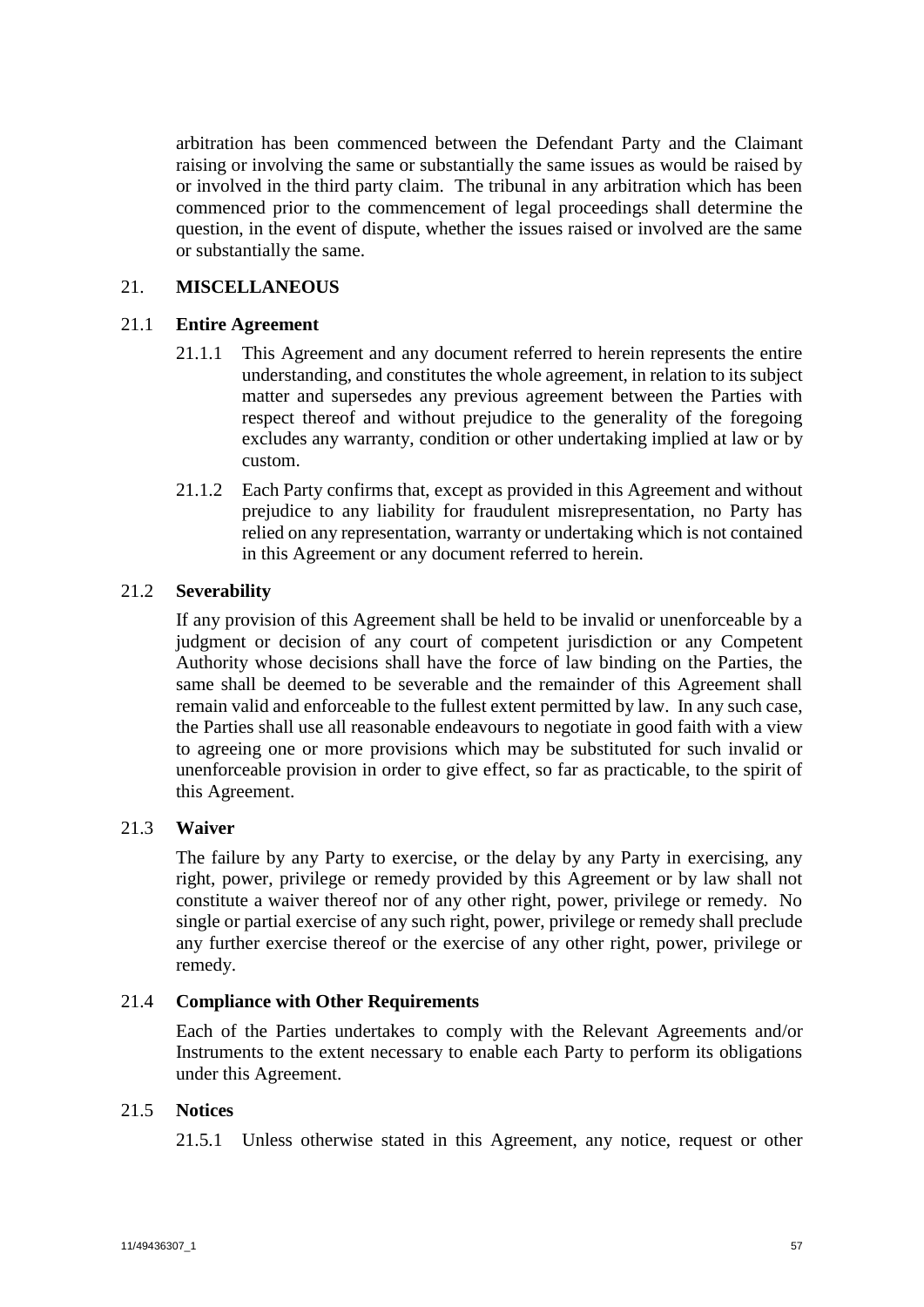communication to be made by one Party to another under or in connection with this Agreement shall be in writing and shall be delivered personally or sent by first class post, courier or fax to that other Party (marked for the attention of the relevant Contract Manager) to the addresses included for that Party in the Data Transfer Service Name and Address Book.

- 21.5.2 Unless otherwise stated in this Agreement, a notice, request or other communication under or in connection with this Agreement shall be deemed received:
	- (A) if delivered personally, when left at the address referred to above; or
	- (B) if sent by post, 2 Working Days after the date of posting by First Class Post; or

Any such notice, request or other communication sent by facsimile shall be effective only when received by the Party to whom it is sent.

#### <span id="page-60-1"></span><span id="page-60-0"></span>21.6 **Audit**

- 21.6.1 The Service Controller shall from time to time appoint such persons as it considers appropriate to act as an independent auditor (the **"DTN Auditor"**) to carry out an audit of the processes associated with the Data Transfer Service including the correct application of the Charging Principles. The scope and frequency of each such audit shall be determined by the Service Controller in consultation with the User Group. The Service Controller shall provide each User with a copy of any report or recommendations prepared by the DTN Auditor.
- 21.6.2 The terms of engagement shall be as determined from time to time by the Service Controller. The Service Controller shall have the right at any time and from time to time to remove from office as DTN Auditor any person.
- 21.6.3 In carrying out an audit pursuant to Clause [21.6.1](#page-60-1) the DTN Auditor shall be requested to:
	- (A) report any material concerns with respect to matters that are the subject of the audit;
	- (B) make such recommendations as to changes in the procedures and/or audit coverage as the DTN Auditor considers appropriate; and
	- (C) provide appropriate security and confidentiality undertakings in respect of any access to a Party's equipment, personnel, premises and records.
- 21.6.4 Each User shall, upon reasonable notice being given, permit the DTN Auditor such access to its equipment, personnel, premises and records as is necessary to enable the DTN Auditor to carry out its audit.
- 21.6.5 The Service Controller shall provide all reasonable assistance or access to the Settlements Auditors, the BSC Auditor and any auditors appointed pursuant to the terms of the Supply Point Administration Agreement in the performance of their audit functions under the relevant Settlement Agreement, Balancing and Settlement Code or Supply Point Administration Agreement, as applicable.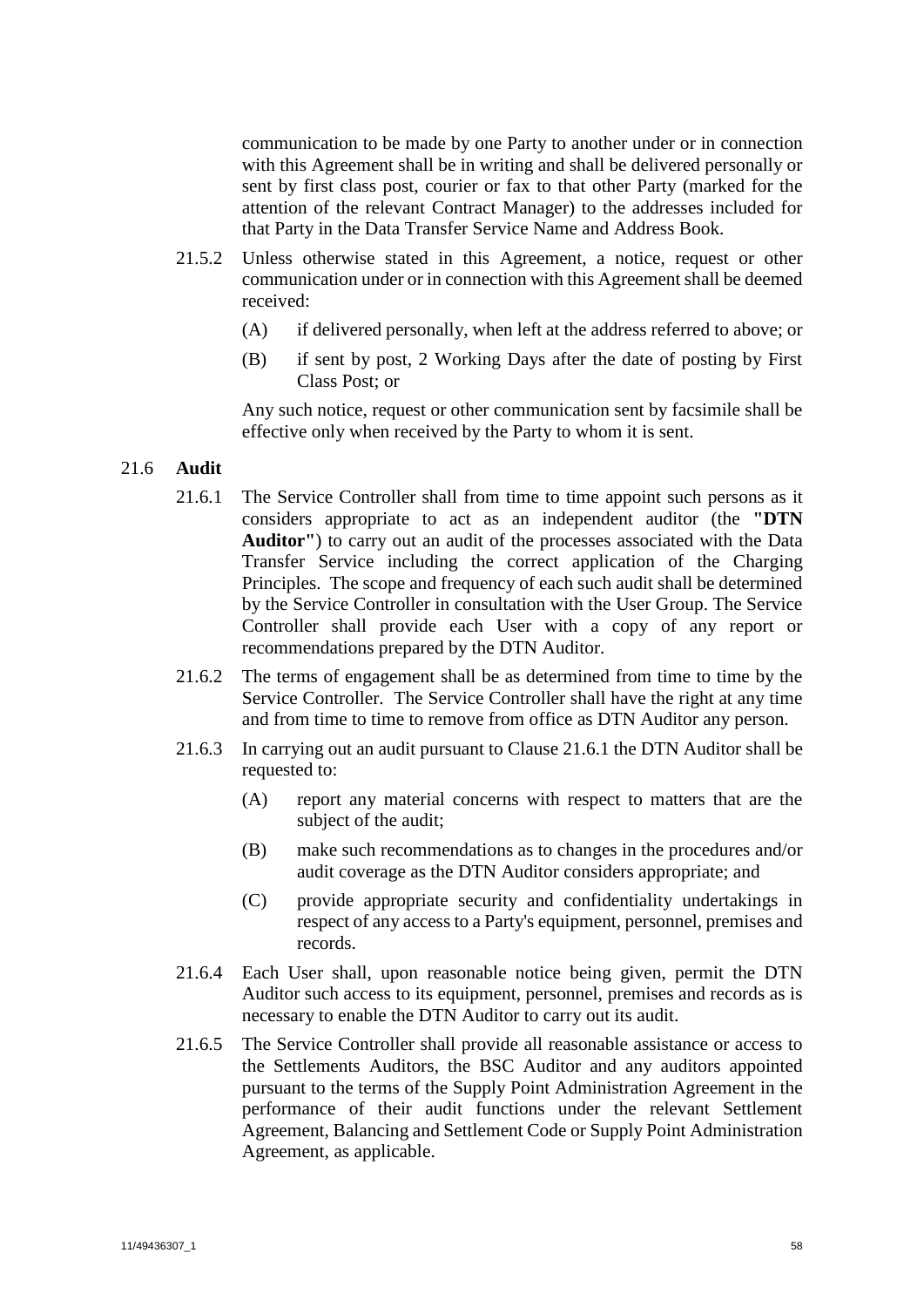# 21.7 **Business Plans**

- 21.7.1 The Service Controller shall publish its annual business plans, including estimates of all Service Controller costs for the following twelve months, to the User Group and all Users.
- 21.7.2 The business plans may be reviewed by the User Group, but will not be subject to any approval by the User Group.

# 21.8 **Intellectual Property Rights**

Notwithstanding anything contained in this Agreement, no Intellectual Property Rights shall vest in any Party. Each Party must obtain the Service Controller's written consent or approval before copying any Gateway Software from the Gateway or Network Hub or any Documentation.

# <span id="page-61-0"></span>22. **CONTRACTS (RIGHTS OF THIRD PARTIES) ACT 1999**

No term of this Agreement is enforceable under the Contract (Rights of Third Parties) Act 1999 by a person who is not a party to this Agreement.

## <span id="page-61-1"></span>23. **GOVERNING LAW AND JURISDICTION**

- 23.1 This Agreement is governed by, and shall be construed in accordance with, English law.
- 23.2 Each Party agrees that without preventing any other mode of service, any document in an action (including any writ of summons or other originating process or any third or other Party notice) may be served on any Party by being delivered to or left for that Party at its address for service of notices under Clause [21.5](#page-59-0) and each Party undertakes to maintain such an address at all times in the United Kingdom and to notify the Service Controller, who shall advise all other Parties, in advance of any change from time to time, of the details of such address in the manner prescribed in Clause [21.5.](#page-59-0)
- 23.3 Subject to Clause [20,](#page-58-0) the Parties irrevocably agree that the Courts of England shall have exclusive jurisdiction in relation to any claim, dispute or difference concerning this Agreement and any matter arising therefrom (including non-contractual disputes and claims).
- 23.4 Each Party irrevocably waives any right it may have to object to an action being brought in those Courts, to claim that the action has been brought in an inconvenient forum, or to claim that those Courts do not have jurisdiction.

## 24. **COUNTERPARTS**

This Agreement may be executed in any number of counterparts of which when executed and delivered shall be an original, but all the counterparts together shall constitute the same document.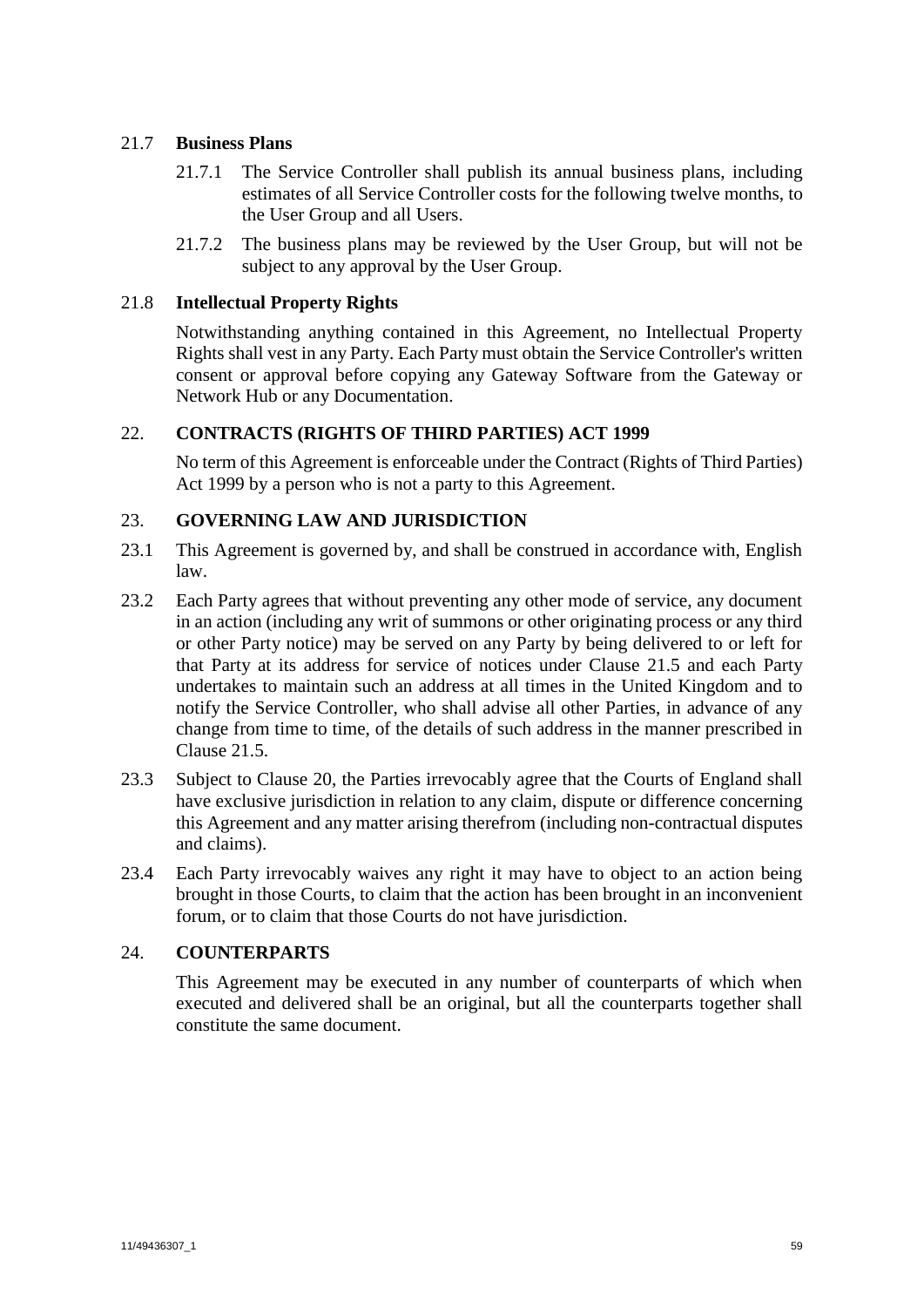**IN WITNESS** whereof the parties have executed this Agreement on the day and year first hereinbefore mentioned.

**SIGNED BY** ...............................**(print name)** duly authorised on behalf of **EASTERN GROUP PLC**

.........................................................................

**SIGNED BY** ...............................**(print name)** duly authorised on behalf of **EAST MIDLANDS ELECTRICITY PLC**

............................................................................

**SIGNED BY** ...............................**(print name)** duly authorised on behalf of **LONDON ELECTRICITY PLC**

.................................................................

**SIGNED BY** ...............................**(print name)** duly authorised on behalf of **MANWEB PLC**

.................................................................

**SIGNED BY** ...............................**(print name)** duly authorised on behalf of **MIDLANDS ELECTRICITY PLC**

....................................................................

**SIGNED BY** ...............................**(print name)** duly authorised on behalf of **NORTHERN ELECTRIC PLC**

..............................................................

**SIGNED BY** ...............................**(print name)** duly authorised on behalf of **NORWEB PLC** ...........................................................................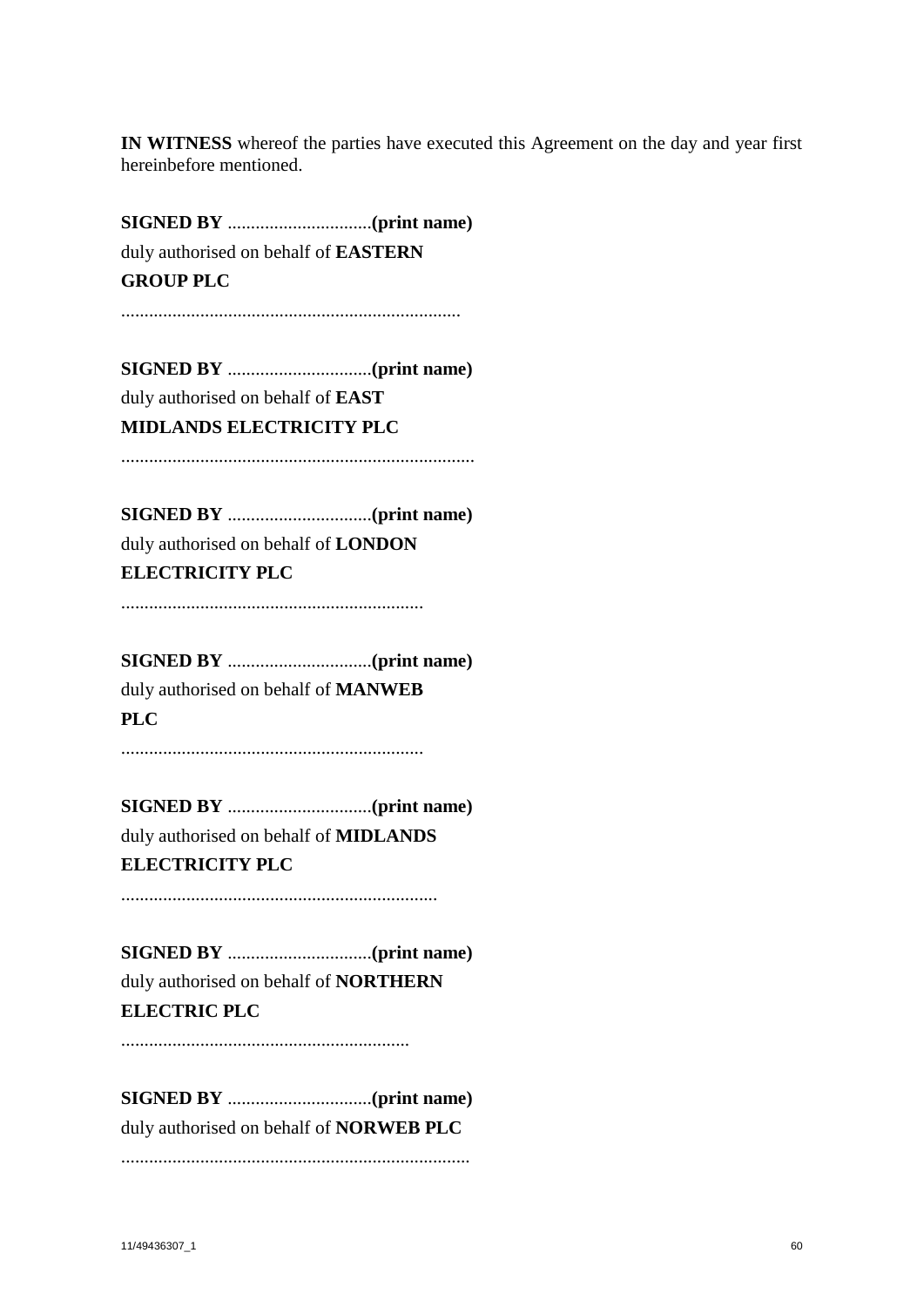**SIGNED BY** ...............................**(print name)** duly authorised on behalf of **SCOTTISH HYDRO-ELECTRIC PLC**

.....................................................................

**SIGNED BY** ...............................**(print name)** duly authorised on behalf of **SCOTTISH POWER PLC**

.....................................................................

**SIGNED BY** ...............................**(print name)** duly authorised on behalf of **SEEBOARD PLC**

.....................................................................

**SIGNED BY** ...............................**(print name)** duly authorised on behalf of **SOUTHERN ELECTRIC PLC**

.......................................................................

**SIGNED BY** ...............................**(print name)** duly authorised on behalf of **SOUTH WALES ELECTRICITY PLC**

..........................................................................

**SIGNED BY** ...............................**(print name)** duly authorised on behalf of **SOUTH WESTERN ELECTRICITY PLC**

............................................................................

**SIGNED BY** ...............................**(print name)** duly authorised on behalf of **YORKSHIRE ELECTRICITY GROUP PLC**

......................................................................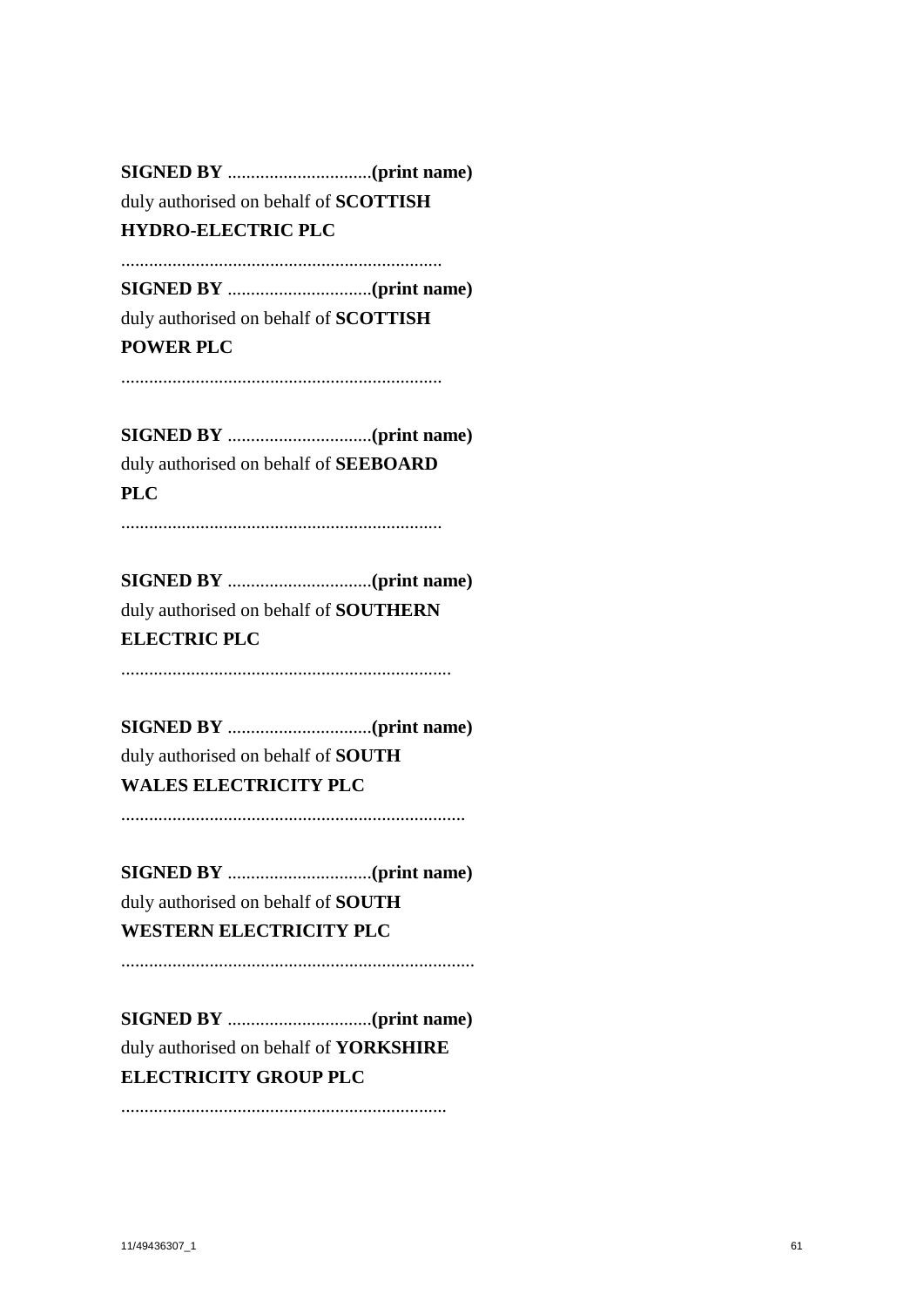**SIGNED BY** ...............................**(print name)** duly authorised on behalf of **PRECIS (1487) LIMITED (THE SERVICE CONTROLLER)**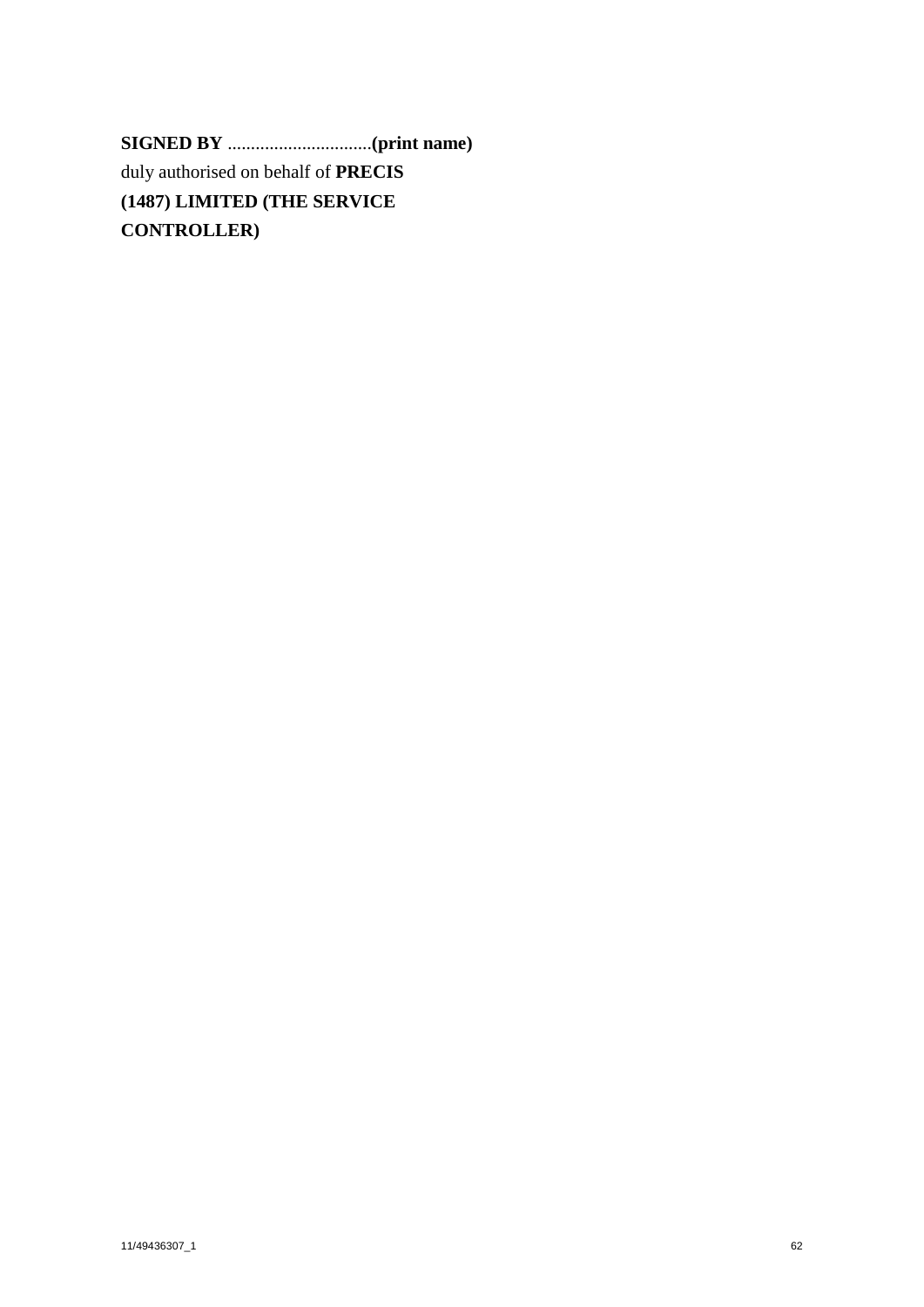# **SCHEDULE 1**

**Persons, other than the Service Controller, who execute this Agreement**

- <span id="page-65-0"></span>**(1) EASTERN GROUP PLC**
- **(2) EAST MIDLANDS ELECTRICITY PLC**
- **(3) LONDON ELECTRICITY PLC**
- **(4) MANWEB PLC**
- **(5) MIDLANDS ELECTRICITY PLC**
- **(6) NORTHERN ELECTRIC PLC**
- **(7) NORWEB PLC**
- **(8) SCOTTISH HYDRO ELECTRIC PLC**
- **(9) SCOTTISH POWER PLC**
- **(10) SEEBOARD PLC**
- **(11) SOUTHERN ELECTRIC PLC**
- **(12) SOUTH WALES ELECTRICITY PLC**
- **(13) SOUTH WESTERN ELECTRICITY PLC**
- **(14) YORKSHIRE ELECTRICITY GROUP PLC**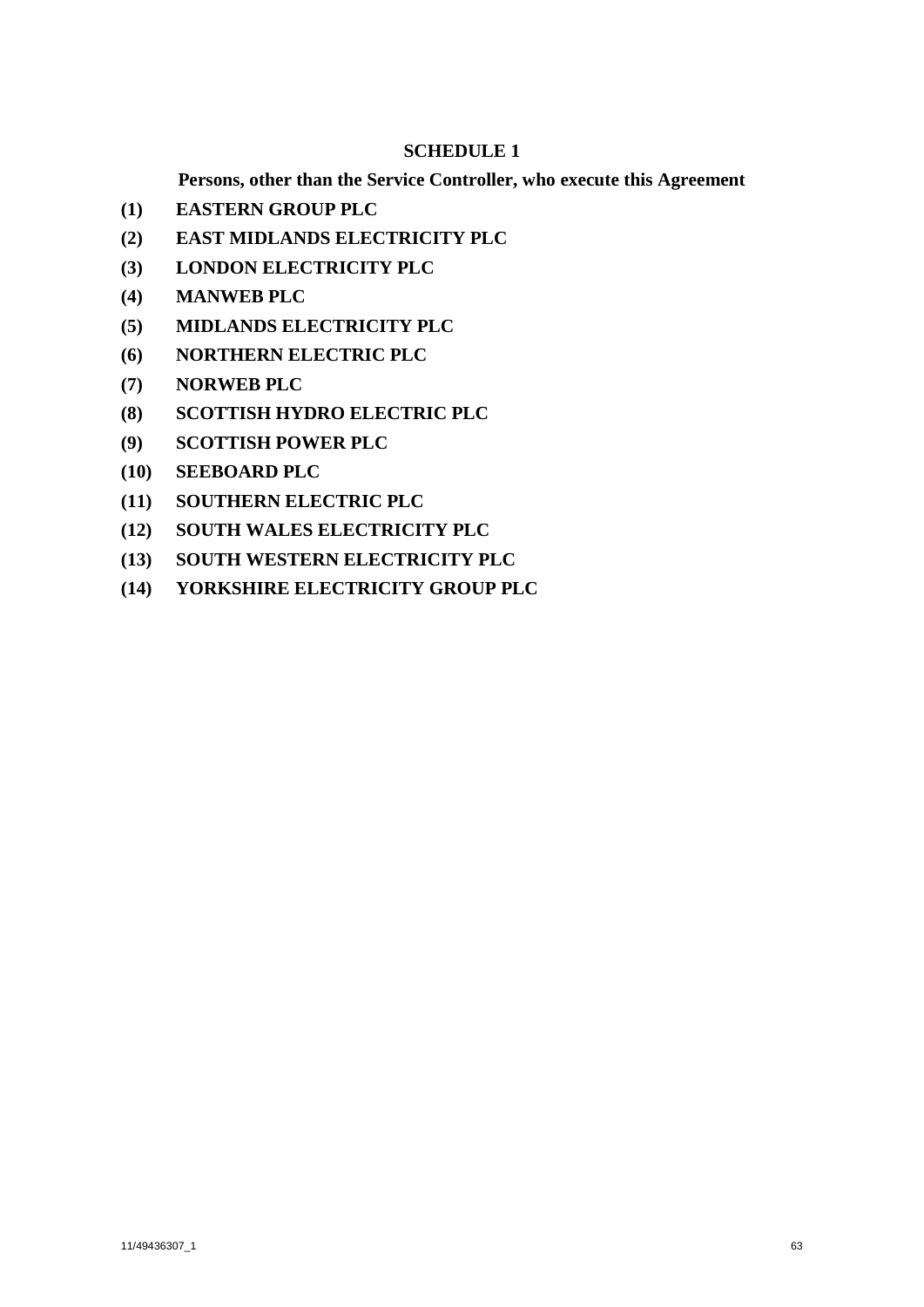#### **SCHEDULE 2**

#### **Form of Accession Agreement**

# **THIS SUPPLEMENTAL AGREEMENT** is made on [ **BETWEEN:**

- (1) [ ], a company incorporated [with limited liability] under the laws of [ ] [(registered number [ ] ]] and having its [registered] [principal] office at [ ] (the **"Applicant"**); and
- (2) ElectraLink Limited (the **"Service Controller"**) on behalf of all the Parties to the Data Transfer Service Agreement referred to below.

# **WHEREAS:**

- A) by an agreement dated [ ] made between (1) The Service Controller and (2) the persons whose name, registered numbers and registered or principal offices are set out in [Schedule 1](#page-65-0) therein (as amended, varied, supplemented, modified or suspended), (the **"Data Transfer Service Agreement"** or **"DTSA"**) the Parties thereto agreed to implement operate and support a service known as the Data Transfer Service; and
- B) the Applicant has requested that it be admitted as a New Party pursuant to Clause [3](#page-25-0) of the Data Transfer Service Agreement and each of the Parties to that agreement have authorised the Service Controller to enter into this Agreement, pursuant to Clause [3.4](#page-25-1) of the DTSA.

# **NOW IT IS HEREBY AGREED** as follows:

- 1. Unless the context otherwise requires, words and expressions defined in the Data Transfer Service Agreement shall bear the same meanings respectively when used herein.
- 2. The Service Controller (acting on behalf of each of the Parties) hereby admits the Applicant as a New Party under the Data Transfer Service Agreement on the terms and conditions hereof and with effect from [*insert effective date of admission*].
- 3. The Applicant hereby accepts its admission as a New Party and undertakes with the Service Controller (acting on behalf of each of the Parties) to perform and to be bound by the terms and conditions of the Data Transfer Service Agreement as a New Party as from the [*insert effective date of admission*] (**"Accession Date"**).
- 4. For all purposes in connection with the Data Transfer Service Agreement the Applicant shall as from the Accession Date be treated as if it had been a signatory of the Data Transfer Service Agreement, and as if this Agreement were part of the Data Transfer Service Agreement, and the rights and obligations of the Parties and the Applicant shall be construed accordingly.
- 5. This Accession Agreement and the Data Transfer Service Agreement shall be read and construed as one document and references in the Data Transfer Service Agreement to the Data Transfer Service Agreement (howsoever expressed) shall be read and construed as references to the Data Transfer Service Agreement and this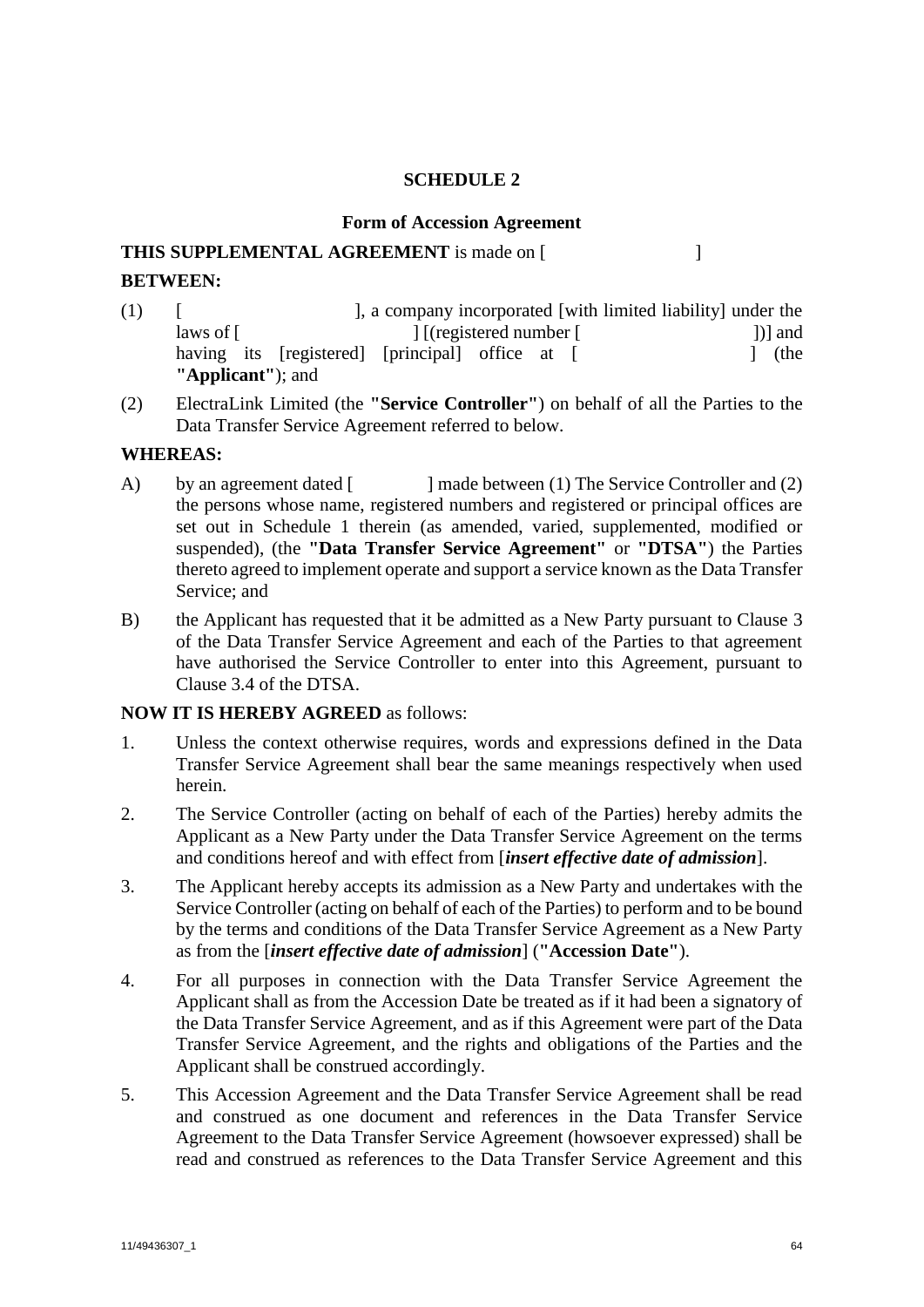Accession Agreement.

- 6. This Agreement shall be governed by and construed in all respects in accordance with the provisions of the Data Transfer Service Agreement which shall also apply to this Agreement.
- 7. No term of this Agreement is enforceable under the Contract (Rights of Third Parties) Act 1999 by a person who is not a party to this Agreement.

**AS WITNESS** the hands of the duly authorised representatives of the Applicant and the Service Controller hereto the day and year first above written

Applicant By: Notice details Address: Facsimile number: Attention:

[The Service Controller]

(for and on behalf of each of the Parties to the Data Transfer Service Agreement) By: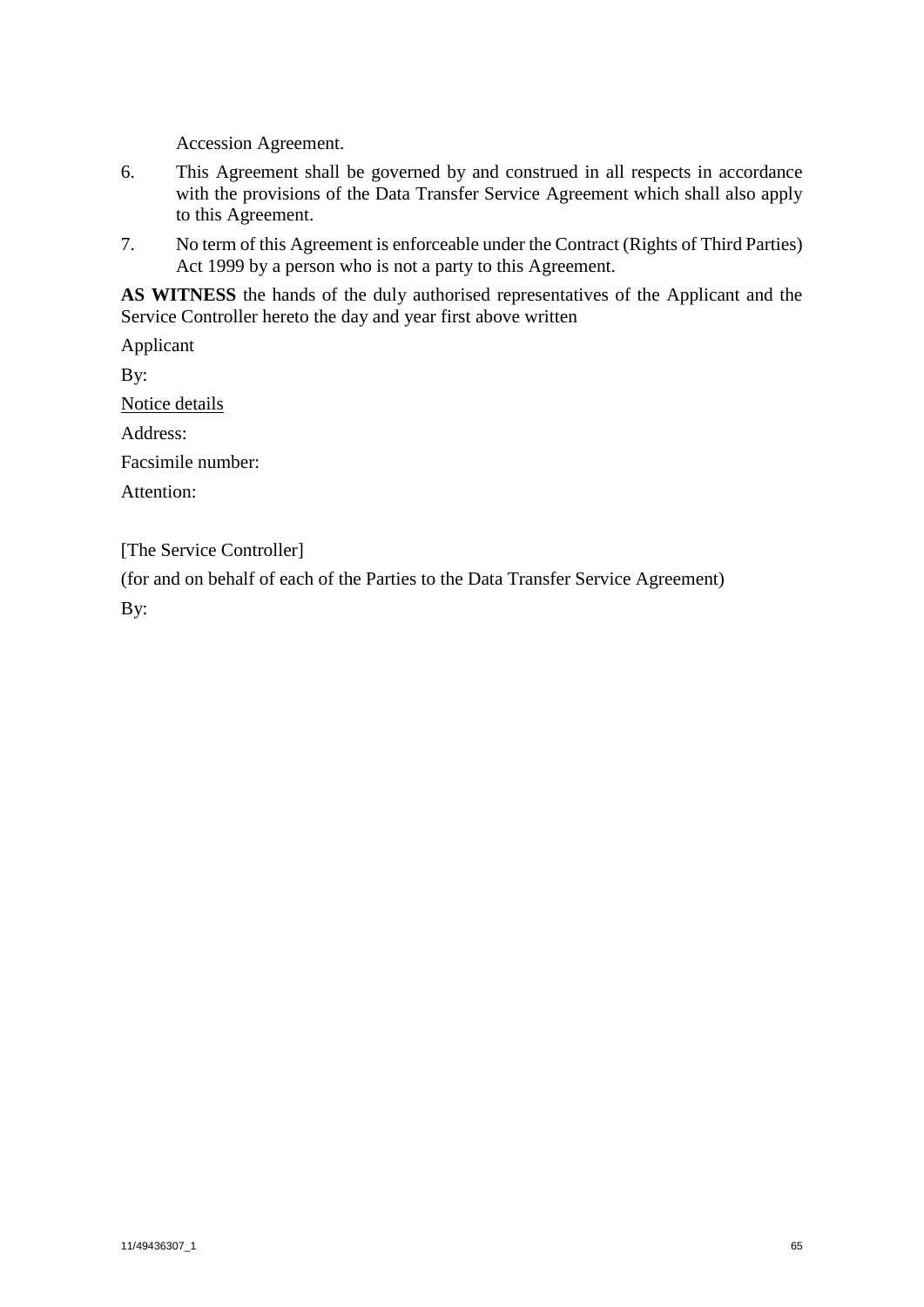# **SCHEDULE 3**

#### **Services**

## **A. BASIC SERVICES**

## 1. **Transfer of Messages**

A network which allows for the transfer of messages contained in the Data Transfer Catalogue or the SPAA Data Transfer Flows presented to it in the format defined in the Technical Standards. Such service shall include the provision of appropriate Gateways to effect the transfer of Messages. It shall also include Gateway Software which will encrypt all Traffic, save that, if a User who uses a Virtual High Volume Gateway or a Virtual Low Volume Gateway and has not elected to use the encryption software made available by the Service Controller for such Gateways, then Traffic sent or received via that Gateway will not be encrypted.

## 2. **Helpdesk Services**

Helpdesk Services will be available to Users 24 hours per day, 7 days a week. A Helpdesk will be provided by the Service Controller between 09.00 and 17.00 hours Monday to Friday inclusive, on Working Days. At all other times the Service Controller will make arrangements for call logging and escalation, such that the total availability of a Helpdesk Service will be 24 hours, 7 days a week.

## 3. **Documentation**

The documentation shall consist of:

- (a) the Data Transfer Handbook, which will be maintained and published from time to time by the Service Controller in accordance with this Agreement; and
- (b) the Data Transfer Name and Address Book.

## 4. **Reporting Services**

Management Information reports will be provided from the completion of Phase Two as follows:

- 4.1 An "end of day" summary report pertaining to each Gateway. The historical "end of day" summary reports will be retained for a period of three years and will be made reasonably available to the User by the Service Controller. The "end of day" summary report for each Gateway will be sent as file transfers to the nominated "host" on that Gateway.
- 4.2 An "end of month availability" report for the whole Data Transfer Network will be generated from the Data Transfer Network and shall be published by the Service Controller, not later than 10 Working Days after the end of the month.
- 4.3 An "end of month utilisation" report for the whole Data Transfer Network will be generated from the Data Transfer Network and shall be published by the Service Controller, not later than 10 Working Days after the end of the month.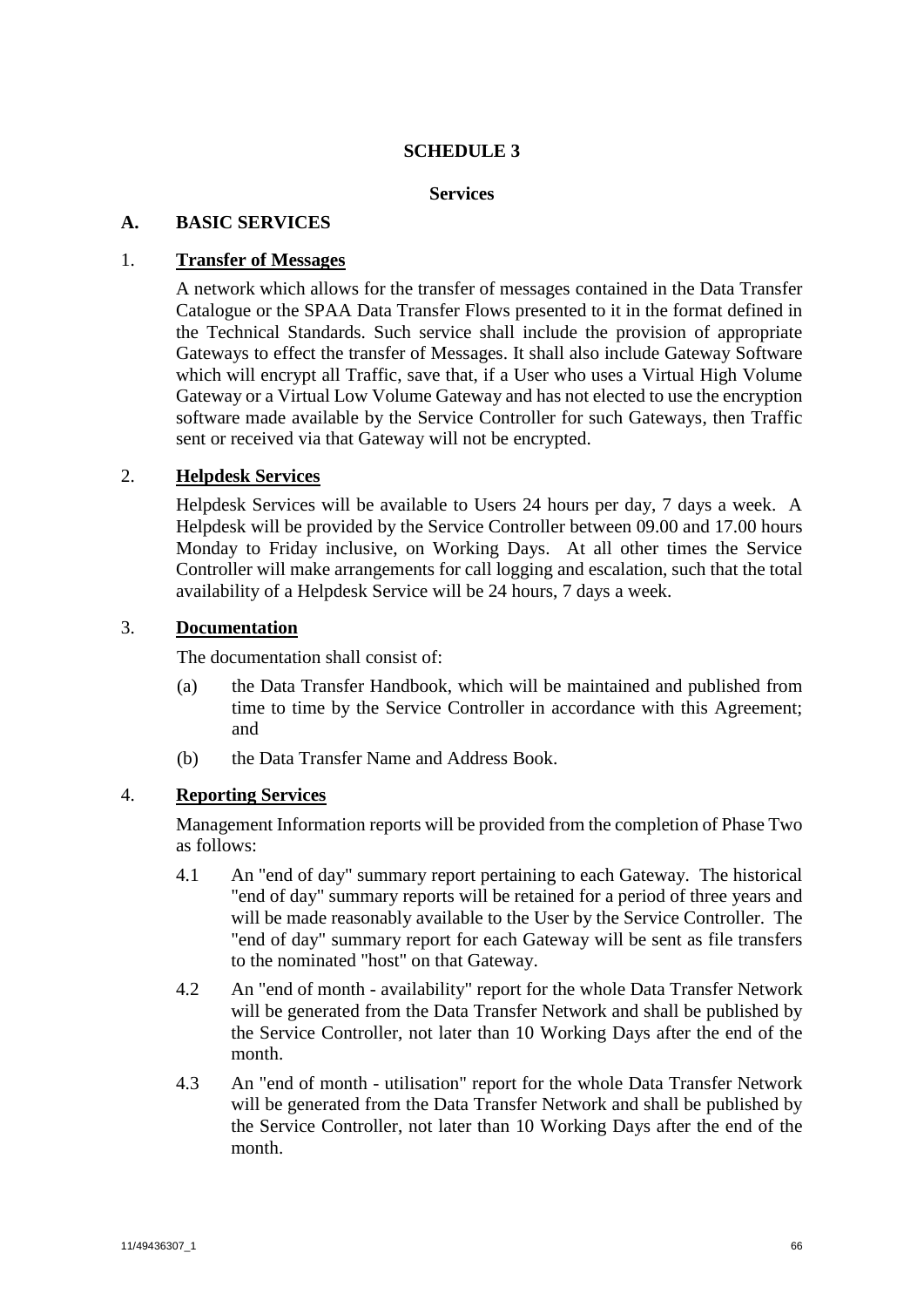# 5. **Problem Management Services**

These are:

- 5.1 the monitoring of a User's usage of the Data Transfer Network where the Service Controller reasonably believes that such monitoring is required. Such monitoring may include:
- 5.1.1 checking that that User's Messages sent on the Data Transfer Network are contained in the Data Transfer Catalogue or the SPAA Data Transfer Flows;
	- 5.1.2 checking that the User is not using the Data Transfer Network for any unauthorised purpose or in any manner not approved by the Service Controller;
- 5.2 giving advice on the Technical Standards or on Message tracking;
- 5.3 the monitoring of the usage of the Data Transfer Network in general. If such monitoring leads to the Service Controller expecting a degradation in the performance of the Data Transfer Network it shall inform the Users thereof and shall provide guidance on how to manage the transmission of Messages during this period.
- 5.4 the monitoring of the Data Transfer Network to identify and notify degradation of the Data Transfer Service, 24 hours per day, 7 days per week.

# 6. **Disaster Recovery and Business Continuity Planning**

- 6.1 The Service Controller will keep the Users informed at all times of any incidents the Service Controller is aware of which will or are reasonably likely to prevent the Service Controller from meeting the Service Levels.
- 6.2 If the Service Controller becomes aware that a Service Level is not being met it shall inform the Parties as soon as reasonably practicable.
- 6.3 Should a critical fault or major fault occur and remain unresolved for more than any single 24 hour period the Service Controller will provide the Parties with a daily update summarising:
	- 1. details of the critical fault or major fault;
	- 2. details of the Service Controller's plan to rectify the fault; and
	- 3. anticipated timescales for the resolution of the critical or major fault,

until the critical or major fault is resolved.

- 6.4 The Service Provider shall maintain a disaster recovery plan and business continuity plan in relation to the Data Transfer Service and in particular such plan shall:
	- 1. include specific provisions relating to the continued provision of the Data Transfer Service;
	- 2. have the objective of minimising disruption or interruption to the performance by the Service Controller of the Data Transfer Service caused by any matter constituting a Force Majeure as referred to in Clause [16;](#page-51-0) and
	- 3. describe arrangements for the Parties to access the Service Controller's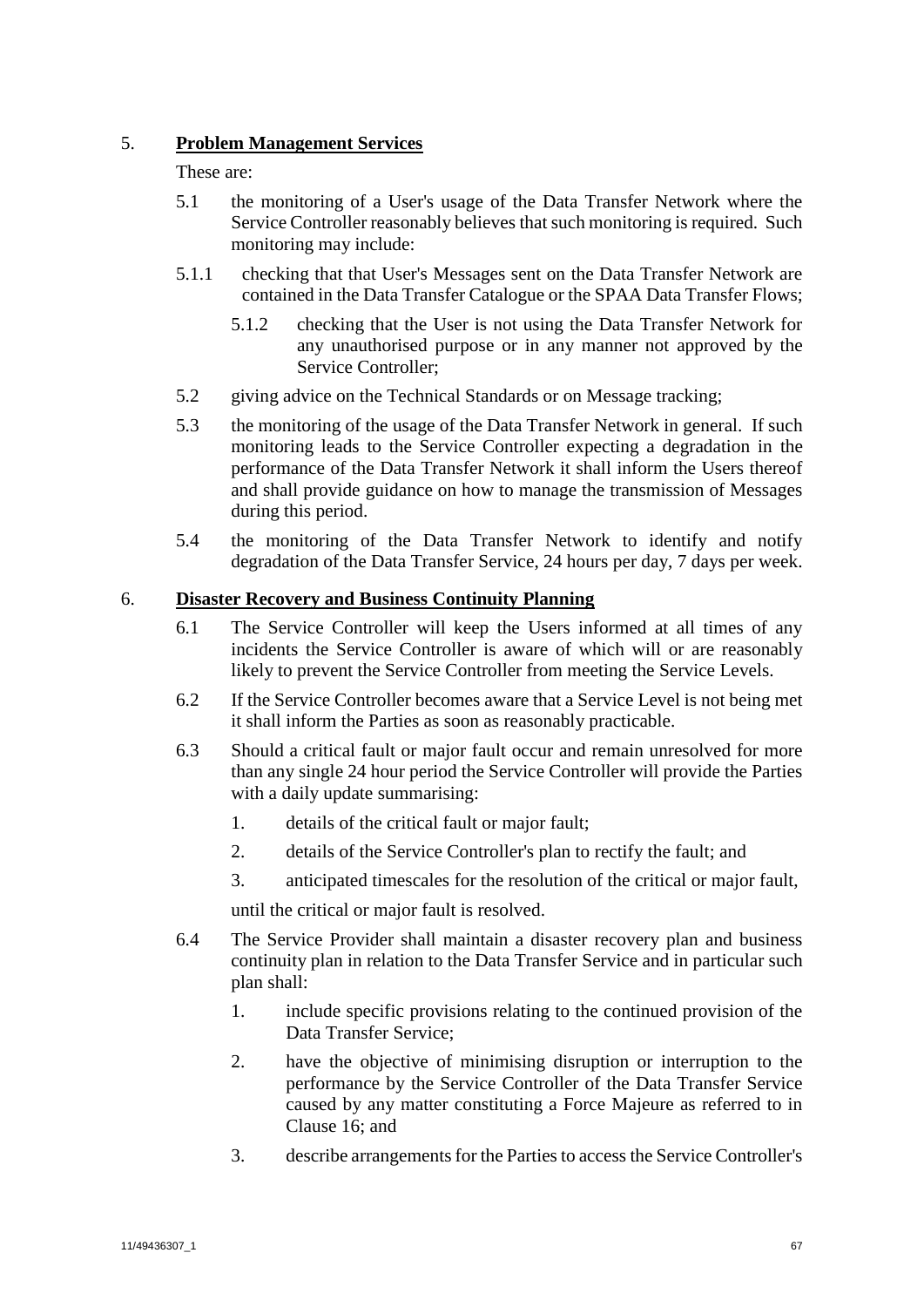IT development work in progress in the event of cessation of the Data Transfer Service.

6.5 The Service Controller shall provide a copy of such disaster recovery plan and business continuity plan to a User as soon as reasonably practicable following a written request for the same and a User shall be entitled to audit the Service Controller's compliance with such plan and the Service Controller's ability to implement such plan. The Service Controller shall notify the Users of any material amendments to such plan from time to time.

# 7. **First Level User Training**

First Level User Training includes the aspects outlined below and may take several forms, including the provision of self-training material where appropriate, namely:

- 7.1 Services provided by the Data Transfer Network;
- 7.2 Gateway operation monitoring and audit; and
- 7.3 Helpdesk interface, including fault management, identification, resolution and escalation, and User support responsibilities.

First Level User Training is equivalent to 0.5 Working Days of Site specific training, provided prior to a User being connected to the Data Transfer Service.

# **B. ADDITIONAL SERVICES**

- 1. Reports may be customised or additional reports generated in relation to the Data Transfer Service at an additional separate Charge to the relevant User.
- 2. Additional training may be made available at an additional Charge.
- 3. Particular additional services or information may be requested from time to time by a User or Users, and may be provided by the Service Controller, in its discretion, at a reasonably appropriate Charge, provided that where an item has been provided to one User as an Additional Service, it shall be available to all Users.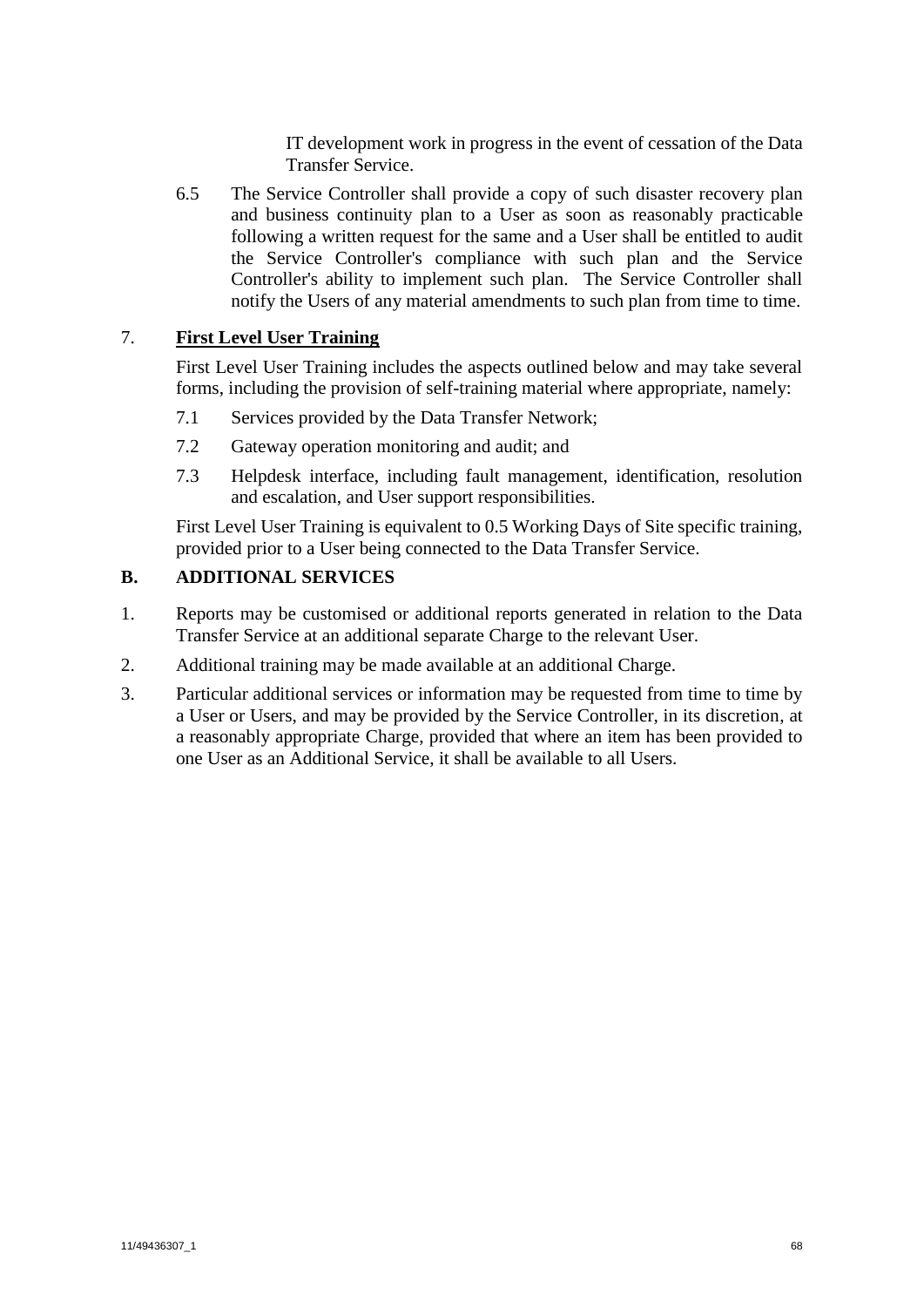# **SCHEDULE 4**

# <span id="page-71-0"></span>**CONSTITUTION OF THE DATA TRANSFER SERVICE USER GROUP**

# 1. **Objects**

The purpose of the User Group is to act as a forum for representing the views of Users on any matter relating to the Services, this Agreement, the Data Transfer Handbook, the Data Transfer Network and the Technical Standards, including, where the User Group is given the relevant powers, considering, approving or rejecting Change Requests.

# 2. **Membership**

- <span id="page-71-1"></span>2.1 The User Group shall consist of the following number of representatives ("**Members**") from the following categories, namely:
	- (A) five (5) Members appointed by the Electricity Suppliers;
	- (B) four (4) Members appointed by the Distributors who have received a Distribution Services Direction (as defined in Condition 3 of the Electricity Distribution Licence) from the Authority requiring the procurement of the DTN;
	- (C) one (1) Member appointed by Gas Suppliers that do not also hold an Electricity Supply Licence;
	- (D) one (1) Member appointed by the Green Deal Providers;
	- (E) one (1) Member appointed by the BSC Co;
	- (F) one (1) non-voting Member appointed by MRASCo; and
	- (G) one (1) Member appointed by those Users that are not Distributors, Electricity Suppliers, Gas Suppliers, parties to a Settlement Agreement, or otherwise represented in categories (A) to (F) above.
- 2.2 All Members shall be the Contract Manager of a User or such other person notified by the persons entitled to appoint such Member to the Service Controller and the Secretary, provided that:
	- (A) in respect of the Members appointed by the Suppliers pursuant to paragraph  $2.1(A)$ :
		- (1) one of the Members shall be the Contract Manager of a User who is a Supplier with 250,000 or fewer customers (a **"Small Supplier"**) unless no Contract Manager of a User who is a Small Supplier is available to be a Member, in which case the Suppliers may appoint a Contract Manager of a User who is a Supplier with more than 250,000 customers (a **"Large Supplier"**) in place of the Contract Manager of a Small Supplier; and
		- (2) one of the Members shall be the Contract Manager of a User who is a Large Supplier unless no Contract Manager of a User who is a Large Supplier is available to be a Member, in which case the Suppliers may appoint a Contract Manager of a User who is a Small Supplier in place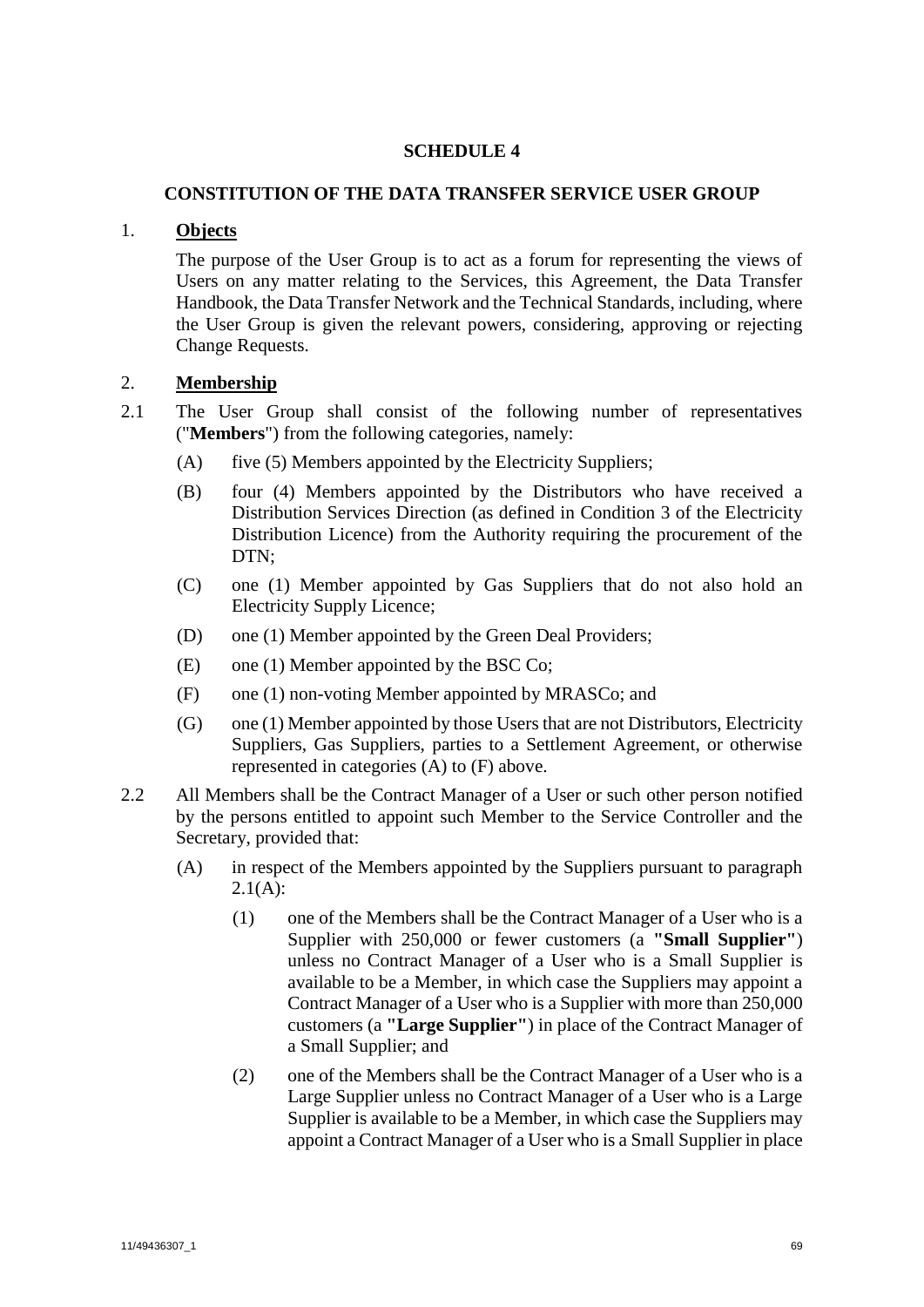of a Contract Manager of a User who is a Large Supplier.

- (B) in respect of the Members appointed by the Distributors pursuant to paragraph  $2.1(B)$ :
	- (1) one of the Members shall be the Contract Manager of a User who is an independent distribution network operator (an **"iDNO"**) unless no Contract Manager of a User who is an iDNO is available to be a Member, in which case the Distributors may appoint a Contract Manager of a User who is a distribution network operator (a **"DNO"**) in place of a Contract Manager of a User who is a iDNO; and
	- (2) one of the Members shall be the Contract Manager of a User who is a DNO unless no Contract Manager of a User who is a DNO is available to be a Member, in which case the Distributors may appoint a Contract Manager of a User who is an iDNO in place of a Contract Manager of a User who is a DNO.
- 2.3 The User Group Member referred to in the category in paragraphs [2.1\(E\)](#page-71-1) and [2.1\(F\)](#page-71-2) shall not be subject to the election procedures contained in this Schedule.
- 2.4 From execution of this Agreement until the first election of User Group Members held pursuant to paragraph [2.5,](#page-72-0) the User Group shall be made up of such persons representing the categories of User Group Members as are described in paragraph [2.1](#page-71-3) and as may be proposed from among the signatories to this Agreement and all Accession Agreements from time to time, provided that the User Group Members to be appointed pursuant to this paragraph 2.4 shall be appointed in the same proportions as those set out in paragraph 2.1. The process for such appointment will be that the Users represented by each of the categories in paragraph [2.1\(A\)](#page-71-4) t[o 2.1\(G\)](#page-71-5) shall agree the persons to be appointed as their respective representatives. If agreement is not reached after 14 days, then paragrap[h 2.7](#page-73-0) shall apply. The Authority shall appoint the representative for Category 2.1(G).
- <span id="page-72-0"></span>2.5 No later than 40 Working Days before 1st of April each User may propose to the Service Controller candidates to be a Member for the forthcoming year within the category of which the User is a part. The first election for the appointment of User Group Members shall be held no later than 20 Working Days before 1st April 1998. In respect of the Users referred to in the category in paragraph  $2.1(A)$  up to two Members shall retire each year by rotation commencing on 1 April 2006 with each Member serving no more than 3 consecutive years before retiring. In respect of the Users referred to in the category in paragraph [2.1\(B\)](#page-71-0) only one Member shall retire each year by rotation commencing on 1 April 1999. The order for rotation shall be determined by that category of Members by agreement or by drawing lots at the first meeting of the User Group. Each Member in the category in paragraphs [2.1\(D\)](#page-71-6) and [2.1\(G\)](#page-71-5) shall retire each year. Each retiree may become a candidate in the then current election. No later than 30 Working Days before that 1st April the Service Controller shall notify the list of candidates to those Users that the candidate might represent. Where there is more than one candidate for each category, the Users in that category shall be invited to vote for their favoured nominee within 10 Working Days of being so notified. Each User shall have one vote. Votes not received by that date shall not be valid. The candidates chosen in this way, or where there is only one candidate that person shall be deemed to be the Member for that category of User from 1 April.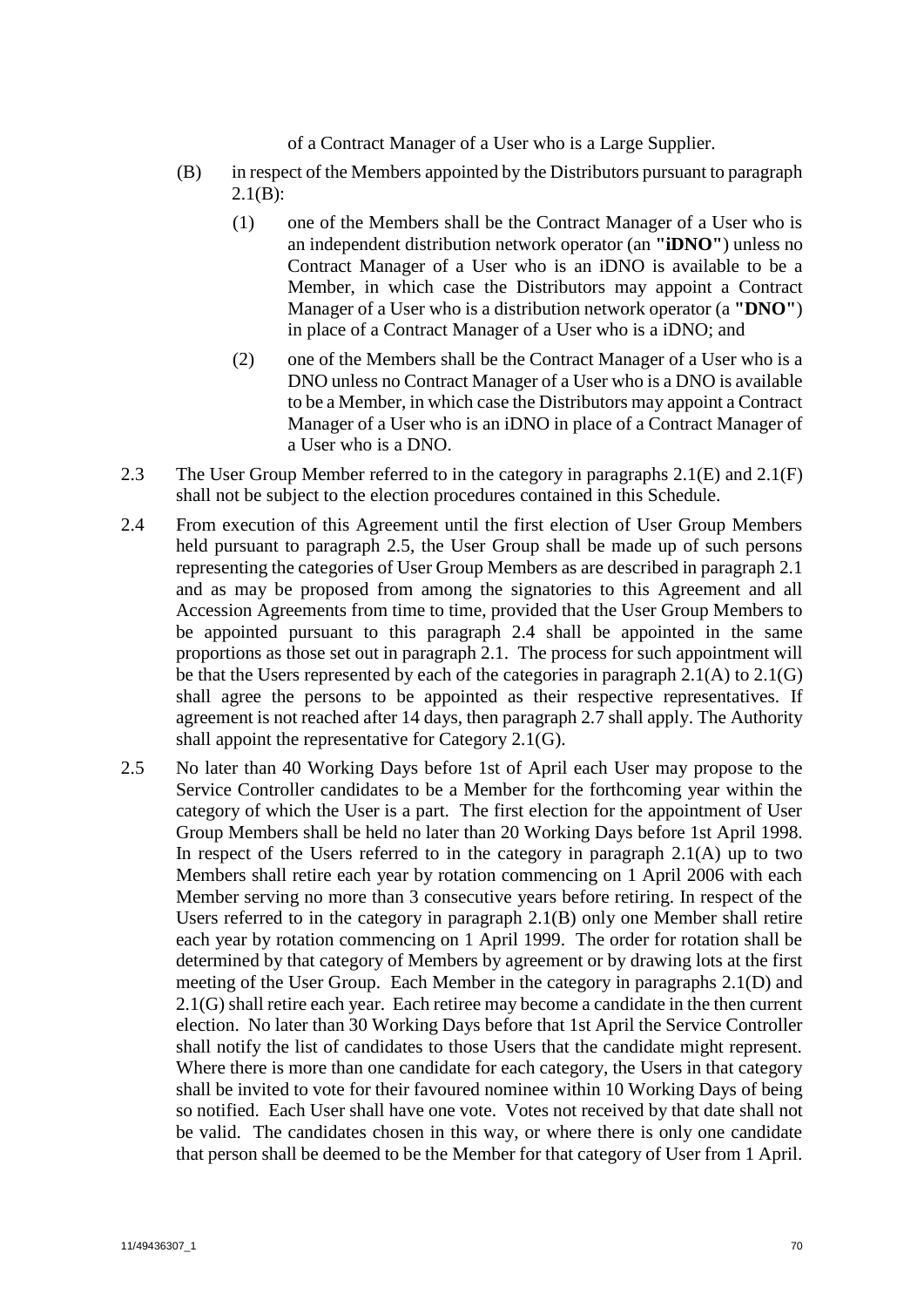The Member that the candidate is replacing shall be deemed to retire from that date.

- 2.6 If during an election pursuant to Paragrap[h 2.5](#page-72-0) there is a vacancy or vacancies as well as normal retirement, such vacancies will be filled by extension of the balloting process to secure votes for the appropriate number of candidates.
- <span id="page-73-0"></span>2.7 If at any time any category of User shall not have made an appointment and/or shall be in disagreement as to whom to appoint, the Service Controller shall request the Authority to make such appointment and the Authority shall have the right, until the relevant category of User has decided upon an appointment and notified the Authority accordingly, to appoint a Member on behalf of that category of User or to remove any such person appointed by it.

# <span id="page-73-1"></span>3. **Alternates**

- 3.1 Each Member shall have the power to appoint any individual to be his alternate and may at his discretion remove an alternate so appointed. Any appointment or removal of an alternate shall be effected by notice in writing executed by the appointer and delivered to the Secretary or tendered at a meeting of the User Group. If his appointer so requests, an alternate shall be entitled to receive notice of all meetings of the User Group of which his appointer is a Member. He shall also be entitled to attend and vote as if a Member at any such meeting at which the Member appointing him is not personally present and at the meeting to exercise and discharge all the functions, powers and duties of his appointer as if a Member and for the purpose of the proceedings at the meeting the provisions of this Schedule shall apply as if he were a Member.
- 3.2 Every person acting as an alternate shall have one vote for each Member for whom he acts as alternate, in addition to his own vote if he is also a Member. Execution by an alternate of any Resolution in writing of the User Group shall, unless the notice of his appointment provides to the contrary, be as effective as execution by his appointer.
- 3.3 An alternate shall automatically cease to be an alternate if his appointor ceases for any reason to be a Member.
- 3.4 References in this Schedule to a Member shall, unless the context otherwise requires, include his duly appointed alternate.

# **3A Proxy Voting**

3.1A If a voting Member is unable to attend a meeting of the User Group, the Member is entitled to appoint another Member or the Chairman as his proxy to vote on his behalf at that meeting. The Member acting as a proxy shall have one vote for the Member for whom he acts as a proxy in addition to his own vote. The Member acting as a proxy may only vote on behalf of the Member for whom he acts as a proxy as directed by that Member in advance of the meeting. Any appointment of a proxy shall be effected by notice in writing executed by the appointing Member, setting out the appointing Member's direction to his proxy in relation to the relevant vote(s) and delivered to the Secretary in advance of the relevant meeting of the User Group or tendered at that meeting. Execution by a proxy of any Resolution in writing of the User Group shall, unless the notice of his appointment provides to the contrary, be as effective as execution by his appointor.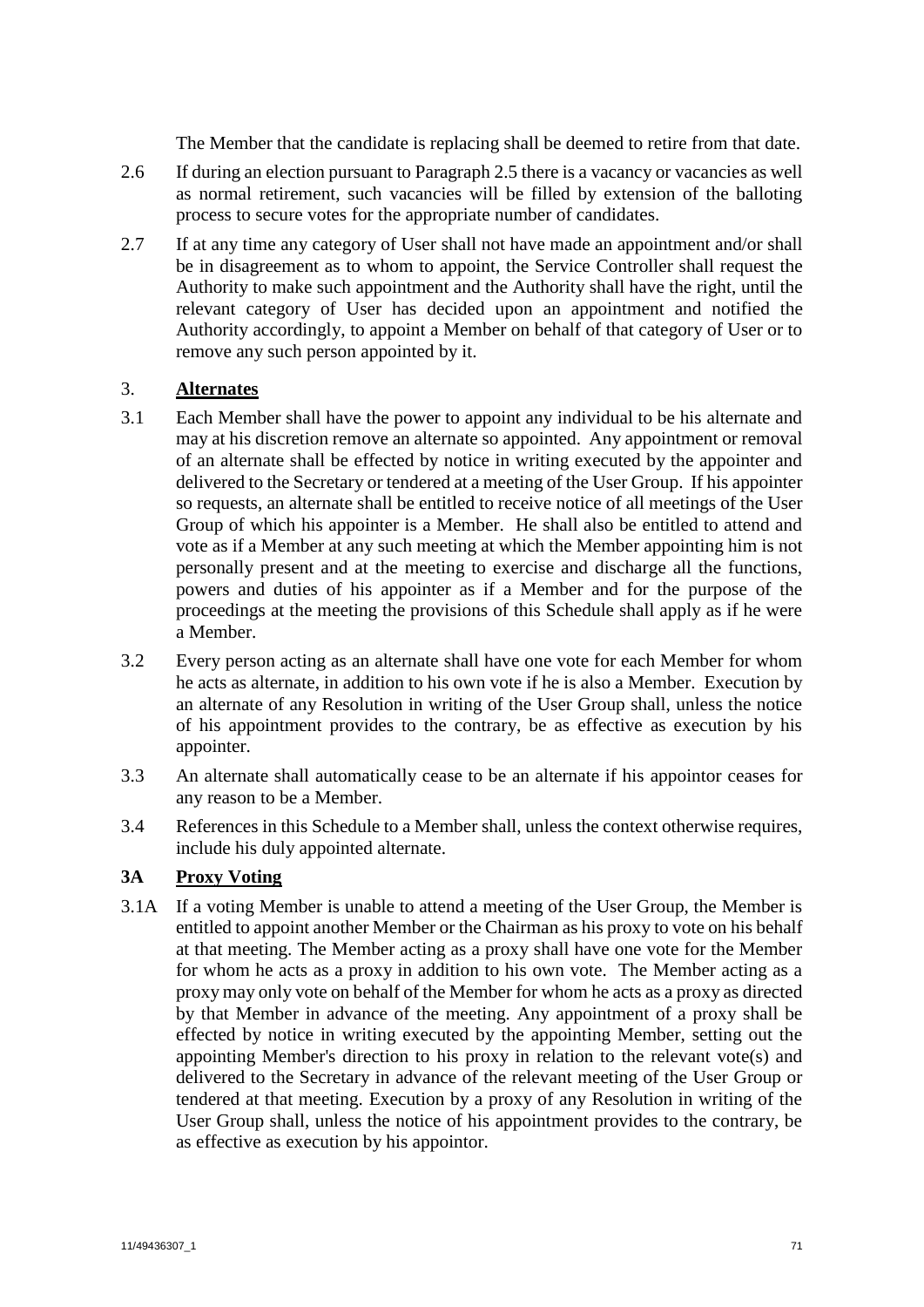# 4. **Representation and Voting**

- 4.1 The Service Controller and each Member shall be entitled to attend and be heard at every meeting of the User Group. The Authority shall be entitled to send a representative to any meeting who shall be entitled to speak but not to vote on any issue.
- 4.2 The Service Controller may, or if required in writing by four or more Members, shall invite a representative of the Network Service Provider to attend part or all of any particular meeting. That representative shall be entitled to speak but not vote on any issue.
- 4.3 At any meeting of the User Group, a resolution put to the vote of the meeting shall be decided on a show of hands unless a poll of the Members who are present is demanded.
- 4.4 Each Member present shall have one vote, save that the Member appointed pursuant to paragraph [2.1\(F\)](#page-71-2) will not have a vote.
- 4.5 A Resolution of the User Group will be carried by simple majority. In the event of an equality of votes of the User Group, whether on a show of hands or on a poll, the relevant resolution shall not be passed.
- 4.6 Neither the Chairman nor any Deputy Chairman shall be entitled to a vote in their capacity as Chairman or Deputy Chairman.
- 4.7 The User Group shall from time to time be entitled to adopt such procedures as it deems fit for the purpose of administering matters brought before it, including how votes that result in an equality of votes should be dealt with.
- 4.8 If:
	- (A) there is no Contract Manager of a User who is a Small Supplier appointed as a Member in the category described in paragraph [2.1\(A\),](#page-71-4) at least one of the Members in such category appointed shall be responsible for considering the interests of the Small Supplier population;
	- (B) there is no Contract Manager of a User who is a Large Supplier appointed as a Member in the category described in paragraph [2.1\(A\),](#page-71-4) at least one of the Members in such category appointed shall be responsible for considering the interests of the Large Supplier population;
	- (C) there is no Contract Manager of a User who is an iDNO appointed as a Member in the category described in paragraph [2.1\(B\),](#page-71-0) at least one of the Members in such category appointed shall be responsible for considering the interests of the iDNO population;
	- (D) there is no Contract Manager of a User who is a DNO appointed as a Member in the category described in paragraph [2.1\(B\),](#page-71-0) at least one of the Members in such category appointed shall be responsible for considering the interests of the DNO population; and
	- (E) the Green Deal Providers do not appoint a Contract Manager of a User who is a Member in the category described in paragraph [2.1\(D\),](#page-71-6) the Member appointed pursuant to paragraph [2.1\(G\)](#page-71-5) shall be responsible for considering the interests of the Green Deal Provider population.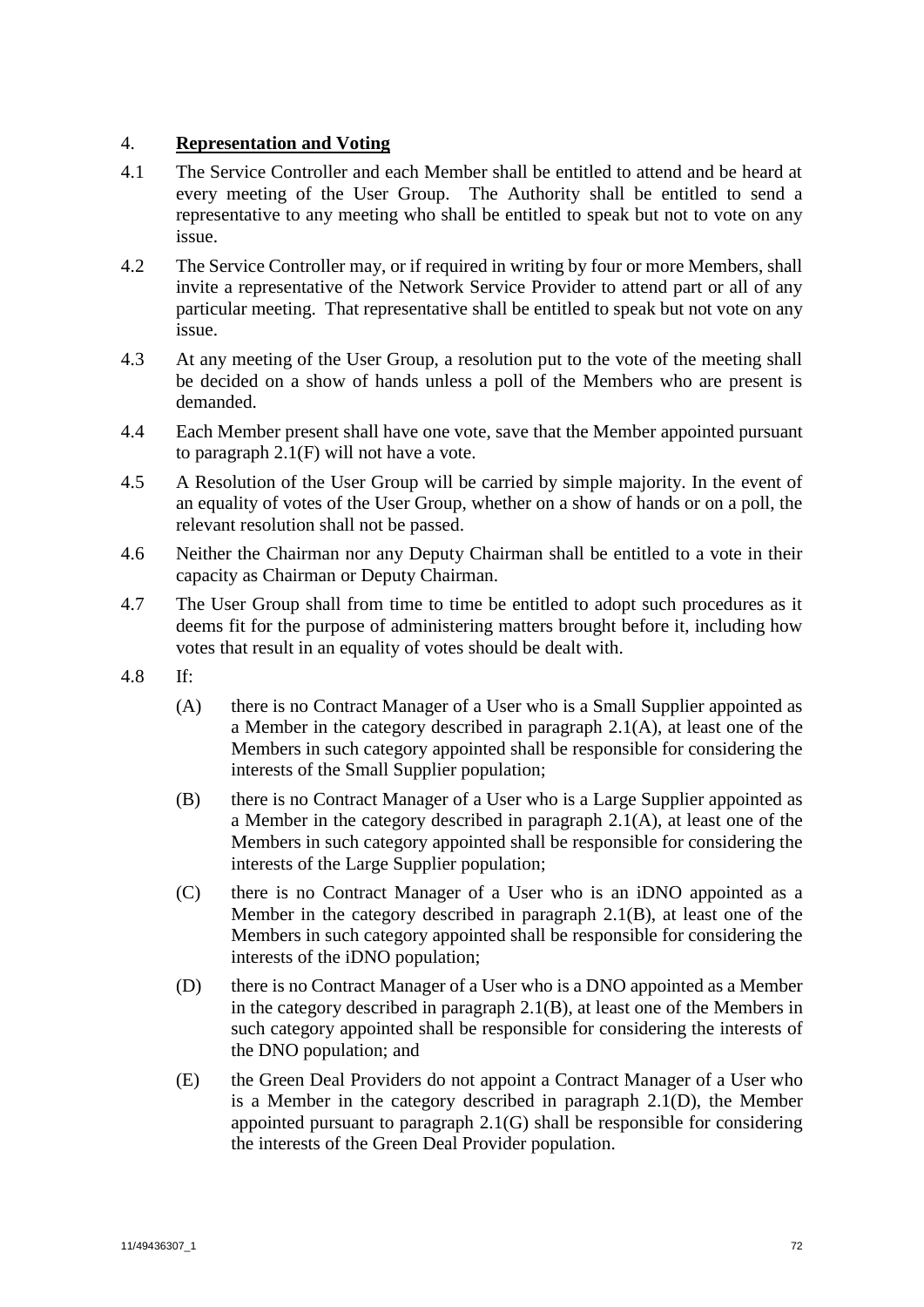# 5. **The Chairman and Deputy Chairman**

- 5.1 Subject to paragraph 5.2 the Service Controller shall appoint a representative to be the Chairman of each meeting of the User Group. The Chairman shall preside at each meeting of the User Group at which he is present. If the Chairman is unable to be present the Service Controller shall appoint a Deputy Chairman who shall act as Chairman.
- 5.2 A User Group Member may ask the Chairman to cease to act as Chairman of a meeting or leave for part of a meeting where the User Group Member wishes to question the behaviour or conduct of the Service Controller. In such circumstances, the Deputy Chairman or his alternate shall chair the meeting while such matters are discussed.

# 6. **The Secretary**

- 6.1 The Service Controller shall have power to appoint and dismiss a Secretary. The Secretary shall be entitled to speak but not vote on any issue at a User Group meeting. The Secretary will be a Member or any other person.
- 6.2 The Secretary's duties shall be to facilitate the User Group and in particular to:
	- (A) attend to the requisition of meetings and to serve requisite notice;
	- (B) maintain a register of names and addresses of Members and Alternates as appointed from time to time; and
	- (C) keep minutes of all meetings.

# 7. **Meeting**

- <span id="page-75-0"></span>7.1 The User Group shall hold meetings quarterly and at other times as agreed by the User Group. A list of dates for the next four meetings shall be circulated by the Secretary at the end of each meeting.
- 7.2 The venue for meetings will generally be the offices of the Service Controller. If a different venue is required for any reason the Service Controller will propose an alternative venue in England, Scotland or Wales.
- 7.3 The Chairman or any other four Members may, by giving notice in writing to the Secretary, request the Secretary to requisition further meetings. The notice given to the Secretary shall contain a list of matters to be included in the agenda of the meeting to be convened pursuant to this paragraph. The Secretary shall proceed to convene meetings of the User Group within 10 Working Days of such notice and shall circulate a copy of the agenda which shall contain such items as are contained in the notice of meeting.
- 7.4 The quorum for a meeting shall be met if the Members present at the meeting are together entitled to cast at least seven (7) votes (taking into account any votes such Members are entitled to cast as alternatives or proxies for other Members in accordance with paragraph [3](#page-73-1) and [3A](#page-73-1)).
- 7.5 Expenses incurred by attending meetings will be met by the persons attending.

# 8. **Notice of Meetings**

8.1 All meetings shall be convened by the Secretary on at least 5 Working Days' notice.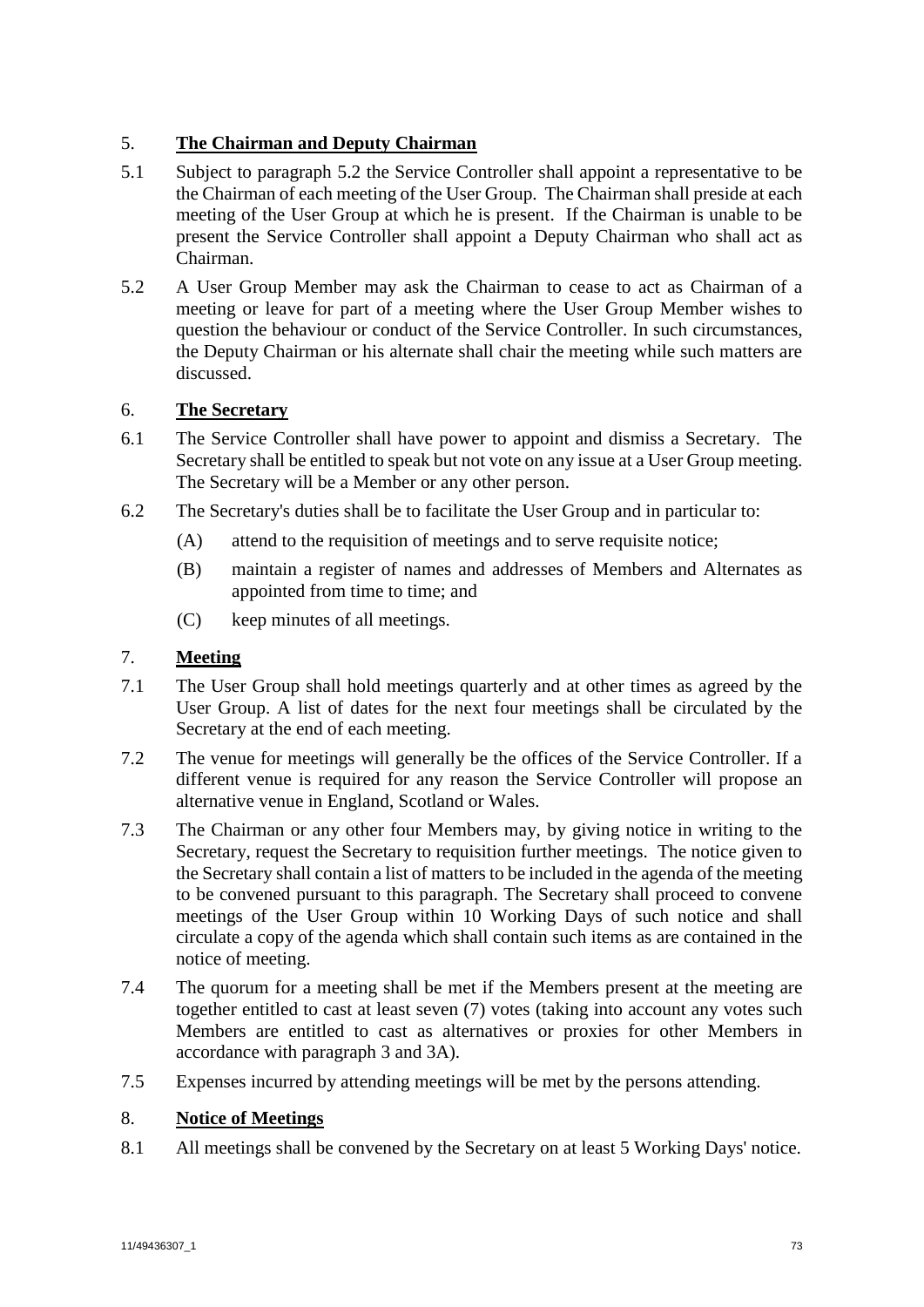- 8.2 The notice of each meeting shall contain the time, venue and confirmation of date of the meetings and an agenda and any available supporting papers which shall be given to each User.
- 8.3 By notice to the Secretary, any Member may request matters to be considered at a meeting, other than meetings convened under paragraph [7.1,](#page-75-0) and provided that such notice is given at least 15 Working Days before the date of the meeting, those matters will be included in the agenda for the meeting. If necessary, the Secretary shall circulate a revised agenda to each User as soon as practicable.
- 8.4 The accidental omission to give notice of a meeting to, or the non-receipt of notice of a meeting by a person entitled to receive notice shall not invalidate the proceedings of that meeting.

## 9. **Proceedings of Meetings**

The User Group may meet for the transaction of business, and adjourn and otherwise regulate its meetings as it thinks fit, but shall at all times act reasonably.

## 10. **Minutes**

- 10.1 The Secretary shall circulate copies of the minutes of each meeting of the User Group to each Member and all Users as soon as practicable (and in any event within 15 Working Days) after the relevant meeting has been held.
- <span id="page-76-0"></span>10.2 Each Member shall indicate his (i) approval; or (ii) disapproval (together with supporting comments) of the minutes at the User Group meeting immediately following the meeting to which the minutes relate and a Member who fails to do so will be deemed to have approved the minutes. The approval or disapproval of the minutes will not affect the validity of decisions taken by the User Group at the meeting to which the minutes relate.
- 10.3 If the Secretary receives any comments on the minutes, he shall circulate the revised minutes as soon as practicable following the meeting referred to in paragraph [10.2](#page-76-0) at which the minutes were discussed, incorporating those comments which are of a typographical nature and indicating, where necessary, where Members disagree with certain aspects of the minutes. The Secretary shall then incorporate those aspects of the minutes upon which there is disagreement into the agenda for the next following meeting of the User Group as the first item for resolution.

# <span id="page-76-1"></span>11. **Vacation of Office**

- 11.1 The office of a Member shall be vacated forthwith if:
	- (A) he resigns his office by notice delivered to the Secretary; or
	- (B) the User for which he is the Contract Manager ceases to be a User.
- 11.2 In the event that the Member fails to attend two (2) or more consecutive meetings of the User Group in person or by sending an alternate in accordance with paragraph 3 or a proxy in accordance with paragraph 3A, the Service Controller will contact the Member to discuss the reasons for non-attendance and agree the next steps, which may include the nomination of an alternate, or the resignation of the Member.
- 11.A.1 Where a Member vacates his office pursuant to paragraph [11](#page-76-1) of this Schedule,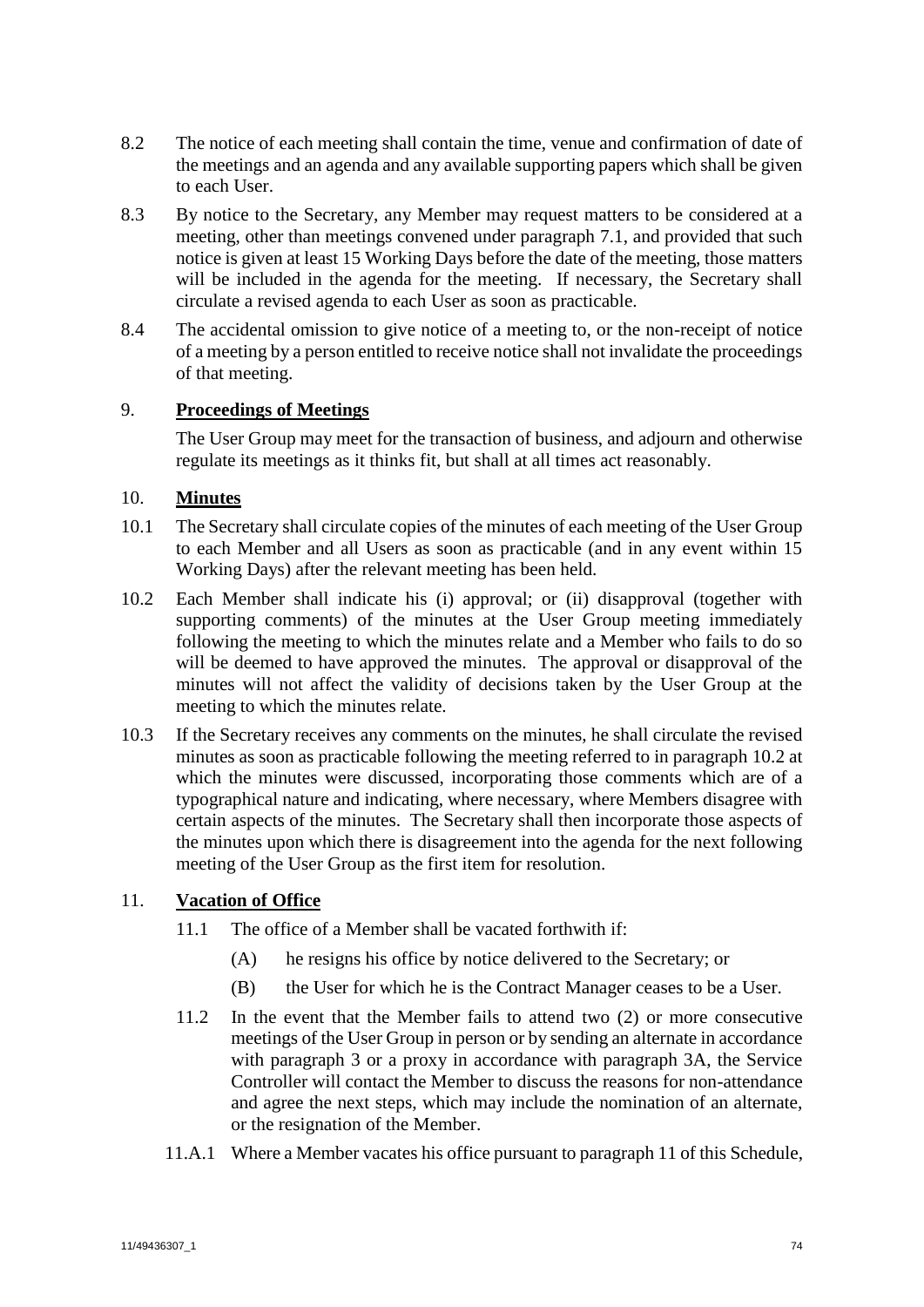then within 5 Working Days of the date of the vacation of office (**"Nomination Period"**) each User from the category of Users which had been represented by the vacating Member in accordance with paragraph [2.1](#page-71-3) may propose to the Service Controller a new candidate or candidates to take over the position of the vacating Member for the remainder of the term of appointment of the vacating Member.

- 11.A.2 The Service Controller shall notify the Users in the relevant category within 7 Working Days from the end of the Nomination Period of the candidates proposed pursuant to paragraph 11A.1.
- 11.A.3 Where more than one candidate is nominated pursuant to paragraph 11A.1 the Service Controller shall conduct a ballot in accordance with the election procedures outlined in paragraph [2.5,](#page-72-0) mutatis mutandis.

# 12. **Member Responsibilities**

- 12.1 In the exercise of his powers and the performance of his duties and responsibilities as a Member, a Member shall represent the interests of the category of Users by whom he is for the time being appointed.
- 12.2 Each Member shall perform his duties in such a way as to enable the Service Controller to perform its role and responsibilities on behalf of all Users and in particular to ensure that it is economically capable of such performance.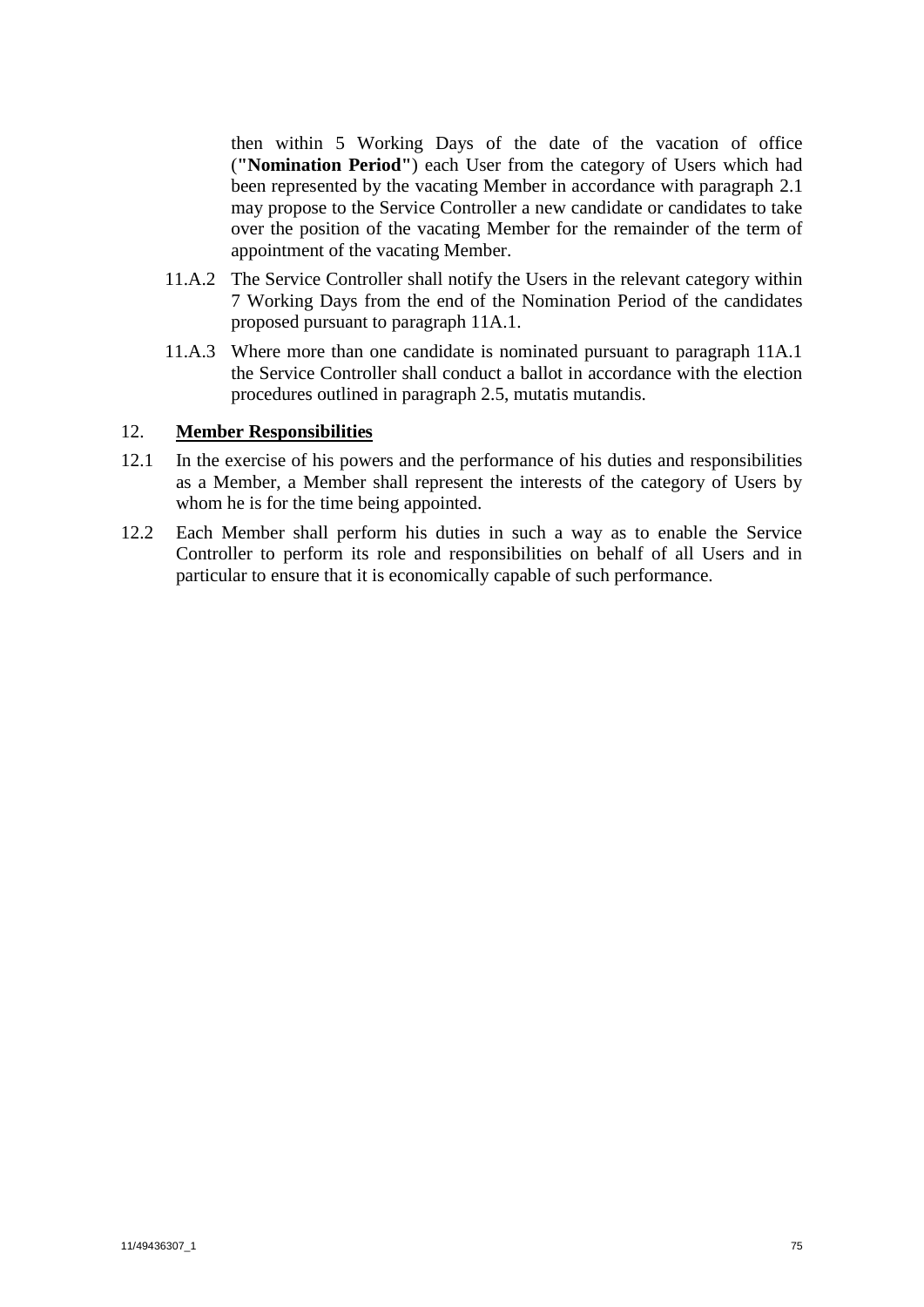# **SCHEDULE 5**

## **SERVICE PROCEDURES**

## <span id="page-78-4"></span><span id="page-78-2"></span>1. **CONNECTION PROCEDURES**

- 1.1 Where the Service Controller has received a completed Application Form from an Applicant, the Service Controller shall use all reasonable endeavours to process such Application Form as quickly as possible, but not later than 15 Working Days after the receipt of such Application Form.
- <span id="page-78-0"></span>1.2 On receiving a completed Application Form the Service Controller shall examine whether or not the Applicant satisfies the Service Controller of its status as a Market Participant.
- 1.3 Where the Service Controller is not satisfied under paragrap[h 1.2,](#page-78-0) the Service Controller shall notify the Applicant.
- 1.4 Where the Service Controller is satisfied under paragraph [1.2,](#page-78-0) the Service Controller will prepare an Accession Agreement and forward the Accession Agreement with a copy of this Agreement to the Applicant.
- 1.5 On the Applicant completing the Accession Agreement and returning it and the Accession Agreement Fee, the Service Controller will sign the Accession Agreement and the Applicant shall become a New Party.
- 1.6 As soon as reasonably practicable following the receipt of an executed Accession Agreement, the Service Controller shall forward to the relevant New Party a copy of the Data Transfer Handbook with a list of all available Gateway Options and Connection Form. The New Party shall also receive a copy of the Data Transfer Service Name and Address Book.
- 1.7 On receipt of a Connection Form which is reasonably acceptable to the Service Controller, the Service Controller shall review the details included in the relevant New Party's Connection Form and shall discuss with the relevant New Party the Gateway Option and Local Communications Link chosen.
- 1.8 On completion of a Connection Form to the satisfaction of the Service Controller, the Service Controller shall prepare and execute the Local User Agreement and prepare the First Invoice and forward these to the relevant New Party for execution of the Local User Agreement by the New Party.
- <span id="page-78-1"></span>1.9 Upon:
	- 1.9.1 receipt by the Service Controller of the Local User Agreement executed by the New Party and a cheque from the New Party for the payment of the First Invoice; and
	- 1.9.2 the Service Controller providing written confirmation to the New Party, that, as at the date of such execution, the Service Controller is satisfied that the New Party is a Market Participant,

<span id="page-78-3"></span>the New Party shall become a User.

<span id="page-78-5"></span>1.10 A New Party may in its Connection Form request that the Service Controller authorise the New Party to use another User's Gateway for the purpose of sending and receiving Messages in accordance with this Agreement. Subject to receiving such other User's prior written consent, the Service Controller may (in its absolute discretion) grant such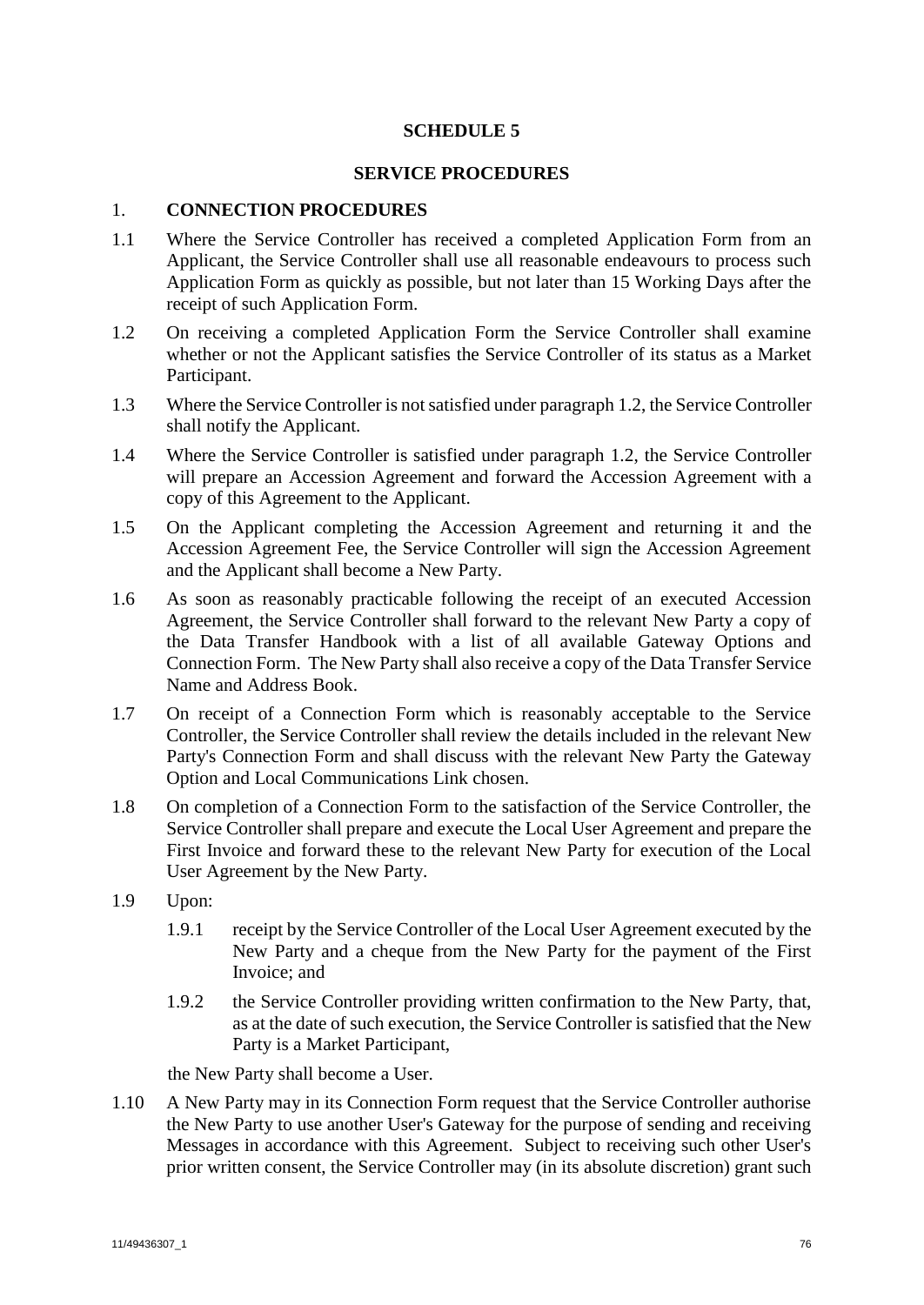authorisation and, following such authorisation:

- 1.10.1 when such New Party becomes a User it shall be a Sharing User;
- 1.10.2 paragraphs [1.11](#page-79-0) to [1.16](#page-79-1) shall not apply to such New Party, but the New Party shall co-operate with and undertake such Gateway configuration activities as may be reasonably required by the Service Controller.
- <span id="page-79-0"></span>1.11 Upon a New Party becoming a User, the Service Controller shall as soon as reasonably practicable arrange for the installation of the User's Gateway or Gateways in accordance with the Service Levels. In relation to a Remote Gateway, the Service Controller shall as soon as reasonably practicable arrange for the relevant steps to be taken to enable use of the Remote Gateway by the User in accordance with the Service Levels.
- 1.12 The Service Controller shall other than for a Remote User give the User 10 Working Days' notice of the installation of its Gateway at its Site. The Parties shall also agree a suitable time and place for First Level User training to be conducted.
- 1.13 In order to assist the Service Controller in accordance with paragraph [1.9](#page-78-1) the User shall:
	- (A) provide other than in relation to a Remote Gateway physical access to the Service Controller to the User Gateway and the User's Site during normal working hours for the purposes of testing and connecting the User Gateway to the Data Transfer Network; and
	- (B) provide a suitably qualified representative to the Service Controller to assist in the installation and connection of its Gateway to the User's own network and electrical power supply.
- 1.14 On installation of a Gateway or conclusion of the necessary steps for connection of a Remote User, the Service Controller shall arrange as soon as possible thereafter to run the User Preconnection Acceptance Tests. A representative of the User shall be present for such testing.
- 1.15 Provided that the Connection Form has been fully completed, and the User Preconnection Acceptance Tests have been satisfactorily completed, the Service Controller shall then arrange for the User's Gateway or Gateways to be Enabled.
- <span id="page-79-1"></span>1.16 Where the User's Gateway fails the whole or part of the User Preconnection Acceptance Tests the Service Controller shall as soon as possible following such failure arrange for the relevant part or parts of such tests to be re-run until successfully completed. If successfully completed, the User's Gateway will be Enabled.
- 1.17 In respect of a Sharing User who has been authorised pursuant to paragraph 1.10 to use another User's Gateway, such Gateway shall be Enabled for the Sharing User once the configuration activities referred to in Clause [4.8](#page-26-0) have been successfully completed.
- 1.18 The Service Controller shall notify the relevant Accreditation Authority and/or Performance Assurance Board of any User that it has Enabled pursuant to these procedures.

## <span id="page-79-2"></span>2. **Problem Management Procedures**

2.1 Save as set out in this paragraph [2](#page-79-2) where a User experiences a problem with the Data Transfer Service it shall take all reasonable steps to determine the nature or existence of a problem prior to contacting the Helpdesk. Where, for example, a User does not receive an expected in bound Message from another User, the User shall first contact that other User to ascertain whether the Message was in fact sent.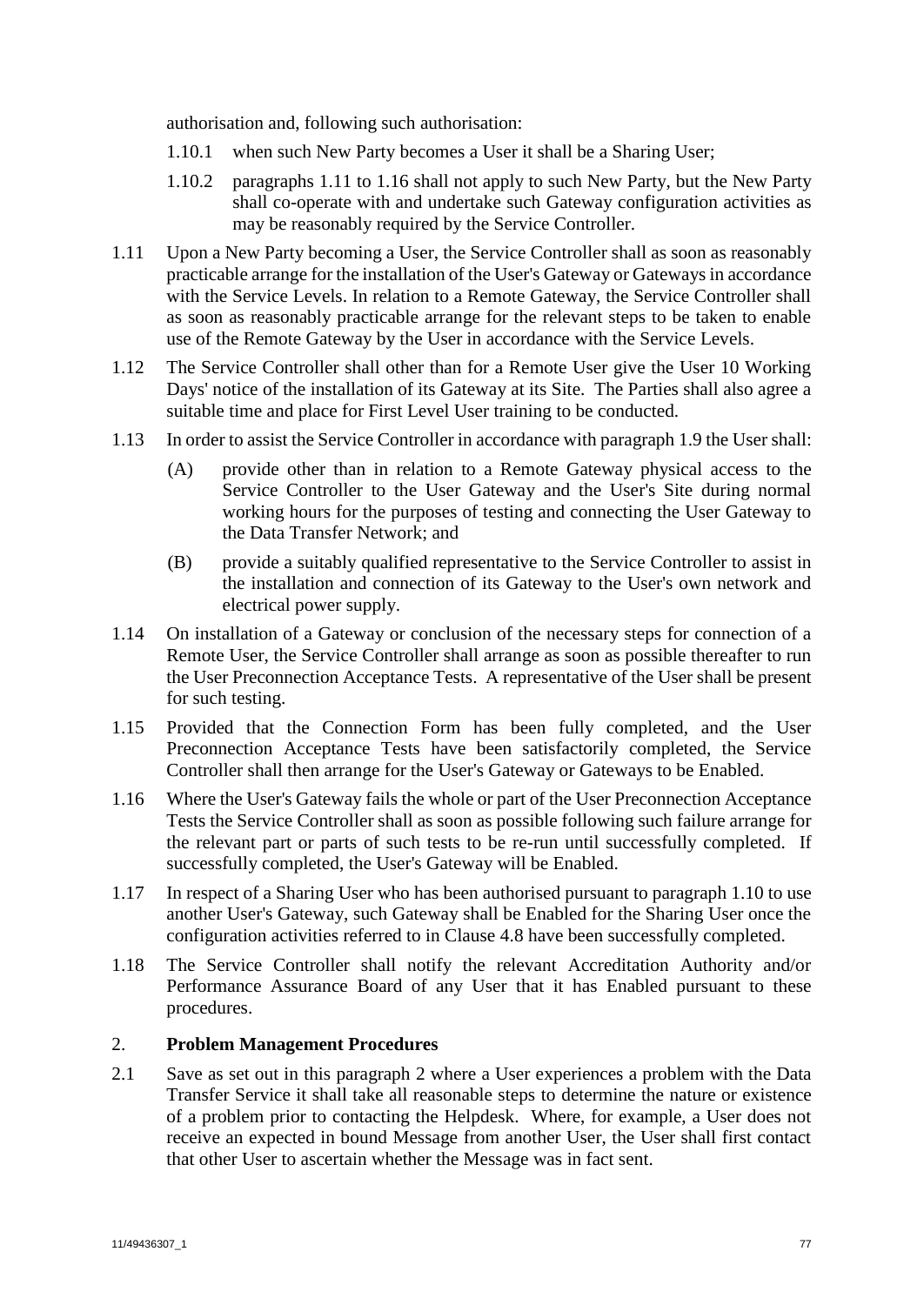- 2.2 Where a User suspects that an outbound Message has failed it shall first confirm that the Message was logged as received at its own Gateway, will note the file type, the intended destination, the Message size and the reference number. The User should then contact the intended recipient to determine whether the Message was in fact received. If it has not been received it shall then report that problem to the Helpdesk and set out these details. Dependent on the nature and operational impact of the reported problem, the Helpdesk will call the relevant User back in a timely manner to advise on the nature of the problem, the action being taken to resolve it, whether or not to re-transmit the data and when a normal service will be resumed.
- 2.3 Where a User believes that the Data Transfer Network in respect of its transmissions is not performing to the Minimum Service Levels, he shall contact the Service Controller with details. If reasonably satisfied that there is a potential problem with the Data Transfer Network, the Service Controller will monitor that User's Gateway for such period (as is necessary in order to establish the existence and nature of a problem, being for a period not longer than one month) as the Service Controller may select. Where the Service Controller believes that the performance being achieved is within the statistical limits expected from the specified Minimum Service Level, it will advise the User of the measurements of performance obtained. Where the Service Controller agrees that the performance is below the standard to be expected in respect of that Minimum Service Level, it will advise the User of the measures of performance obtained. The Service Controller will also advise the User of the corrective action that will be taken, with timescales for implementation.
- 2.4 Where a User receives a Message which is clearly identifiable as relating to a particular Data Transfer Catalogue or a particular SPAA Data Transfer Flow, and has been properly transmitted under a Business Agreement, the BSC or the Supply Point Administration Agreement, as applicable, but the content of the Message cannot be understood, not being due to a problem related to the Data Transfer Service, the User will contact the sending User, and attempt to resolve the problem. If the problem cannot be resolved with the sending User the User will invoke any problem management procedure available under the relevant Business Agreement, the BSC or the Supply Point Administration Agreement. The Service Controller will not be involved in this process.
- 2.5 Where a User receives unnecessary or corrupt Messages or the sending User can not be identified, the process will depend on the nature of the problem, as set out below:
	- (A) where the Message involved is unnecessary and is not properly sent under a Business Agreement and/or the BSC, the User shall notify the Helpdesk with details of the unnecessary Messages. The Service Controller will determine the source of the Message, and will inform that source User involved of the details of the original complaint. If the Service Controller receives a satisfactory explanation for the unnecessary Messages, and is satisfied that it will not recur, he will inform the original complainant of the resolution of the problem. If the Service Controller is not satisfied with the explanation for the problem, or believes that the problem may persist, he will inform that source User of his intention to monitor the pattern and nature of the Message sourced from that source User for a period of up to one month. At the end of the period of monitoring, the Service Controller will inform the complainant and the source User either that the problem no longer exists, or that unnecessary Messages have been detected, and the action to be taken, which may include giving notice of an Event of Default under Clause [14.1.1](#page-49-0) on that source User and Disconnection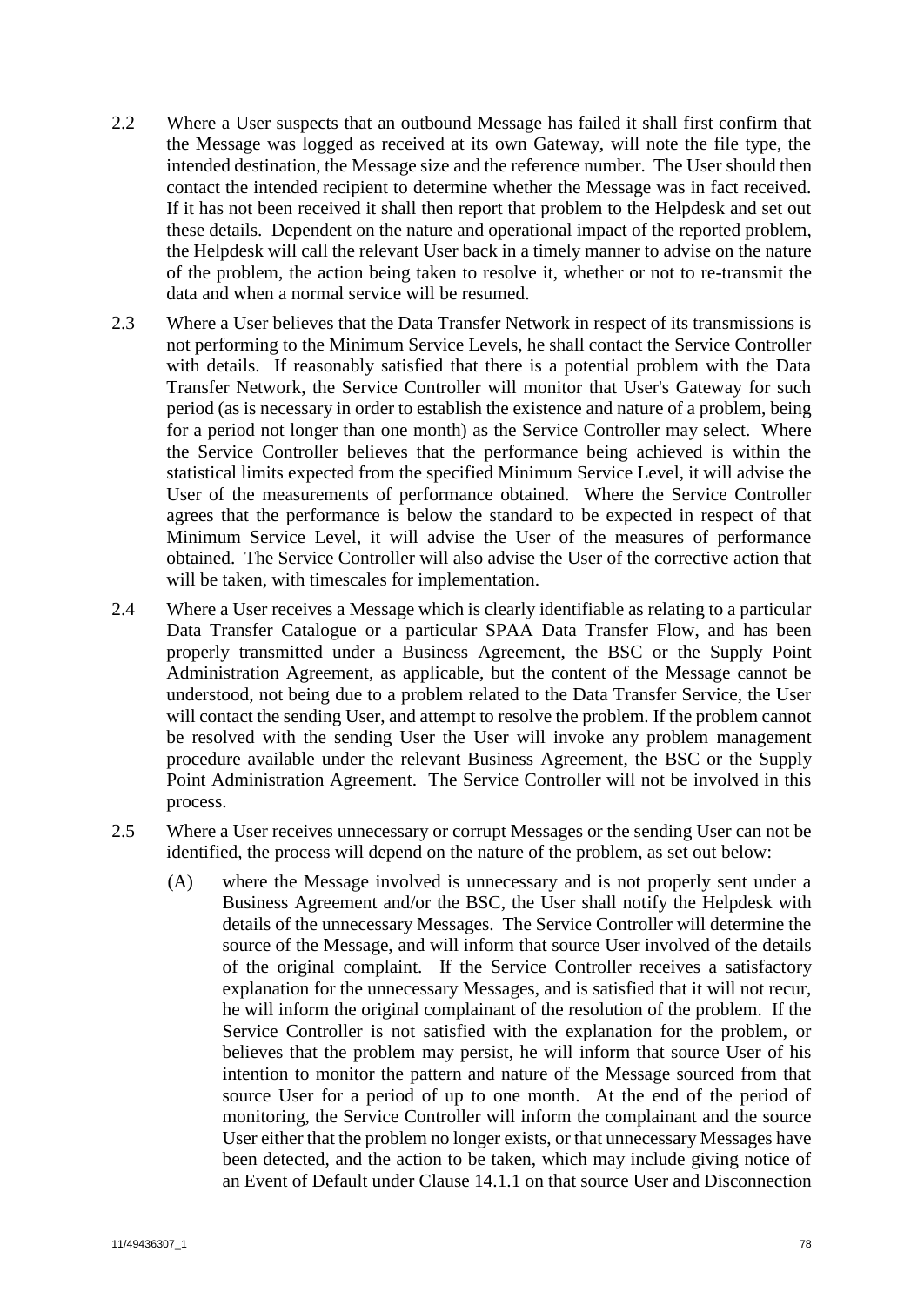pursuant to Clause [15](#page-50-0) of this Agreement;

- (B) where in relation to a Message, the receiving User cannot identify the sending User, the receiving User shall contact the Helpdesk. The Service Controller shall make all reasonable enquiries to identify the source of the Message. When the Service Controller has identified the source of the Message, it shall inform the receiving and sending Users and shall advise them of any appropriate corrective measures to be taken to resolve the problem; or
- (C) where the User suspects a Breach of Security it shall forthwith contact the Helpdesk to notify the Service Controller. The Service Controller shall take all appropriate measures relating to resolving such a problem, including notifying all Users in accordance with the Security Procedures.
- 2.6 In all respects, the Service Controller shall manage and seek to resolve all problems reported in accordance with Good Industry Practice.

# <span id="page-81-0"></span>3. **Disconnection Procedures**

For the purposes of this paragraph [3](#page-81-0) of [Schedule 5,](#page-78-2) any reference to removing equipment from the Site shall not apply to circumstances where the User is a Remote User.

- <span id="page-81-1"></span>3.1 This paragraph [3.1](#page-81-1) applies to Disconnection for a User's voluntary termination pursuant to Clause [15.6.](#page-51-0)
	- (A) The User will write to the Service Controller stating the date Disconnection is required, but giving not less than 20 Working Days' notice in writing.
	- (B) The Service Controller will contact the User at least 15 Working Days before the Disconnection date to acknowledge receipt of the request to Disconnect and to arrange for the removal of its equipment from the User's Site.
	- (C) The User will provide access and on site facilities to enable the Service Controller to remove its equipment from the User's Site on the agreed date.
	- (D) The Service Controller will advise all Users of the Disconnection date in relation to that User at least 10 Working Days prior to the date of Disconnection.
	- (E) The Service Controller will Suspend a User's Gateway or Gateways from midday on the Disconnection date.
	- (F) The Service Controller will remove any equipment from the Site on the Disconnection date agreed with the User.
- <span id="page-81-4"></span><span id="page-81-3"></span><span id="page-81-2"></span>3.2 The Disconnection Procedure contained in this paragraph [3.2](#page-81-2) applies to Suspension and Disconnection related to non-payment by a User pursuant to Clause [15.2.1.](#page-50-1)
	- (A) Where all the Charges for any period which has been invoiced have not been paid, the Service Controller may give a User a notice requiring payment of all outstanding sums including any payment or deposit required by the Service Controller by way of deposit required or bond pursuant to Clause [15.5,](#page-51-1) within 20 Working Days of that notice.
	- (B) Where payment in full is not received by the date specified in the notice, the Service Controller may Suspend a User's Gateway or Gateways forthwith without further notice, provided that the amounts demanded under paragraph [3.2\(A\)](#page-81-3) are not the subject of a dispute notified under Clause [9.6.](#page-43-0) Where the relevant amounts are the subject of such a dispute, the Service Controller shall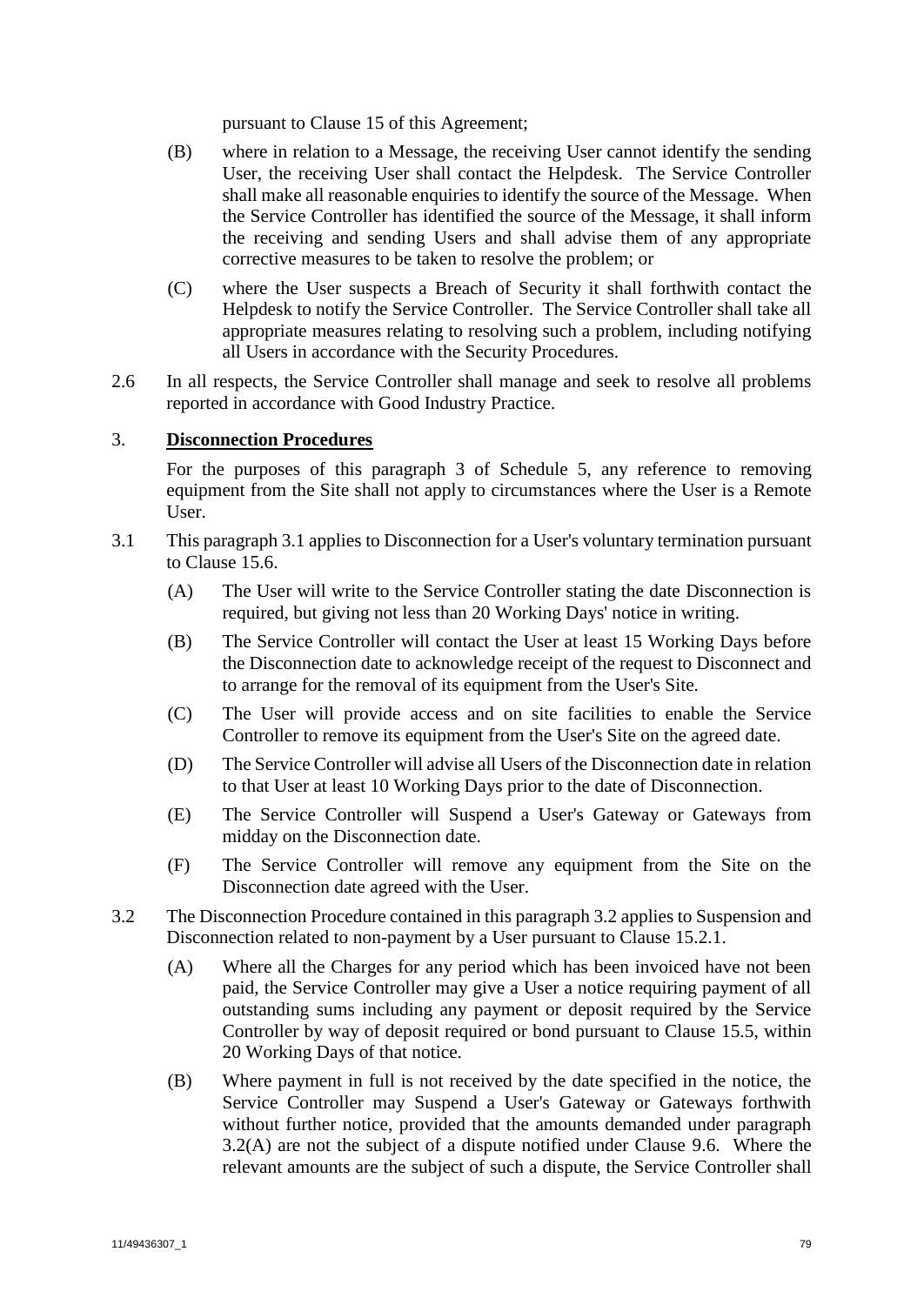not Suspend or Disconnect a User until the dispute is settled under Clauses [9.6](#page-43-0) to [9.8.](#page-44-0) On Suspending a User's Gateway under this paragraph [3.2\(B\),](#page-81-4) the Service Controller shall notify the User concerned.

- (C) If a User's Gateways have been Suspended the Service Controller shall as soon as possible, but not later than 5 Workings Days of such Suspension notify all other Users of the relevant User's Suspension.
- (D) If, following Suspension, a User pays all sums invoiced and outstanding the User may be Reconnected.
- <span id="page-82-0"></span>(E) Following Suspension the Service Controller may issue a notice to the relevant User stating the sum of the Charges invoices to the User and outstanding and further stating that if payment of such sum is not received within 20 Working Days from the date of such notice, the Service Controller shall Disconnect the relevant User's Gateways (a "**Non-Payment Disconnection Notice**").
- (F) Having issued a Non-Payment Disconnection Notice to a User, the Service Controller shall, subject to paragraph [3.8,](#page-84-0) Disconnect the User's Gateways if the Service Controller has not received from the User payment in full of the outstanding sum specified in the Non-Payment Disconnection Notice and any other Charges invoiced to the User which are outstanding by the date specified in such notice.
- (G) Where payment in full is not received, following a notice given under paragraph [3.2\(E\),](#page-82-0) by the specified date, the Service Controller may Disconnect the relevant User's Gateways.
- (H) The User shall, in such circumstances, provide access and on Site facilities to enable the Service Controller to remove its equipment from the User's Site at any time reasonably specified by the Service Controller.
- (I) The Service Controller shall, as soon as reasonably practicable, but not later than 5 Working Days following such Disconnection, advise all Users of a User's Disconnection.
- <span id="page-82-3"></span><span id="page-82-2"></span><span id="page-82-1"></span>3.3 This paragraph [3.3](#page-82-1) applies to Suspension and for Events of Default set out in Clauses [14.1.3](#page-50-2) to [14.1.6](#page-50-3) (inclusive), [14.1.8](#page-50-4) and [14.1.9.](#page-50-5)
	- (A) When the Service Controller becomes aware of an Event of Default pursuant to Clauses [14.1.3](#page-50-2) to [14.1.6,](#page-50-3) [14.1.8](#page-50-4) or [14.1.9,](#page-50-5) the Service Controller may immediately, and without providing notice to the relevant User Suspend that User's Gateways.
	- (B) The Service Controller shall, as soon as reasonably practicable, but not later than 5 Working Days following such Suspension, notify all Users of a User's Suspension under paragraph [3.3\(A\).](#page-82-2)
	- (C) Within 7 Working Days of Suspension under paragraph [3.3\(A\)](#page-82-2) the Service Controller may notify the User of a proposed Disconnection date or, if appropriate, give a period for an opportunity to remedy the Event of Default.
	- (D) Where the Event of Default is remedied to the satisfaction of the Service Controller and the Service Controller is satisfied that there is no significant further risk of another Event of Default in relation to that User, the Service Controller may Reconnect the User.
	- (E) Where a Disconnection date has been set and the User has not remedied the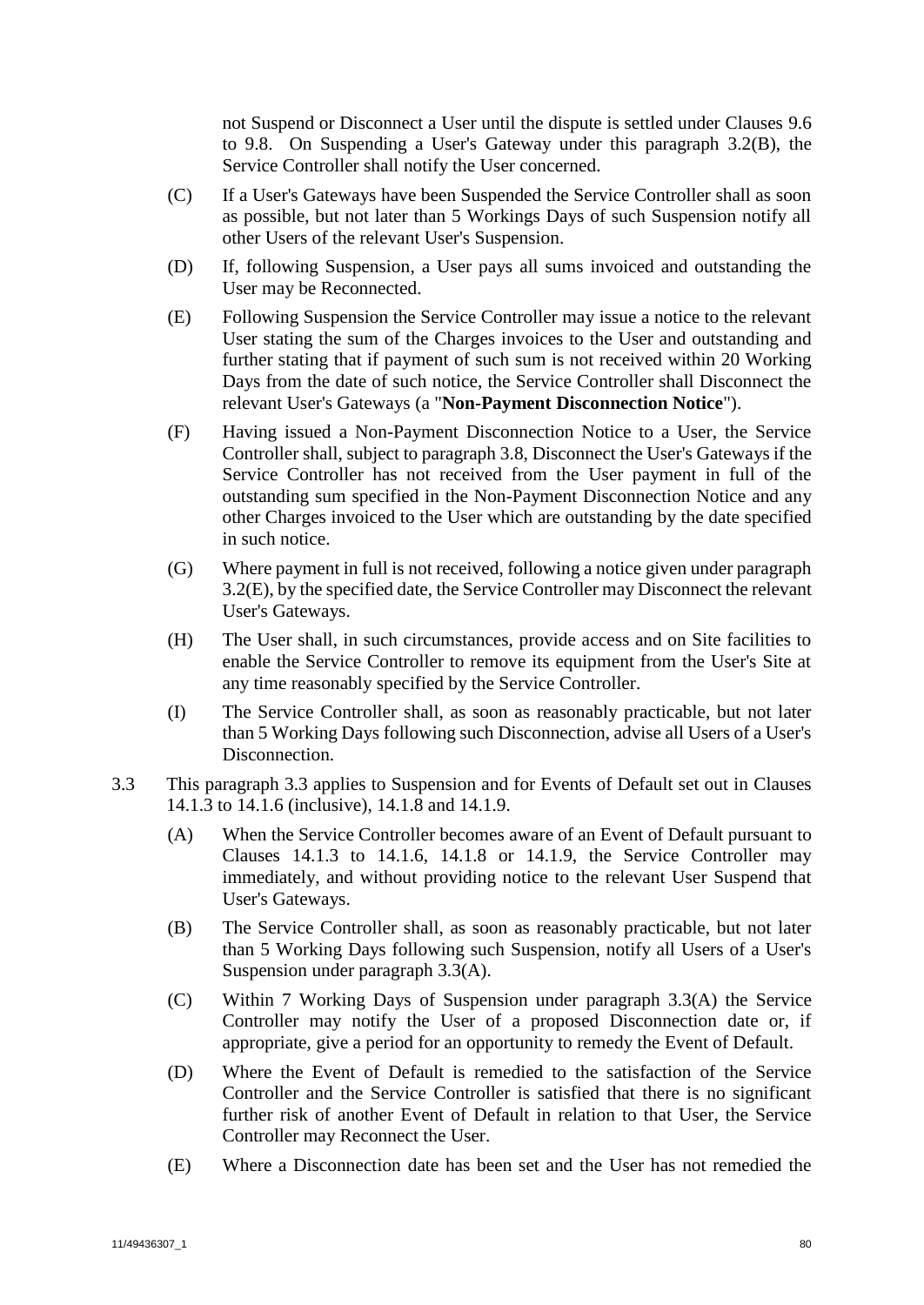Event of Default or satisfied the Service Controller under paragraph [3.3\(D\)](#page-82-3) the Service Controller may Disconnect the User.

- (F) The User shall, in such circumstances, provide access and on Site facilities to enable the Service Controller to remove its equipment from the User's Site at any time reasonably specified by the Service Controller.
- (G) The Service Controller shall, as soon as reasonably practicable, but not later than 5 Working Days following such Disconnection, advise all Users of a User's Disconnection.
- <span id="page-83-3"></span><span id="page-83-2"></span><span id="page-83-1"></span><span id="page-83-0"></span>3.4 This paragraph [3.4](#page-83-0) applies to Disconnection or Suspension for the Events of Default set out in Clauses [14.1.1](#page-49-0) and [14.1.7.](#page-50-6)
	- (A) Where the Service Controller becomes aware of a relevant Event of Default, the Service Controller may give a User 20 Working Days' notice to rectify its default.
	- (B) Where the User has not remedied the default by the date specified in the notice referred to in paragraph [3.4\(A\)](#page-83-1) the Service Controller may Suspend the User's Gateways.
	- (C) The Service Controller shall, as soon as reasonably practicable, but not later than 5 Working Days following such Suspension, notify all Users of a User's Suspension under paragraph [3.4\(B\).](#page-83-2)
	- (D) A User may before that specified date require the matter to be heard pursuant to the Dispute Resolution Procedures. In such circumstances the Service Controller shall not Suspend the Gateways concerned.
	- (E) In the event of the Dispute Resolution Procedure finding in favour of the Service Controller, the Service Controller shall be entitled to immediately Suspend or, in its discretion Disconnect the Gateway.
	- (F) Where a Gateway is Suspended under paragraph [3.4\(B\)](#page-83-2) the User shall have a further period determined by the Service Controller of not less than 7 Working Days to remedy the relevant Event of Default and, if required by the Service Controller other than in relation to an Event of Default under Clause [14.1.7,](#page-50-6) pay such additional amount pursuant to Clause [15.5](#page-51-1) or give any other relevant assurance.
	- (G) Subject to paragraph [3.4\(E\),](#page-83-3) on payment of any amount or giving any assurance or on the Service Controller being otherwise satisfied of there not being any risk of a further or continued Event of Default, the Service Controller shall Reconnect the User's Gateways.
	- (H) However where the Service Controller is not satisfied in accordance with paragraph [3.4\(E\),](#page-83-3) the Service Controller may at its discretion Disconnect the relevant Gateways.
	- (I) The User shall, in such circumstances, provide access and on Site facilities to enable the Service Controller to remove its equipment from the User's Site at any time reasonably specified by the Service Controller.
	- (J) The Service Controller shall, as soon as reasonably practicable, but not later than 5 Working Days following such Disconnection, advise all Users of a User's Disconnection.
- <span id="page-83-4"></span>3.5 This paragraph [3.5](#page-83-4) applies to Suspension or Disconnection pursuant to an Event of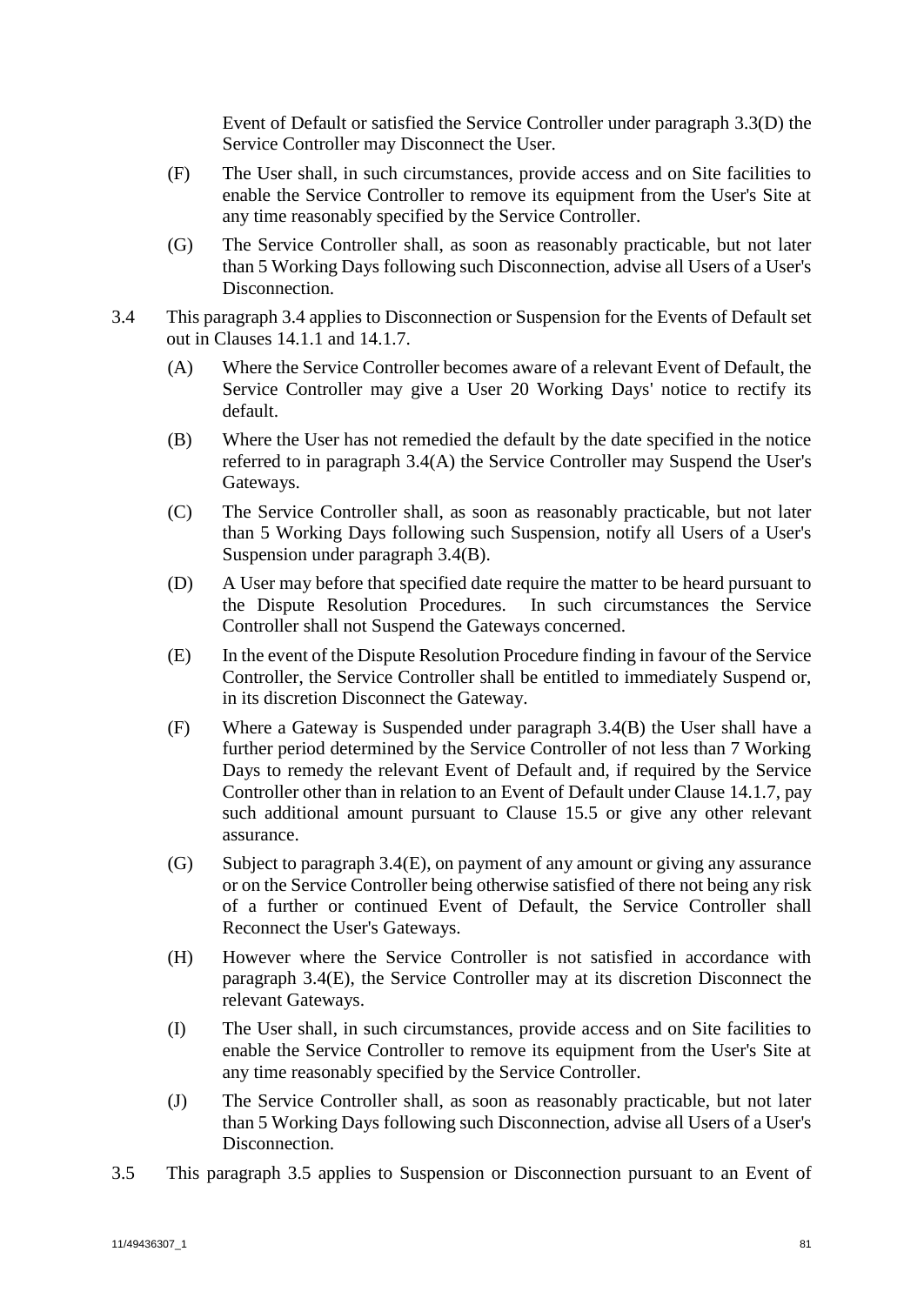Default outlined in Clause [14.1.2](#page-49-1) or pursuant to Clauses [15.1](#page-50-7) or [15.2.3.](#page-50-8)

- (A) The Service Controller on becoming aware of a potential or actual Breach of Security or other relevant actual or potential breach may immediately and without notice Suspend a User's Gateways.
- (B) As soon as reasonably practicable, following Suspension, the Service Controller shall contact the relevant User's Contract Manager and notify them of the relevant breach and require that the breach be remedied. The Service Controller shall also advise all Users of a User's Suspension.
- (C) In the event that the breach is remedied by the date agreed with the Service Controller, the Service Controller shall, subject to being satisfied that there is no further risk of a further or continuing breach Reconnect the User.
- (D) Where the breach is not remedied by the date agreed with the Service Controller, the Service Controller may immediately Disconnect the User's Gateways.
- (E) The User shall in such circumstances provide access and on Site facilities to enable the Service Controller to remove its equipment from the User's Site at any time reasonably specified by the Service Controller.
- (F) The Service Controller shall, as soon as reasonably practicable, advise all Users of a User's Disconnection.
- <span id="page-84-1"></span>3.6 This paragraph [3.6](#page-84-1) applies to Suspension or Disconnection pursuant to Clauses [15.2.4.](#page-50-9)
	- (A) The Service Controller may immediately Suspend a User's or Users' Gateways without notice.
	- (B) The Service Controller shall as soon as reasonably practicable inform all Users of the relevant Suspensions.
	- (C) The Service Controller shall use all reasonable endeavours to Reconnect such Users as quickly as possible.
	- (D) Where it is not possible for the Service Controller to Reconnect a User and preserve or maintain its ability to continue to provide the Data Transfer Service, the Service Controller may give notice to the User of its intention to Disconnect the relevant Gateways.
	- (E) The User shall in such circumstances provide access and on Site facilities to enable the Service Controller to remove its equipment from the User's Site at any time reasonably specified by the Service Controller.
	- (F) The Service Controller shall, as soon as reasonably practicable, advise all Users of a User's Disconnection.
- 3.7 Procedures relating to Reconnecting a User's Gateway pursuant to Clause [15.5:](#page-51-1)

If pursuant to one of the procedures contained in this paragraph [3](#page-81-0) a User's Gateway is Suspended, but the relevant User subsequently remedies any Event of Default, or the reason for Suspension has been removed, then prior to Disconnection the User may be required to submit a prepayment amounting to 3 months of its usage of the Data Transfer Service before the User is Reconnected as a guarantee against future payments. Such usage will be judged by the Service Controller in good faith by reference to the User's actual usage over the prior 12 months or such shorter actual period of usage by that User.

<span id="page-84-0"></span>3.8 Requests for Disconnection for non-payment of Charges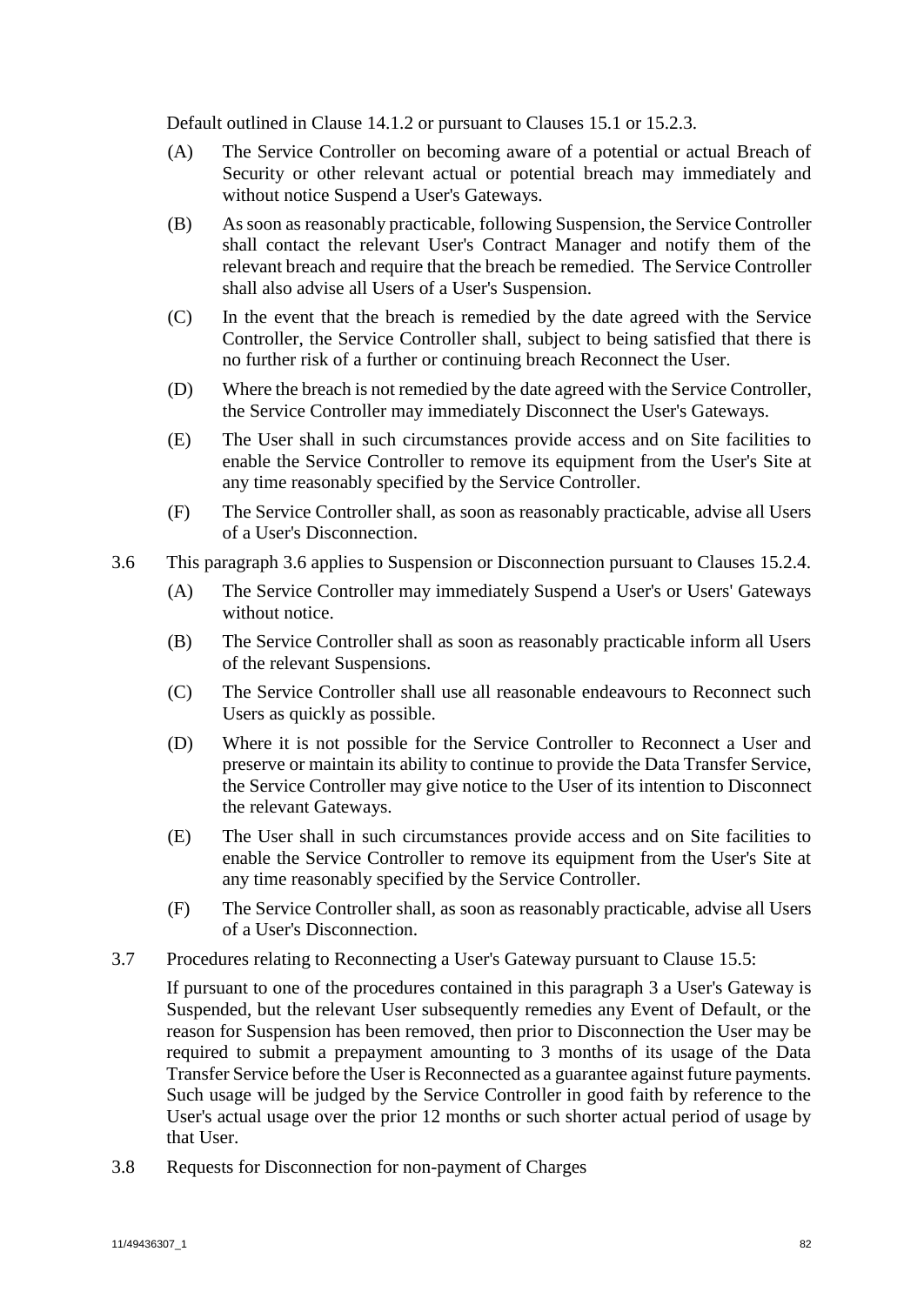- (A) If, having issued a Non-Payment Disconnection Notice to a User, the Service Controller has not received from the recipient User the outstanding amount set out in the notice within the 20 Working Days after the date of the notice, the Service Controller shall submit a request to the User Group to Disconnect the User (a **"Non-Payment Disconnection Request"**).
- (B) The User Group shall resolve at the User Group Meeting immediately following its receipt of the Non-Payment Disconnection Request to either approve or reject the Non-Payment Disconnection Request and shall notify the Service Controller of its decision, save that if a Non-Payment Disconnection Request is received by the User Group less than 5 Working Days prior to a User Group meeting, the User Group may elect to defer its decision in relation to the Non-Payment Disconnection Request until the following User Group meeting.
- (C) If the User Group approves a Non-Payment Disconnection Request, the Service Controller shall Disconnect the User within 120 Working Days of such approval, unless the Service Controller has received from the User the outstanding amount set out in the Non-Payment Disconnection Notice and any other Charges invoiced to the User which are outstanding, in which case the User shall be Reconnected.
- <span id="page-85-0"></span>(D) If the User Group rejects a Non-Payment Disconnection Request, the Service Controller shall maintain the Suspension of the User and shall submit a further Non-Payment Disconnection Request to the User Group at least 5 Working Days prior to the next User Group Meeting. This paragraph [3.8](#page-84-0)[\(D\)](#page-85-0) shall apply to each rejection by the User Group of a Non-Payment Disconnection Request until the Service Controller has received from the User the outstanding sum set out in the Non-Payment Disconnection Notice and any other Charges invoiced to the User which are outstanding. If the User has paid such outstanding sums in full it shall be Reconnected.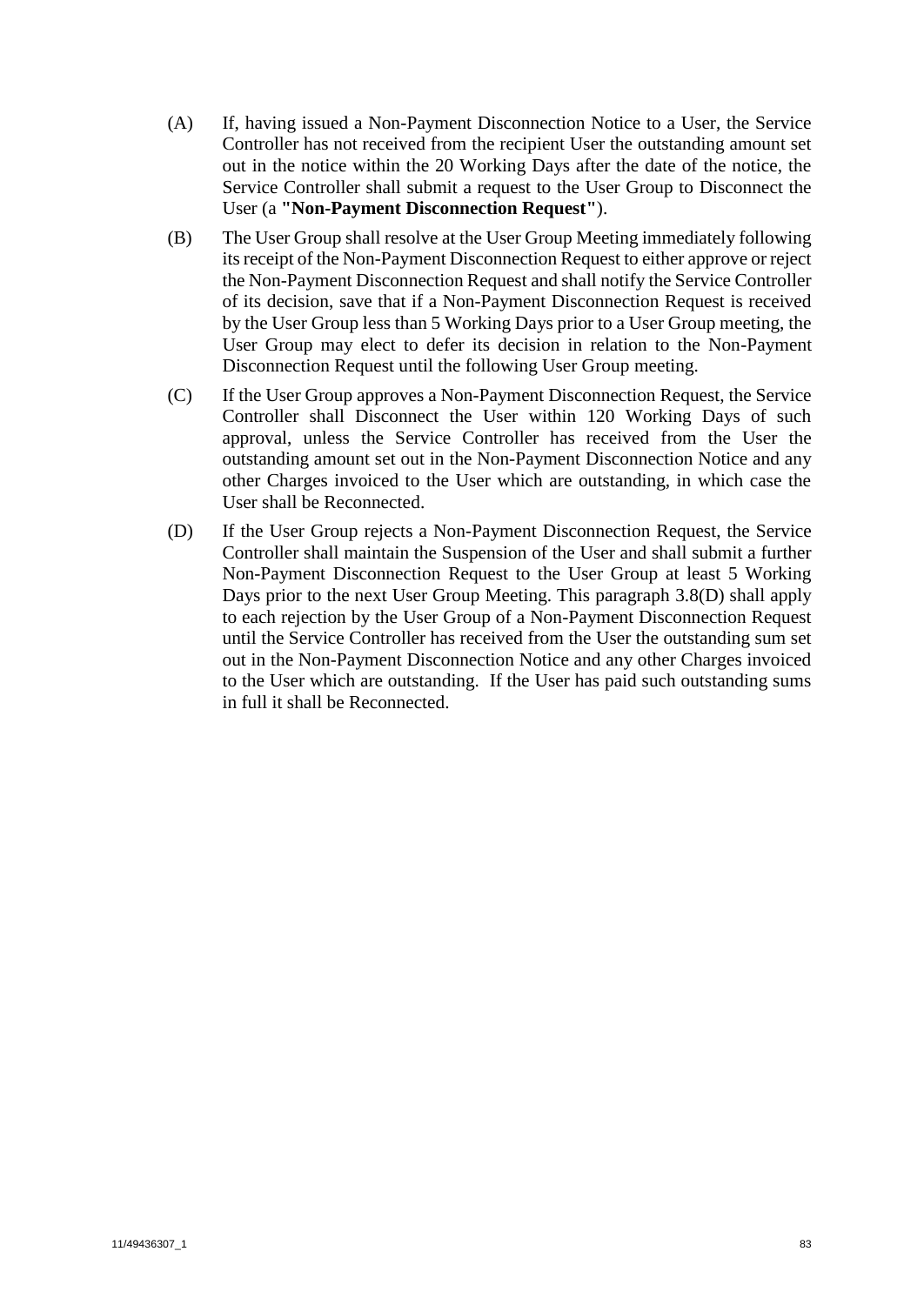# **SCHEDULE 6**

# **FORM OF LOCAL USER AGREEMENT**

# **THIS LOCAL USER AGREEMENT** is made the day of [Month] [Year].

# **BETWEEN**

- (1) **ELECTRALINK LIMITED**, a company incorporated in England and Wales (registered no. 3271981), whose registered office is at 40 Grosvenor Place, Victoria, London, SW1X 7EN (the **"Service Controller"**); and
- (2) [Company], a company incorporated under the laws of England and Wales (registered number

[number] and having its registered office at [address] (the **"New Party"**).

# **WHEREAS:**

- A) The Service Controller and the New Party are Parties to the Data Transfer Service Agreement dated 30th July 1997 (**"DTSA"**).
- B) This Local User Agreement is entered into pursuant to the terms of the DTSA.

## **THE SERVICE CONTROLLER AND THE NEW PARTY AGREE AS FOLLOWS:**

### 1. **DEFINITIONS, INTERPRETATION AND CONSTRUCTION**

Unless the context otherwise requires, terms and expressions defined in the DTSA have the same meaning, interpretations or constructions in this Local User Agreement.

## 2. **CONDITION PRECEDENT**

- 2.1 This Local User Agreement is effective on and from the date which is the later of:
	- 2.1.1 The date on which it is executed by the Service Controller and the New Party; and
	- 2.1.2 The date on or after the date referred to in Clause 2.1.1 on which the Service Controller confirms in writing to the New Party pursuant to paragraph [1.9.2](#page-78-3) of [Schedule 5](#page-78-4) of the DTSA that the Service Controller is satisfied that the New Party is a Market Participant.

## 3. **GATEWAY**

3.1 The Gateway as selected, from time to time, by the New Party to be supplied by the Service Controller and the Gateway Accommodation to be provided by the New Party for that Gateway or Gateways are more particularly described in Appendix A.

## 4. **CHARGING**

The New Party shall pay the Charges from the date on which the Gateway has passed the User Preconnection Acceptance Test.

## 5. **VARIATIONS**

5.1 Save as otherwise provided in this Clause [5,](#page-27-0) the terms of this Agreement shall be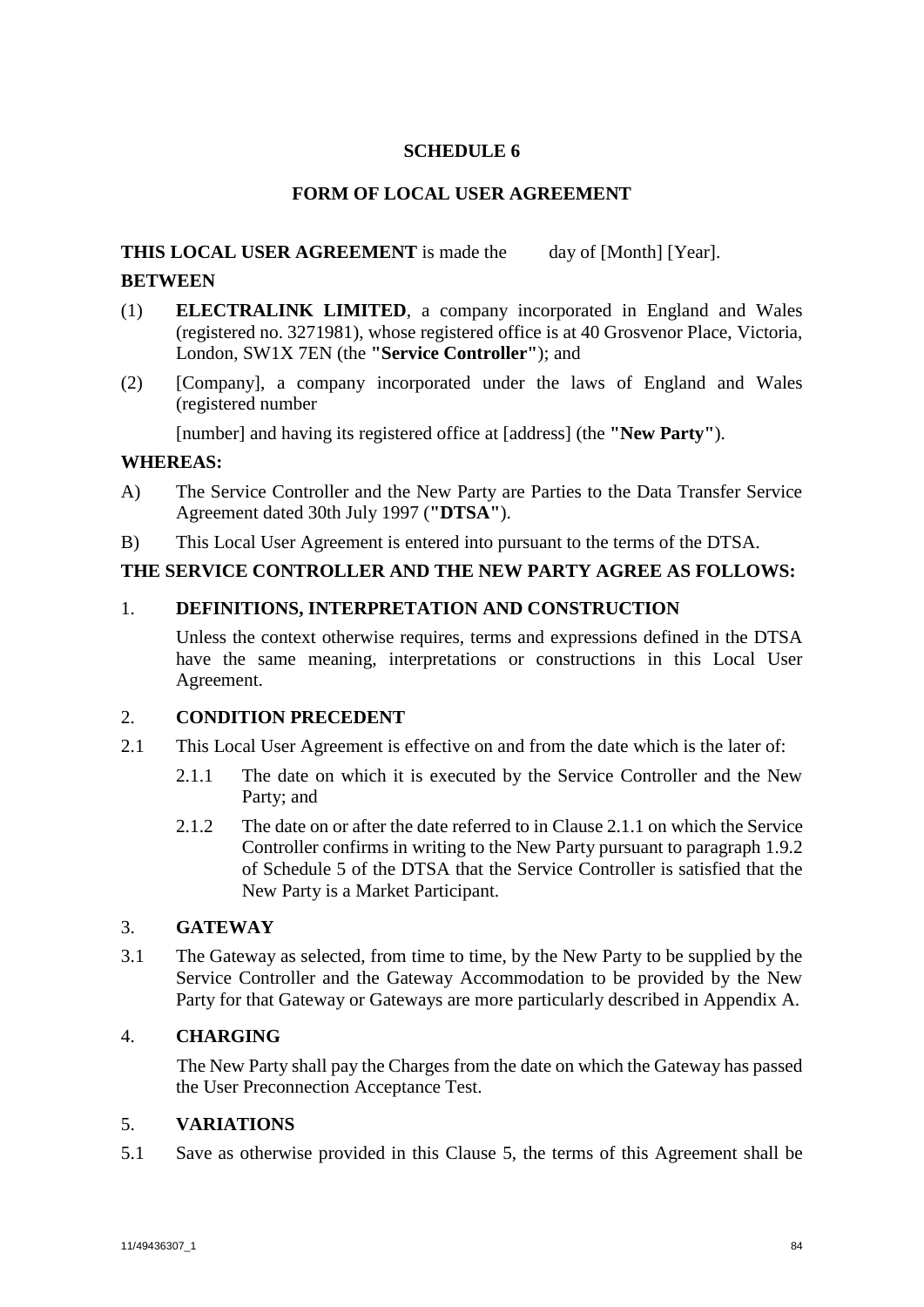subject to the Change Procedures set out in the DTSA.

- 5.2 The New Party may request (i) additional Gateways, (ii) to migrate from its current Gateway to another Gateway Option (iii) to share another User's Gateway (subject to that other User's prior written consent), in each case subject the agreement of the Service Controller. The Service Controller and the New Party shall agree any change to the Charges paid pursuant to Clause [4](#page-25-0) of this Agreement as a result of such change to the Gateway.
- 5.3 Except as provided in the foregoing provisions of this Clause [4](#page-25-0) of this Agreement, no amendment to this Local User Agreement shall be effective unless in writing signed by both the Service Controller and the New Party.

## 6. **TERM**

- 6.1 This Local User Agreement shall continue until the New Party ceases to be a Party to the DTSA.
- 6.2 Termination shall not affect any rights or obligations of either party which may have accrued prior to the date of termination.

### 7. **DTSA**

7.1 This Agreement shall be governed by and construed in all respects in accordance with the provisions of the DTSA (including for the avoidance of doubt clause [23](#page-61-0) of the DTSA, which shall also apply to this Agreement).

### 8. **CONTRACTS (RIGHTS OF THIRD PARTIES) ACT 1999**

No term of this Agreement is enforceable under the Contract (Rights of Third Parties) Act 1999 by a person who is not a party to this Agreement.

**AS WITNESS** the hands of the duly authorised representatives of the New Party and the Service Controller hereto the day and year first above written.

#### **New Party**

| Signed  |  |
|---------|--|
| Printed |  |
| Dated   |  |

Notice details

Address:

Facsimile number:

Attention:

#### **The Service Controller**

(for and on behalf of each of the Parties to the Data Transfer Service Agreement)

By: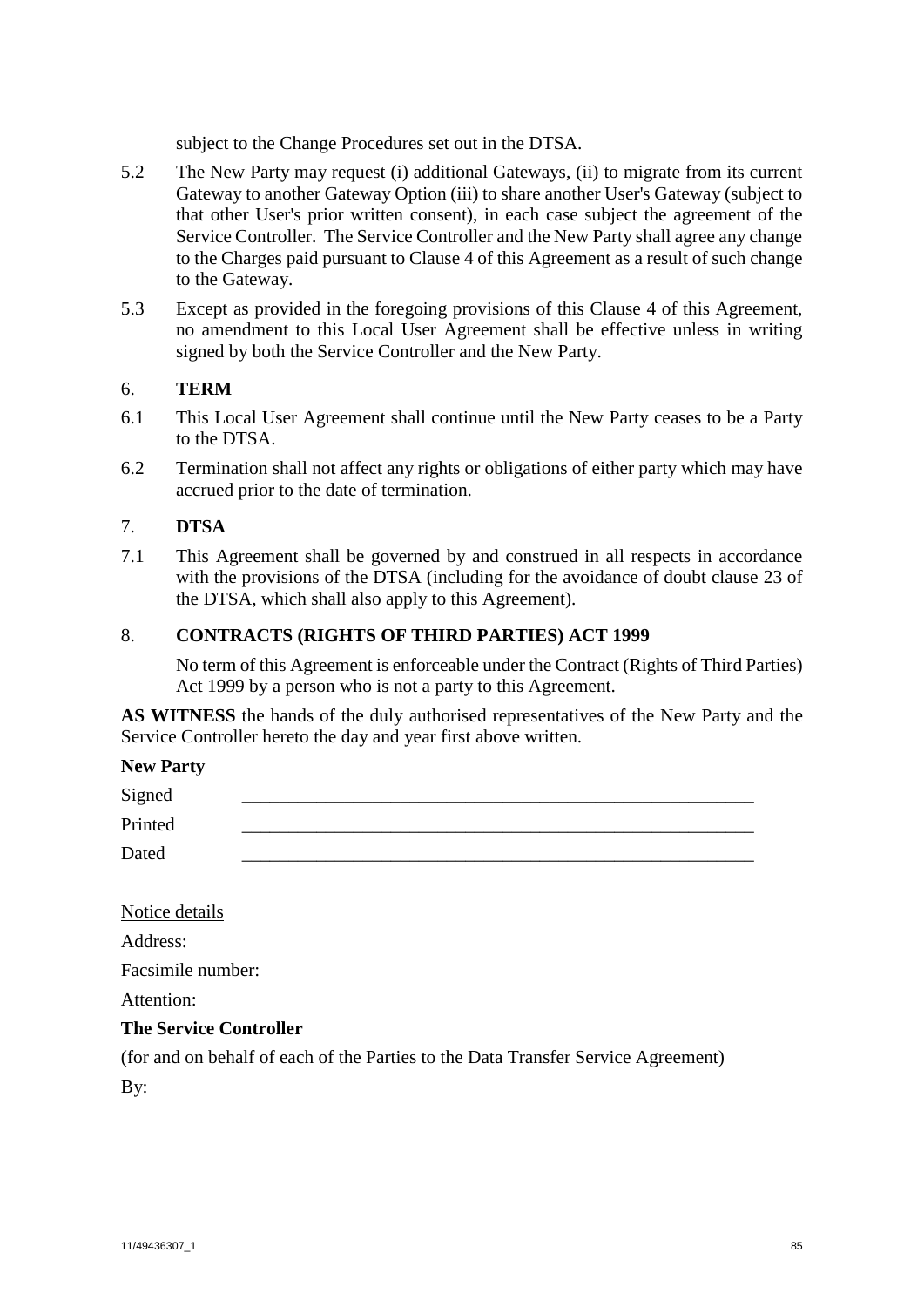# **APPENDIX A**

# **[Completed Application and Connection Forms]**

## **Gateway Option chosen**

| Please tick as appropriate:                                                             |        |
|-----------------------------------------------------------------------------------------|--------|
| <b>Remote User Gateway</b>                                                              | □      |
| <b>Remote Virtual Low Volume Gateway</b>                                                | □      |
| Virtual Low Volume Gateway                                                              | □      |
| Low Volume Gateway                                                                      | $\Box$ |
| Remote Virtual High Volume Gateway                                                      | □      |
| Virtual High Volume Gateway                                                             | □      |
| <b>High Volume Gateway</b>                                                              | □      |
| Gateway identifier (to be completed by the                                              |        |
| Service Controller following receipt of application)                                    |        |
| <b>OR</b>                                                                               |        |
| Sharing User <sup>1</sup>                                                               | П      |
| Market participant identifier, MPID, to be shared<br>(to be completed by the New Party) |        |

# **New Parties choosing the Gateway Option of Sharing User**

In accordance with Clause [4.4.3](#page-26-1) of the DTSA, a New Party who is to become a Sharing User must receive:

- (i) the written consent of another User to use its Gateway, and
- (ii) written authorisation from the Service Controller

to become a Sharing User using that Gateway.

## **User enabling the New Party to share their Gateway**

I hereby provide consent for the New Party to use Gateway \_\_\_\_\_\_\_\_\_\_\_\_\_\_\_\_\_\_\_\_\_\_ (please enter Gateway ID).

 $Signed$ 

Printed \_\_\_\_\_\_\_\_\_\_\_\_\_\_\_\_\_\_\_\_\_\_\_\_\_\_\_\_\_\_\_\_\_\_\_\_\_\_\_\_\_\_\_\_\_\_\_\_\_\_\_\_\_\_\_

1

<sup>1</sup> If electing to be a "Sharing User" please ensure the section entitled "New Parties choosing the Gateway option of Sharing User"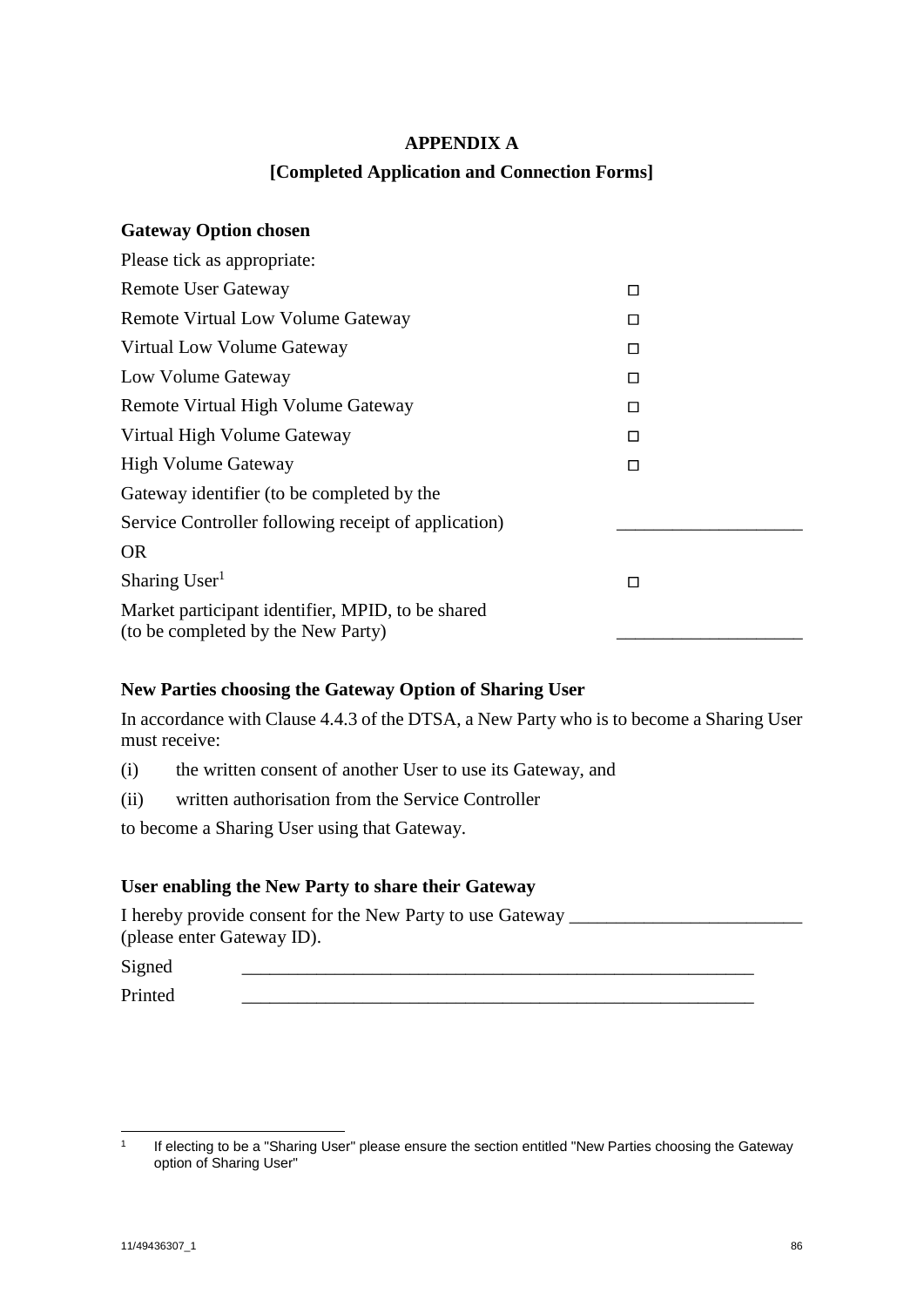# **SCHEDULE 7**

### **SERVICE LEVELS AND TARGET SERVICE LEVELS**

<span id="page-89-0"></span>The Service Controller will use all reasonable endeavours to ensure that the Data Transfer Network adheres to the following Service Levels:

## 1. **SPEED OF DATA TRANSFER ("DATA TRANSFER TIMES")**

#### 1.1 **Definitions**

For the purposes of this [Schedule 7,](#page-89-0) the following words and expressions shall bear the following meanings, unless the context otherwise requires:

#### **"Loading Profile"** means:

- (a) in relation a Low Volume Gateway:
	- (i) the total data volume of Messages Sent from the Gateway in any Time Period must be less than or equal to 225 Mbytes; and
	- (ii) the total number of Messages Sent in that Time Period must be less than or equal to 1800;
- (b) in relation to a High Volume Gateway:
	- (i) the total data volume of Messages Sent from the Gateway in any Time Period must be less than or equal to 750 Mbytes; and
	- (ii) the total number of Messages Sent in that Time Period must be less than or equal to 4500; and
- (c) in relation to the Network Hub,
	- (i) the total data volume of Messages being presented to the Network Hub in any contiguous two-hour period starting at midnight must be less than or equal to 720 MB; and
	- (ii) the total number of Messages presented to the Network Hub in any contiguous two-hour period starting at midnight must be less than or equal to 24,000;

and, for each of the above thresholds, the data volume of a Message shall be measured in its user file format.

**"Message"** means a file Sent to the Gateway from a user host in user file format.

**"Received"** means the moment when a file has been received by the recipient Gateway from the Network and is located on the Gateway:

**"Sent"** means the moment when a file has been transferred across the User/MDNS service boundary and is located on the Gateway:

**"Time Period"** means consecutive intervals of 120 minutes measured using the MDNS time source. For the avoidance of doubt, the first Time Period commences at 00:00:00 (H:M:S), and ends at 01:59:59. The second Time Period is therefore 02:00:00 to 03:59:59 and the measurement continues on this basis throughout each day.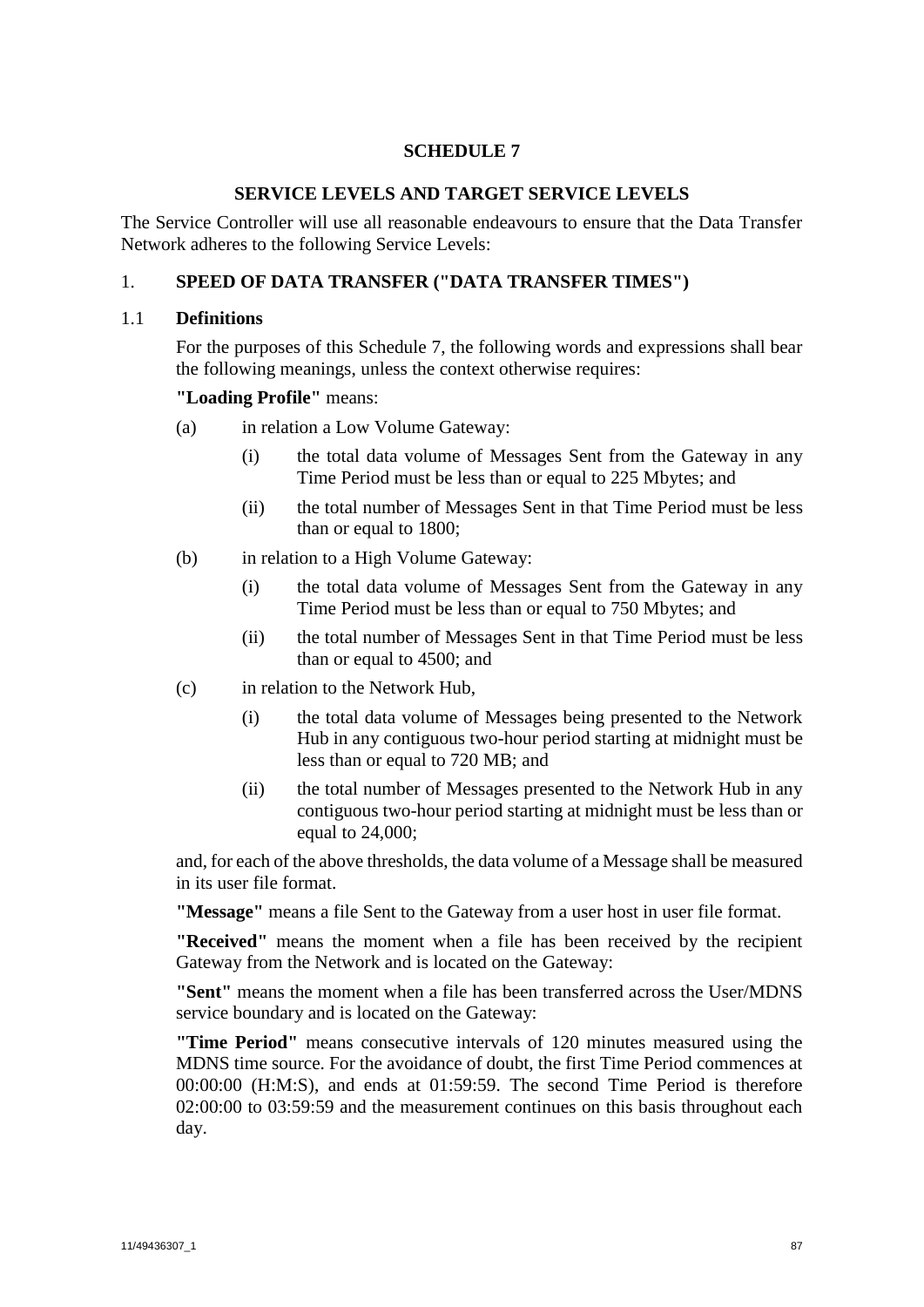## 1.2 **Data Transfer Times**

For Gateways with a client-side server connected by Dedicated Connection these Service Levels shall apply at all times. Where other Local Communications Links are used these Service Levels shall only apply when the sending Gateway is connected to the Network and the measurement shall relate to that point on the Network where the Messages would be available for collection or sending to the receiving Gateway.

For each Gateway measurements will be made of the Transfer Times for the Messages across the MDNS and the Service Levels will be that in 99% of cases such Messages must, subject to the relevant Loading Profile, be successfully transferred from sender Gateway to recipient Gateway in a Transfer Time of 2 hours.

Across all Gateways, measurements will be made of the Transfer Times for Messages across the MDNS and the Minimum Service Level will be that in 100% of cases such Messages must, subject to the relevant Loading Profiles, be successfully transferred from sender Gateway to recipient Gateway in a Transfer Time of 4 hours.

Across all Gateways, measurements will be made of the Transfer Times for the Messages across the MDNS and the Service Levels will be that in 90% of cases such Messages must be, subject to the relevant Loading Profile, successfully transferred from sender Gateway to recipient Gateway in 300 seconds.

The above Service Levels and associated requirements for Transfer Times shall only apply if the sender Gateway and the Network Hub are both operating within their Loading Profile in the Time Period in which the Message is Sent.

Where the Loading Profile is exceeded then the excess load will be carried forward and added into the load for the next Time Period to determine whether that Time Period is valid for service level calculations. This process will continue until the load on the sender Gateway and the load on the Network Hub are both within the relevant Loading Profile.

If the Loading Profile is exceeded at the sender Gateway and/or the Network Hub, the Network Service Provider shall use all reasonable endeavours to transfer Messages in the Transfer Time plus the equivalent number of Time Periods required until the cumulative volumes and numbers of Messages again meet the Loading Profile for both the sender Gateway and the Network Hub in accordance with the previous paragraph. Any Messages which fall outside of the Loading Profile shall not be included in the measurement and reporting of the Service Level.

The Data Transfer Times Service Level shall only apply when the sender Gateway, recipient Gateway and Network Hub are available.

Users shall not take malicious or negligent action to force or cause failures of the Speed of Data Transfer Service Level.

## 2. **AVAILABILITY**

## 2.1 **Availability of Gateways**

A Gateway will be deemed to be available if it is able to accept data from local User systems and transfer data to those systems (assuming those local systems are able to send and receive data) and if it is able to transfer data to and from another Gateway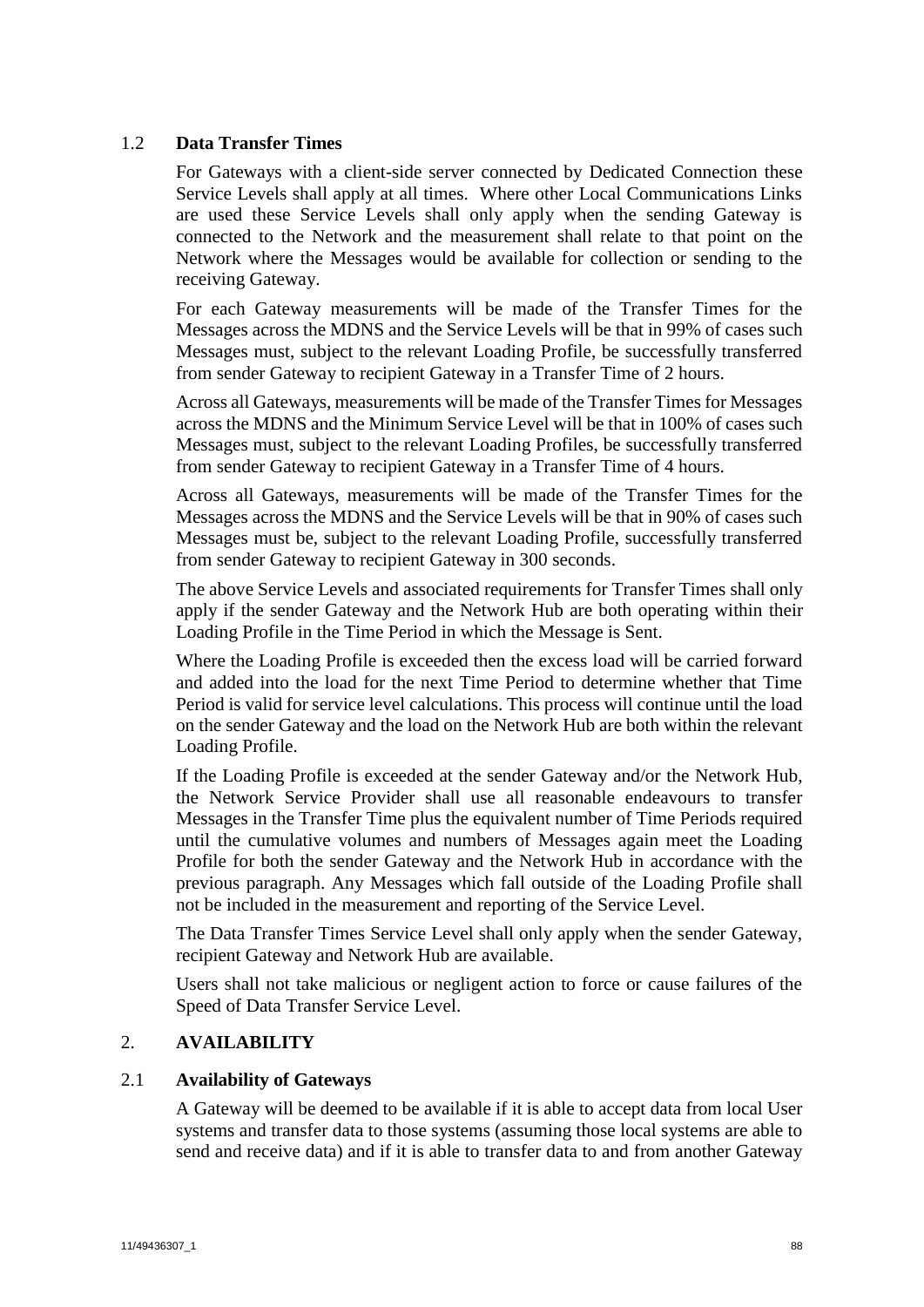via the Network Hub.

After completion of a 30 day "bedding in" period per Gateway, for each High Volume Gateway and Low Volume Gateway measurements will be made of when they are each available and the Minimum Service Level and Target Service Levels will be:

| <b>Gateway Option</b>                       | <b>Target Service Level</b> | <b>Minimum Service Level</b> |
|---------------------------------------------|-----------------------------|------------------------------|
| <b>High Volume Gateway</b>                  | 99.9%                       | 99.6%                        |
| Virtual High Volume<br>Gateway              |                             |                              |
| Remote Virtual High<br>Volume Gateway       |                             |                              |
| Low Volume Gateway                          | 99.7%                       | 99.6%                        |
| Virtual Low Volume<br>Gateway               |                             |                              |
| <b>Remote Virtual Low</b><br>Volume Gateway |                             |                              |

# 2.2 **Availability of Network Hub**

The Network Hub will be available 24 hours per day, 365 days per year with a Minimum Availability level of 99.6% and a Target Availability of 99.95% excluding scheduled maintenance periods. The Network Hub is considered "Available" if it is performing with functionality to take and process files end to end in the DTS service.

# 3. **RELIABILITY**

# 3.1 **Number of Gateway Outages**

There shall be no more than 2 outages per High Volume Gateway per calendar month, no more than 10 High Volume Gateways impacted per the calendar month.

There shall be no more than 3 outages per Low Volume Gateway per calendar month, no more than 12 Low Volume Gateways impacted per the calendar month.

# 4. **TIME TO RECTIFY FAULTS**

The following areas of fault rectification will be covered by the following Service Levels:

# 4.1 **Gateway Hardware Faults**

For Gateway Hardware faults, the Target Service Levels are that in 95% of cases:

- (A) there must be a response within 4 hours of the fault being reported to the Service Controller as defined in a procedure issued by the Service Controller from time to time; and
- (B) it must be rectified or replaced within 8 hours, that is, after a further 4 hours. This rectification time will include the time required to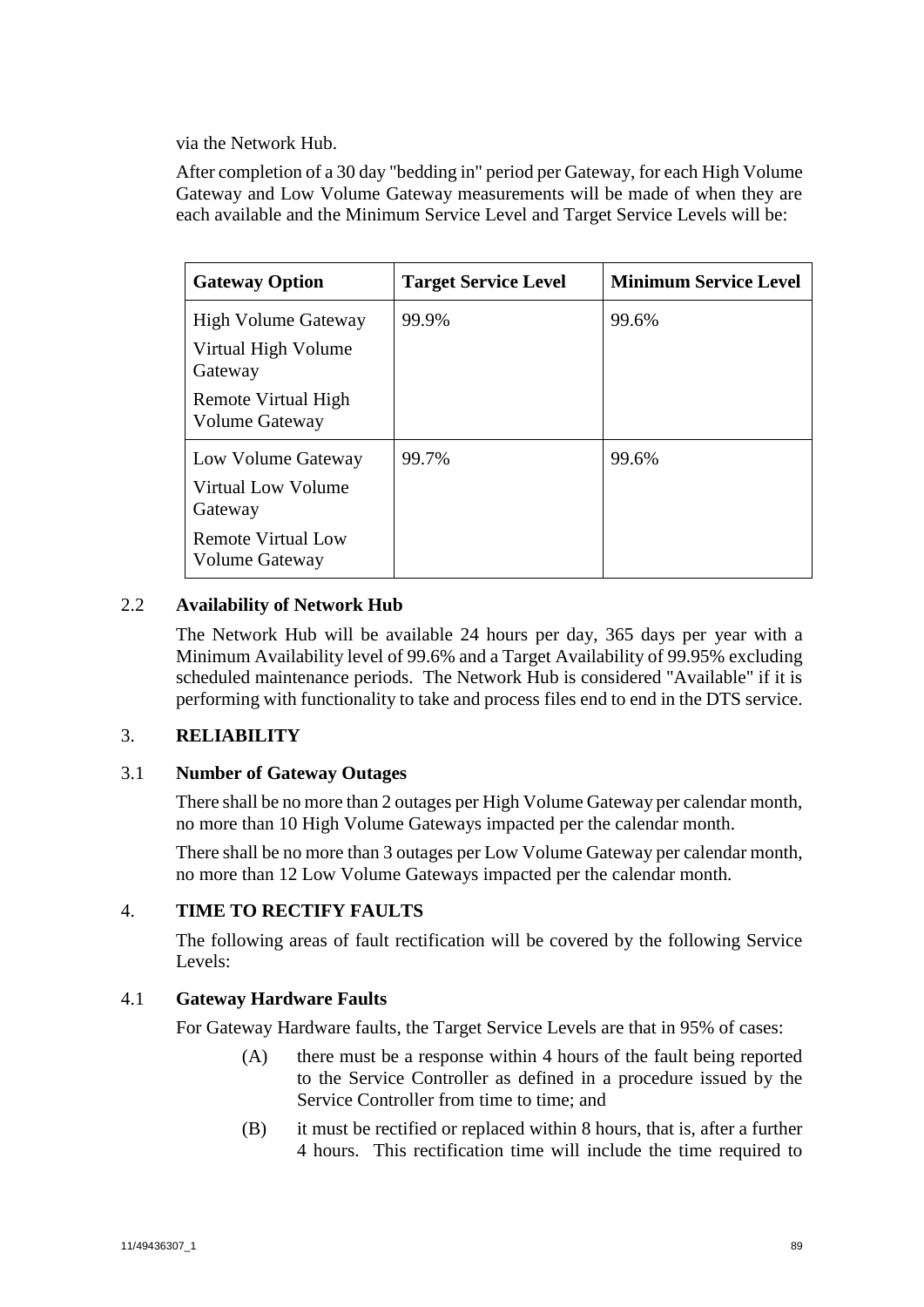restore the Gateway Software and configuration if necessary.

The corresponding Minimum Service Level is that in 100% of cases faults will be rectified or replaced within 12 hours of the reporting of the fault.

| Category | <b>Description</b>                                  |
|----------|-----------------------------------------------------|
|          | Critical fault – production system down             |
| 2        | Major fault – impact on service performance         |
|          | Moderate problem – Service Controller inconvenience |
|          | Minor impact – work around may be acceptable        |
|          | No service impact - Desirable feature / enhancement |

# 4.2 **Gateway Software Faults**

Gateway Software faults will be categorised according to the following guidelines:

For each of these categories of faults, resolution will follow procedures maintained by the Service Controller with advice from the User Group.

The following times are the Target Service Levels for the start and completion of a fix, where times are measured from the time the fault is reported:

| <b>Severity</b> | <b>Description</b> | <b>Target Resolution Period</b> |
|-----------------|--------------------|---------------------------------|
|                 | Critical fault     | Within 4 working hours          |
| 2               | Major fault        | Within 8 working hours          |
| 3               | Moderate problem   | Within 2 Working Days           |
| 4               | Minor impact       | Within 1 week                   |
| 5               | No service impact  | Reviewed monthly                |

For Gateway Software faults the Minimum Service Levels will be the Target Service Levels.

# 5. **CONNECTION AND DISCONNECTION**

The following Service Levels shall apply to connection of a Gateway, assuming any due Charges are paid:

| <b>Item</b>                                                                                                                              | <b>Implementation Time</b>         |
|------------------------------------------------------------------------------------------------------------------------------------------|------------------------------------|
| Connection of a High Volume Gateway, a<br>Low Volume Gateway, a Virtual High<br>Volume Gateway or a Virtual Low<br><b>Volume Gateway</b> | 60 Working Days after notification |
| Disconnection of a User - blocking Usage                                                                                                 | 60 minutes                         |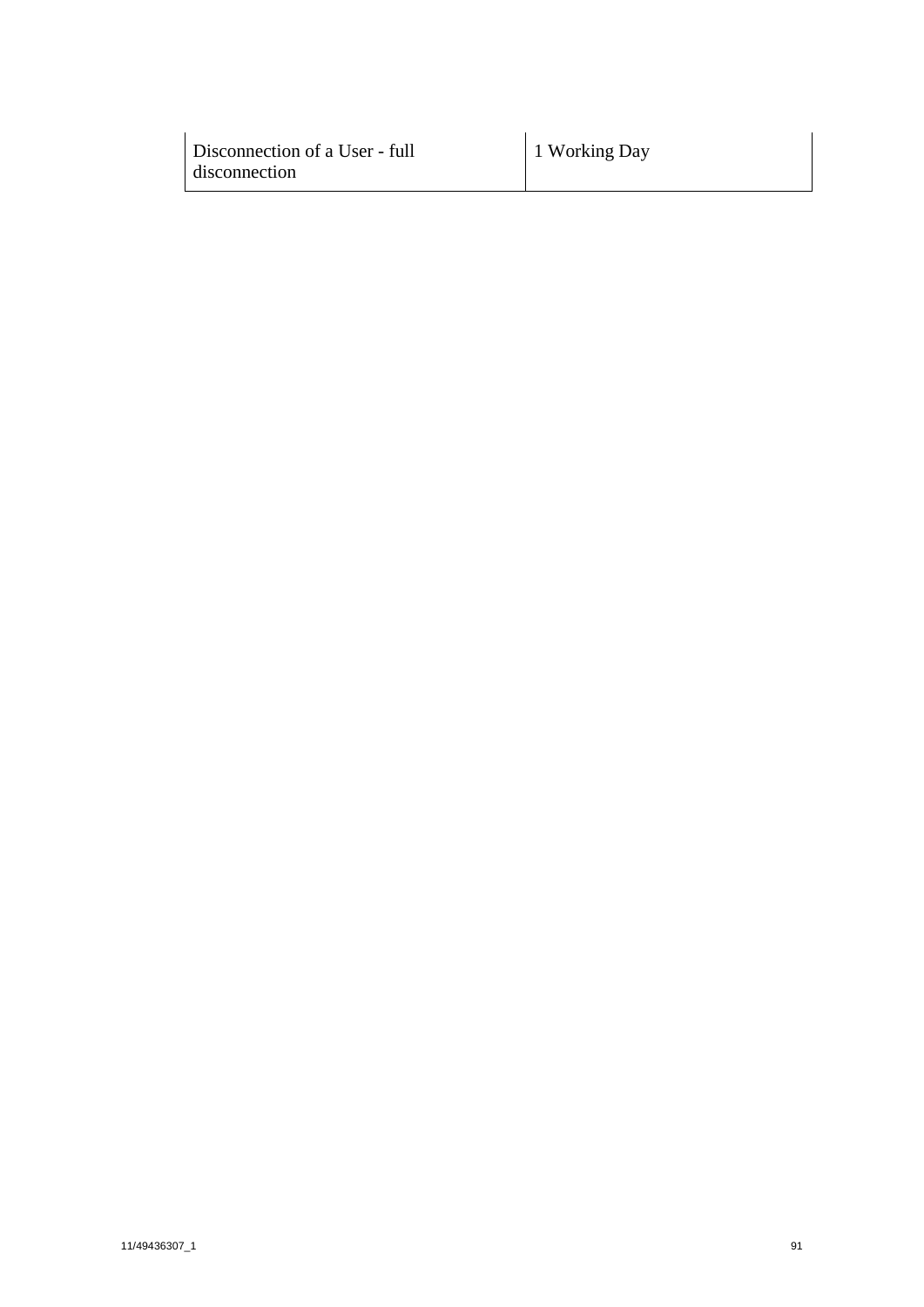# **SCHEDULE 8**

## **CHARGING PRINCIPLES**

In setting the level of any Charges the Service Controller shall have reference to the following principles:

## **A. User Charges**

- <span id="page-94-0"></span>1. Each User will be charged:
	- (i) Service Standing Charges relating to one or more Gateway Options that are provided to that User (save that Service Standing Charges shall not apply to a Sharing User in respect of another User's Gateway which it shares pursuant to an authorisation granted by the Service Controller under paragraph [1.10](#page-78-5) of [Schedule 5](#page-78-4) or clause [5.2](#page-28-0) of its Local User Agreement);
	- (ii) Charges for Traffic and Local Traffic sent by that User;
	- (iii) Charges for any Additional Services provided to that User from time to time;
	- (iv) Charges for Industry Data Analysis Services; and
	- (v) an appropriate share of the Service Controller's administration costs.

Charges in categories (i) to (ii) above shall be calculated on the basis of an apportionment of the total charges, excluding any charges which relate to Additional Services, invoiced or to be invoiced by the Network Service Provider to the Service Controller in each year. Charges in category (iii) above shall be calculated on the basis of Charges invoiced or to be invoiced by the Network Service Provider to the Service Controller in respect of the relevant Additional Service(s) in each year. Charges in category (iv) shall be calculated on the basis of an apportionment of the costs (internal and external) incurred by the Service Controller in relation to each Industry Data Analysis Service. The appropriate share in category (v) to be applied to each Charge in categories (i) to (iii), shall be calculated as 10% of the aggregate Charges calculated under each of categories  $(i) - (iii)$  and shall be a contribution to the Service Controller's costs for providing the Data Transfer Service.

- 2. The Service Standing Charges shall be invoiced quarterly in advance.
- <span id="page-94-1"></span>3. Traffic Charges will be calculated on the basis of the volume of Traffic and Local Traffic as measured on input to a User's Gateway in Kbytes, from the User's side of the Gateway, and shall be invoiced monthly in arrears.
- 4. In relation to Industry Data Analysis Services, Charges will include all costs incurred in developing, testing, implementing, providing and reporting on such Industry Data Analysis Services, and any other related costs. Charges for Industry Data Analysis Services will be charged to Users in the same proportions as the Traffic Charges allocated in the immediately preceding month in accordance with paragraphs [1](#page-94-0) and [3](#page-94-1) above.
- 5. Users will pay a Termination Charge on any Gateway terminated within 36 months of the Connection Date. The rate of Termination Charge payable in the event of premature termination of the DTSA is set out in the Schedule of Charges published within the Data Transfer Handbook. The Users agree and acknowledge that these amounts are liquidated damages which represent a true and fair estimate of the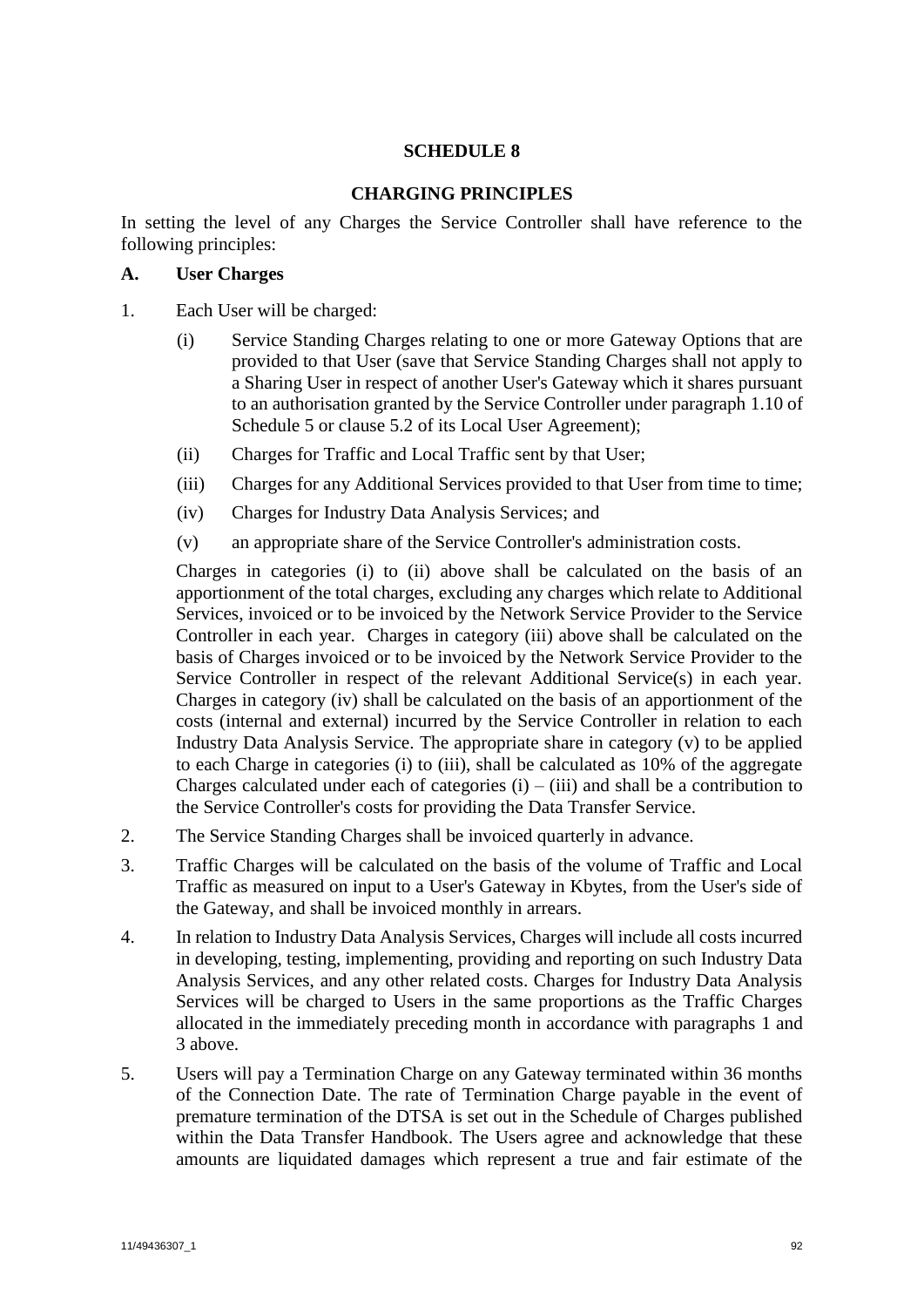probable cost to Service Controller of early termination by a User of its participation in the DTSA.

6. Any Service Credits received by the Service Controller under its agreement with the Network Service Provider shall be credited against the total cost of the Service.

# **B. Electricity Supplier Charges**

- 1. In addition to User Charges, Electricity Suppliers will also pay Electricity Supplier Charges that will enable the Service Controller to recover the costs of setting up and continuing to provide the Data Transfer Service to Electricity Suppliers (for clarity, excluding any costs associated with the Service Controller's provision of Data Analysis Services in accordance with [Schedule 9\)](#page-98-0).
- 2. Electricity Supplier Charges will be levied monthly in arrears based on the Unit Charge and the Units attributed to an Electricity Supplier in relation to the preceding month.
- 3. The total amount to be recovered from all Electricity Suppliers in any year will be the aggregate of:
	- (i) any charges from the Network Service Provider to the Service Controller in respect of Services provided to Electricity Suppliers which are not recovered as a User Charge;
	- (ii) any operating costs of the Service Controller in respect of Services provided to Electricity Suppliers which are not recovered as a User Charge;
	- (iii) charges consistent with full recovery over a five year period of the costs of procuring and setting up the Data Transfer Service in respect of Services provided to Electricity Suppliers and an appropriate rate of return.
- 4. The total Charges across all Electricity Suppliers in any year of account will be calculated as:

 $SC = P_s + C_s + A_s$ 

5. The calculation will follow the principles set out below:

# $P_s = P + P^1 - P_u$

where:

P<sup>s</sup> is the revenue to be recovered to cover Network Service Provider charges in respect of Services provided to Electricity Suppliers;

P is the total estimated charge from the Network Service Provider in respect of Services provided to Electricity Suppliers for the year of account;

 $P_u$  is the estimate of Network Service Provider charges to be recovered in total as User Charges from Electricity Suppliers; and

 $P<sup>1</sup>$  is the adjustment necessary to reflect the difference between estimated and actual costs for previous years in respect of Services provided to Electricity Suppliers.

$$
C_s = C + C^1 \cdot C_u
$$

where:

 $C_s$  is the revenue to be recovered to cover the costs of operating the Service Controller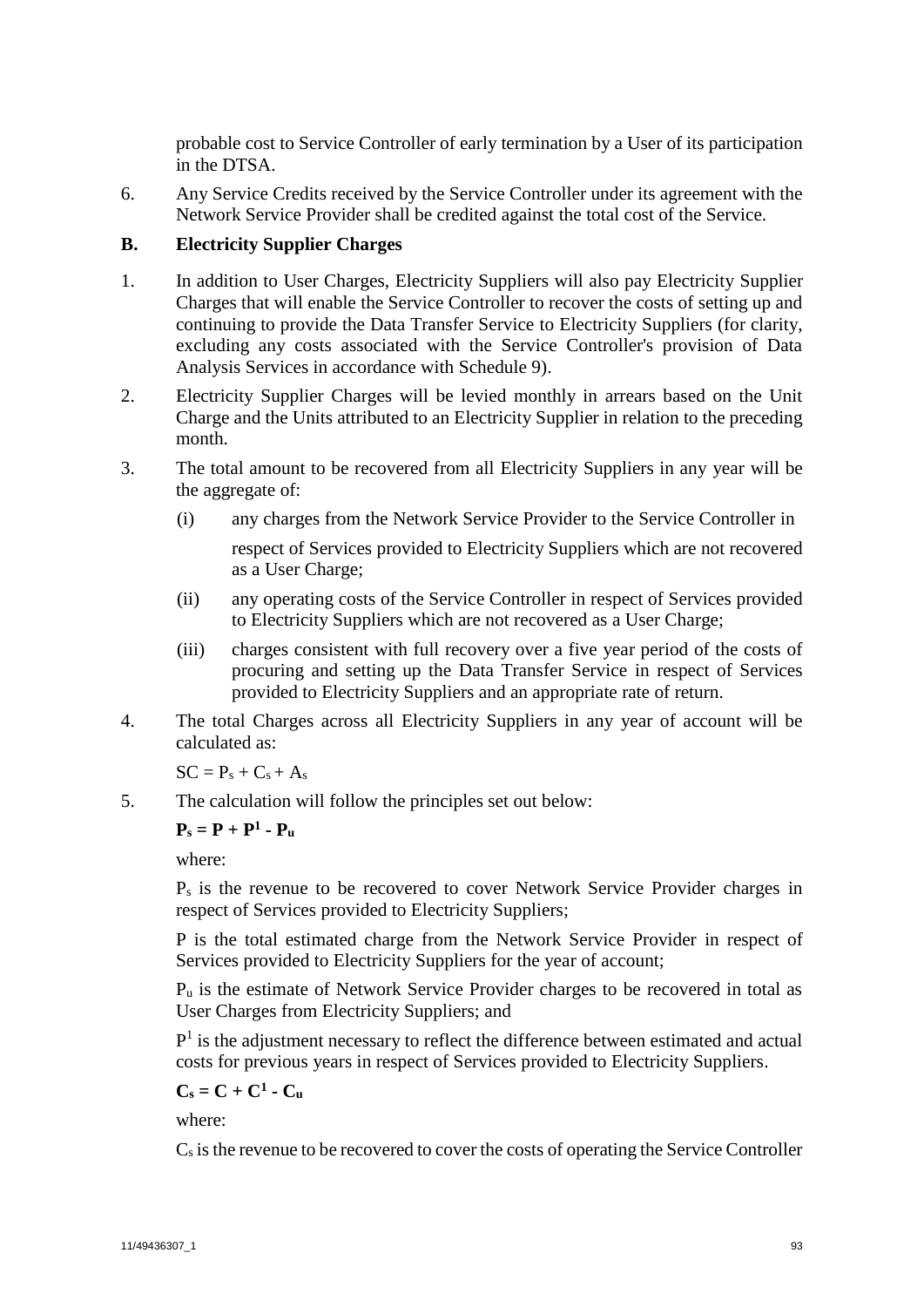function in respect of Services provided to Electricity Suppliers;

C is the estimate of the total Service Controller operating costs in respect of Services provided to Electricity Suppliers for the year of account;

 $C<sup>1</sup>$  is any adjustment necessary to reflect the difference between estimated costs and actual costs for previous years in respect of Services provided to Electricity Suppliers; and

C<sup>u</sup> is the estimate of Service Controller Charges to be recovered as User Charges from Electricity Suppliers.

**As**

where A<sub>s</sub> is the capital recovery element including an appropriate rate of return on PES investment, based on full recovery over a five year period of the costs of procuring and setting up the Data Transfer Service in respect of Services provided to Electricity Suppliers.

6. The Unit Charge for an Electricity Supplier in any year of account will be calculated as:

[SC/(Service Controller's forecast of Total Units)] + K

where K adjusts for any error in estimating Total Units for previous years.

# **C. Gas Supplier Charges**

- 1. In addition to User Charges, Gas Suppliers will also pay Gas Supplier Charges that will enable the Service Controller to recover the costs of setting up and continuing to provide the Data Transfer Service to Gas Suppliers (for clarity, excluding any costs associated with the Service Controller's provision of Data Analysis Services in accordance with Schedule 9).
- 2. Gas Supplier Charges will be levied monthly in arrears based on the Unit Charge and the Units attributed to a Gas Supplier in relation to the preceding month.
- 3. The total amount to be recovered from all Gas Suppliers in any year will be the aggregate of:

(i) any charges from the Network Service Provider to the Service Controller in respect of Services provided to Gas Suppliers which are not recovered as a User Charge;

(ii) any operating costs of the Service Controller in respect of Services provided to Gas Suppliers which are not recovered as a User Charge;

(iii) charges consistent with full recovery over a three year period of the costs of procuring and setting up the Data Transfer Service in respect of Services provided to Gas Suppliers and an appropriate rate of return.

4. The total Charges across all Gas Suppliers in any year of account will be calculated as:

 $SC = Ps + Cs + As$ 

5. The calculation will follow the principles set out below:

**Ps = P + P1 - Pu**

where: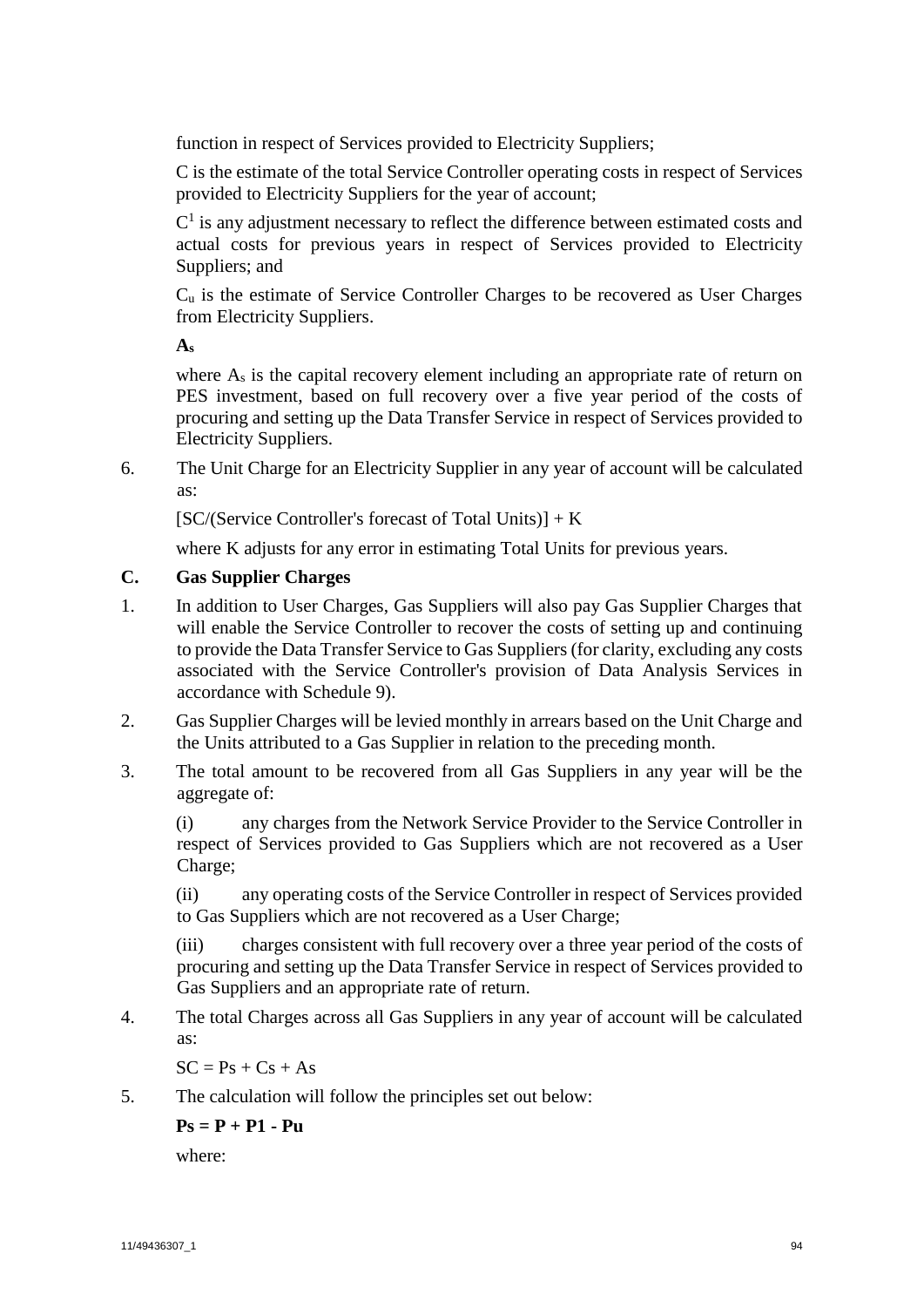Ps is the revenue to be recovered to cover Network Service Provider charges in respect of Services provided to Gas Suppliers;

P is the total estimated charge from the Network Service Provider in respect of Services provided to Gas Suppliers for the year of account;

Pu is the estimate of Network Service Provider charges to be recovered in total as User Charges from Gas Suppliers; and

P1 is the adjustment necessary to reflect the difference between estimated and actual costs for previous years in respect of Services provided to Gas Suppliers.

# **Cs = C + C1 - Cu**

where:

Cs is the revenue to be recovered to cover the costs of operating the Service Controller function in respect of Services provided to Gas Suppliers;

C is the estimate of the total Service Controller operating costs in respect of Services provided to Gas Suppliers for the year of account;

C1 is any adjustment necessary to reflect the difference between estimated costs and actual costs for previous years in respect of Services provided to Gas Suppliers; and

Cu is the estimate of Service Controller Charges to be recovered as User Charges from Gas Suppliers.

## **As**

where As is the capital recovery element including an appropriate rate of return on the Service Controller's investment, based on full recovery over a three year period of the costs of procuring and setting up the Data Transfer Service in respect of Services provided to Gas Suppliers.

6. The Unit Charge for a Gas Supplier in any year of account will be calculated as:

 $[SC/(Service Controler's forecast of Total Units)] + K$ 

where K adjusts for any error in estimating Total Units for previous years.

## **D. Adjustment of Charges**

- 1. The above Charging Principles are based on the assumption that the Service Controller will amend the Charges on an annual basis to reflect a balance between revenues and costs.
- 2. Without prejudice to the Service Controller's ability to vary charges at any time under Clause [8.4](#page-42-0) in accordance with the Charging Principles, following discussions with the Authority, the Service Controller will endeavour to maintain the Charges at consistent levels for periods of longer than one year. The Service Controller will keep the Charges under review with a view to achieving the investment recovery over a five year period.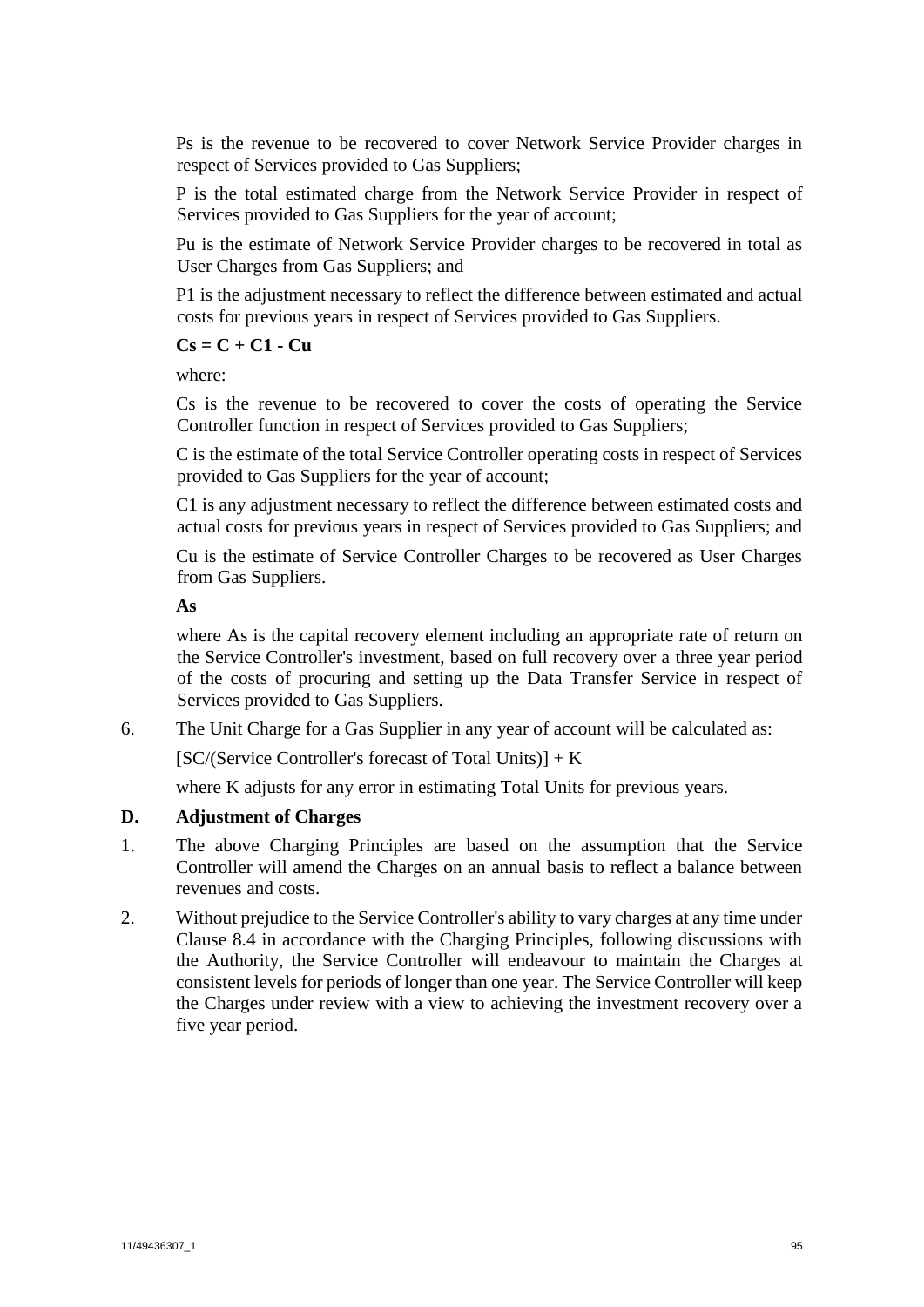### **SCHEDULE 9**

### **DATA ANALYSIS SERVICES**

#### <span id="page-98-0"></span>1. **INTRODUCTION**

- 1.1 This [Schedule 9](#page-98-0) sets out the basis on which the Service Controller may develop and offer such services within the framework of this Agreement.
- 1.2 The relationship between the Service Controller and those parties to whom the Service Controller provides such services shall be governed by a separate agreement between such parties. This [Schedule 9](#page-98-0) sets out:
	- 1.2.1 the basis on which the Service Controller is instructed to process other Users' Messages in support of such services;
	- 1.2.2 certain requirements and restrictions for such services; and
	- 1.2.3 certain requirements for any such other separate agreements.

## 2. **INTERPRETATION**

For the purposes of this [Schedule 9](#page-98-0) the following additional terms are defined:

| "Approved DAS Proposal" | means a DAS Proposal which meets the criteria<br>set out in section 4.1 of Annex A of Schedule 9<br>or section 8 of Annex A of Schedule 9;                                                                                                                                                                                                       |
|-------------------------|--------------------------------------------------------------------------------------------------------------------------------------------------------------------------------------------------------------------------------------------------------------------------------------------------------------------------------------------------|
| "Commercial Consumer"   | means a person (but not a natural person, End<br>Consumer or User) who operates a business in<br>relation to which Messages are transmitted over<br>the Data Transfer Network;                                                                                                                                                                   |
| "Copied Message Data"   | copies of Messages (excluding<br>means<br>Vulnerable Customer Messages), data extracted<br>from such copied Messages and copies of<br>metadata associated with such Messages for the<br>purpose of transmitting Messages over the DTN;                                                                                                           |
| "Custom Databases"      | has the meaning given to it in paragraph 6.1.4 of<br>this Schedule 9;                                                                                                                                                                                                                                                                            |
| "DAS Catalogue"         | has the meaning given to it in paragraph 3.3 of<br>this Schedule 9;                                                                                                                                                                                                                                                                              |
| "DAS Contract"          | an agreement between the Service<br>means<br>Controller and one or more Potential DAS Data<br><b>Transfer Catalogue Customers or Potential DAS</b><br>SPAA Data Transfer Flows Customers setting<br>out the terms on which a Data Analysis Service<br>will be provided to such Potential DAS Data<br>Transfer Catalogue Customer(s) or Potential |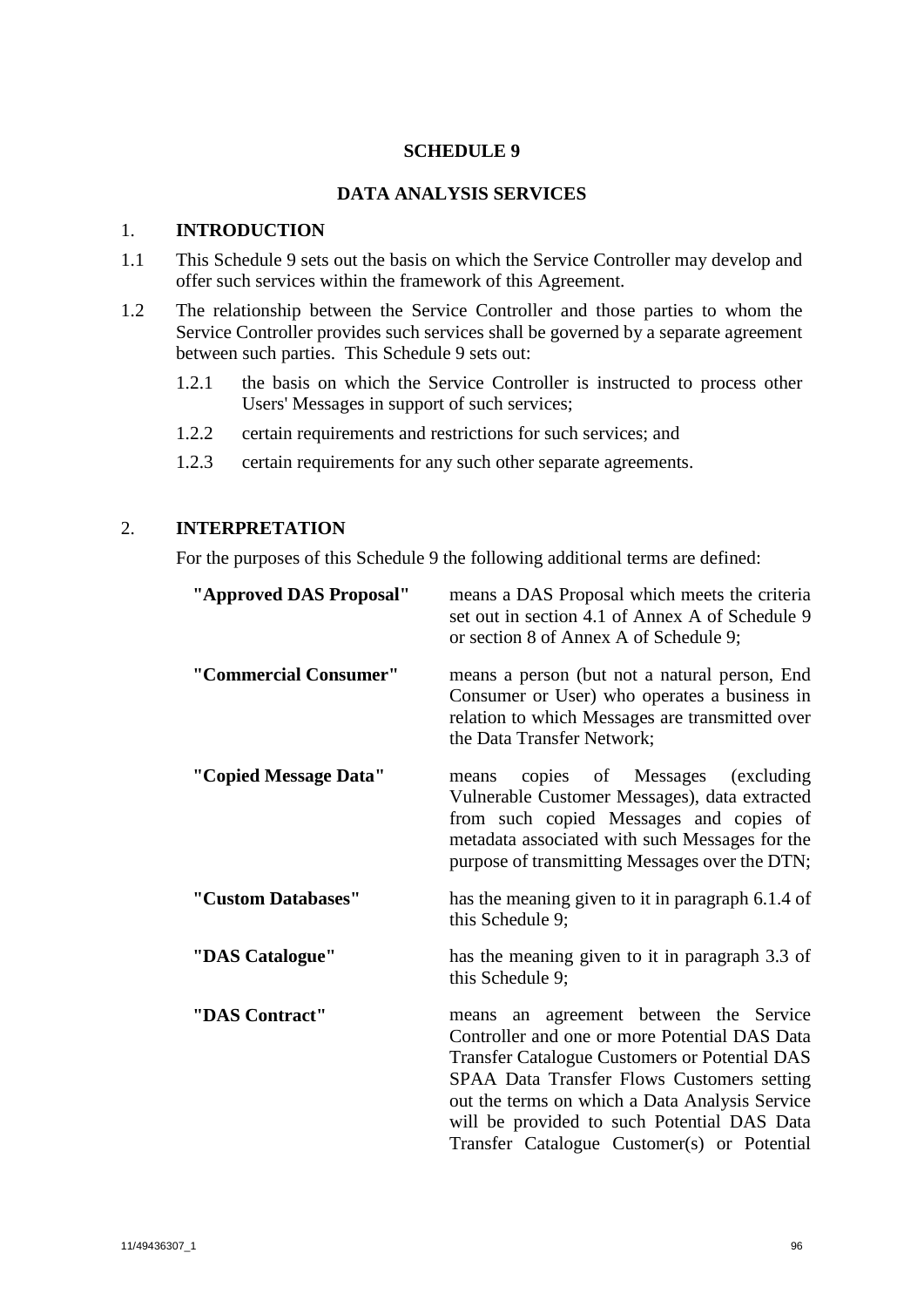|                                                            | DAS SPAA Data Transfer Flows Customer(s),<br>as applicable;                                                                                                                                                       |
|------------------------------------------------------------|-------------------------------------------------------------------------------------------------------------------------------------------------------------------------------------------------------------------|
| "DAS Customer"                                             | means a DAS Data Transfer Catalogue Customer<br>and/or a DAS SPAA Data Transfer Catalogue<br>Customer, as the context requires or permits;                                                                        |
| "DAS Proposal"                                             | means a proposal to:                                                                                                                                                                                              |
|                                                            | (i) add a new Data Analysis Service to the DAS<br>Catalogue;                                                                                                                                                      |
|                                                            | (ii) change the description of a Data Analysis<br>Service already included in the DAS Catalogue<br>in any material respect;                                                                                       |
|                                                            | (iii) provide a Data Analysis Service to a<br>Potential DAS Customer who is not a User;                                                                                                                           |
|                                                            | (iv) provide a Data Analysis Service as an<br><b>Industry Data Analysis Service;</b>                                                                                                                              |
|                                                            | (v) provide a Data Analysis Service on the basis<br>of paragraph 4.1.5 of this Schedule 9; or                                                                                                                     |
|                                                            | (vi) provide a Data Analysis Service on the basis<br>of paragraph $4.3.3(C)$ of this Schedule 9;                                                                                                                  |
| ''DAS<br><b>Transfer Flows</b><br>Data<br><b>Customer"</b> | a Potential DAS Data Transfer Flows<br>means<br>Customer who has entered into a DAS Contract with<br>the Service Controller for Data Analysis Services<br>in respect of the Data Transfer Flows;                  |
| "DAS Report"                                               | means any report or other product provided to a<br>DAS Customer pursuant to a DAS Contract;                                                                                                                       |
| "DAS SPAA Data Transfer<br><b>Catalogue Customer"</b>      | means a Potential DAS SPAA Data Transfer<br>Flows Customer who has entered into a DAS<br>Contract with the Service Controller for Data<br>Analysis Services in respect of the SPAA Data<br><b>Transfer Flows;</b> |
| "Data Analysis Service"                                    | means a data analysis service which involves the<br>analysis of Copied Message Data;                                                                                                                              |
| "Data Services Development<br><b>Environment"</b>          | has the meaning given to it in paragraph 6.1.1 of<br>this Schedule 9;                                                                                                                                             |
| "End Consumer"                                             | means a natural person whose Personal Data is<br>contained in a Message;                                                                                                                                          |
| "Industry<br><b>Analysis</b><br>Data<br>Service"           | means a Data Analysis Service designated as<br>such by the User Group and charged for by the<br>Service Controller on the basis described in                                                                      |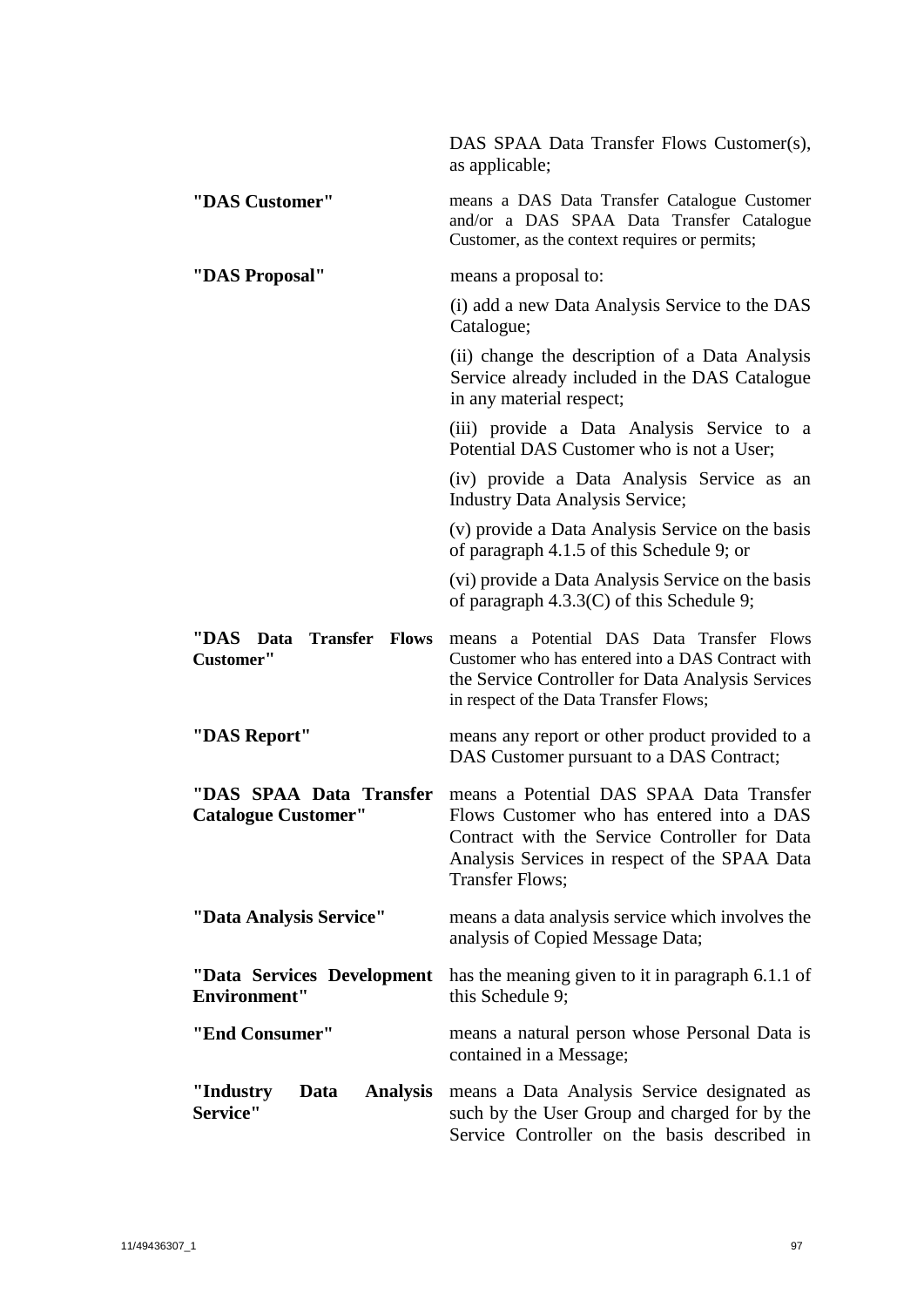|                                                             | paragraph 5.2 of this Schedule 9;                                                                                                                             |
|-------------------------------------------------------------|---------------------------------------------------------------------------------------------------------------------------------------------------------------|
| "Permitted Purposes"                                        | has the meaning given to it in paragraph 4.2;                                                                                                                 |
| "Potential DAS Customer"                                    | means a Potential DAS Data Transfer Catalogue<br>Customer and/or a Potential DAS SPAA Data<br>Transfer Flows Customer, as the context requires<br>or permits; |
| "Potential DAS Data Transfer<br><b>Catalogue Customer"</b>  | means any User, BEIS, Ofgem, End Consumer,<br>Commercial Consumer or other entity;                                                                            |
| "Potential DAS SPAA Data<br><b>Transfer Flows Customer"</b> | means any User, BEIS, Ofgem, End Consumer,<br>Commercial Consumer or other entity;                                                                            |
| "Production Environment"                                    | has the meaning given to it in paragraph 6.1.2 of<br>this Schedule 9; and                                                                                     |
| "Vulnerable Customer<br>Message"                            | means Messages of type D0225.                                                                                                                                 |

# 3. **PROVISION OF DATA ANALYSIS SERVICES**

- 3.1 The Service Controller shall use reasonable endeavours to consider and investigate potential Data Analysis Services which could be made available to one or more Users and other Potential DAS Customers and will develop test and demonstration models in relation to such potential services.
- <span id="page-100-0"></span>3.2 Subject to paragraphs 3.4 and 3.6 of this Schedule 9, the Service Controller shall from time to time propose to Users and other Potential DAS Customers (on either a bilateral or multilateral basis) such Data Analysis Services identified pursuant to paragraph [3.2](#page-100-0) of this [Schedule 9](#page-98-0) which may be commercially advantageous to such parties.
- 3.3 The Service Controller shall from time to time publish in such manner and format as it reasonably determines a catalogue listing all Data Analysis Services which have been developed by the Service Controller and are available to DAS Customers, (the "**DAS Catalogue**") and the DAS Catalogue shall set out the following information in respect of each such Data Analysis Service:
	- (A) the name of the Data Analysis Service;
	- (B) a description of the Data Analysis Service; and
	- (C) a description of how the Data Analysis Service fulfils one or more of the Permitted Purposes; and
	- (D) whether the Data Analysis Service has been or is currently being provided to one or more DAS Customers as an Industry Data Analysis Service.
- 3.4 The latest User Group approved DAS Catalogue is appended to this Agreement as Annex B of this Schedule 9. The Service Controller shall not add a Data Analysis Service to the DAS Catalogue or change in any material respect the description of a Data Analysis Service included in the DAS Catalogue unless: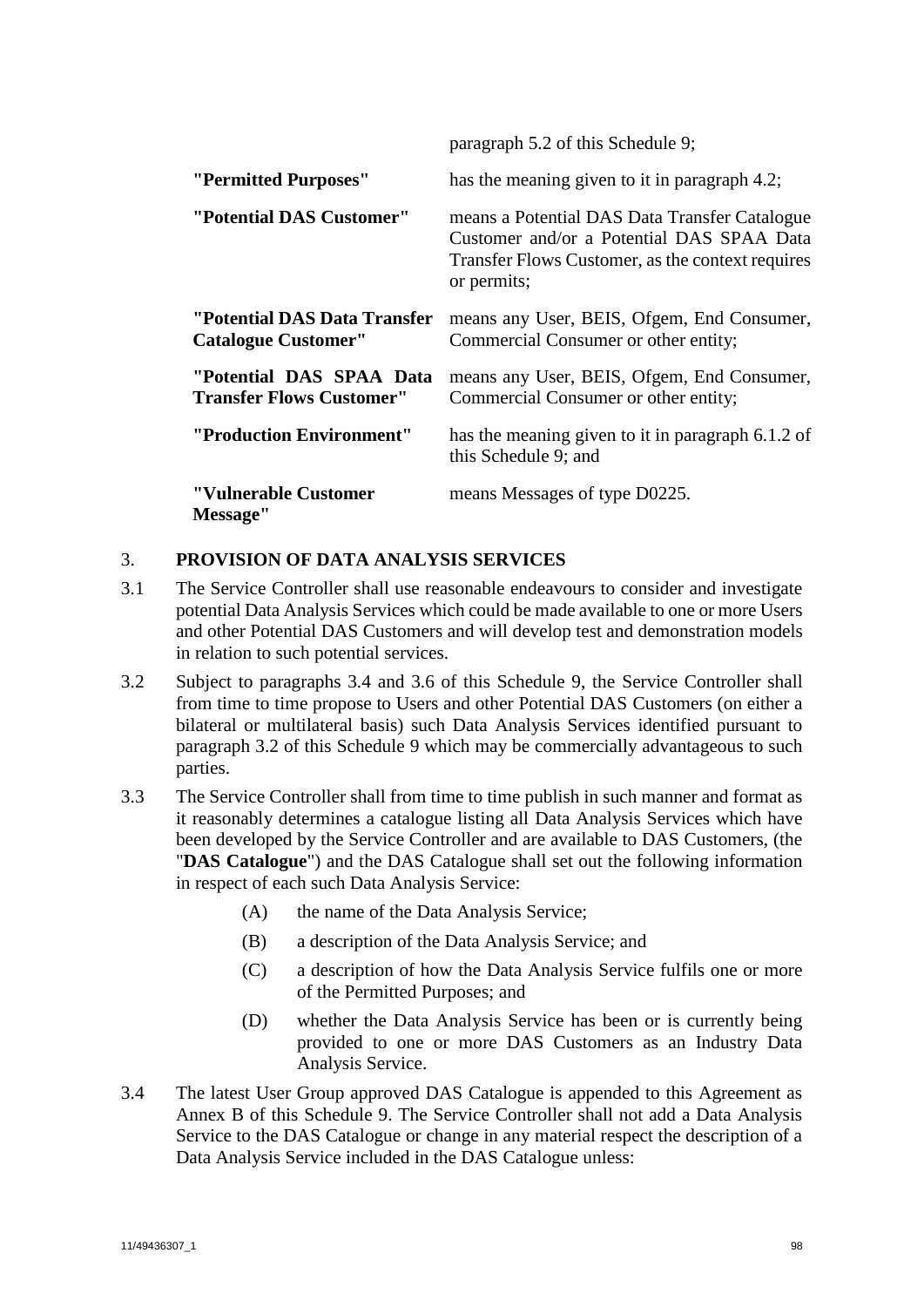- 3.4.1 in accordance with the process set out in Annex A of this Schedule 9, a PIA and DAS Proposal Notice have been circulated to the User Group which set out a DAS Proposal to make the relevant changes to the DAS Catalogue, such notice to include:
	- (A) the name of the Data Analysis Service;
	- (B) the description of the Data Analysis Service; and
	- (C) a summary of how the Data Analysis Service fulfils one or more of the Permitted Purposes; and
- 3.4.2 such DAS Proposal is an Approved DAS Proposal,

and in such circumstances the Service Controller shall update the DAS Catalogue accordingly.

- 3.5 Not Used.
- 3.6 The Service Controller may only provide Data Analysis Services which are included in the DAS Catalogue, as amended in accordance with this Agreement.
- 3.7 Subject to paragraph 3.8 of this Schedule 9, any Data Analysis Service to be provided to a DAS Customer shall be subject to an appropriate DAS Contract which requires that:
	- 3.7.1 the relevant DAS Contract complies with the requirements set out in paragraph [4.1](#page-102-0) of this [Schedule 9;](#page-98-0)
	- 3.7.2 such services are provided in support of one or more of the purposes set out in paragraph [4.2](#page-103-1) of this [Schedule 9;](#page-98-0)
	- 3.7.3 such services comply with the restrictions set out in paragraph [4.3](#page-104-1) of this [Schedule 9;](#page-98-0) and
	- 3.7.4 the processing of Copied Message Data in support of such services is limited to the activities set out in paragraph [6](#page-105-4) of this [Schedule 9.](#page-98-0)
- 3.8 The Service Controller shall not enter into a DAS Contract for the provision of a Data Analysis Service to a Potential DAS Customer who is not a User, BEIS, Ofgem, End Consumer or Commercial Consumer unless:
	- 3.8.1 the Service Controller has issued a DAS Proposal Notice and PIA in accordance with the process set out in Annex A of this Schedule 9 to the User Group which sets out a DAS Proposal as follows:
		- (A) the full legal name, company number, registered address and website of the Potential DAS Customer; and
		- (B) the Data Analysis Service (by reference to the DAS Catalogue),

without disclosing any other information associated with the request, including the proposed charges in relation thereto; and

- 3.8.2 such DAS Proposal is an Approved DAS Proposal.
- 3.9 Prior to providing a Data Analysis Service to a Potential DAS Customer, the Service Controller shall require the Potential DAS Customer to confirm in writing that it has the right to receive data associated with MPAN-specific inputs or outputs of the relevant Data Analysis Service in accordance with paragraph [4.1.1\(B\)](#page-102-1) of this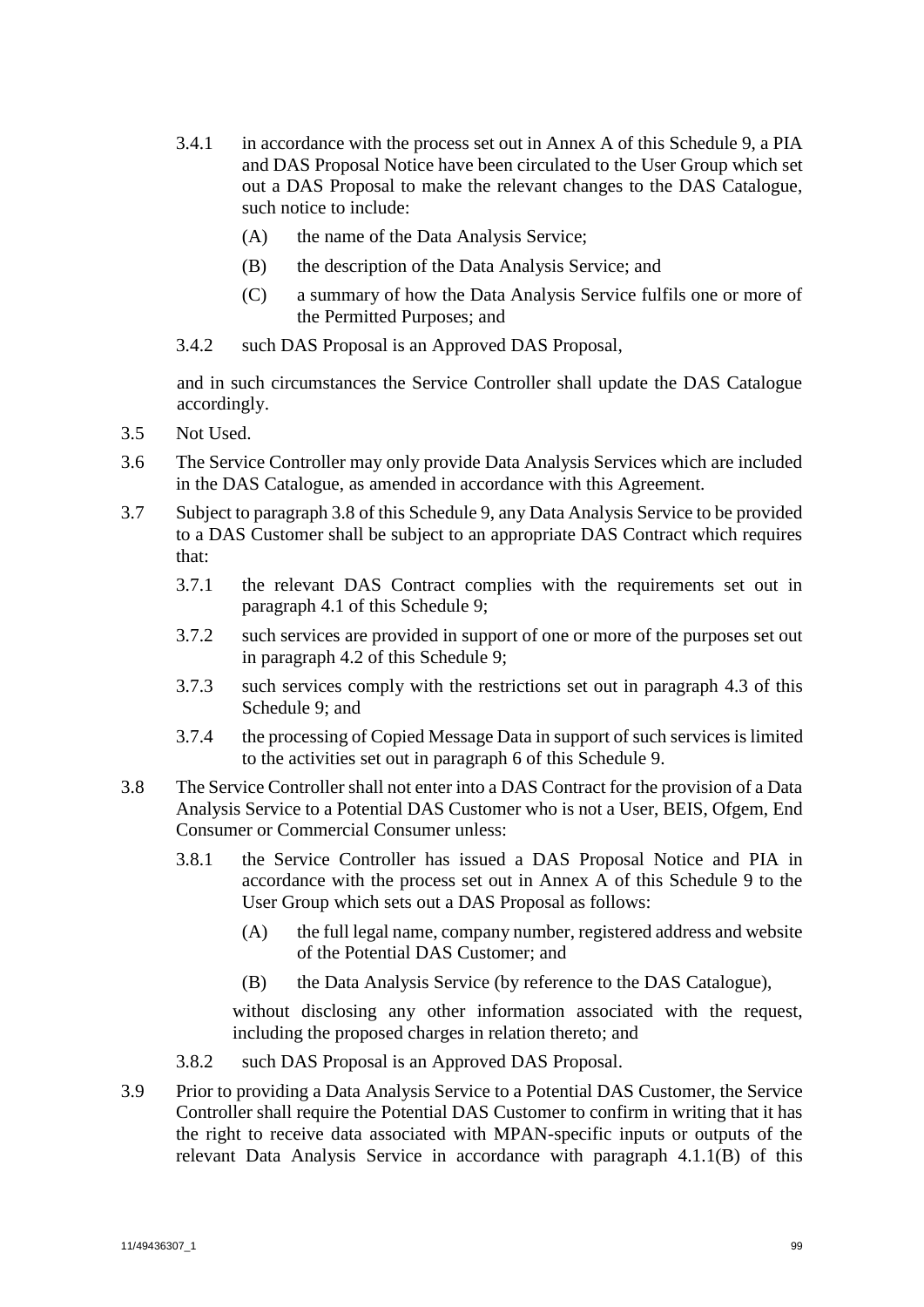Schedule 9.

# 4. **DATA ANALYSIS SERVICE REQUIREMENTS**

# <span id="page-102-0"></span>4.1 **DAS Contracts**

- <span id="page-102-1"></span>4.1.1 The Service Controller shall ensure that all DAS Contracts include:
	- (A) to the extent that a DAS Report contains data derived from Copied Message Data in relation to other User's Messages:
		- i. subject to paragraph 4.1.4 of this [Schedule 9,](#page-98-0) an obligation on the DAS Customer, to keep the DAS Report confidential on terms equivalent to those set out in Clause [17](#page-52-0) of this Agreement; and
		- ii. an obligation on the DAS Customer, not to use DAS Reports other than for the purposes set out in paragraph [4.2](#page-103-1) of this [Schedule 9;](#page-98-0)
	- (B) confirmation from:
		- i. the DAS Data Transfer Catalogue Customer that, to the extent the DAS Data Transfer Catalogue Customer requests Data Analysis Services with MPAN-specific outputs, the MPAN numbers in respect of which it requests such services are MPAN numbers for which the DAS Data Transfer Catalogue Customer has the right to receive associated Copied Message data (either by law or by contract); or
		- ii. a DAS SPAA Data Transfer Flows Customer that, to the extent the DAS SPAA Data Transfer Flows Customer requests Data Analysis Services with MPRN-specific outputs, the MPRN numbers in respect of which it requests such services are MPRN numbers for which the DAS SPAA Data Transfer Flows Customer has the right to receive associated Copied Message data (either by law or by contract); and
	- (C) save as described in paragraph [4.1.5,](#page-103-0) an indemnity from the DAS Customers in favour of the Service Controller allowing the Service Controller to recover any losses suffered by the Service Controller as a result of use by the DAS Customer of DAS Reports or other data provided pursuant to the Data Analysis Services in a manner which breaches the relevant DAS Contract, up to an aggregate cap of £1,000,000.
- 4.1.2 If a DAS Customer is in breach of a DAS Contract, the Service Controller shall use all reasonable endeavours to enforce its rights and mitigate its losses under that DAS Contract accordingly.
- 4.1.3 The Service Controller shall not agree to any variation of, or waiver to, any term of the DAS Contract to the extent that such variation or waiver would be inconsistent with the requirements of this [Schedule 9.](#page-98-0)
- 4.1.4 A DAS Customer who is a User, BEIS or Ofgem may publish anonymised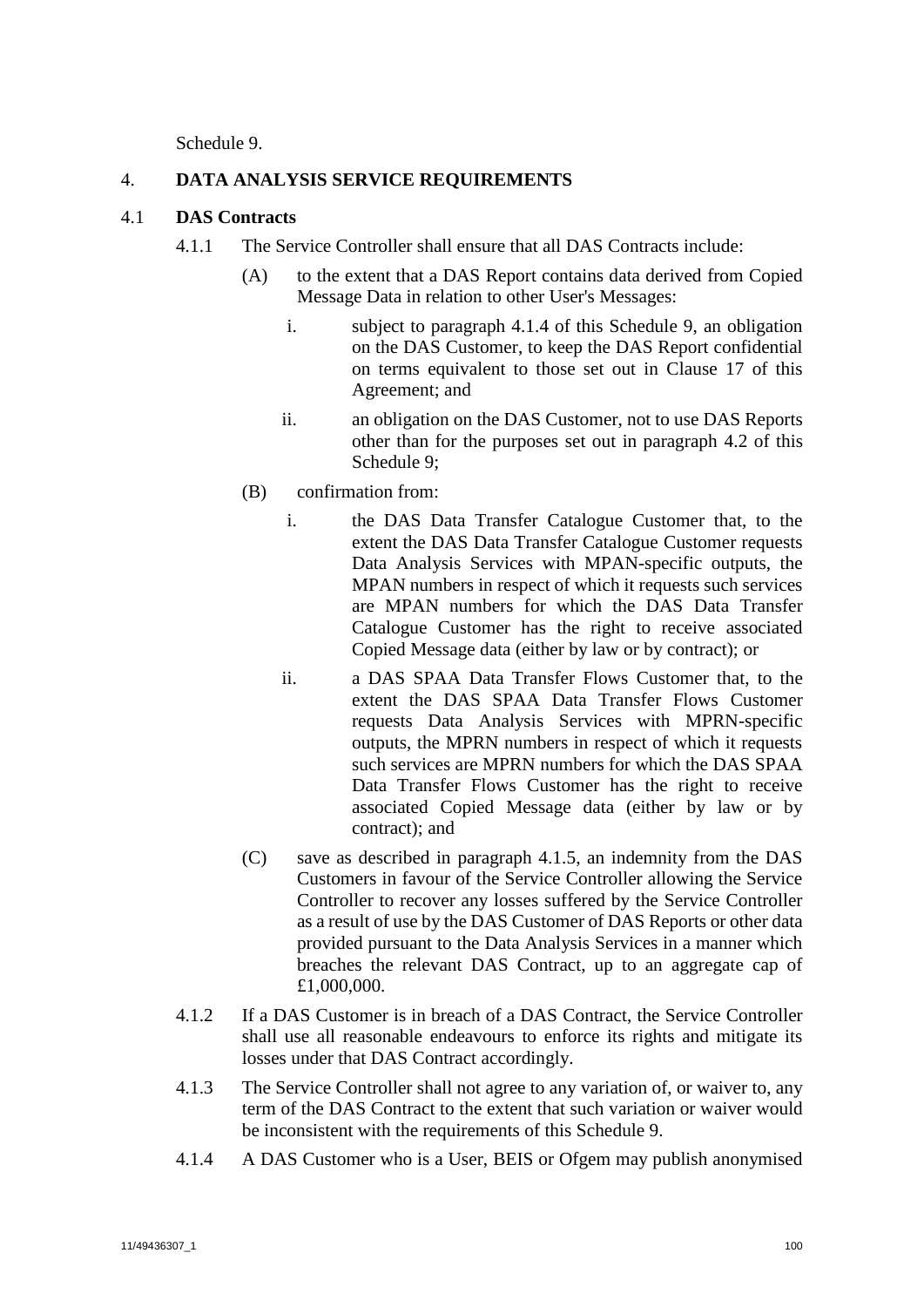and aggregated DAS Reports provided that:

- (A) such DAS Reports do not explicitly identify or reference an End Consumer (other than the DAS Customer) or another User; and
- (B) the DAS Customer does not charge for accessing such DAS Reports; and
- (C) the DAS Contract permits such publication,

and all other DAS Customers may only publish such information where approval has been granted by the DTS Users Group in accordance with the process set out in Annex A of this Schedule 9 and the DAS Contract permits such publication;

- <span id="page-103-0"></span>4.1.5 Where approved in accordance with Annex A to this Schedule 9, a DAS Contract with DAS Customer who is Ofgem may be entered into on the basis of any or all of the following:
	- (A) that no indemnity shall be required from the DAS Customer in favour of the Service Controller in respect of any losses suffered by the Service Controller as a result of use by the DAS Customer of DAS Reports or other data provided pursuant to the Data Analysis Services in a manner which breaches the relevant DAS Contract; or
	- (B) that the DAS Customer may publish specified DAS Reports which identify or reference Users if such DAS Report identifies and reports on an equivalent basis on all Users to whom the reported metrics in the DAS Report could meaningfully be applied.

## <span id="page-103-1"></span>4.2 **Purposes**

The Service Controller shall only provide Data Analysis Services and conduct associated activities in relation to Copied Message Data on instructions from the Users and other Potential DAS Customers as contained herein and for the following purposes:

- 4.2.1 the improvement or enhancement of efficiency in the energy market;
- 4.2.2 the improvement or enhancement of efficiency in the relevant DAS Customers' operations;
- 4.2.3 the benchmarking of the:
	- (A) DAS Data Transfer Catalogue Customer against overall electricity industry performance; or
	- (B) DAS SPAA Data Transfer Flows Customer against overall gas industry performance,
- 4.2.4 in each case to observe their respective comparative performance against (on a combined basis) all relevant electricity industry participants or gas industry participants, as applicable, (such combined performance measures to include averages, medians, variances, highest/lowest values and/or other statistical measures on the combined set of underlying industry performance parameters); or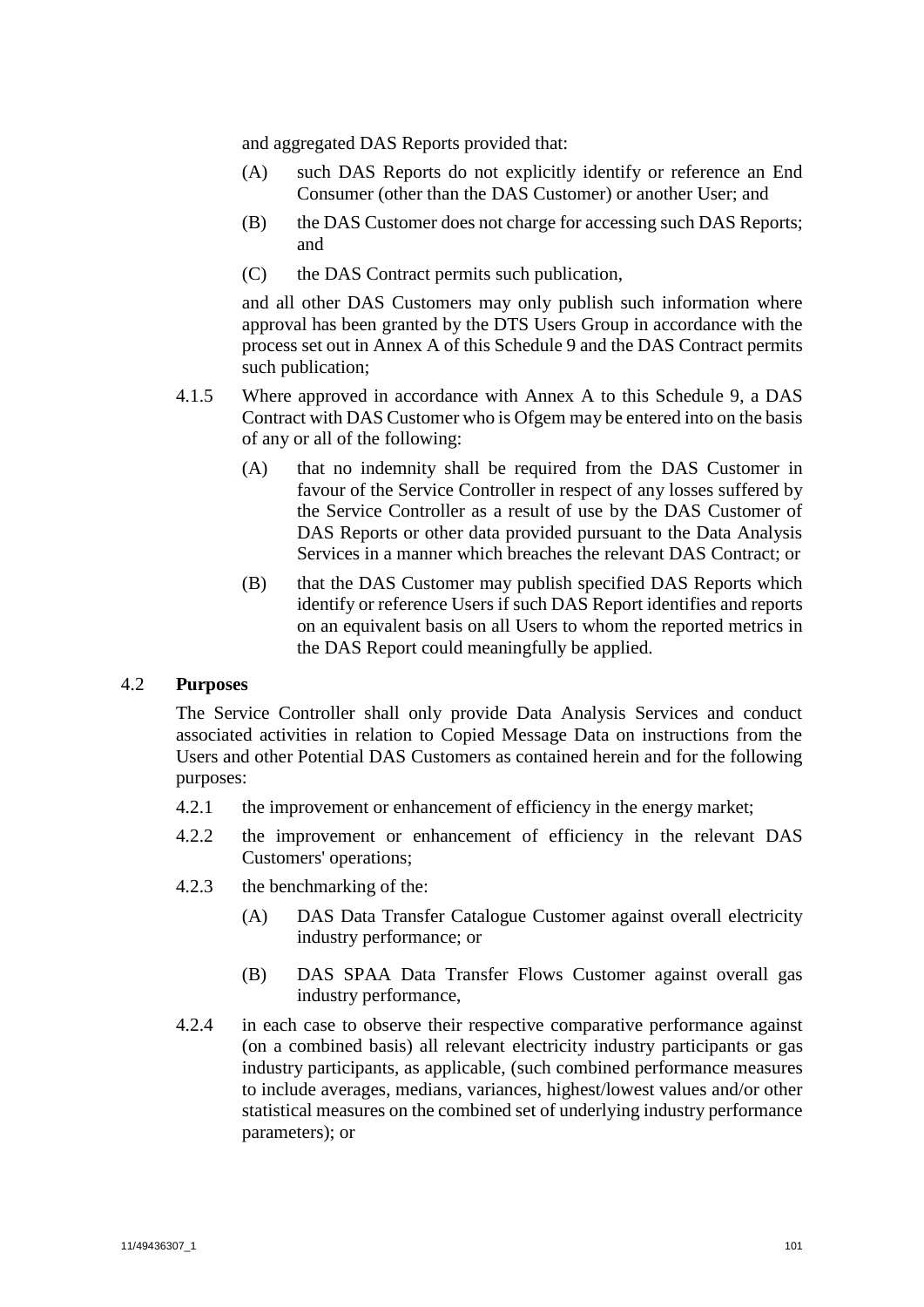4.2.5 the identification and development of candidate Data Analysis Services to be offered to DAS Customers.

(together, the "**Permitted Purposes**").

# <span id="page-104-1"></span>4.3 **Restrictions**

The Service Controller shall ensure that in providing Data Analysis Services:

- 4.3.1 it does not process any Vulnerable Customer Messages;
- <span id="page-104-2"></span>4.3.2 the information disclosed to a DAS Customer does not include information which explicitly references or identifies another User, unless the DAS Customer has a right to receive such information, whether:
	- (A) at law; or
	- (B) pursuant to a contract between the DAS Customer and the relevant User;
- <span id="page-104-3"></span>4.3.3 the information disclosed to a DAS Customer does not include information which explicitly references or identifies an End Consumer, unless the DAS Customer has a right to receive such information, whether:
	- (A) at law;
	- (B) pursuant to a contract between:
		- (1) the relevant DAS Data Transfer Catalogue Customer and the relevant End Consumer or that End Consumer's Electricity Supplier;
		- (2) the relevant DAS SPAA Data Transfer Flows Customer and the relevant End Consumer or that End Consumer's Gas Supplier; or
	- (C) on the basis of a legitimate ground under Data Protection Legislation, (including that the processing of such information is in the legitimate interests of the relevant Suppliers (and any other relevant Data Controller)), and the DAS Customer is approved as the recipient of such Data Analysis Service on this basis pursuant to Annex A of this Schedule 9;
- <span id="page-104-0"></span>4.3.4 it complies with all applicable laws and regulations;
- 4.3.5 it will continue to meet the Service Levels under this Agreement; and
- 4.3.6 it complies in all other respects with this Agreement.

The restrictions in paragraphs [4.3.2](#page-104-2) and [4.3.3](#page-104-3) of this [Schedule 9](#page-98-0) shall not prevent the Service Controller from providing DAS Reports which contain aggregated, anonymised data in relation to Users and/or End Consumers.

## <span id="page-104-4"></span>5. **SERVICE CHARGES**

5.1 The costs associated with the Service Controller's provision of a Data Analysis Service other than an Industry Data Analysis Service, will be borne by the Service Controller and/or the relevant DAS Customer(s) and shall not be included in the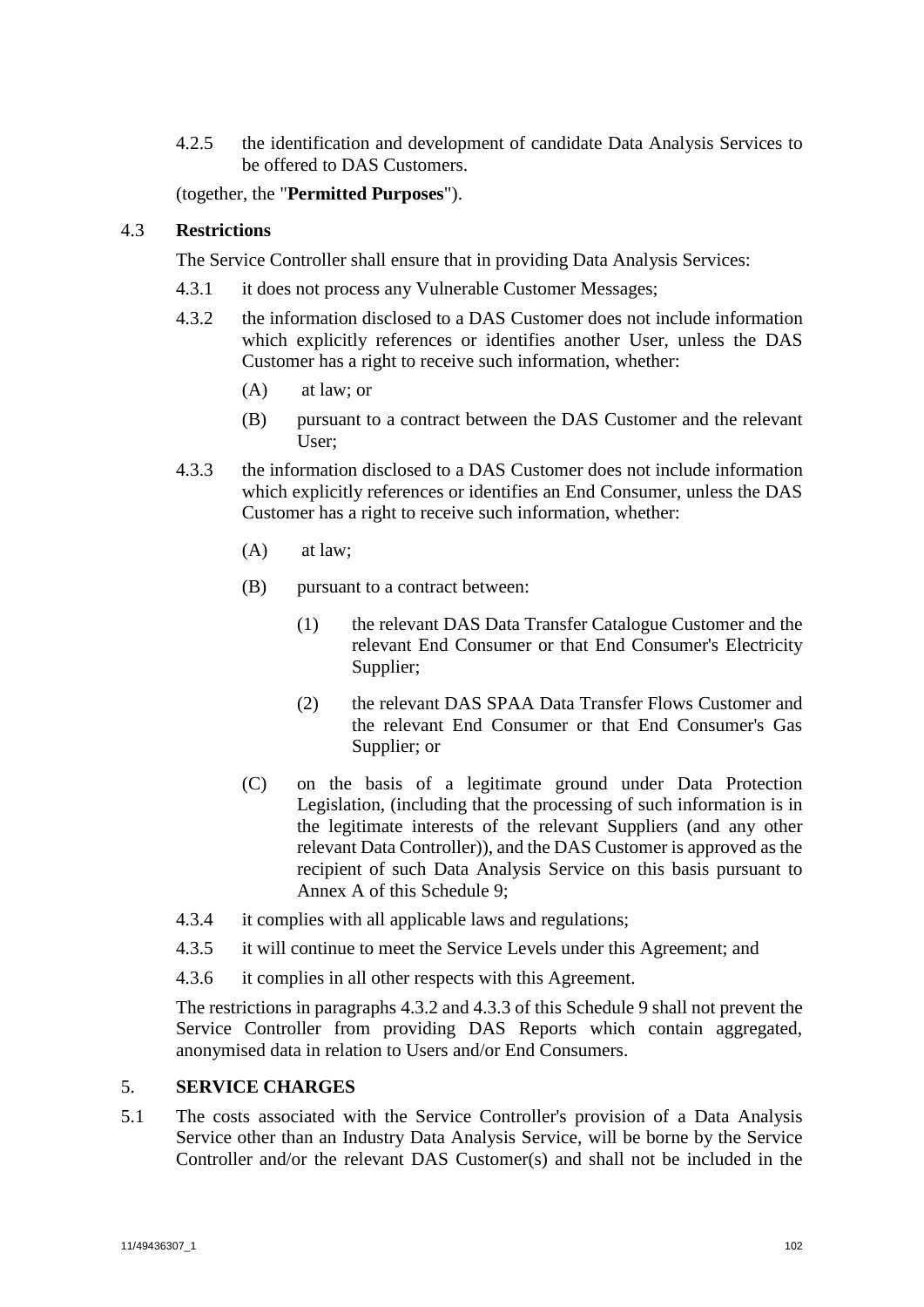Charges.

- <span id="page-105-2"></span>5.2 If a DAS Proposal to provide a Data Analysis Service as an Industry Data Analysis Service is approved in accordance with Annex A of this Schedule 9, the costs associated with the Service Controller's provision of the Industry Data Analysis Service will be charged in accordance with Part A of Schedule 8.
- 5.3 For the avoidance of doubt, if a DAS Proposal to provide a Data Analysis Service as an Industry Data Analysis Service is not approved in accordance with Annex A of this Schedule 9, but the DAS Proposal is subsequently approved in accordance with Annex A of this Schedule 9 as a Data Analysis Service that is not provided as an Industry Data Analysis Service, then the costs associated with the Service Controller's provision of such Data Analysis Service will be borne by the Service Controller and/or the relevant DAS Customer(s) and shall not be included in the Charges.
- 5.4 The charges and terms of payment applicable for each Data Analysis Service shall be set out in the individual DAS Contracts.

# <span id="page-105-4"></span>6. **SERVICE CONTROLLER ACTIVITIES**

- <span id="page-105-5"></span><span id="page-105-3"></span><span id="page-105-1"></span>6.1 In order to provide the Data Analysis Services to DAS Customers, the Service Controller shall:
	- 6.1.1 construct a master development environment database of Copied Message Data, each of which will be stored for a maximum of 96 months (the **"Data Services Development Environment"**);
	- 6.1.2 use the Data Services Development Environment to construct one or more production environment databases (**"Production Environments"**) to the extent required to deliver requested Data Analysis Services;
	- 6.1.3 use the Data Services Development Environment and Production Environments to develop and test candidate Data Analysis Services;
	- 6.1.4 construct custom databases using Copied Message Data stored in the Data Services Development Environment and the Production Environments, together with other data (**"Custom Databases"**), as appropriate to deliver requested Data Analysis Services; and
	- 6.1.5 use the Production Environments and Custom Databases to provide Data Analysis Services.
- <span id="page-105-6"></span><span id="page-105-0"></span>6.2 In order to fulfil its obligations under paragraphs [6.1.1](#page-105-1) and [6.1.2](#page-105-3) of this [Schedule 9,](#page-98-0) the Service Controller is, to the extent necessary, instructed to:
	- 6.2.1 Copy Messages to the Data Services Development Environment;
	- 6.2.2 transfer Copied Message Data from the Data Services Development Environment to Production Environments;
	- 6.2.3 store Copied Message Data in its own computer systems (for up to 96 months in relation to each Message);
	- 6.2.4 delete or extract data from Copied Message Data;
	- 6.2.5 re-format Copied Message Data; and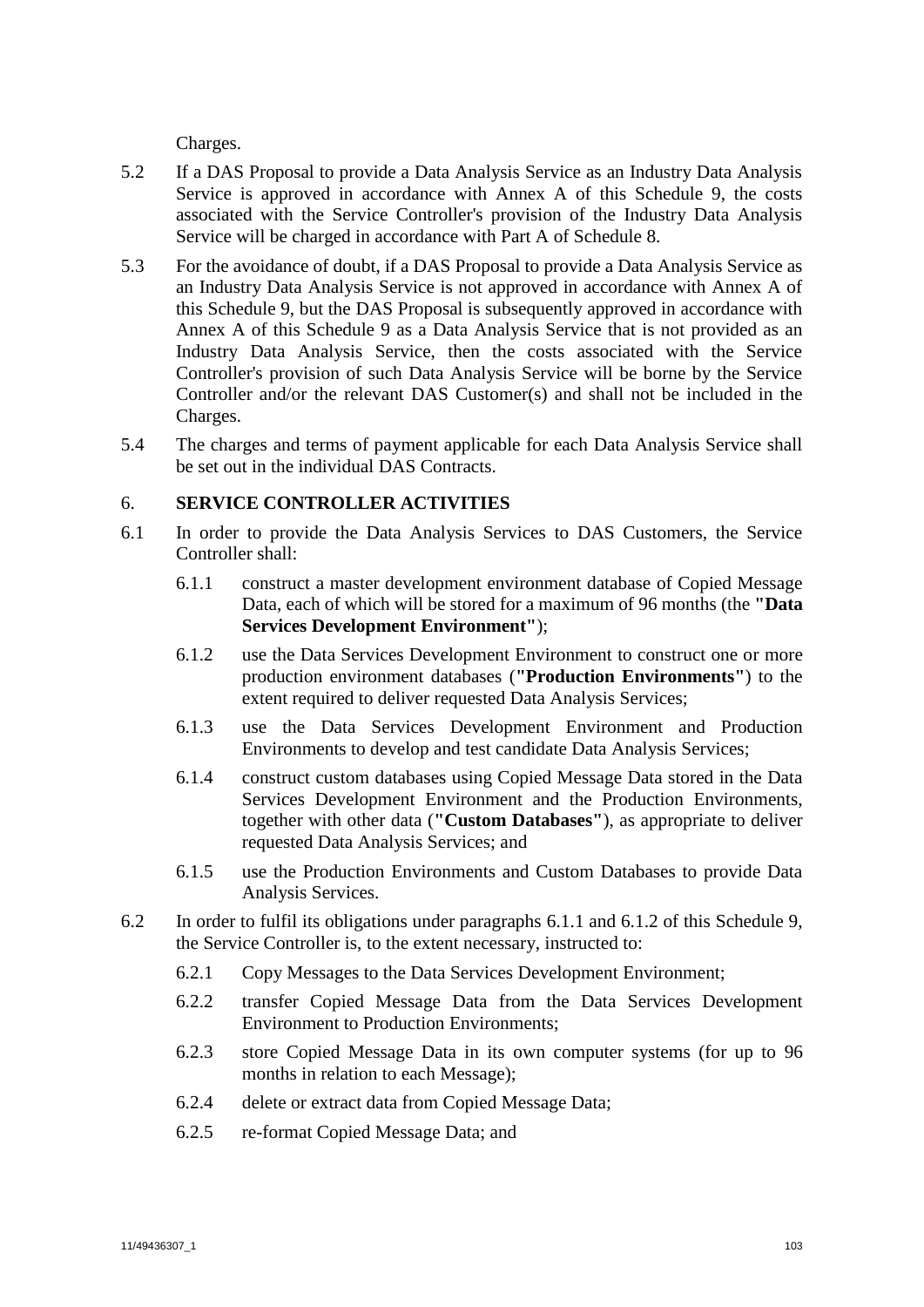- 6.2.6 organise and arrange Copied Message Data into different structures and orders.
- 6.3 In order to fulfil its obligations under paragraphs [6.1.3](#page-105-5) to [6.1.5](#page-105-6) of this [Schedule 9,](#page-98-0) the Service Controller is, to the extent necessary, instructed to:
	- 6.3.1 create copies of Copied Message Data stored in the Data Services Development Environment, Production Environments and Custom Databases;
	- 6.3.2 store such Copied Message Data in the Data Services Development Environment, Production Environments and Custom Databases (for up to 96 months in relation to each Message);
	- 6.3.3 organise and arrange Copied Message Data into different structures, orders and new databases;
	- 6.3.4 delete or extract Copied Message Data;
	- 6.3.5 aggregate Copied Message Data;
	- 6.3.6 count volumes and frequencies of Copied Message Data transmissions;
	- 6.3.7 modify Copied Message Data (for example to conduct analyses on hypothetical facts); and
	- 6.3.8 analyse Copied Message Data.

# 7. **INTELLECTUAL PROPERTY**

- 7.1 Subject to paragraph 7.2 of this Schedule 9, the Users acknowledge that any database rights, copyright or other intellectual property rights in any databases, DAS Reports or other data generated by the Service Controller in its provision of the Data Analysis Services shall be owned by (and as necessary assigned to) the Service Controller to the fullest extent permitted by law.
- 7.2 In relation to any intellectual property rights in Messages, this Schedule 9 shall not operate to transfer ownership of such intellectual property rights to the Service Controller.

## 8. **AUDIT**

- 8.1 As a result of the confidentiality provisions which will be included in DAS Contracts, the Parties acknowledge that the Service Controller is not required to disclose to Users any details in relation to specific DAS Customers or the Data Analysis Services provided to them including confirming the identity of such DAS Customers.
- <span id="page-106-0"></span>8.2 Users may, via the User Group, require an audit to be conducted of the DAS Contracts and the Data Analysis Services provided thereunder to ensure that they comply with this [Schedule 9](#page-98-0) (except for the Service Controller's requirements in paragraph [5](#page-104-4) of this [Schedule 9](#page-98-0) which will be audited in accordance with paragraph [8.4](#page-107-0) of this [Schedule 9\)](#page-98-0). Upon receiving such request, the Service Controller shall appoint an independent third party to perform such audit and shall at the User Group meeting following such audit make the summary, anonymised conclusions of the audit available to the Users.
- 8.3 The costs arising from any audits carried out pursuant to paragraph [8.2](#page-106-0) of this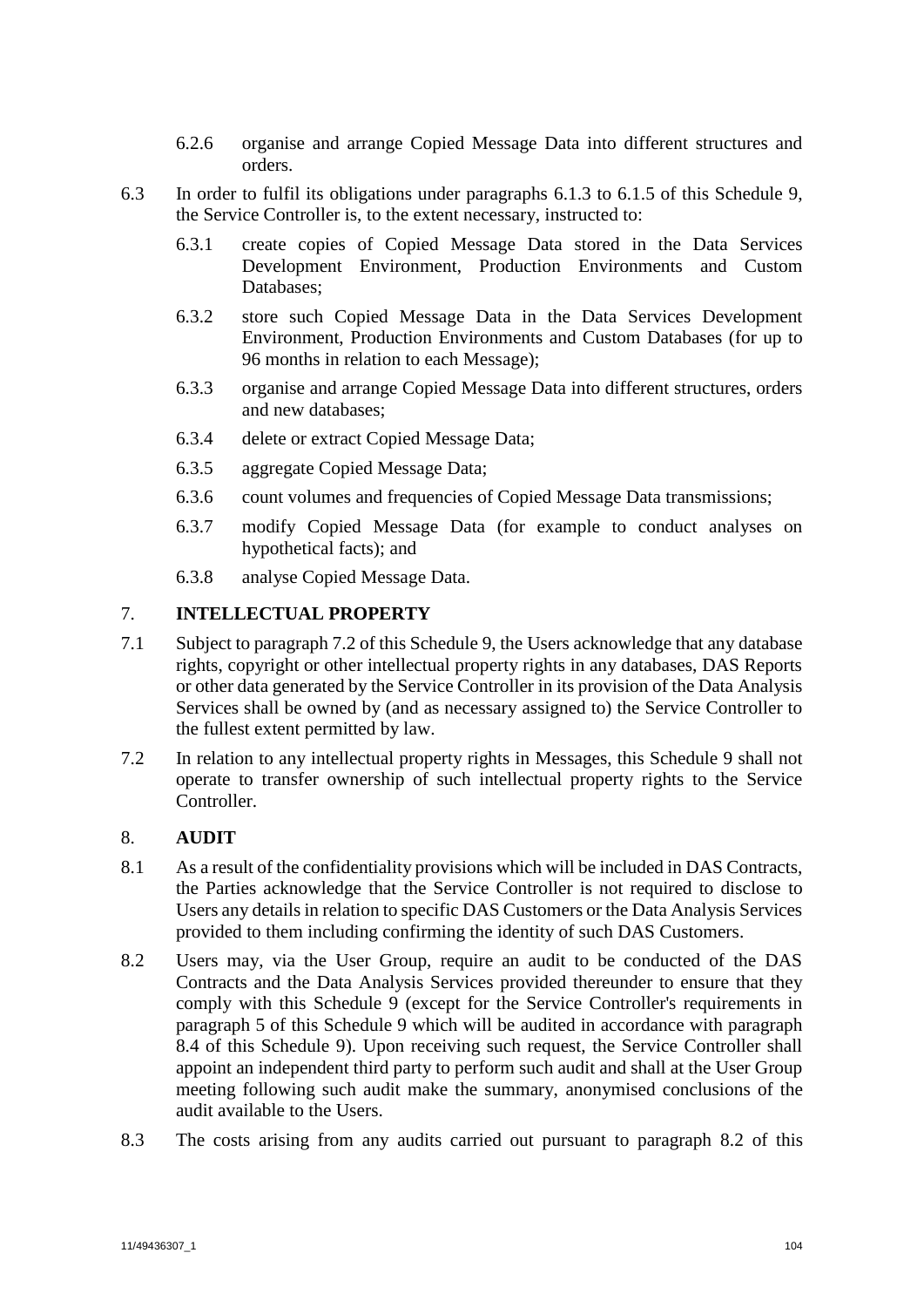[Schedule 9](#page-98-0) will be included in the Charges.

<span id="page-107-0"></span>8.4 The Service Controller's compliance with the charging provisions set out in paragraph [5](#page-104-4) of this [Schedule 9](#page-98-0) in relation to the Data Analysis Services will be audited as part of the audit provisions in clause 21.6 of this Agreement.

# 9. **NO LIABILITY FOR USERS**

9.1 Users shall not have any liability to a DAS Customer or the Service Controller in relation to the DAS Customer's receipt or use of a Data Analysis Service pursuant to a DAS Contract.

## 10. **AMENDMENT TO DAS REGIME**

10.1 The Parties agree that any amendments to this Schedule 9 shall be effected in a manner which does not prohibit or restrict the Service Controller's ability to comply with the terms of a DAS Contract which it has previously entered into in accordance with the terms of this Agreement.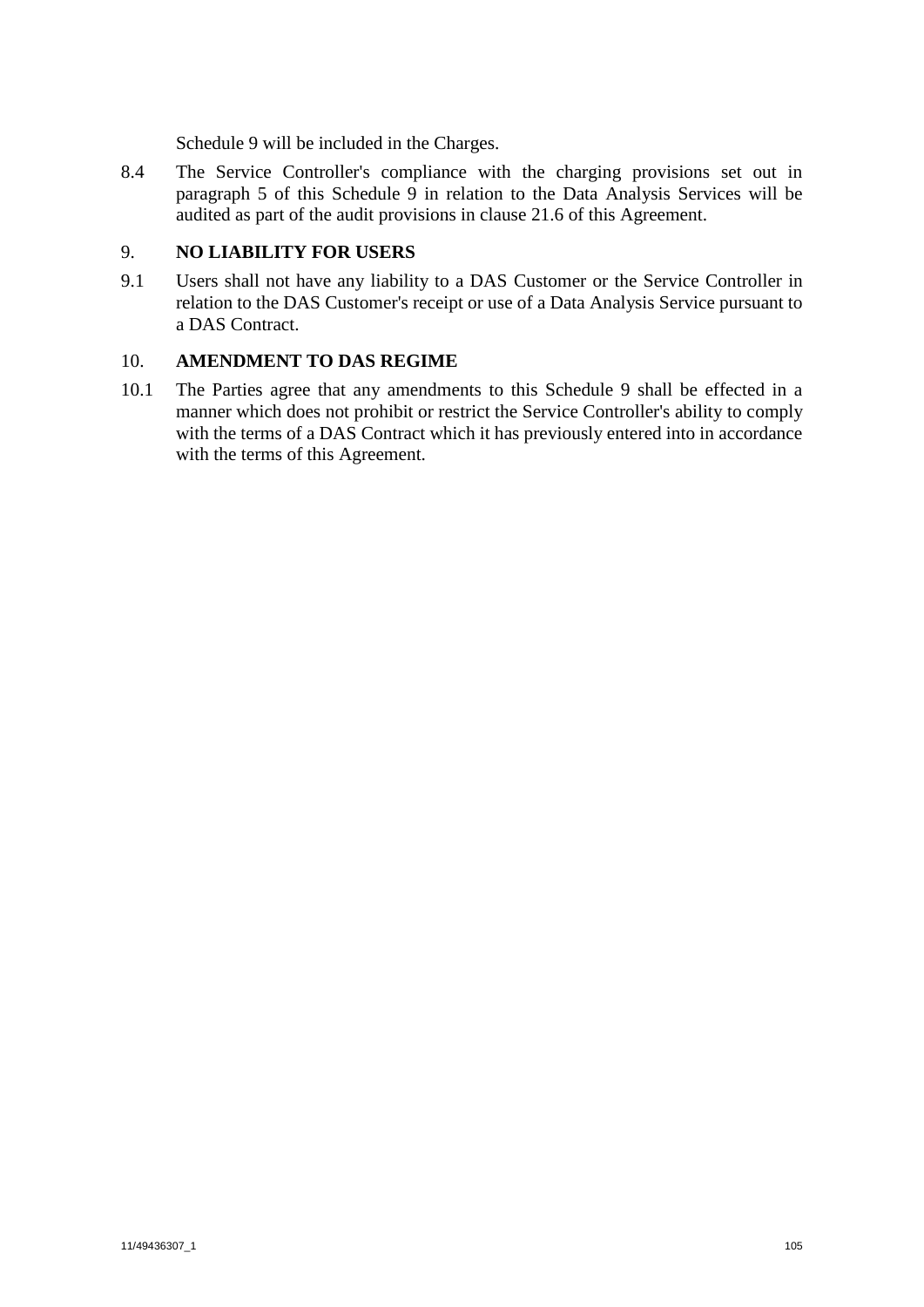## **Annex A DAS Proposal approval process**

- 1. The Parties shall follow the process set out in this Annex to determine whether or not a DAS Proposal is an Approved DAS Proposal.
- 2. If a User or the Service Controller wishes to propose a DAS Proposal, the Service Controller shall send a notice (a "**DAS Proposal Notice**") and an associated PIA to the User Group via e-mail to convene a meeting of the User Group, to take place either in person or via conference call within 15 Working Days of such notice, to decide whether the DAS Proposal should be approved.
- 3. Each Member of the User Group shall within 15 Working Days of the date of the DAS Proposal Notice, notify the Service Controller via e-mail of its approval of or objection to the DAS Proposal and:
	- 3.1 if a Member of the User Group does not provide such notification within 15 Working Days of the date of the DAS Proposal Notice, it shall be deemed to have approved the DAS Proposal;
	- 3.2 if a Member of the User Group notifies the Service Controller of an objection to the DAS Proposal, its notice must set out reasonable and objective grounds for such objection; and
	- 3.3 the Service Controller shall acknowledge receipt of any such objection or approval by return e-mail.
- 4. If, in response to the DAS Proposal Notice, the Service Controller receives:
	- 4.1 approvals (or deemed approvals) of the DAS Proposal from all of the Members of the User Group pursuant to section 3 of Annex A of this Schedule 9, the Service Controller shall cancel the meeting of the User Group convened pursuant to section 2 of Annex A of this Schedule 9;
	- 4.2 an objection to the DAS Proposal from one or more Members of the User Group pursuant to section 3 of Annex A of this Schedule 9:
		- 4.2.1 the Service Controller shall, as soon as reasonably practicable notify the User Group via e-mail of each objection it has received and the grounds for objection provided by the relevant Member(s) pursuant to section 3.2 of Annex A of this Schedule 9 together with any observations which the Service Controller considers it appropriate to make; and
		- 4.2.2 the User Group meeting convened pursuant to section 2 of Annex of this Schedule 9 shall proceed and:
			- (A) paragraph 8 of Schedule 4 (Notice of Meetings) shall not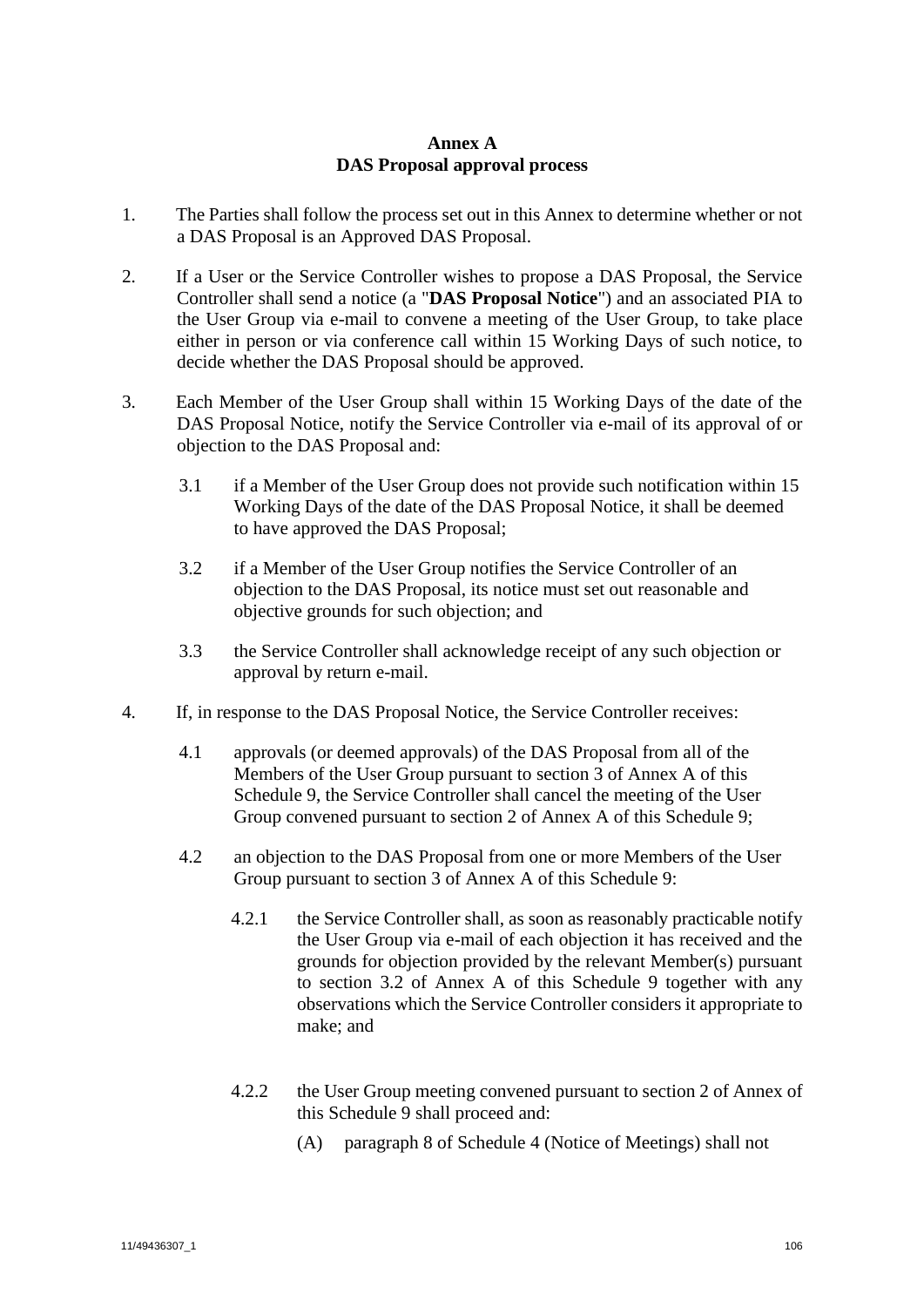apply in respect of such meeting;

- (B) the quorum for such meeting shall be as set out in paragraph 7.5 of Schedule 4; and
- (C) each Member shall provide a proxy vote in accordance with paragraph 3A of Schedule 4 if they are unable to attend in person; and
- (D) the approval or rejection of the DAS Proposal will be carried by simple majority of those Members who vote at the meeting or by proxy.
- 5. If a Member of the User Group who voted at the User Group meeting described in section 4.2.2 of Annex A of this Schedule 9 wishes to appeal the decision reached pursuant to section 4.2.2 of Annex A of this Schedule 9, it shall set out its grounds for appealing the decision in an email to the Service Controller within 5 Working Days of the date of publication of the minutes of the User Group meeting and the Service Controller shall send a notice to the User Group via e-mail to convene an extraordinary User Group meeting, to take place either in person or via conference call within 10 Working Days of such notice, to decide whether the DAS Proposal shall be approved.
- 6. If the Service Controller itself wishes to appeal the decision of the User Group meeting, the Service Controller shall as soon as reasonably practicable, and in any event within 5 Working Days of the date of publication of the minutes of the User Group meeting, send a notice to the User Group via e-mail setting out the Service Controller's grounds for appealing the decision of the User Group meeting and to convene an extraordinary User Group meeting, to take place either in person or via conference call within 10 Working Days of such notice, to decide whether the DAS Proposal shall be approved.
- 7. In relation to an extraordinary User Group Meeting convened pursuant to section 5 or 6 of Annex A of this Schedule 9:
	- 7.1 paragraph 8 of Schedule 4 shall not apply in respect of such meeting;
	- 7.2 the quorum for such meeting shall be as set out in paragraph 7.5 of Schedule 4;
	- 7.3 Members of the User Group or the Service Controller may provide the reasons for appealing the previous User Group decision;
	- 7.4 each Member shall provide a proxy vote in accordance with paragraph 3A of Schedule 4 if they are unable to attend in person;
	- 7.5 the approval or rejection of the DAS Proposal will be carried by simple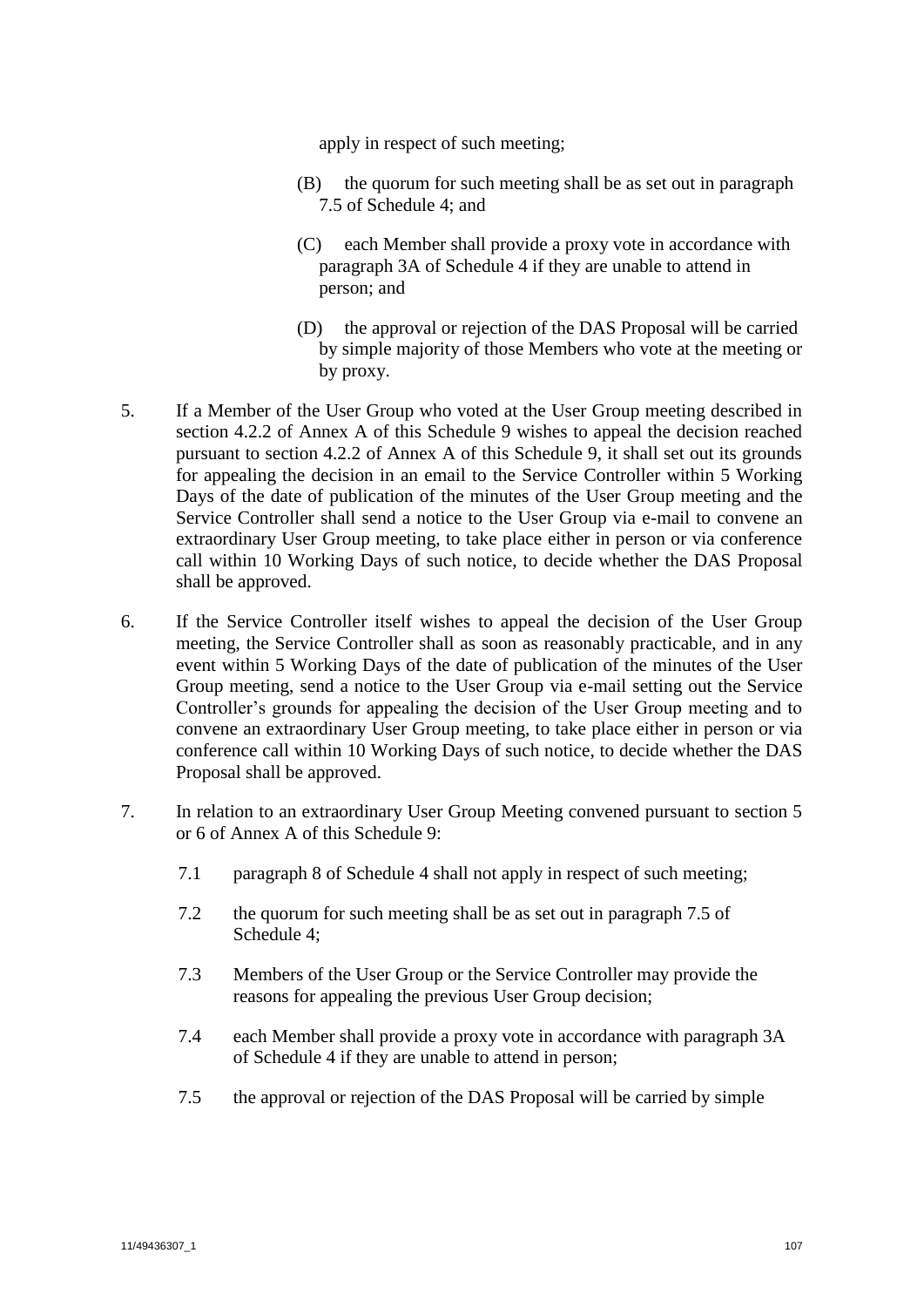majority of those Members who vote at the meeting or by proxy; and

- 7.6 the decision at this User Group meeting shall be final.
- 8. If the User Group approves the DAS Proposal:
	- 8.1 via email pursuant to section 4.1 of this Annex A to Schedule 9;
	- 8.2 at the User Group meeting held pursuant to section 4.2.2 of this Annex A to Schedule 9 and no Member of the User Group nor the Service Controller itself appeals the decision in the 5 Working Days of the User Group meeting; or
	- 8.3 at the User Group meeting held pursuant to section 7 of this Annex A to Schedule 9,

the DAS Proposal shall be an Approved DAS Proposal.

9. For the avoidance of doubt, all information provided by the Service Controller to a User and to a User Group Member pursuant to this Annex A in relation to a DAS Proposal shall be Confidential Information.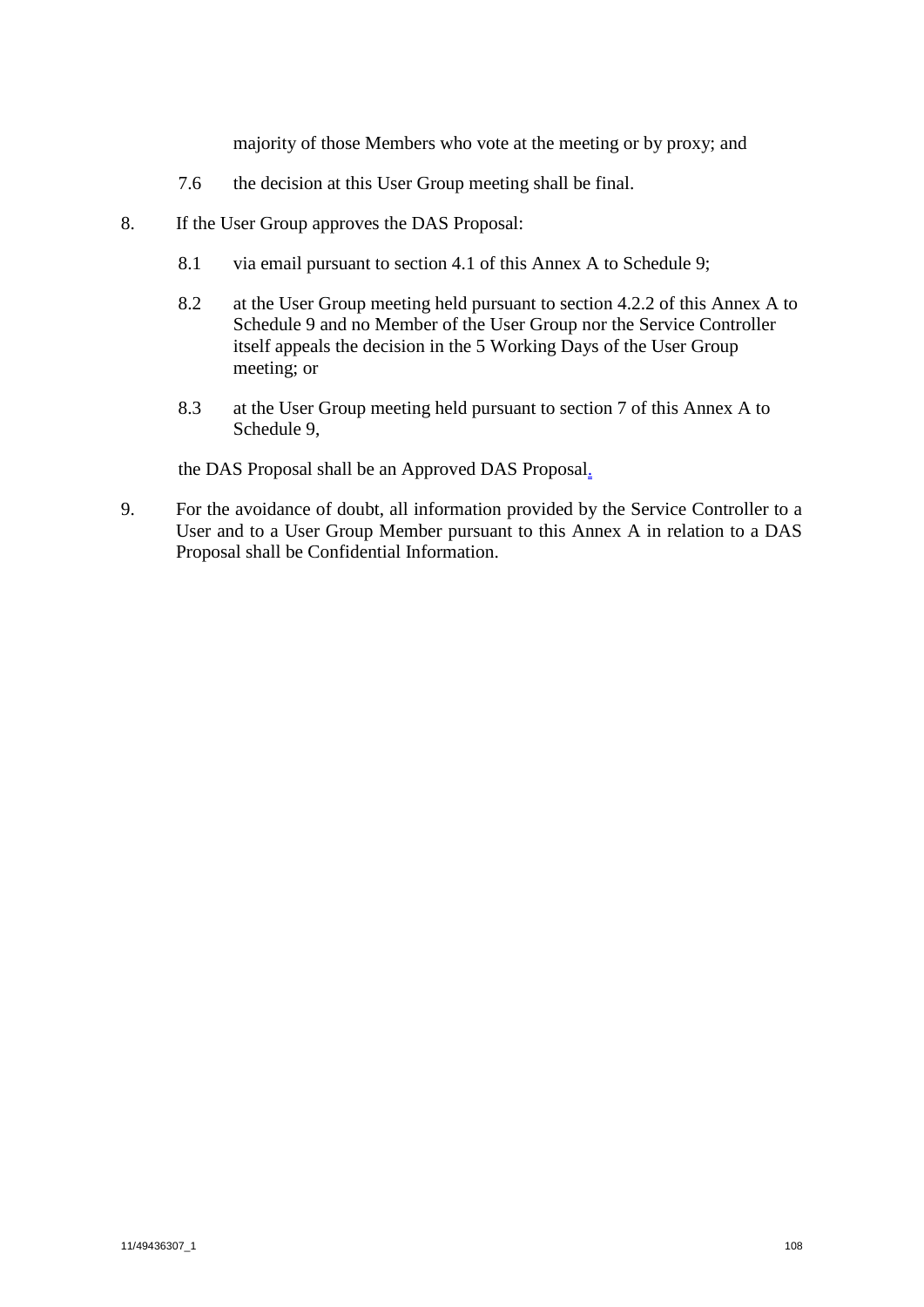## **Annex B – DAS Catalogue**

| <b>Service Name</b>                                         | <b>Service Description</b>                                                                                                                                                                                                                   | How the service fulfils the purposes of the<br><b>DTSA</b>                                                                                                                                                                                                                                                                                                                                                                                                                                                                                               | <b>Approval Date</b> |
|-------------------------------------------------------------|----------------------------------------------------------------------------------------------------------------------------------------------------------------------------------------------------------------------------------------------|----------------------------------------------------------------------------------------------------------------------------------------------------------------------------------------------------------------------------------------------------------------------------------------------------------------------------------------------------------------------------------------------------------------------------------------------------------------------------------------------------------------------------------------------------------|----------------------|
| <b>Smart Meter</b><br><b>Installation Dataset</b><br>(SMID) | Provision of property level predictions based on both DTS data<br>and external data including information from Energy Saving<br>Trust and Ordnance Survey, giving key data for use in planning<br>and executing the smart meter rollout. The | <b>Purpose 1: the improvement or enhancement</b> 21/2/12<br>of efficiency in the energy market<br>Enables the improvement in the energy market's<br>efficiency by reducing cost and risk to the smart<br>meter rollout, and enables as the rollout<br>continues the sharing of knowledge between the<br>different participants.<br><b>Purpose 2: the improvement or enhancement</b><br>of efficiency in DAS Customers' operations.<br>By having better understanding of the likely<br>issues the DAS customer can more effective<br>deploy its workforce |                      |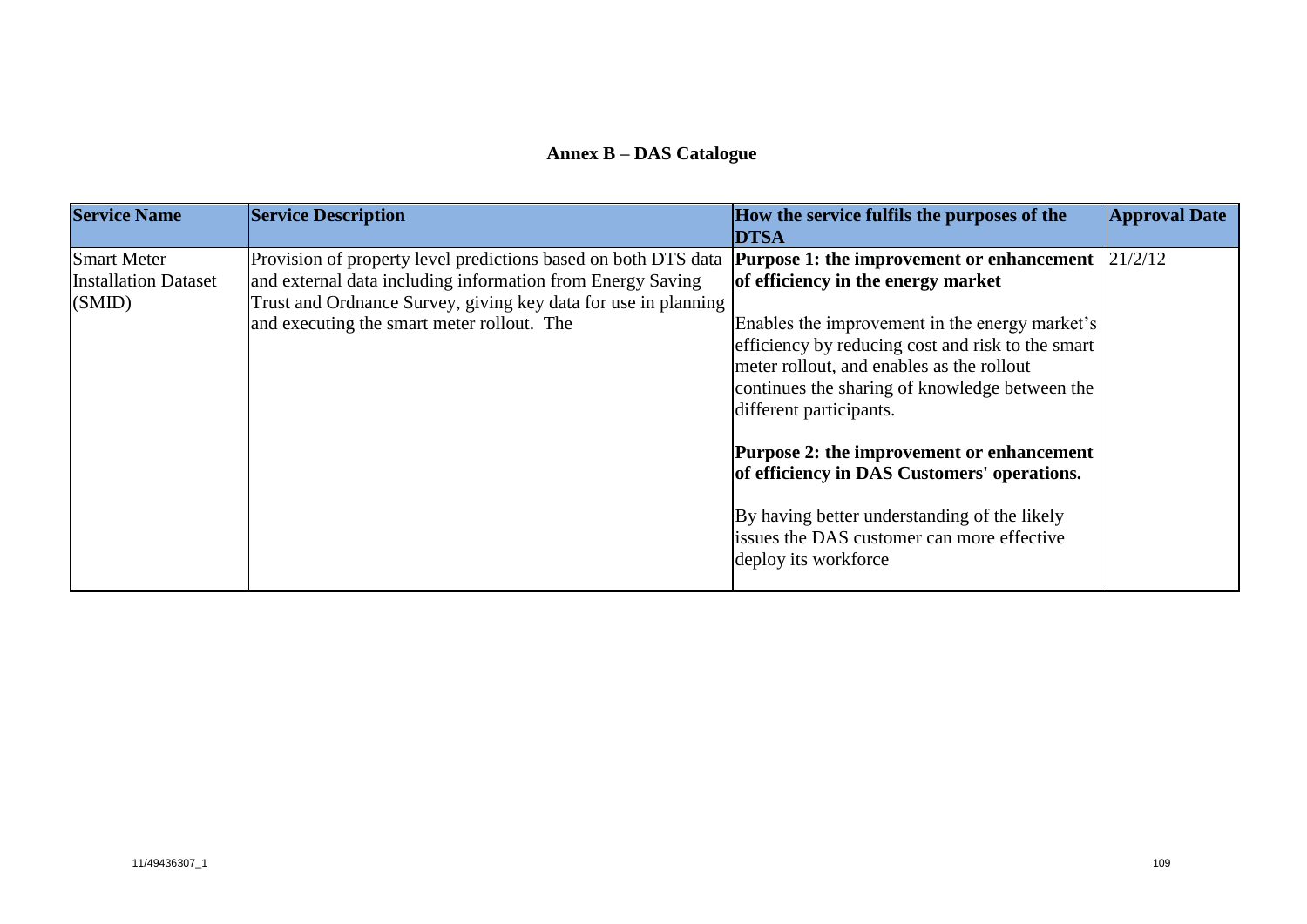| <b>Service Name</b>                 | <b>Service Description</b>                                                                                                                                            | How the service fulfils the purposes of the<br><b>DTSA</b>                                                                                                                                                                                                                                                                                                                                                                                                                                                                                                                                                                                                                                                                                                                                                                                            | <b>Approval Date</b> |
|-------------------------------------|-----------------------------------------------------------------------------------------------------------------------------------------------------------------------|-------------------------------------------------------------------------------------------------------------------------------------------------------------------------------------------------------------------------------------------------------------------------------------------------------------------------------------------------------------------------------------------------------------------------------------------------------------------------------------------------------------------------------------------------------------------------------------------------------------------------------------------------------------------------------------------------------------------------------------------------------------------------------------------------------------------------------------------------------|----------------------|
| <b>Smart Meter</b><br>installations | Reporting on the aggregated location of smart meter<br>installations, including if required benchmarking of individual<br>DAS Customers activities against the market | Purpose 1: the improvement or enhancement<br>of efficiency in the energy market<br>The service allows central organisations involved<br>in the smart meter programme to monitor the<br>progress of the smart meter rollout, providing<br>insight into the details of where meters are being<br>installed.<br>Purpose 2: the improvement or enhancement<br>of efficiency in DAS Customers' operations<br>and<br>Purpose 3: the benchmarking of the DAS<br><b>Customer against overall industry</b><br>performance to observe its comparative<br>performance against (on a combined basis) all<br>relevant industry participants (such combined<br>performance measures to include averages,<br>medians, variances, highest/lowest values<br>and/or other statistical measures on the<br>combined set of underlying industry<br>performance parameters) | 21/2/12              |
|                                     |                                                                                                                                                                       | Enable DAS Customers to plan their sales and<br>marketing activities where the extent to which<br>smart meters have been installed in an area is of<br>relevant to their plans.                                                                                                                                                                                                                                                                                                                                                                                                                                                                                                                                                                                                                                                                       |                      |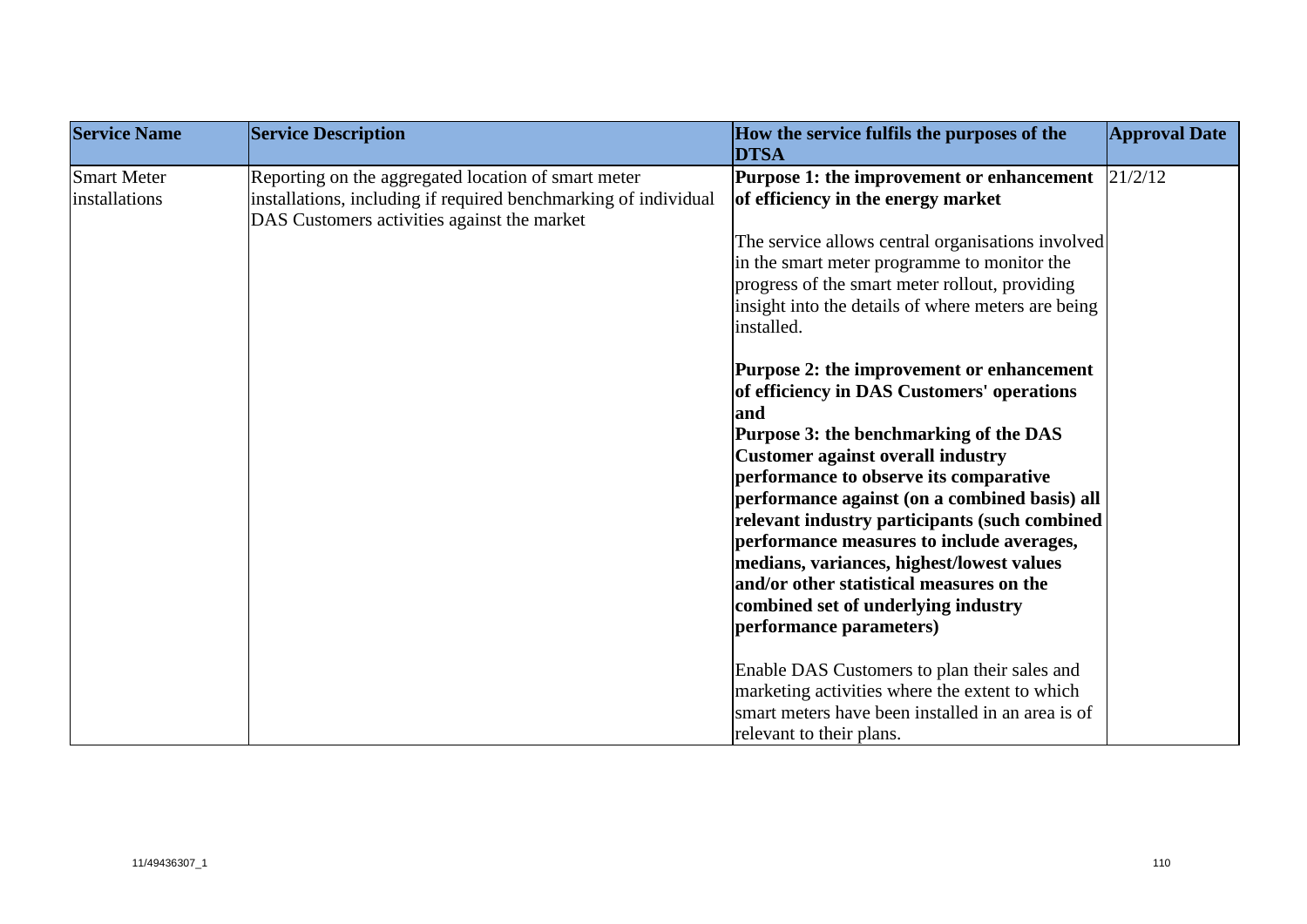| <b>Service Name</b>     | <b>Service Description</b>                                                                                                                                   | How the service fulfils the purposes of the<br><b>DTSA</b>                                                                                                                                                                                                                                                                                        | <b>Approval Date</b> |
|-------------------------|--------------------------------------------------------------------------------------------------------------------------------------------------------------|---------------------------------------------------------------------------------------------------------------------------------------------------------------------------------------------------------------------------------------------------------------------------------------------------------------------------------------------------|----------------------|
| MAP efficiency          | Reporting on events impacting MAPs estates and identifying<br>discrepancies between MAPs view of their estate and<br>information communicated across the DTS | <b>Purpose 2: the improvement or enhancement</b><br>of efficiency in DAS Customers' operations.                                                                                                                                                                                                                                                   | 21/2/12              |
|                         |                                                                                                                                                              | Enable Meter Asset Providers to have better                                                                                                                                                                                                                                                                                                       |                      |
|                         |                                                                                                                                                              | information as to the status and ownership of                                                                                                                                                                                                                                                                                                     |                      |
|                         |                                                                                                                                                              | their meters so as to ensure they maximise their                                                                                                                                                                                                                                                                                                  |                      |
|                         |                                                                                                                                                              | revenue and reduce their operational costs.                                                                                                                                                                                                                                                                                                       |                      |
| <b>Elexon Reporting</b> | Providing messages and analysis to support the operation and                                                                                                 | Purpose 1: the improvement or enhancement                                                                                                                                                                                                                                                                                                         | 21/2/12              |
|                         | audit of the BSC                                                                                                                                             | of efficiency in the energy market.                                                                                                                                                                                                                                                                                                               |                      |
|                         |                                                                                                                                                              | Reduce the costs and improve the quality of the<br>auditing and monitoring process of the BSC by<br>using actual message data rather than relying on                                                                                                                                                                                              |                      |
|                         |                                                                                                                                                              | self-reported information, by having the data in a<br>more easily analysable format, and enabling                                                                                                                                                                                                                                                 |                      |
|                         |                                                                                                                                                              | dashboards and more specific reports to highlight<br>or investigate particular issues.                                                                                                                                                                                                                                                            |                      |
| <b>Ofgem Reporting</b>  | Providing messages and analysis to support Ofgem's regulation <b>Purpose 1: the improvement or enhancement</b>                                               |                                                                                                                                                                                                                                                                                                                                                   |                      |
|                         | of the market                                                                                                                                                | of efficiency in the energy market.                                                                                                                                                                                                                                                                                                               |                      |
|                         |                                                                                                                                                              | Reduce the costs and improve the quality of the<br>auditing and monitoring by Ofgem of the<br>industry by using actual data rather than relying<br>on self-reported information, by having the data<br>in a more easily analysable format, and enabling<br>dashboards and more specific reports to highlight<br>or investigate particular issues. |                      |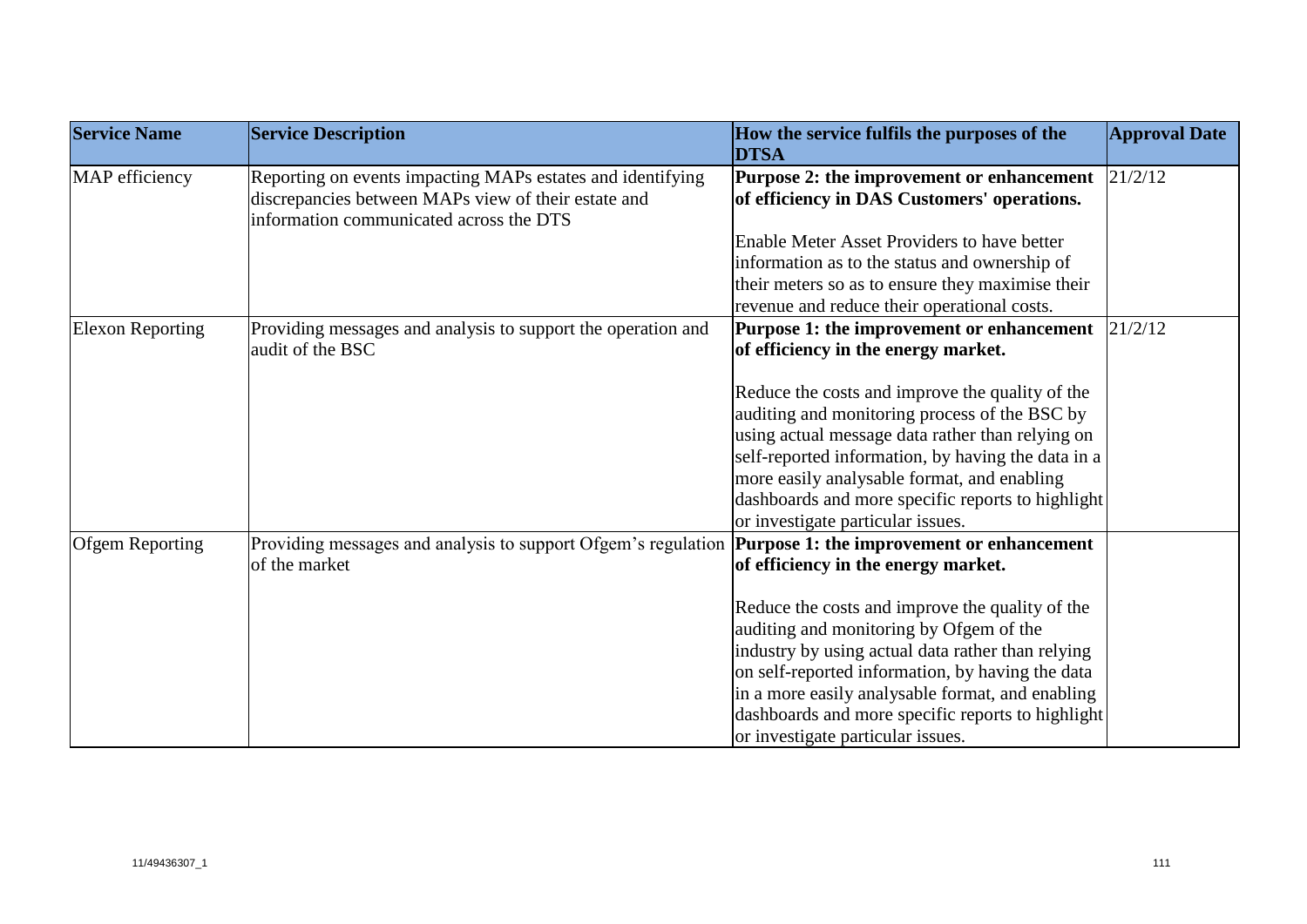| <b>Service Name</b>   | <b>Service Description</b>                                                                             | How the service fulfils the purposes of the<br><b>DTSA</b>                                                                                                                                                                                                                                                                                                            | <b>Approval Date</b> |
|-----------------------|--------------------------------------------------------------------------------------------------------|-----------------------------------------------------------------------------------------------------------------------------------------------------------------------------------------------------------------------------------------------------------------------------------------------------------------------------------------------------------------------|----------------------|
| <b>BEIS</b> Reporting | Providing messages and analysis to support BEIS policy<br>identification, investigation and monitoring | Purpose 1: the improvement or enhancement<br>of efficiency in the energy market.                                                                                                                                                                                                                                                                                      | 21/2/12              |
|                       |                                                                                                        | Reduce the costs and improve the quality of the<br>provision of information for policy making and<br>monitoring by BEIS by using actual data rather<br>than relying on self-reported information, by<br>having the data in a more easily analysable<br>format, and enabling dashboards and more<br>specific reports to highlight or investigate<br>particular issues. |                      |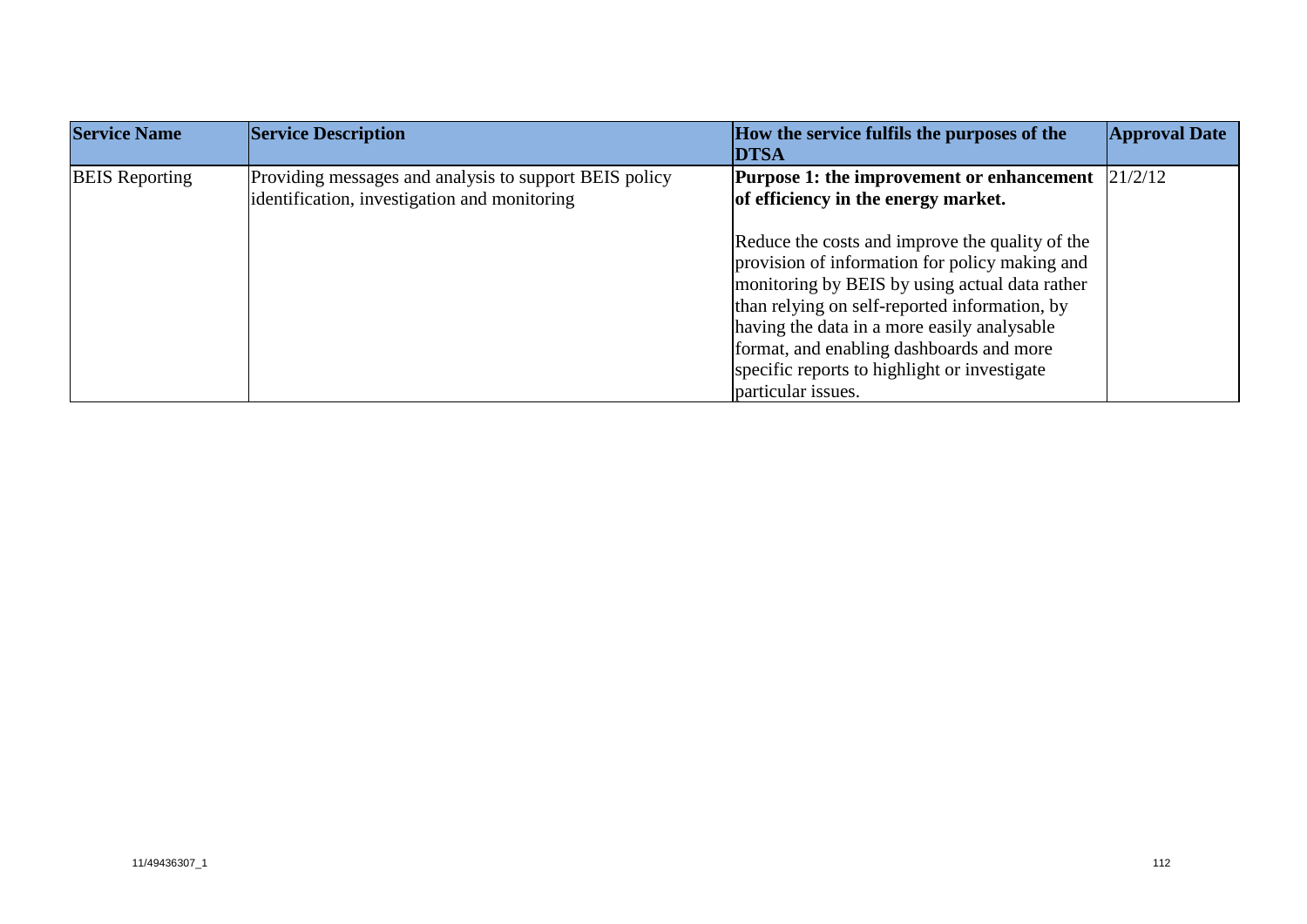| <b>Service Name</b><br><b>Service Description</b>                                                                                                                                                                                                                                                                                         | How the service fulfils the purposes of the<br><b>DTSA</b>                                                                                                                                                                                                                                                                                                                                                                                                                                                                                                                                                                                                                                                                                                                                                                                                                                                                                                                                                          | <b>Approval Date</b> |
|-------------------------------------------------------------------------------------------------------------------------------------------------------------------------------------------------------------------------------------------------------------------------------------------------------------------------------------------|---------------------------------------------------------------------------------------------------------------------------------------------------------------------------------------------------------------------------------------------------------------------------------------------------------------------------------------------------------------------------------------------------------------------------------------------------------------------------------------------------------------------------------------------------------------------------------------------------------------------------------------------------------------------------------------------------------------------------------------------------------------------------------------------------------------------------------------------------------------------------------------------------------------------------------------------------------------------------------------------------------------------|----------------------|
| COS Insight<br>Provide insight into the quantity of consumer gains and losses,<br>either at aggregated level or benchmarking an individual DAS<br>Customer's performance against the whole of the rest of the<br>market. This insight can be broken down as appropriate, for<br>instance by location, to provide more actionable insight. | <b>Purpose 2: the improvement or enhancement</b> $ 21/2/12 $<br>of efficiency in DAS Customers' operations.<br>Enables the improvement in the efficiency of<br>sales and marketing activities of the DAS<br>Customer by better identifying the areas to target<br>and the success of their sales and marketing<br>activities, or enables the assessment of the<br>relative churn risk of particular Suppliers to more<br>accurately price MAP contracts.<br>Purpose 3: the benchmarking of the DAS<br><b>Customer against overall industry</b><br>performance to observe its comparative<br>performance against (on a combined basis) all<br>relevant industry participants (such combined<br>performance measures to include averages,<br>medians, variances, highest/lowest values<br>and/or other statistical measures on the<br>combined set of underlying industry<br>performance parameters)<br>The DAS Customer can benchmark the success<br>of their sales and marketing activities against the<br>industry |                      |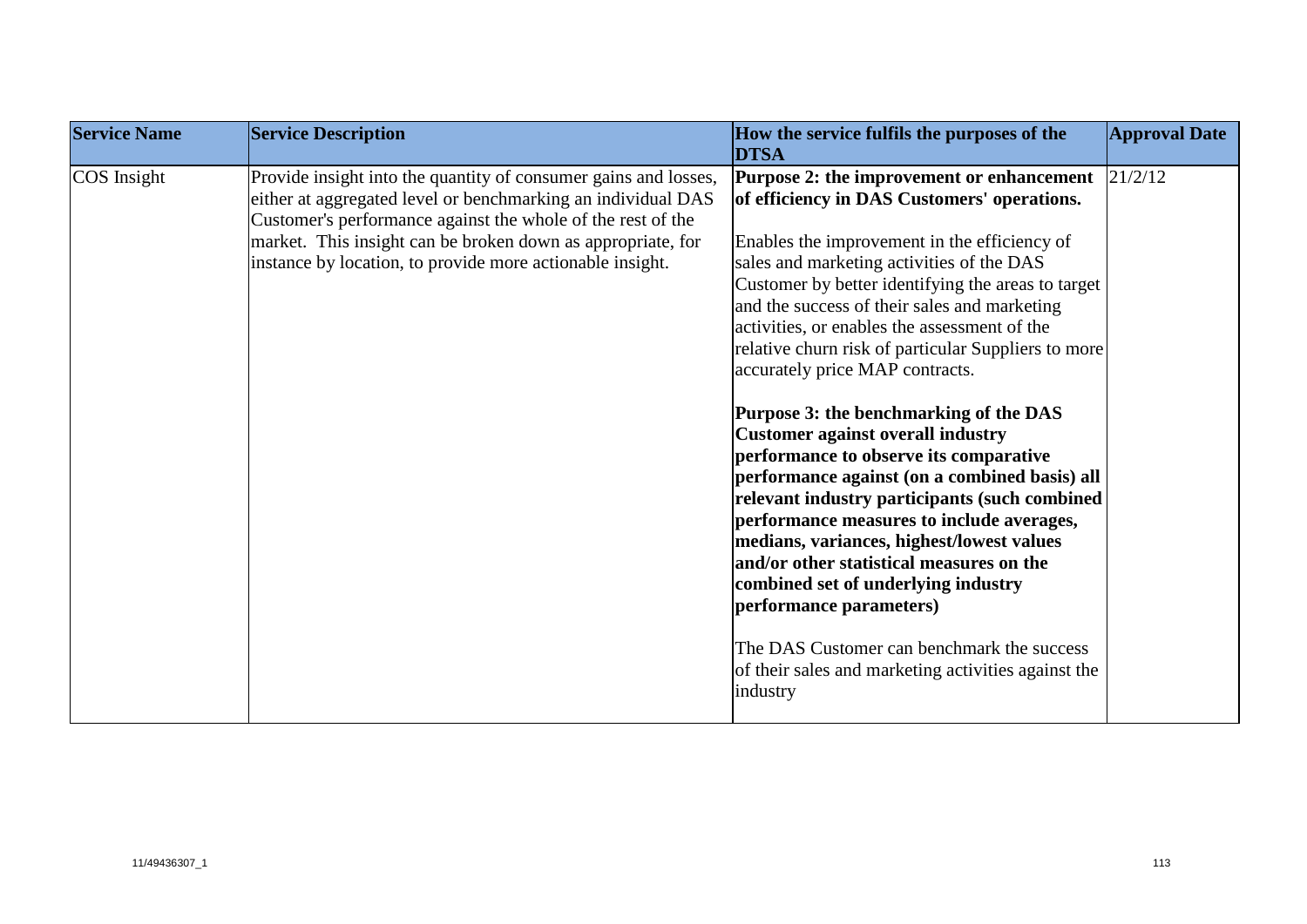| <b>Service Name</b>        | <b>Service Description</b>                                                                                                       | How the service fulfils the purposes of the<br><b>DTSA</b> | <b>Approval Date</b> |
|----------------------------|----------------------------------------------------------------------------------------------------------------------------------|------------------------------------------------------------|----------------------|
| <b>Customer Switching</b>  | Provision of specific information with consumer's explicit                                                                       | Purpose 1: the improvement or enhancement                  | 21/2/12              |
| <b>Transaction Support</b> | permission to provide on-boarding information and status of the of efficiency in the energy market<br>customer switching process |                                                            |                      |
|                            |                                                                                                                                  | Improves the operation of the market by                    |                      |
|                            |                                                                                                                                  | smoothing the customer switching through                   |                      |
|                            |                                                                                                                                  | improving the quality of the information used,             |                      |
|                            |                                                                                                                                  | and providing greater visibility to consumers of           |                      |
|                            |                                                                                                                                  | the progress of their switch.                              |                      |
|                            |                                                                                                                                  | Purpose 2: the improvement or enhancement                  |                      |
|                            |                                                                                                                                  | of efficiency in DAS Customers' operations.                |                      |
|                            |                                                                                                                                  | Enable the DAS Customer to improve the quality             |                      |
|                            |                                                                                                                                  | of the customer switching process for an                   |                      |
|                            |                                                                                                                                  | individual consumer and give them greater                  |                      |
|                            |                                                                                                                                  | visibility of its progress                                 |                      |
|                            | Embedded Generation Identification and reporting of the type and quantity of                                                     | Purpose 1: the improvement or enhancement                  | 21/2/12              |
| Tracking                   | embedded generation occurring in a geographical area                                                                             | of efficiency in the energy market. and                    |                      |
|                            |                                                                                                                                  | Purpose 2: the improvement or enhancement                  |                      |
|                            |                                                                                                                                  | of efficiency in DAS Customers' operations.                |                      |
|                            |                                                                                                                                  | Through the better understanding of the                    |                      |
|                            |                                                                                                                                  | occurrence type and quantity of distributed                |                      |
|                            |                                                                                                                                  | generation, be able to understand the impact on            |                      |
|                            |                                                                                                                                  | the market and network assets and using this               |                      |
|                            |                                                                                                                                  | operation improve the DAS Customer operations              |                      |
|                            |                                                                                                                                  | and investments.                                           |                      |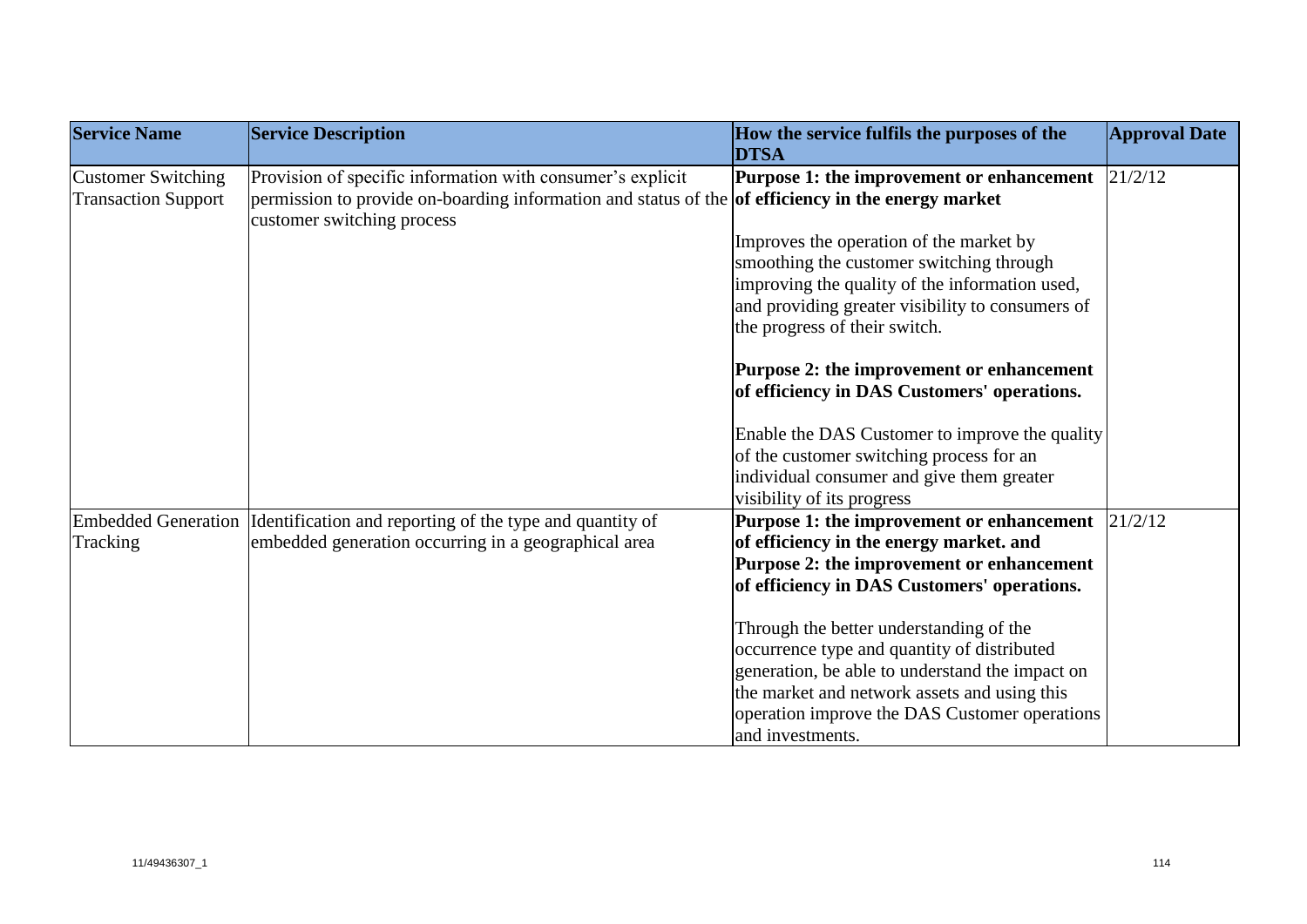| <b>Service Name</b>        | <b>Service Description</b>                                                                                        | How the service fulfils the purposes of the        | <b>Approval Date</b> |
|----------------------------|-------------------------------------------------------------------------------------------------------------------|----------------------------------------------------|----------------------|
|                            |                                                                                                                   | <b>DTSA</b>                                        |                      |
| <b>DNO</b> Network         | Provide use and insight into the load on the network and predict <b>Purpose 2: the improvement or enhancement</b> |                                                    | 21/2/12              |
| <b>Planning Support</b>    | the occurrence of network issues through the use of predictive                                                    | of efficiency in DAS Customers' operations.        |                      |
|                            | analytics and insight into the changes in energy consumption.                                                     |                                                    |                      |
|                            |                                                                                                                   | Enable DAS Customers to better manage their        |                      |
|                            |                                                                                                                   | investments in their networks through improved     |                      |
|                            |                                                                                                                   | understanding of the potential location of issues  |                      |
|                            |                                                                                                                   | and changes in network usage                       |                      |
| <b>Consumption Pattern</b> | Identify the change in consumption by comparing the change                                                        | <b>Purpose 1: the improvement or enhancement</b>   | 21/2/12              |
| Changes                    | over time in estimated annual consumption in target customer                                                      | of efficiency in the energy market.                |                      |
|                            | sets based for instance on location or other demographic                                                          |                                                    |                      |
|                            | identification                                                                                                    | Understanding of the impact of different           |                      |
|                            |                                                                                                                   | interventions, or the change in usage of different |                      |
|                            |                                                                                                                   | customer sets through the relative change in       |                      |
|                            |                                                                                                                   | consumption so as to target the most effective     |                      |
|                            |                                                                                                                   | intervention.                                      |                      |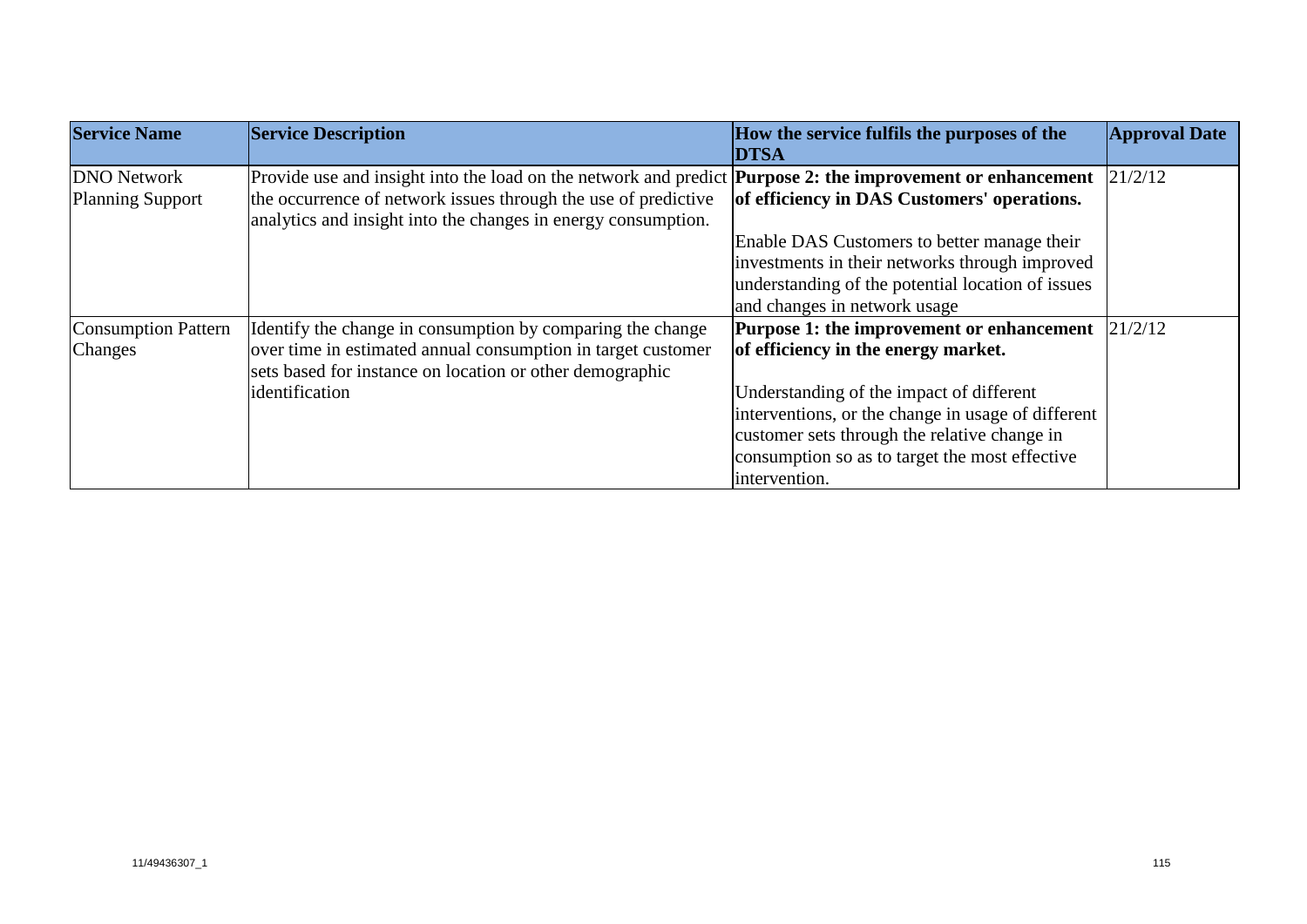| <b>Service Name</b>          | <b>Service Description</b>                                                                                                | How the service fulfils the purposes of the<br><b>DTSA</b>                                                                                                                                                                                                                                                                                                                                                                                                                                                                               | <b>Approval Date</b> |
|------------------------------|---------------------------------------------------------------------------------------------------------------------------|------------------------------------------------------------------------------------------------------------------------------------------------------------------------------------------------------------------------------------------------------------------------------------------------------------------------------------------------------------------------------------------------------------------------------------------------------------------------------------------------------------------------------------------|----------------------|
| <b>Churn Propensity</b>      | Identify churn propensity of suppliers' customers based on<br>predictive analytics of market performance                  | Purpose 2: the improvement or enhancement<br>of efficiency in DAS Customers' operations<br>and<br>Purpose 3: the benchmarking of the DAS<br><b>Customer against overall industry</b><br>performance to observe its comparative<br>performance against (on a combined basis) all<br>relevant industry participants (such combined<br>performance measures to include averages,<br>medians, variances, highest/lowest values<br>and/or other statistical measures on the<br>combined set of underlying industry<br>performance parameters) | 21/2/12              |
|                              |                                                                                                                           | The services enable DAS customers to improve<br>their customer retention by comparing their<br>performance against the market and identifying<br>the key customers to focus their retention<br>activities on                                                                                                                                                                                                                                                                                                                             |                      |
| Gateway Audit<br>information | Provide DTS Users with additional insight into the activity on<br>their gateway through analysis of the audit information | Purpose 2: the improvement or enhancement<br>of efficiency in DAS Customers' operations<br>Improve the operation of DTS Users by enabling<br>them to analyse the traffic on their gateway over<br>a longer time period than provided by the DTS<br>Webtools reports                                                                                                                                                                                                                                                                      | 21/2/12              |